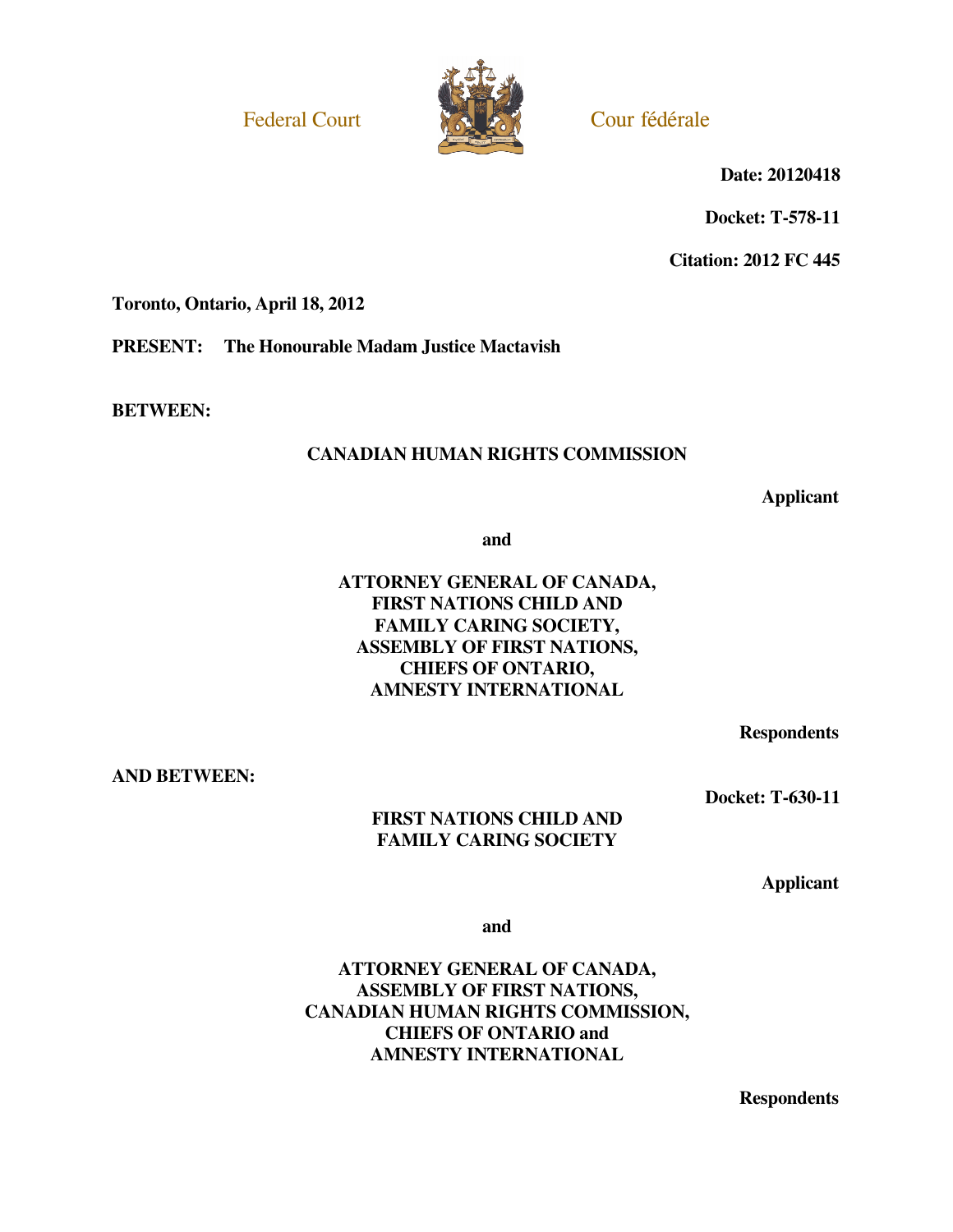### **AND BETWEEN:**

**Docket: T-638-11** 

# **ASSEMBLY OF FIRST NATIONS**

**Applicant**

**and** 

# **ATTORNEY GENERAL OF CANADA, FIRST NATIONS CHILD AND FAMILY CARING SOCIETY, CANADIAN HUMAN RIGHTS COMMISSION, CHIEFS OF ONTARIO and AMNESTY INTERNATIONAL**

**Respondents**

# **REASONS FOR JUDGMENT AND JUDGMENT**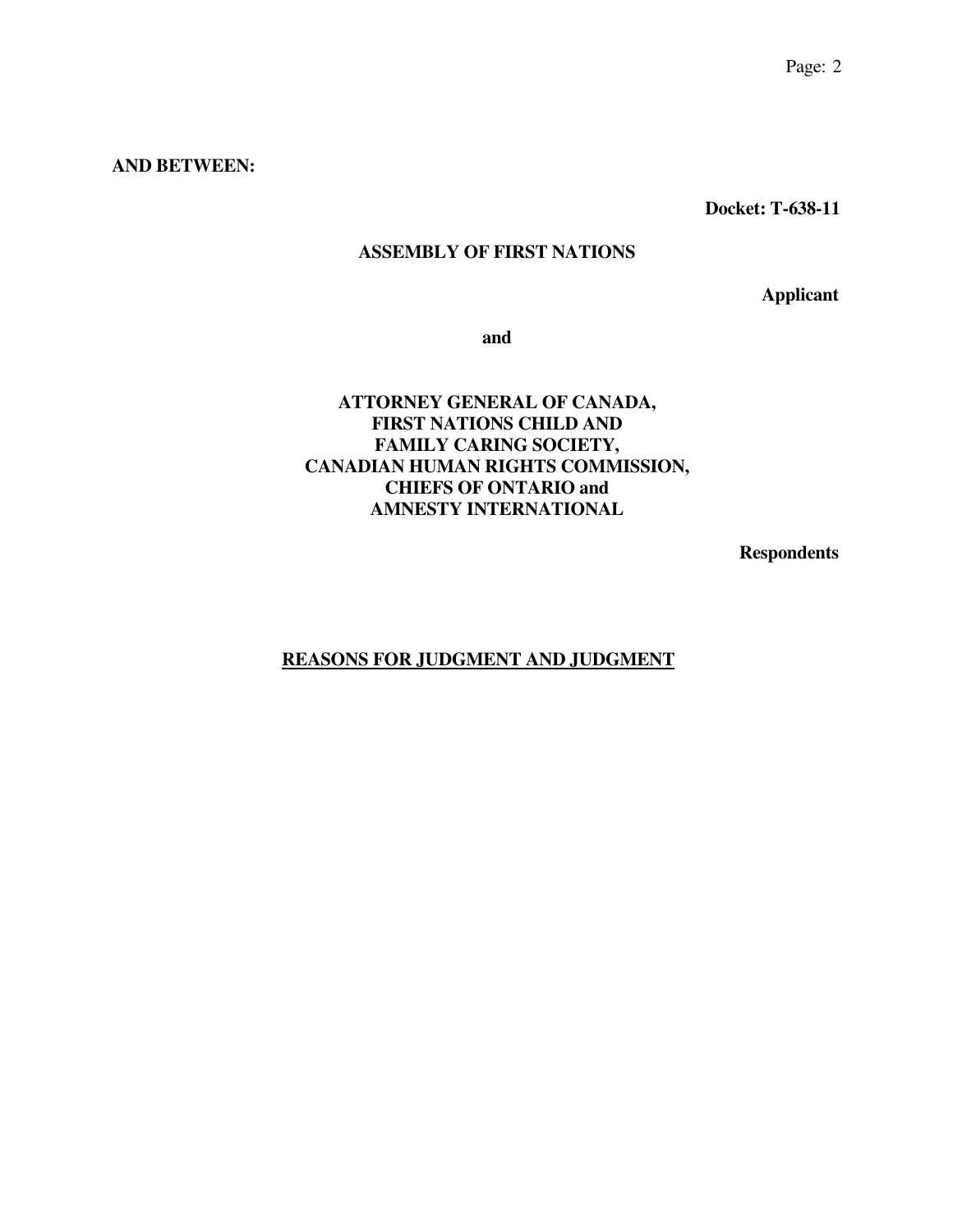# **TABLE OF CONTENTS**

# **PARA**

| 1. |                                            |                                                                                                                                                                                                                      |  |
|----|--------------------------------------------|----------------------------------------------------------------------------------------------------------------------------------------------------------------------------------------------------------------------|--|
| 2. |                                            |                                                                                                                                                                                                                      |  |
|    | A.<br><b>B.</b><br>$C_{\cdot}$<br>D.       |                                                                                                                                                                                                                      |  |
| 3. |                                            |                                                                                                                                                                                                                      |  |
| 4. |                                            |                                                                                                                                                                                                                      |  |
|    | A.<br><b>B.</b><br>$C_{\cdot}$<br>D.<br>Е. | The First Nations Child and Family Services Program                                                                                                                                                                  |  |
| 5. |                                            |                                                                                                                                                                                                                      |  |
|    | $A_{\cdot}$<br><b>B.</b><br>$C$ .          |                                                                                                                                                                                                                      |  |
| 6. |                                            |                                                                                                                                                                                                                      |  |
| 7. |                                            |                                                                                                                                                                                                                      |  |
| 8. |                                            |                                                                                                                                                                                                                      |  |
|    |                                            | A. Does the Tribunal have the Power to Decide Issues that Could Result<br>in the Dismissal of a Human Rights Complaint without Conducting<br>a Full Hearing on the Merits of the Complaint that Provides the Parties |  |
|    | <b>B.</b>                                  | Was the Process that was Followed by the Tribunal in Deciding                                                                                                                                                        |  |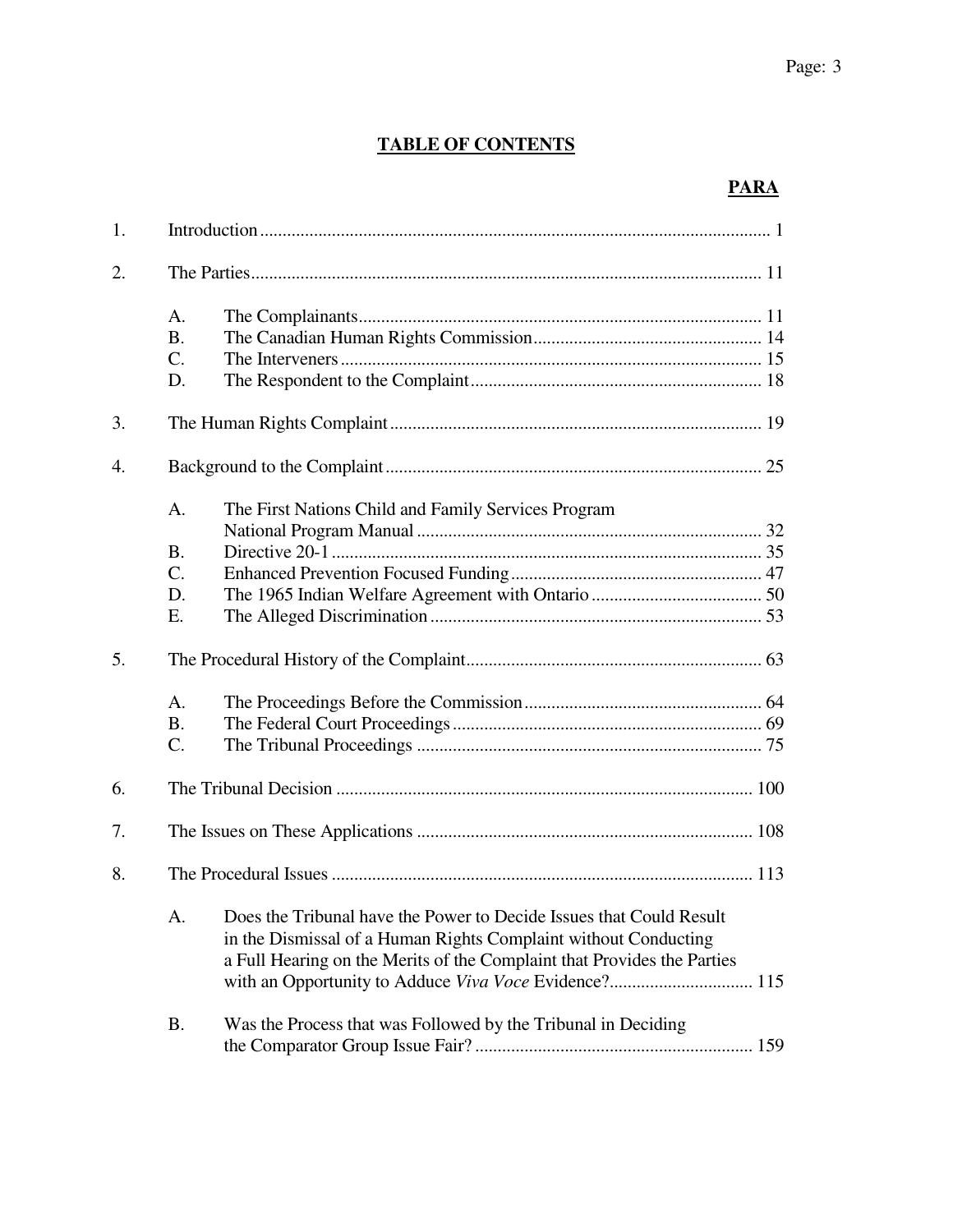| 9.  |           |                                                                                                                                       |  |
|-----|-----------|---------------------------------------------------------------------------------------------------------------------------------------|--|
|     | A.        | The Tribunal's Failure to Consider the Complaint under                                                                                |  |
|     | <b>B.</b> | Does Subsection 5(b) of the Canadian Human Rights Act                                                                                 |  |
|     |           |                                                                                                                                       |  |
|     |           | $\mathbf{i}$ .                                                                                                                        |  |
|     |           | $\overline{\mathbf{11}}$ .                                                                                                            |  |
|     |           | iii.<br>The Ordinary Meaning of "Differentiate Adversely"  251                                                                        |  |
|     |           | iv.                                                                                                                                   |  |
|     |           | The Incoherence Created Between Subsections 5(a) and (b) 276<br>V.                                                                    |  |
|     |           | The Role of Comparator Groups in a Discrimination Analysis 280<br>vi.                                                                 |  |
|     |           | vii.                                                                                                                                  |  |
|     |           | viii.                                                                                                                                 |  |
|     |           | The Significance of the Repeal of Section 67 of the Canadian<br>ix.                                                                   |  |
|     |           |                                                                                                                                       |  |
|     |           | X.                                                                                                                                    |  |
|     |           | xi.<br>Summary of Conclusions Regarding the Need for a                                                                                |  |
|     |           |                                                                                                                                       |  |
|     | C.        | The Failure of the Tribunal to Consider Canada's own Choice of<br>Provincial Child Welfare Standards as an Appropriate Comparator 367 |  |
| 10. |           |                                                                                                                                       |  |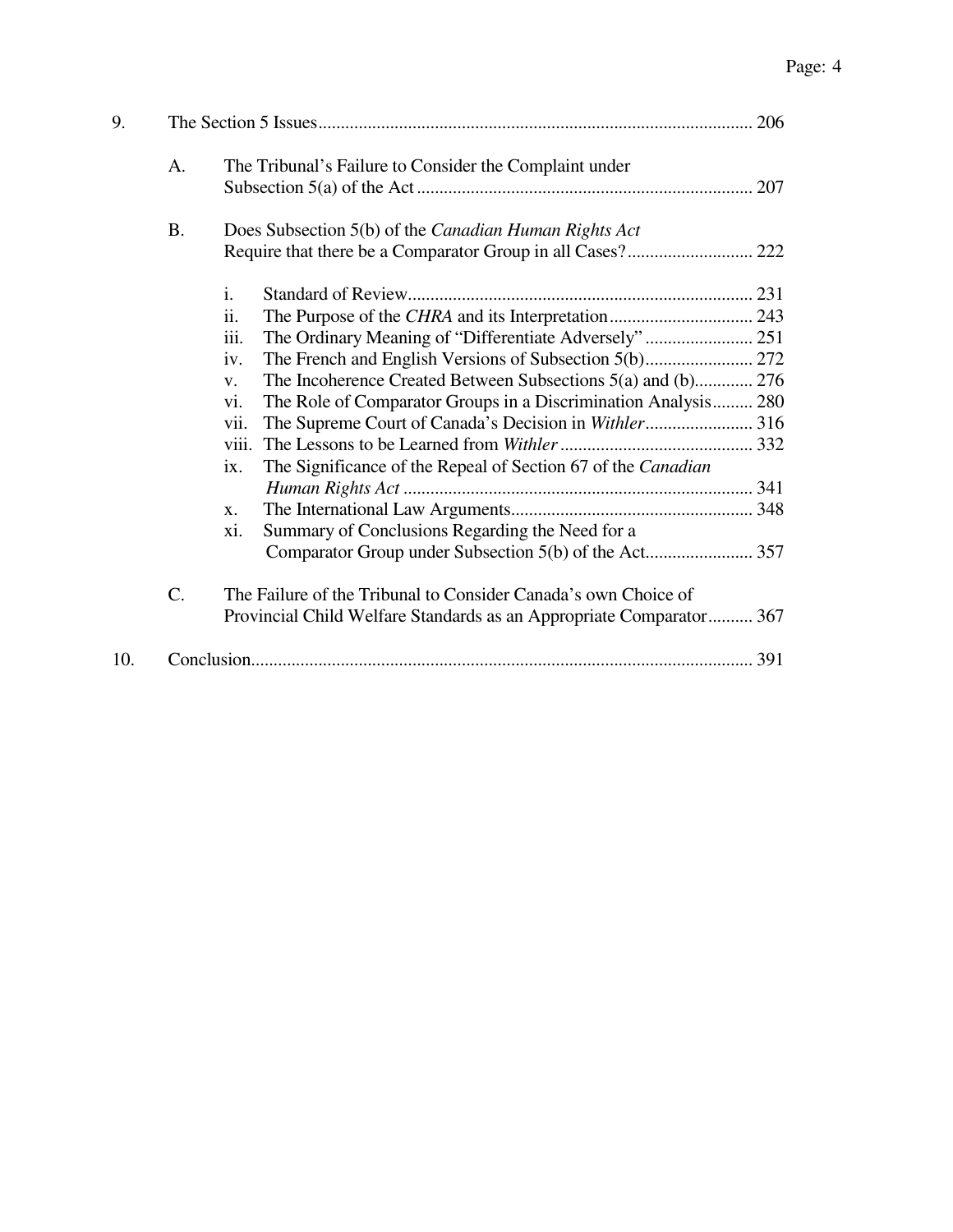### 1**. Introduction**

[1] The Government of Canada funds child welfare services for First Nations children living on reserves. The provinces fund child welfare services for all other Aboriginal and non-Aboriginal children.

[2] The First Nations Child and Family Caring Society and the Assembly of First Nations filed a human rights complaint with the Canadian Human Rights Commission in which they allege that the Government of Canada under-funds child welfare services for on-reserve First Nations children. They say that the result of this under-funding is that the level of some of the services provided for these children is inadequate, and that other child welfare services otherwise available to Canadian children are not available to First Nations children living on reserves. The complainants allege that this amounts to discrimination in the provision of services customarily available to the public on the grounds of race and national or ethnic origin.

[3] The Canadian Human Rights Commission referred the complaint to the Canadian Human Rights Tribunal for hearing. Following a preliminary motion brought by the Government, the Tribunal dismissed the complaint. The Tribunal determined that there could be no adverse differential treatment in the provision of child welfare services to First Nations children living on reserve as no other group receives child welfare services from the Government of Canada.

[4] The Tribunal held that in order for the complainants to establish adverse differential treatment under subsection 5(b) of the *Canadian Human Rights Act*, R.S.C., 1985, c. H-6 [the Act], a comparison had to be made between the child welfare services provided by the Government of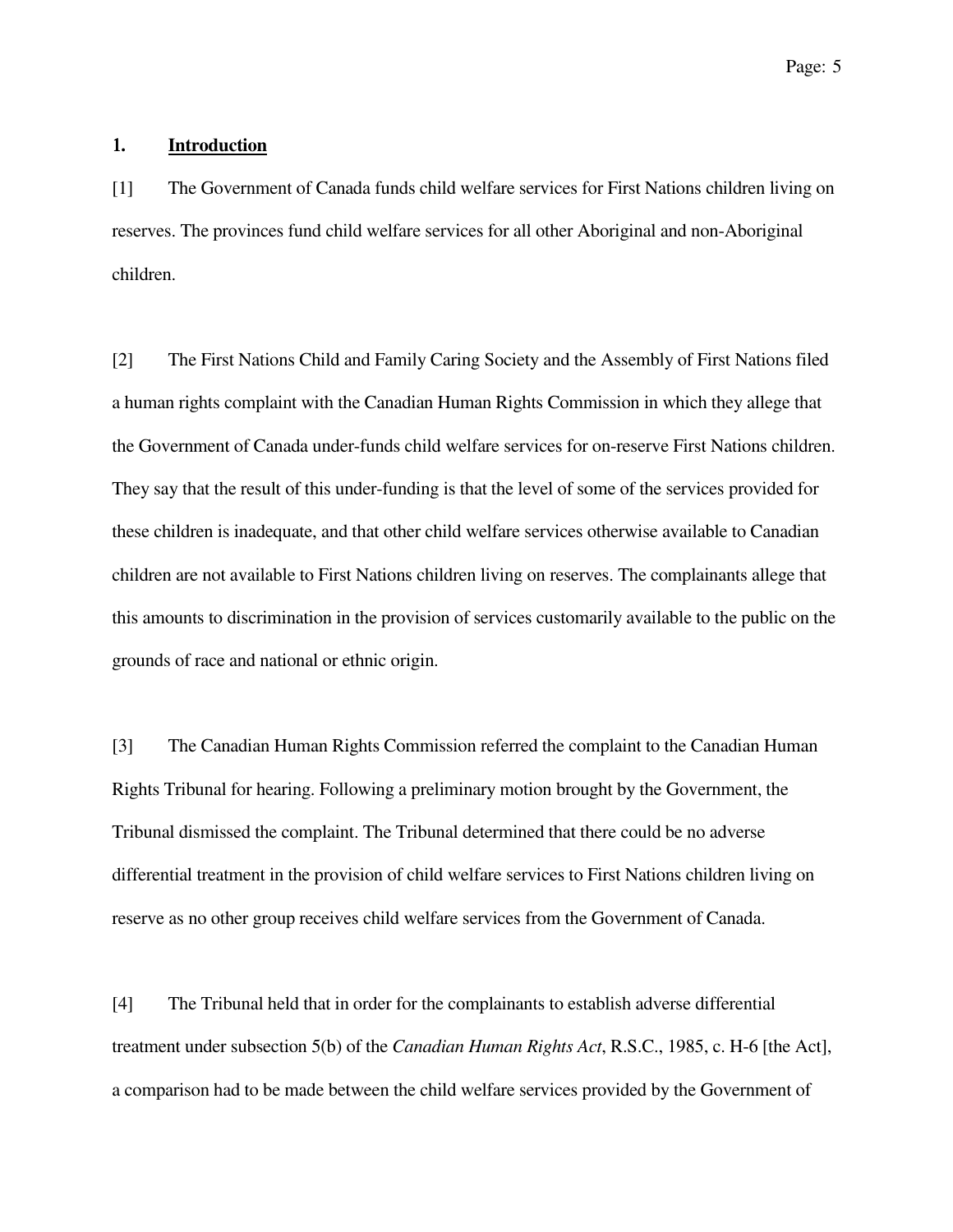Canada to First Nations children living on reserves, and similar services provided to others by the same service provider. According to the Tribunal, subsection 5(b) of the Act does not permit a comparison between services provided by two different service providers to two different sets of recipients.

[5] In the absence of a proper comparator group, the Tribunal concluded that there could be no finding of adverse differential treatment on the part of the Government of Canada. As a result, the Tribunal dismissed the complaint without a full hearing on the merits.

[6] These reasons relate to three applications for judicial review brought with respect to that decision.

[7] For the reasons that follow, I have concluded that although the Tribunal had the power to decide this issue in advance of a full hearing on the merits of the complaint, the process that it followed was not fair as the Tribunal considered a substantial volume of extrinsic material in arriving at its decision.

[8] I have also concluded that the decision was unreasonable as the Tribunal failed to provide any reasons as to why it could not consider the complaint under subsection 5(a) of the *Canadian Human Rights Act*. Subsection 5(a) of the Act makes it a discriminatory practice to deny a service to any individual on the basis of a prohibited ground of discrimination.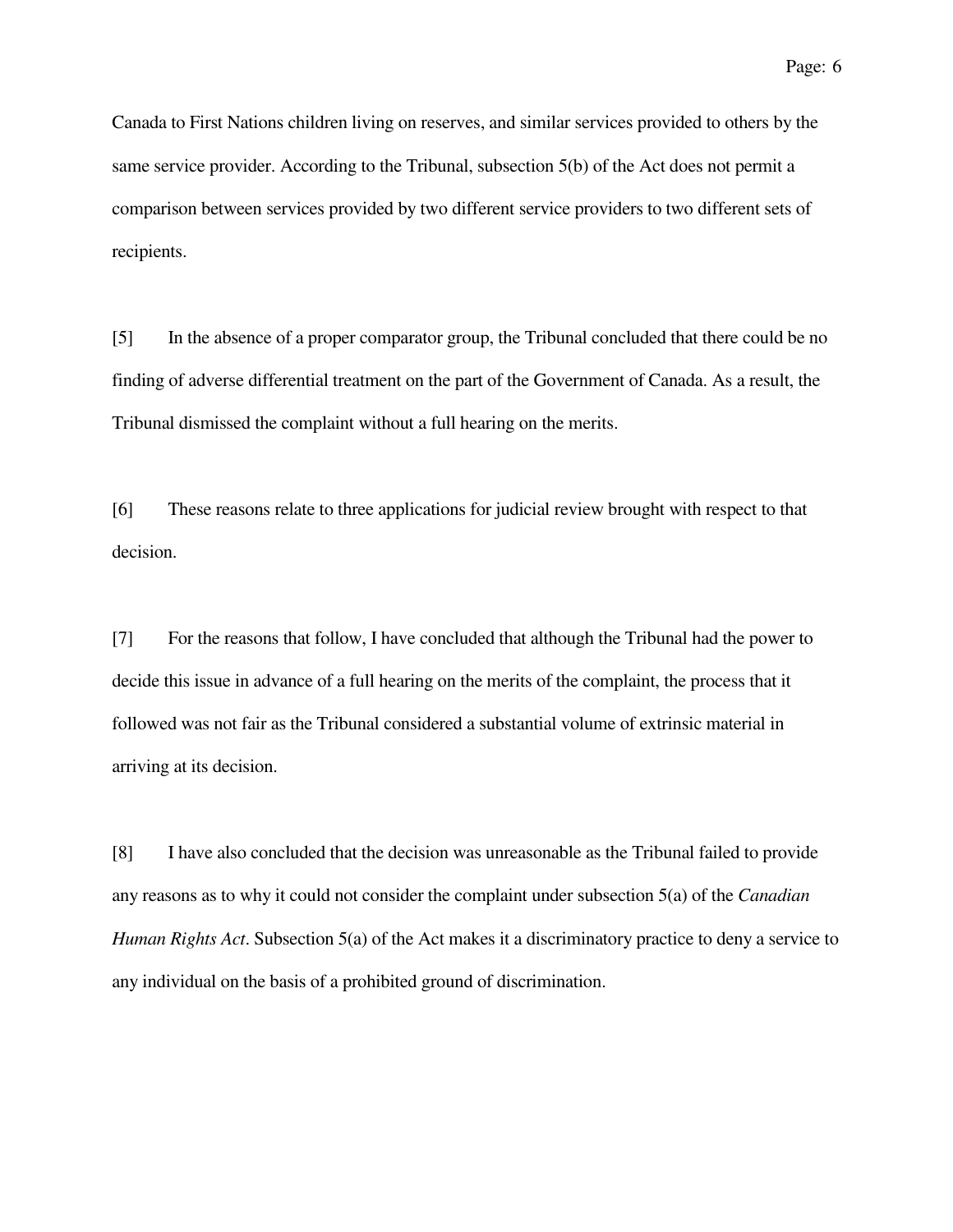[9] The Tribunal also erred in its interpretation of subsection 5(b) of the Act, and in concluding that the complaint could not succeed in the absence of an identifiable comparator group. In interpreting subsection 5(b) the way it did, the Tribunal applied a rigid and formulaic interpretation of the provision - one that is inconsistent with the search for substantive equality mandated by the *Canadian Human Rights Act* and Canada's equality jurisprudence.

[10] Finally, in making the factual determination that no appropriate comparator group was available to assist in its discrimination analysis, the Tribunal erred in failing to consider the significance of the Government's own adoption of provincial child welfare standards in its funding policies.

### **2. The Parties**

#### **A.** *The Complainants*

[11] The human rights complaint in issue in this proceeding was brought by the First Nations Child and Family Caring Society and the Assembly of First Nations who will be referred to collectively in these reasons as "the complainants".

[12] The First Nations Child and Family Caring Society (the "Caring Society") is a non-profit organization committed to research, policy development and advocacy on behalf of First Nations agencies that serve the well-being of Aboriginal children, youth and families, including children living on reserves. The Caring Society has a particular interest in the prevention of, and the response to the mistreatment of Aboriginal children.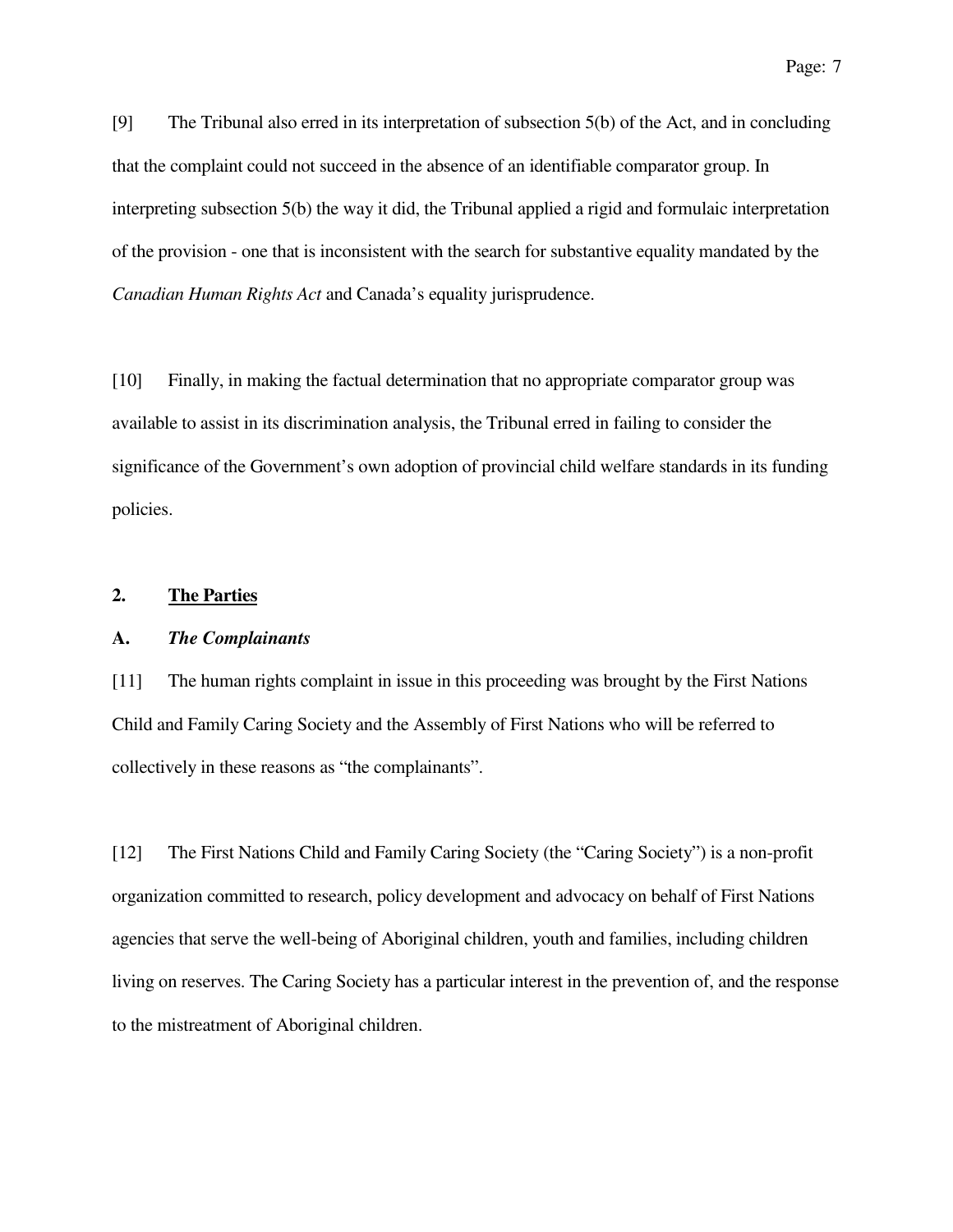[13] The Assembly of First Nations ("AFN") is a national advocacy organization that works on behalf of over 600 First Nations on issues such as Treaty and Aboriginal rights, education, housing, health, child welfare and social development.

### **B.** *The Canadian Human Rights Commission*

[14] Amongst other responsibilities, the Commission is charged with the investigation and conciliation of complaints of discrimination brought pursuant to the *Canadian Human Rights Act*. In the event that the Commission determines that an inquiry is warranted, it may refer the complaint to the Canadian Human Rights Tribunal for hearing. In appearing before the Tribunal, the Commission is statutorily mandated to represent the public interest having regard to the nature of the complaint: see section 51 of the Act.

### **C.** *The Interveners*

[15] Two organizations were granted "Interested Party" status before the Tribunal and both appeared as interveners in this Court.

[16] Amnesty International is an international non-governmental organization committed to the advancement of human rights across the globe. It was granted interested party status before the Tribunal to assist it in understanding the relevance of Canada's international human rights obligations to the complaint, and its submissions in this Court were limited to the international law issues.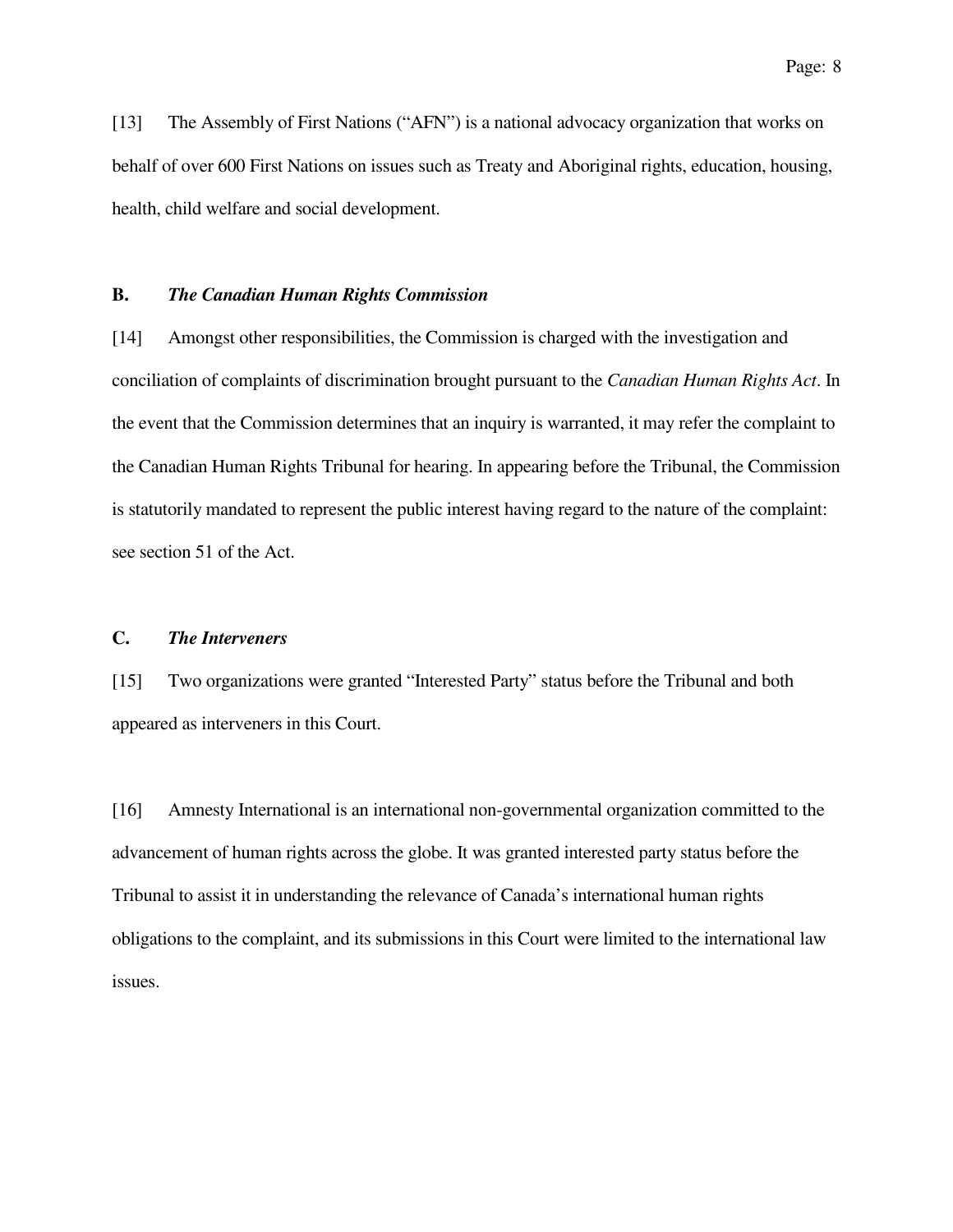[17] The Chiefs of Ontario is a non-profit organization representing the political and other interests of the 132 First Nations in the Province of Ontario. It was granted interested party status before the Tribunal to speak to the particularities of on-reserve child welfare services in Ontario, and its submissions in this Court were largely related to this subject.

#### **D.** *The Respondent to the Complaint*

[18] The complaint names Indian and Northern Affairs Canada as the respondent in this case. It is the government department charged with primary responsibility for meeting the federal government's constitutional, treaty, political and legal responsibilities to Canada's First Nations and Inuit peoples. It appears that the department has undergone at least one name change since the complaint was filed, and is now known as Aboriginal Affairs and Northern Development Canada. To avoid confusion, it will be referred to in these reasons as the "Government of Canada" or simply "the Government".

#### **3. The Human Rights Complaint**

[19] The complainants filed their human rights complaint with the Commission in February of 2007.

[20] The complaint alleges that the funding formula used by the Government of Canada to fund First Nations child and family services (known as Directive 20-1) results in inequitable levels of child welfare services being provided to First Nations children living on reserves as compared to other Canadian children living off reserve. The complaint further alleges that this inequity amounts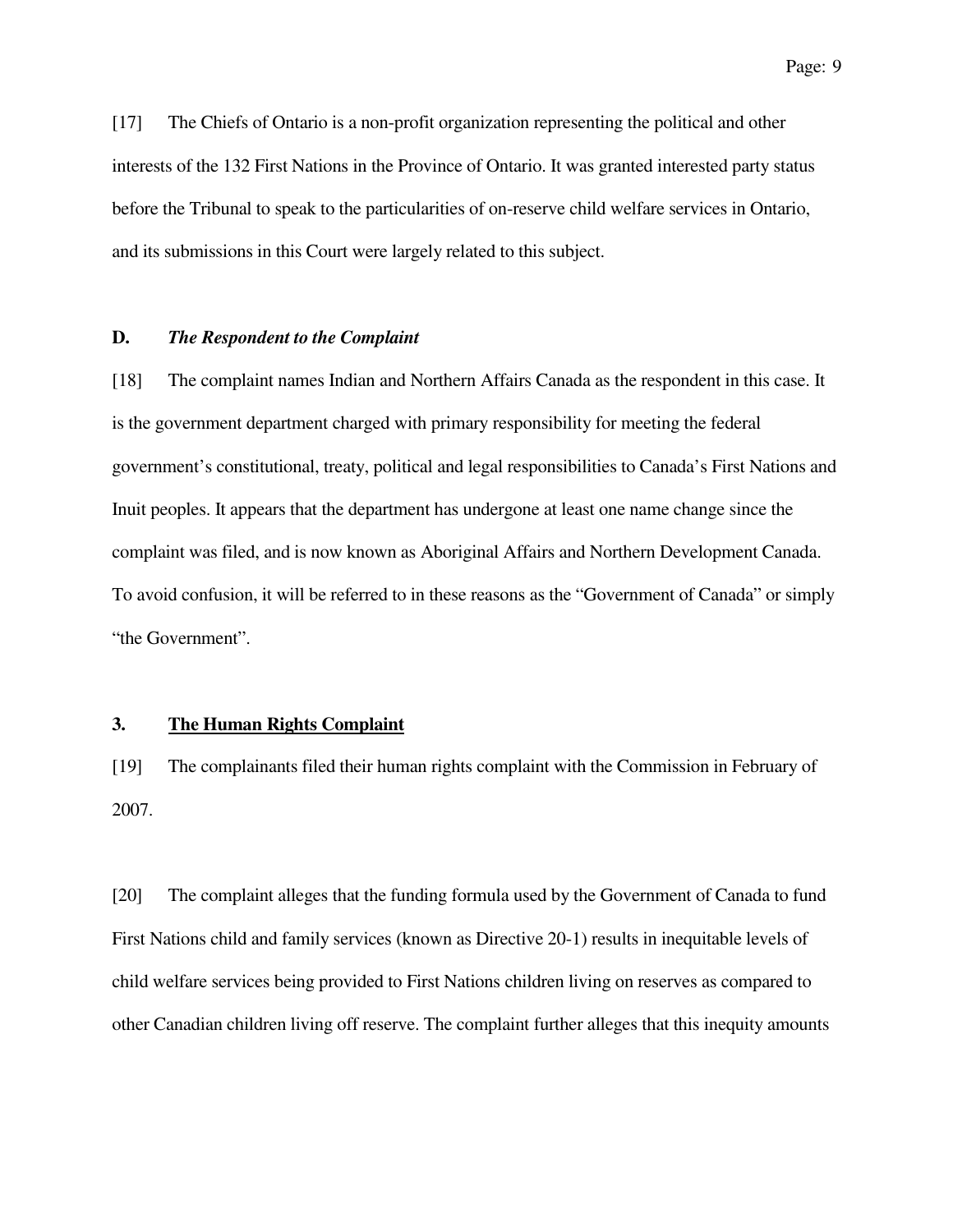to discrimination in the provision of services to First Nations children on the basis of the children's race and national or ethnic origin.

[21] According to the terms of Directive 20-1, the funding formula aims to ensure that First Nations children living on reserves receive a "comparable" level of child welfare services to that provided to other Canadian children. However, the complaint alleges that studies have revealed that 22 percent less funding is available on a per child basis for First Nations children living on reserves than is provided to children living off reserves in the average province.

[22] The complaint further alleges that the funding formula set out in Directive 20-1 provides unlimited resources for First Nations children who have been removed from their homes and are in foster care. However, child welfare services designed to allow abused or neglected children to remain safely in their homes with the necessary support services (known as "least disruptive measures") are allegedly grossly under-funded. The result of this is that a disproportionate number of First Nations children are removed from their homes, thus perpetuating the legacy of the residential school system.

[23] Moreover, the complaint alleges that jurisdictional disputes between the Government of Canada and the provinces result in delays in the delivery of child welfare services to First Nations children living on reserves, and in certain of these services being denied altogether.

[24] The complaint concludes by asserting that the alleged discrimination is systemic and ongoing. The complainants contend that the Government of Canada has been aware of the problem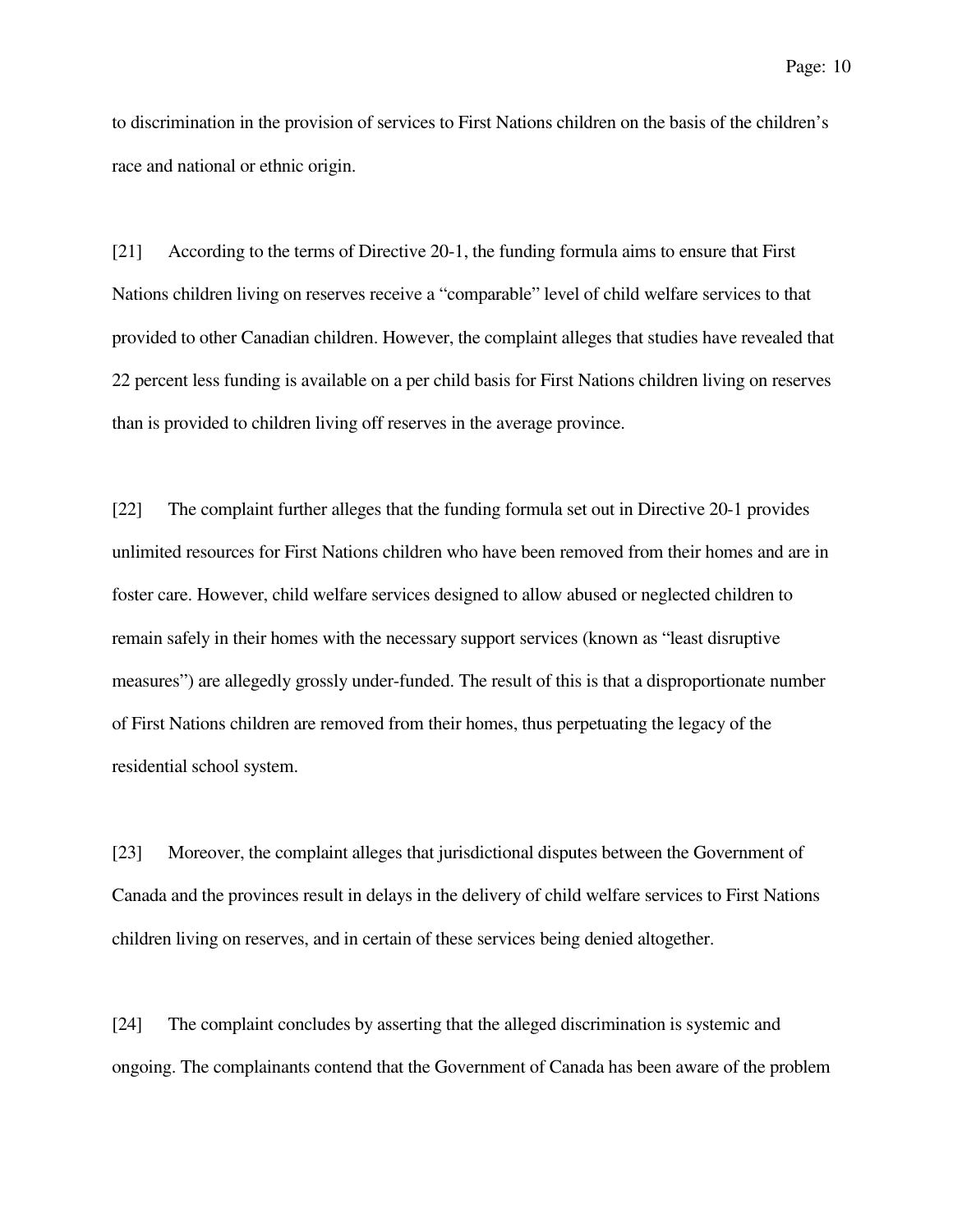for years, and has been presented with studies confirming the inequity in 2000 and again in 2005 and 2006. Yet, according to the complaint, the discriminatory treatment of First Nations children living on reserves continues.

### **4. Background to the Complaint**

[25] Because of the way that the hearing unfolded before the Tribunal, it did not make detailed factual findings regarding the manner in which child welfare services are actually delivered to First Nations children living on reserves, or with respect to the nature and scope of the Government of Canada's role in that regard.

[26] However, in order to put the issues raised by these applications for judicial review into context, it is helpful to have a more fully-developed understanding of the complainants' allegations as they relate to the way child welfare services are provided to First Nations children living on reserves.

[27] It should, however, be made clear at this juncture that what follows is primarily a description of the complainants' *allegations*. It is provided solely for the purpose of putting the Tribunal's decision into context and providing a framework for the issues raised by these applications for judicial review. Nothing in the following description should be understood to be findings of fact made by this Court. The responsibility for making the necessary factual findings in order to determine whether there has been discrimination within the meaning of section 5 of the *Canadian Human Rights Act* rests exclusively with the Canadian Human Rights Tribunal.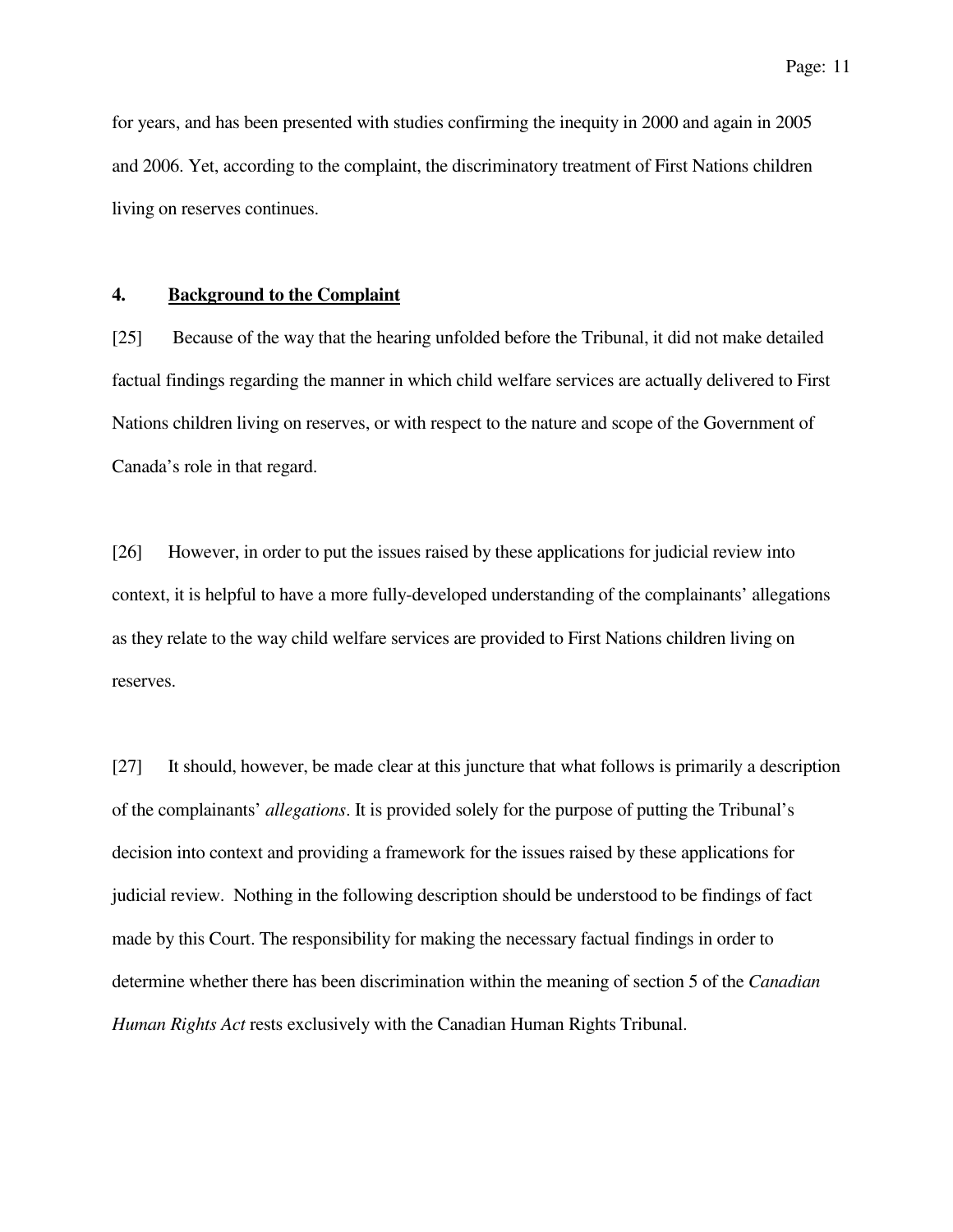[28] Child welfare is ordinarily a matter falling within provincial jurisdiction. Provincial or territorial child welfare laws apply to all children living within the province or territory in question. Provincial and territorial governments ordinarily fund child welfare services for their residents, except where the child is a "Registered Indian" living on a reserve.

[29] Pursuant to the First Nations Child and Family Services Program, funding for child welfare services for First Nations children living on reserves is provided by the Government of Canada. It transfers funds to the provinces or territories, to Bands or tribal councils, or directly to governmentauthorized First Nations child and family services agencies operating on reserves. The degree of supervision and control exercised by the Government of Canada over these services is a matter of dispute between the parties.

[30] Parliament has not legislated in the area of child welfare, but has instead adopted provincial standards for the delivery of child welfare services on reserves. Government funding for child welfare is complex, and involves three governing policies and hundreds of bilateral and trilateral agreements. One of these arrangements has been described by the Supreme Court of Canada as "an example of flexible and co-operative federalism at work and at its best": see *NIL/TU,O Child and Family Services Society v. B.C. Government and Service Employees' Union, 2010 SCC 45, [2010] 2* S.C.R. 696 at para. 44.

[31] The complaint was originally brought solely with respect to one of the three governing policies, namely Directive 20-1. It was subsequently broadened to include the First Nations Child and Family Services Program, which includes Directive 20-1, the more recent Enhanced Prevention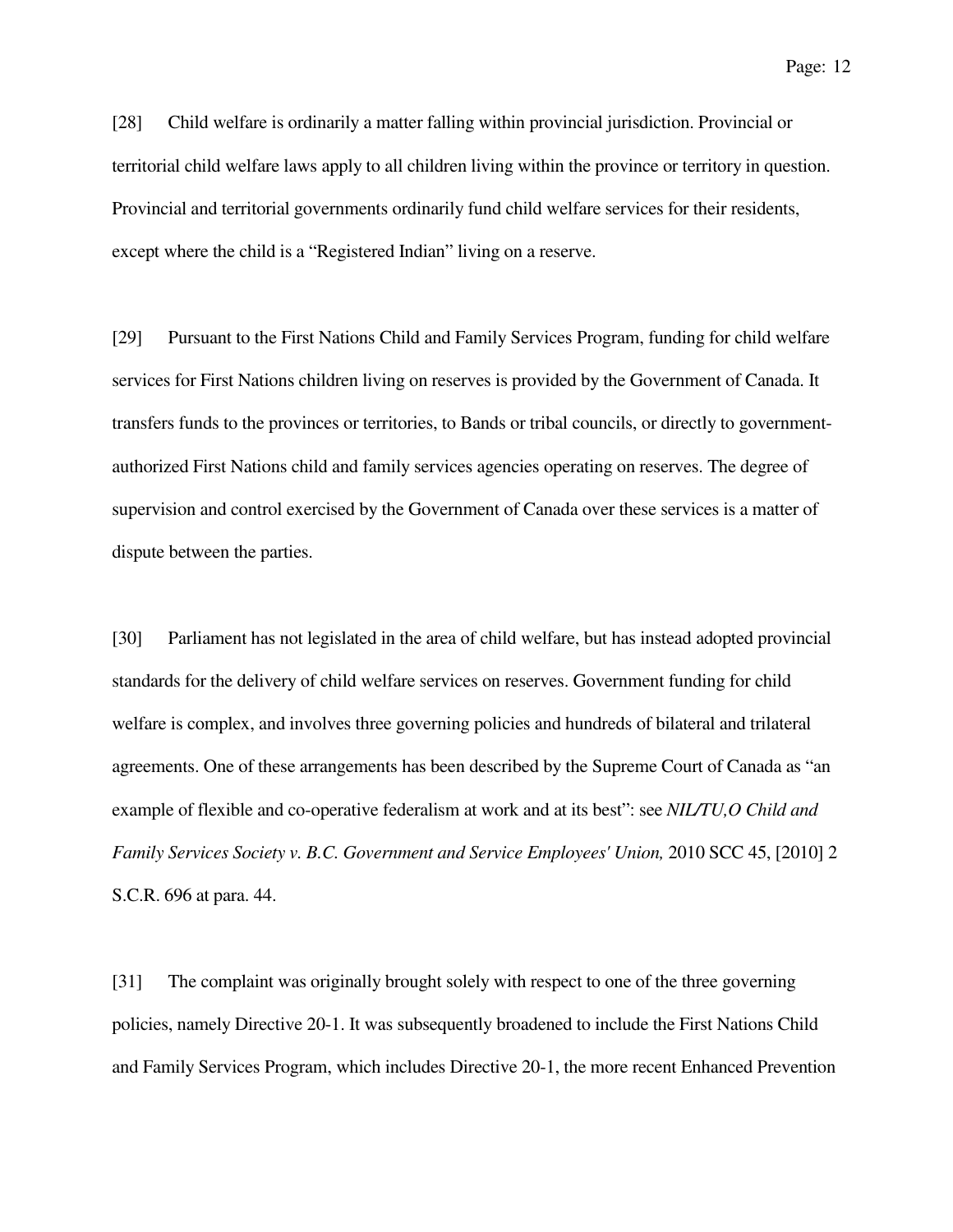Focussed Approach ("EPFA") program, and the special agreement governing child welfare services in Ontario known as the "1965 Welfare Agreement".

# **A.** *The First Nations Child and Family Services Program National Program Manual*

[32] I understand the respondent to agree that the Government's "National Program Manual" for First Nations child and family services covers all three of the funding policies governing the delivery of child welfare services to First Nations children living on reserves.

[33] Section 1.3.2 of the Manual provides that:

The primary objective of the [First Nations Child and Family Services] program is to support culturally appropriate child and family services for Indian children and families resident on reserve or Ordinarily Resident On Reserve, in the best interest of the child, *in accordance with the legislation and standards of the reference province* [emphasis added].

[34] Funding is primarily provided to recipients through one of the three different arrangements referred to above, each of which is more fully described below. The Government of Canada also has other arrangements or agreements directly with some jurisdictions (such as First Nations governments) which specify how it will fund child welfare services in that jurisdiction.

### **B.** *Directive 20-1*

[35] Directive 20-1 is a funding formula that originally applied to the provinces and the Yukon Territory. It did not, however, apply to the Province of Ontario, nor did it apply to a small number of agencies that operated under separate funding agreements. Directive 20-1 came into effect in 1991.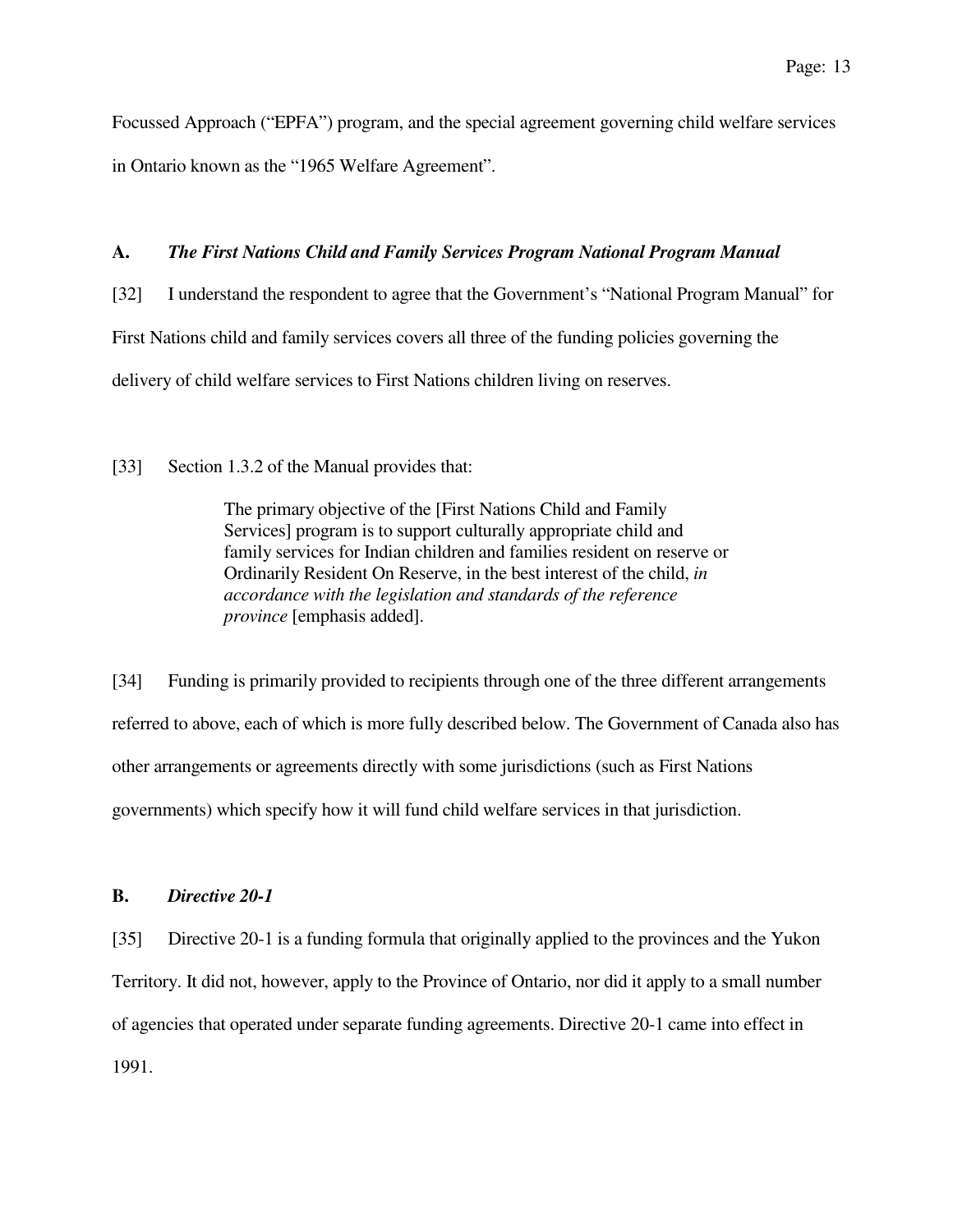[36] The "Principles" governing the Directive 20-1 program are set out at section 6 of the document. Section 6.1 provides that "[t]he department … is committed to expanding First Nations Child and Family Services on reserve *to a level comparable to the services provided off reserve in similar circumstances*…" [emphasis added].

[37] Directive 20-1 continues to apply in British Columbia, Manitoba, Newfoundland, New Brunswick and Yukon. Yukon's situation is somewhat unique in that the Government of Canada funds services there for all First Nations children, both on and off reserve. Two First Nations child and family services agencies in Saskatchewan also operate pursuant to Directive 20-1.

[38] The complainants' human rights complaint does not address child welfare services in Nunavut or the Northwest Territories. This is because funding for child welfare services in these territories is provided by or through the territorial governments with funding from the territorial governments' own budgets, a portion of which comes from transfer payments from the Government of Canada.

[39] The way in which funds flow from the Government of Canada to the beneficiaries differs from province to province, and in some cases within different parts of the same province, depending on the specific agreements in place.

[40] Directive 20-1 is characterized by two distinct funding streams: maintenance and operations.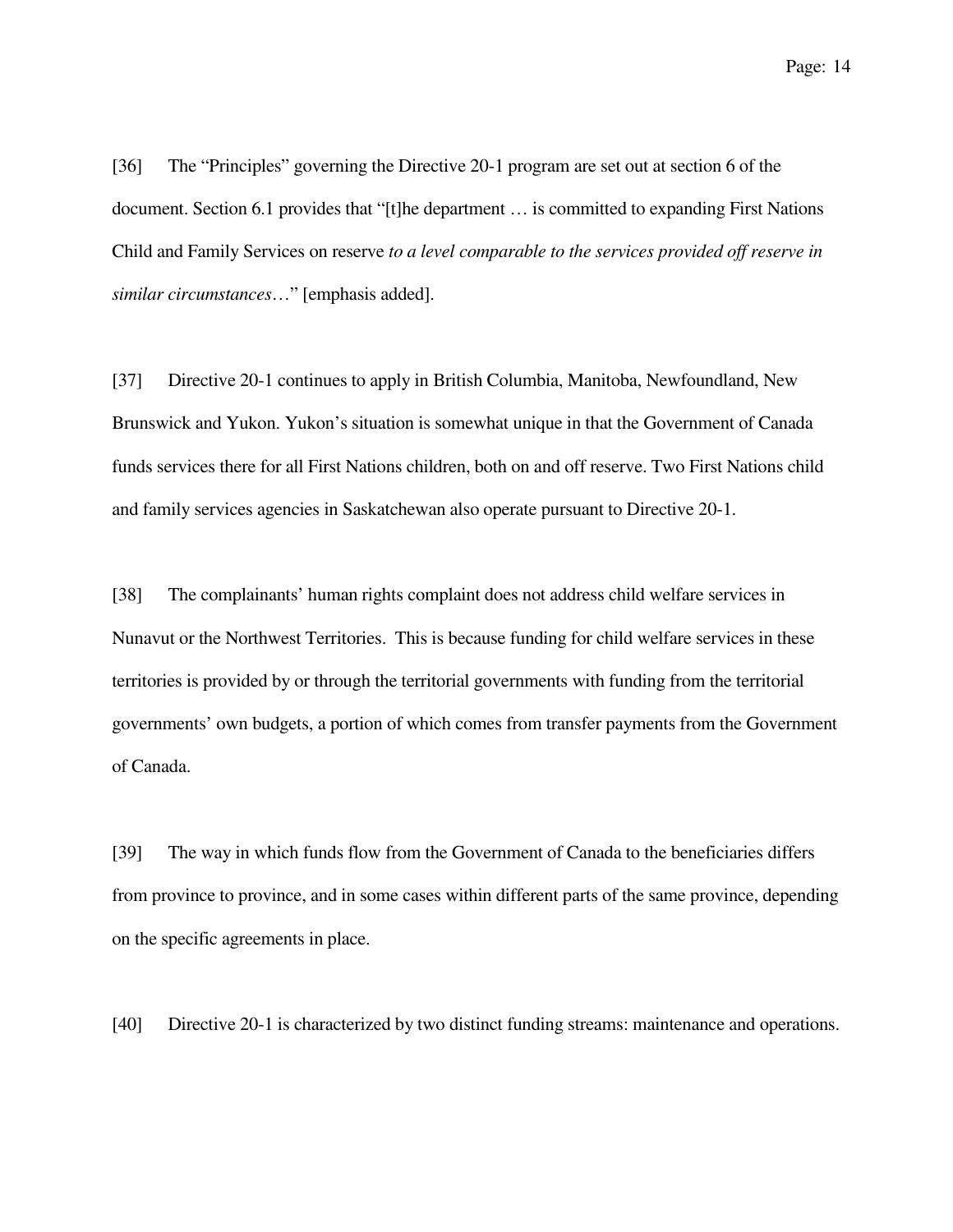[41] In the maintenance stream, the Government reimburses approved costs incurred by provincial or First Nations child welfare agencies for maintaining a child in care outside the family home. Maintenance funding is based on provincial and territorial rates established by the Government of Canada.

[42] In contrast, funding for operations is calculated according to the population of eligible children on a reserve, plus an amount per band and a further amount for remoteness (where applicable). "Eligible" children are registered Indians with at least one parent resident living on a reserve.

[43] Operational funding covers all other expenses associated with on-reserve child welfare, including programs and services to support children and families, staff salaries and benefits, and operational costs such as travel, bookkeeping, rent and facilities.

[44] The distinction between maintenance and operational funding under Directive 20-1 is central to the complainants' discrimination claim. They contend that the 'per child' operations formula fails to account for the divergent child welfare needs across communities. For example, an isolated reserve with a high proportion of residential school survivors obtains equal funding to an urban reserve with ready access to off-reserve community resources.

[45] Indeed, the complainants allege that the greater the number of at-risk children in a given community, the fewer the services that are actually available to each child.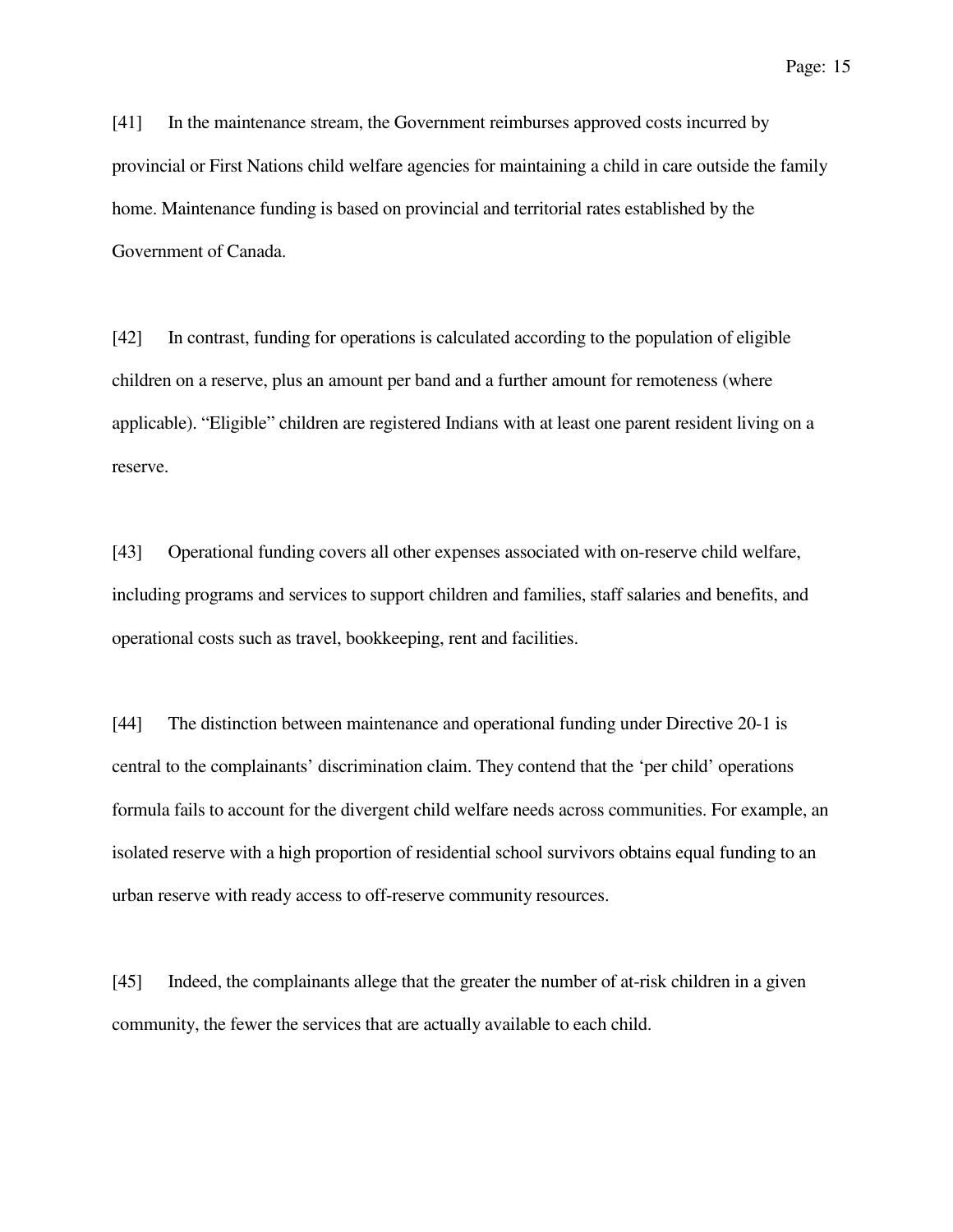[46] The complainants further assert that the separation between the two funding streams has resulted in an increase in the number of First Nations children unnecessarily being taken into care. Directive 20-1's emphasis on maintenance funding means that 'least disruptive measures' such as addiction services, special needs support services, counselling, and parenting education (which are funded from the limited 'per child' operations budget) are often unavailable for children living on reserves.

#### **C.** *Enhanced Prevention Focussed Funding*

[47] In 2007, the Government of Canada developed the Enhanced Prevention Focussed Approach to child welfare funding. The EPFA was developed as a pilot project in Alberta, but has since been applied to Saskatchewan and Nova Scotia (since 2008), and Quebec and Prince Edward Island (since 2009). The Government anticipates that other jurisdictions will transition to this formula by 2013.

[48] Under the EPFA, agencies submit a multi-year business plan with performance targets. The plan is then approved by the Government of Canada and the relevant provincial government. The funding formula under the EPFA includes budget categories for maintenance, operations and prevention, with allocated resources spread over a five-year period.

[49] Although initially developed to provide greater flexibility to agencies in the allocation of their funds, the complainants take issue with a number of aspects of the EPFA. They allege that maintenance funding - the most costly element of child welfare programs - is capped, and that any deficit in maintenance costs must thus be covered by funding from the least disruptive measures or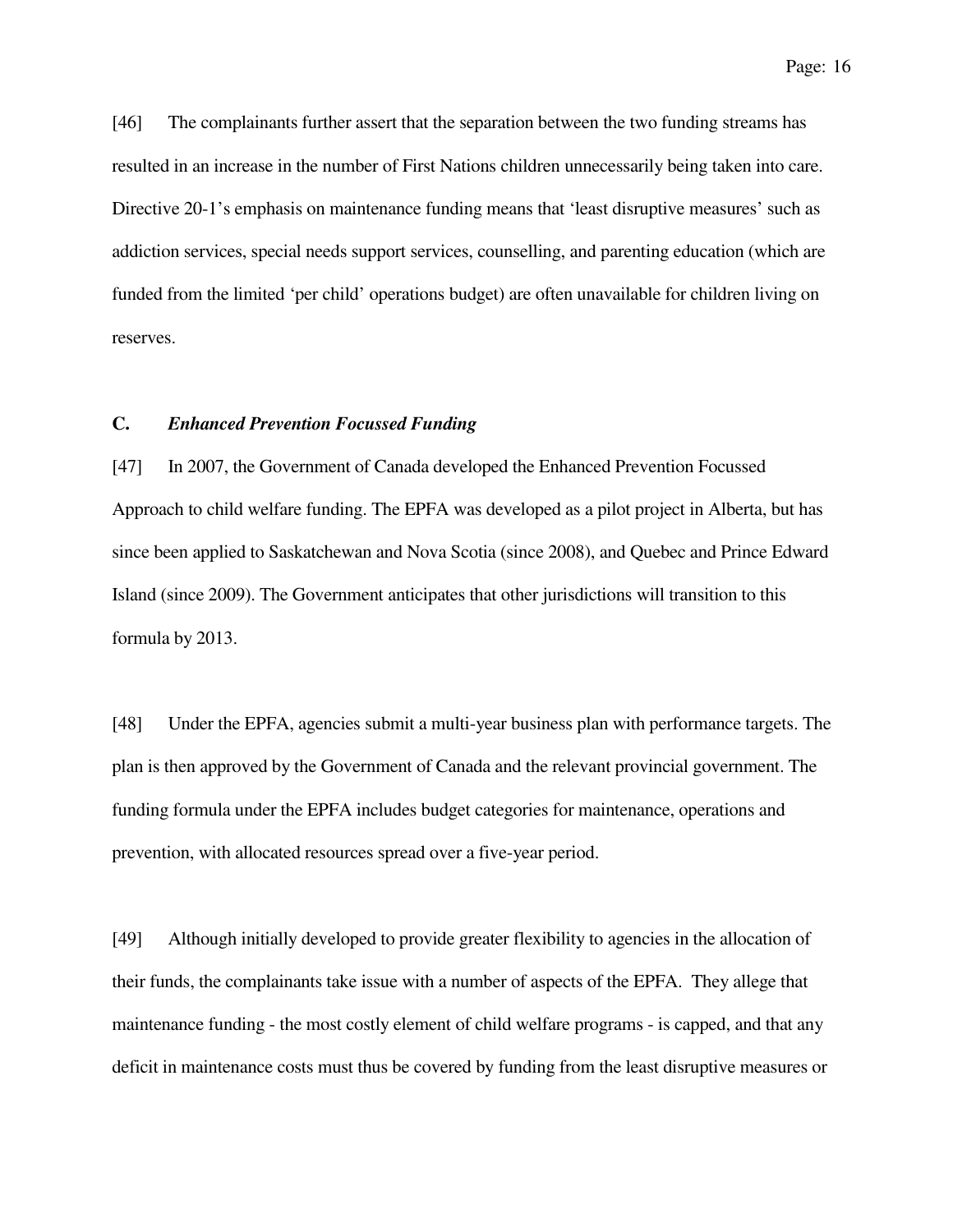operations budgets. The complainants further allege that funding for preventative services is decreased in the third, fourth and fifth years of the plan.

#### **D.** *The 1965 Indian Welfare Agreement with Ontario*

[50] Child welfare services are provided to First Nations children living on reserves in Ontario pursuant to a federal-provincial agreement known as the "Memorandum of Agreement Respecting Welfare Programs for Indians" (or "1965 Indian Welfare Agreement").

[51] Pursuant to this agreement, the Government of Canada reimburses Ontario an agreed-upon share of the costs of delivering child welfare services to on-reserve children, including the costs of maintaining children in care. The Government provides additional funding to First Nations and First Nations child and family services agencies for prevention services.

[52] One of the stated objectives of the 1965 Indian Welfare Agreement is to see that the needs of First Nations communities are met in accordance with the standards applicable to non-First Nations communities.

#### **E.** *The Alleged Discrimination*

[53] The complainants point out that a 2009 Report of Parliament's Standing Committee on Public Accounts concluded that "the average *per capita* per child in care expenditure of the [Department of Indian Affairs and Northern Development] funded system is 22% lower than the average of the selected provinces": at 5.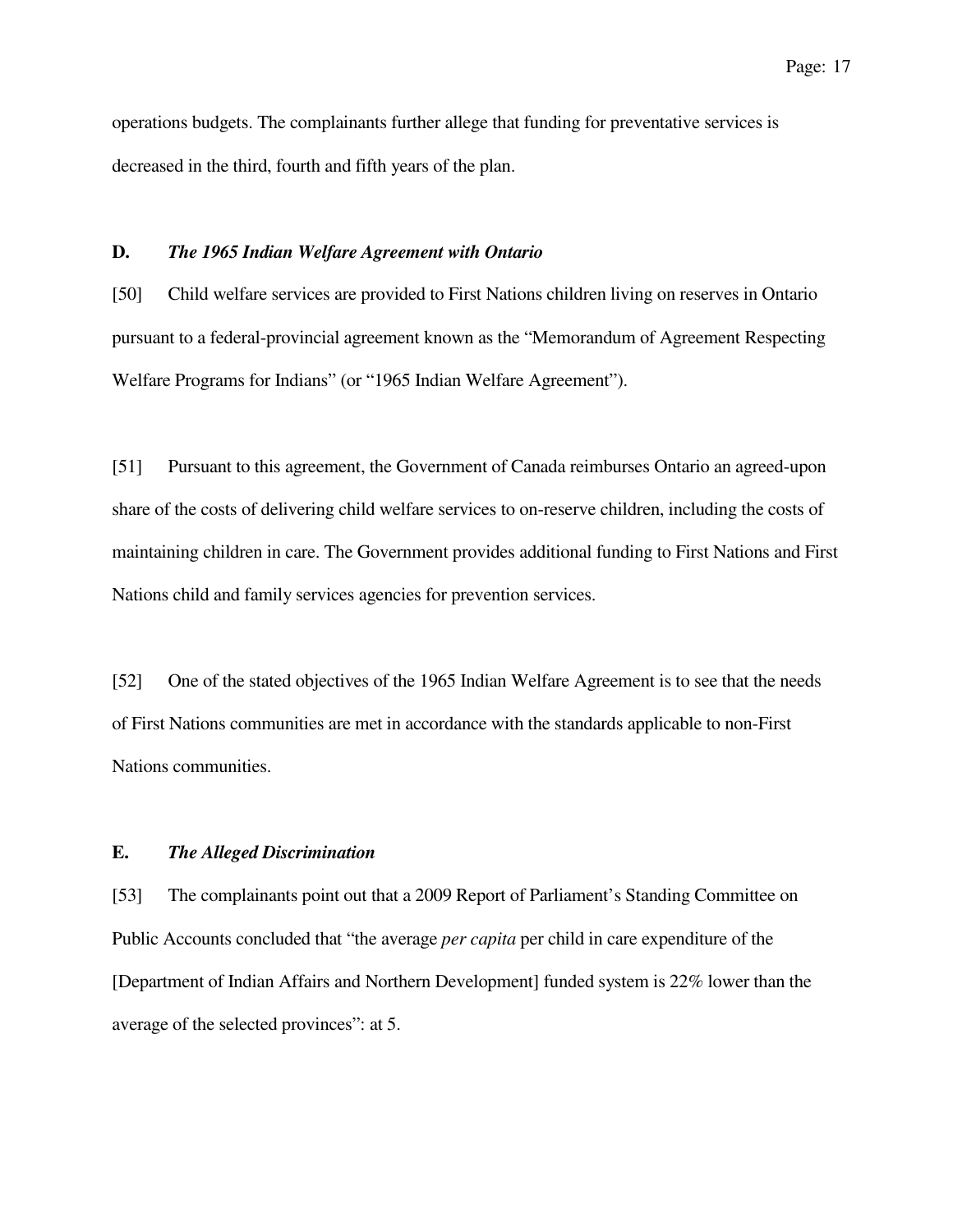[54] This under-funding, the complainants say, translates into fewer services being available to First Nations children living on reserve as compared to children living off reserve. The lack of preventative services for on reserve children, in particular, means that a disproportionately high number of Aboriginal children are in care.

[55] The complainants have provided a "Fact Sheet" from the Indian and Northern Affairs website that observes that the disproportionate placement rates for First Nations children living on reserves "reflect a lack of available prevention services to mitigate family crisis".

[56] Indeed, the complainants allege in their complaint that an estimated 30 to 40 percent of children "in care" in Canada are Aboriginal. They also note that the Report of the Standing Committee on Public Accounts found that five to six percent of First Nations children living on reserves are in care, which is almost eight times the percentage of children living off reserve who are in care.

[57] Dr. Cindy Blackstock, the Executive Director of the Caring Society, filed an affidavit with the Tribunal in connection with the Government's motion to dismiss. According to Dr. Blackstock's affidavit, there are now more First Nations children living away from their families in the care of child welfare authorities than there were at the height of the residential schools program.

[58] The complaint further alleges that various studies have revealed that the level of child welfare services provided to on-reserve children is less than the level of services provided to offreserve children, notwithstanding the greater needs of First Nations children living on reserves.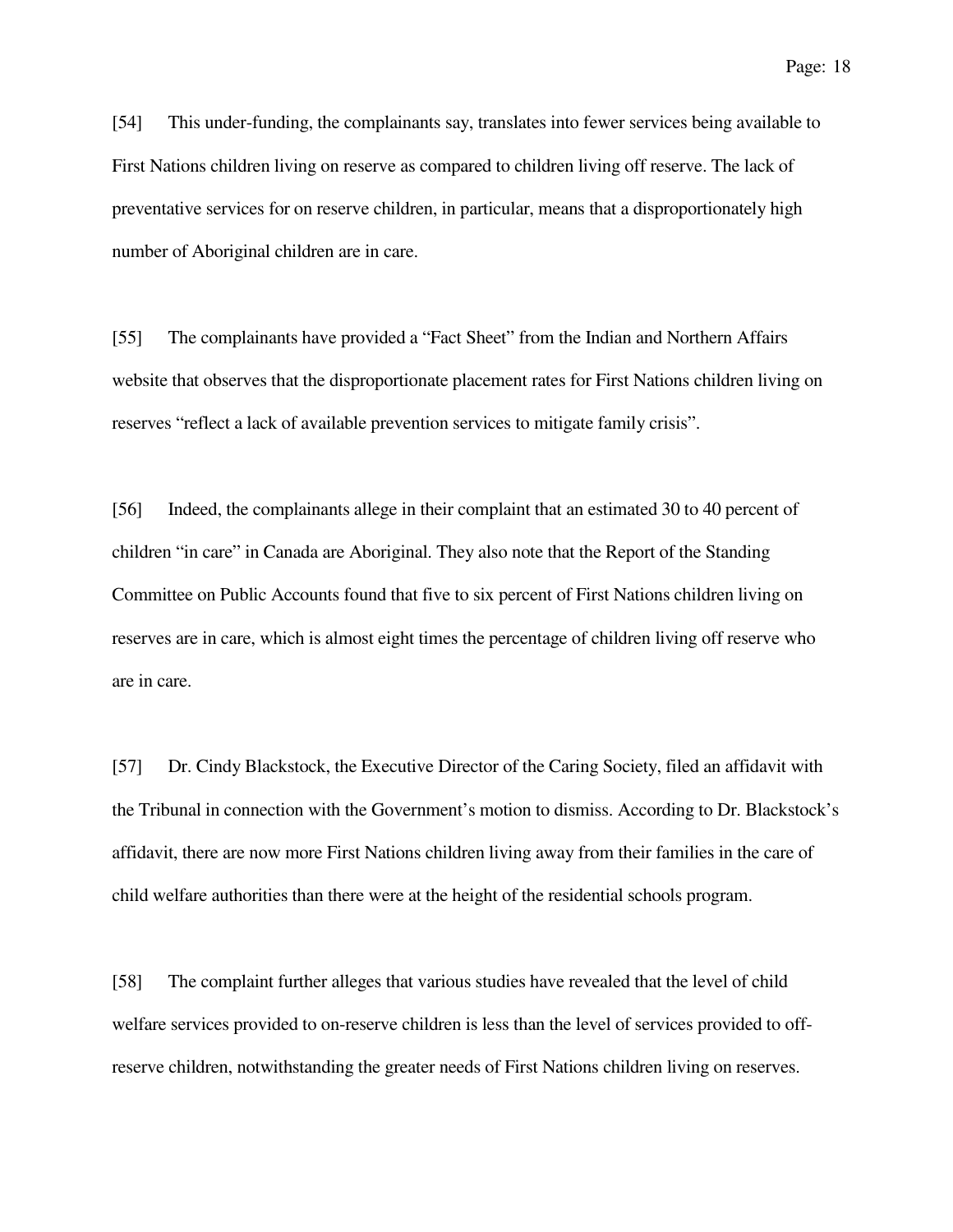These greater needs result from poverty and poor housing conditions, as well as from exposure to family violence and substance abuse.

[59] The complainants have also produced a 2000 Joint National Policy Review conducted by the Government of Canada and the Assembly of First Nations which observed that much of the dysfunction in First Nations communities is attributable to the fall-out from the residential schools experience.

[60] This Review also appears to be the foundation for the claim that there is 22 percent less funding available on a per child basis for First Nations children living on reserves as compared to the provincial average. It should, however, be noted that the Government vigorously disputes this claim. As will be discussed later in these reasons, the Government filed an expert report prepared by KPMG with the Tribunal in connection with the merits of the case that takes issue with this allegation.

[61] The Auditor General of Canada and the Standing Committee on Public Accounts have also concluded that child welfare services for First Nations children living on reserves continue to be under-funded.

[62] The complainants allege that they have made repeated attempts to have the Government address inequities in funding through negotiations and political means, but to no avail. The longterm failure of the Government to address this problem in a meaningful fashion has led to the filing of the human rights complaint.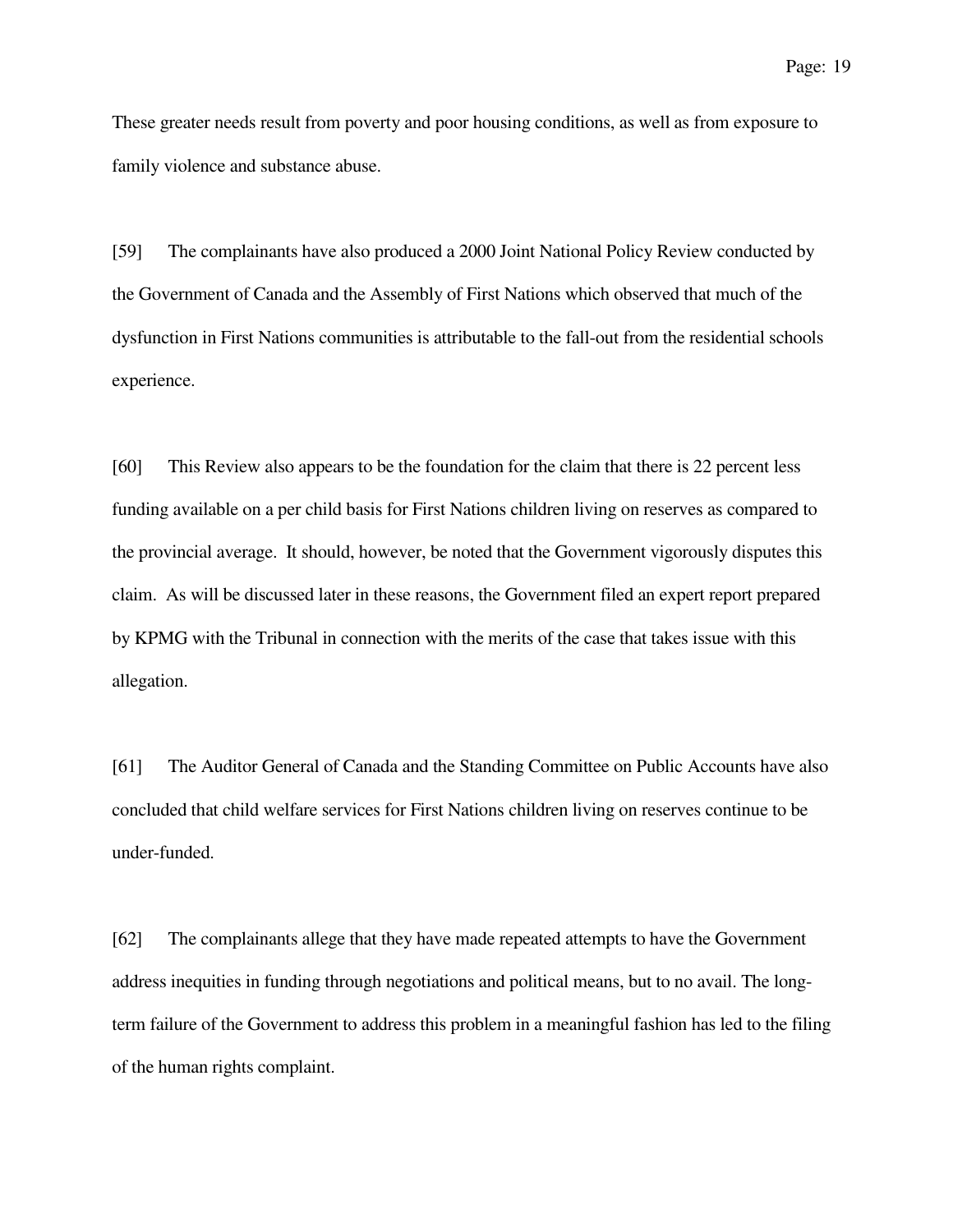### **5. The Procedural History of the Complaint**

[63] Because the complainants have challenged the way in which the Tribunal handled this case, it is necessary to review the process that culminated in the decision under review.

#### **A.** *The Proceedings Before the Commission*

[64] After the complaint was filed with the Commission and an Assessor had been appointed to examine the complaint, the Government of Canada wrote to the Commission asking that it decline to deal with the complaint under section 41(c) of the *Canadian Human Rights Act*. The Government argued that the complaint was outside the Commission's jurisdiction and did not disclose a *prima facie* case of discrimination.

[65] Amongst other things, the Government argued that it does not itself deliver child welfare services to First Nations children living on reserves. As a consequence, section 5 to the *Canadian Human Rights Act* (which prohibits discrimination in the provision of services) had no application. This argument has become known as the "services issue".

[66] The Government of Canada also argued that because it does not provide funding for child welfare services for anyone other than First Nations children living on reserves, it could not discriminate in the provision of these services. It was not appropriate, the Government submitted, to compare the level of services provided by provincial child welfare authorities to the services provided to on-reserve First Nations children. The Government further argued that such a cross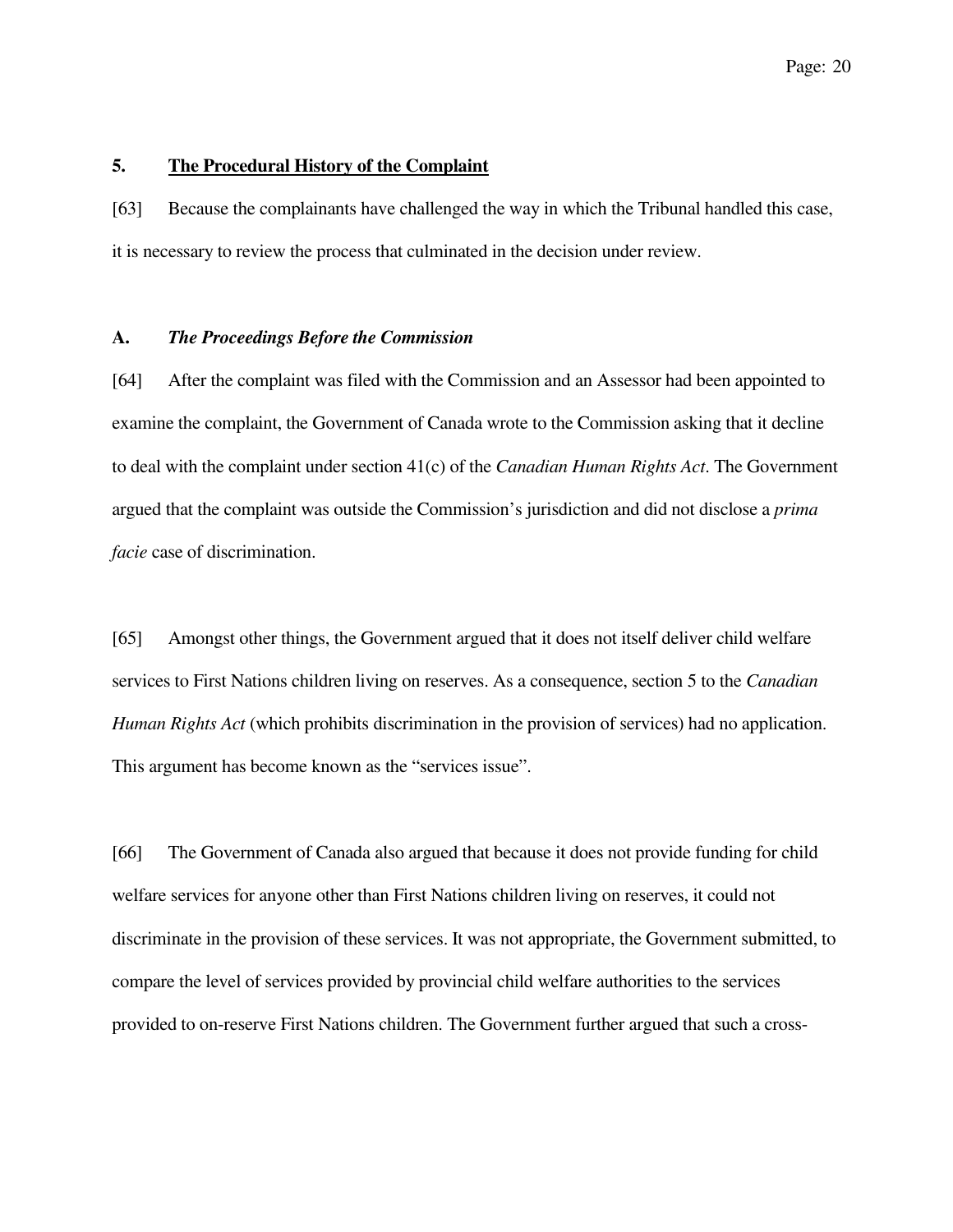jurisdictional comparison could not amount to adverse differential treatment by one service provider on the basis of a proscribed ground. This is the "comparator group issue".

[67] The Assessor recommended that the Commission deal with the complaint. He observed that the funding issue had been exhaustively examined by various experts in the field, who had made numerous recommendations for improvement. The question was whether the alleged lack of funding and the structure of the funding formula were discriminatory. The Assessor concluded that this could not be determined without an inquiry. He thus recommended that the complaint be referred to the Tribunal, without an investigation, for further inquiry.

[68] In a decision dated September 30, 2008, the Commissioners accepted the Assessor's recommendation. In so doing, the Commissioners observed that the determination of whether a *prima facie* case of discrimination had been established was one that should properly be made by the Tribunal. The Commissioners also stated that there was enough information in the complaint to demonstrate a sufficient link to a prohibited ground and an alleged discriminatory practice.

#### **B.** *The Federal Court Proceedings*

[69] The Government of Canada then brought an application for judicial review of the Commission's decision to refer the complaint to the Tribunal for a hearing, citing both the services and the comparator group issues as grounds for review. In turn, the complainants brought a motion to strike the Government's Notice of Application, or, in the alternative, to stay the application until the Tribunal could deal with the complaint on its merits.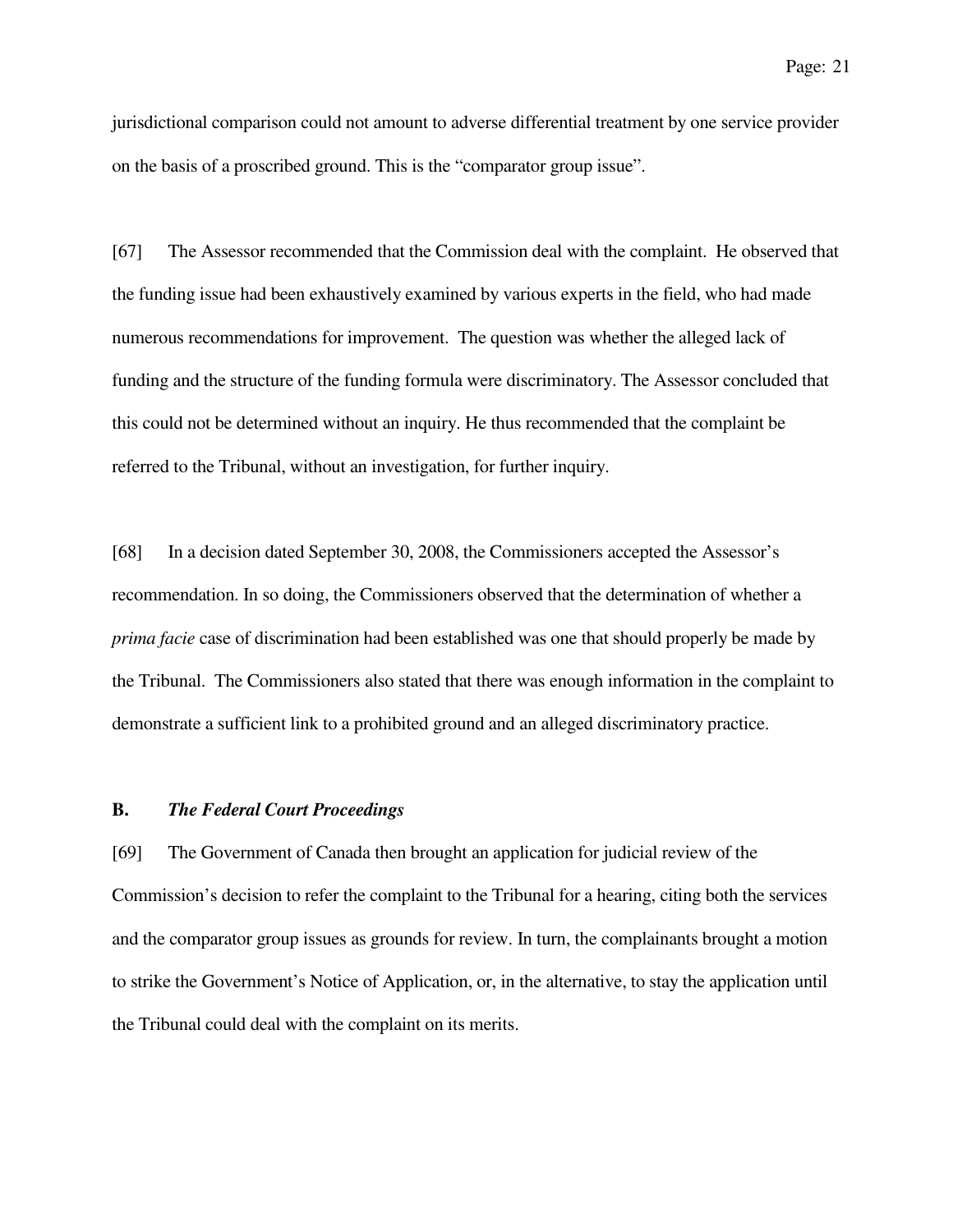[70] Prothonotary Aronovitch refused the complainants' motion to strike the Attorney General's application: *Canada (Attorney General) v. First Nations Child and Family Caring Society of Canada* (24 Nov. 2009), Ottawa T-1753-08 (F.C.) (Proth.). She was satisfied, however, that it would be "just and equitable" to stay the Government's application for judicial review pending the Tribunal's decision: at 6.

[71] Prothonotary Aronovitch noted that the complainants had submitted that the issues raised by the Government's application were novel and complex, and could not be separated from the merits of the complaint. The complainants further argued that if the issues were determined on the basis of the limited record before the Court, it would deprive them of a full hearing on a complete record. Because the issues were complex and of importance to First Nations people, the complainants submitted that a full exploration of the issues before the Tribunal was warranted.

[72] In accepting the complainants' arguments, Prothonotary Aronovitch observed: "The subject matter of the complaint being serious and complex, I agree that it should not be determined in a summary fashion and in the absence of the factual record necessary to fully appreciate the matters in issue": at 5. She went on to note that "[t]here is an interest … in allowing a full and thorough examination in the specialized forum of the Tribunal, of issues which may have an impact on the future ability of aboriginal peoples to make discrimination claims": at 6.

[73] Prothonotary Aronovitch's decision was subsequently upheld by Justice O'Reilly: see *Canada (Attorney General) v. First Nations Child and Family Caring Society of Canada*, 2010 FC 343, [2010] F.C.J. No. 397 (QL).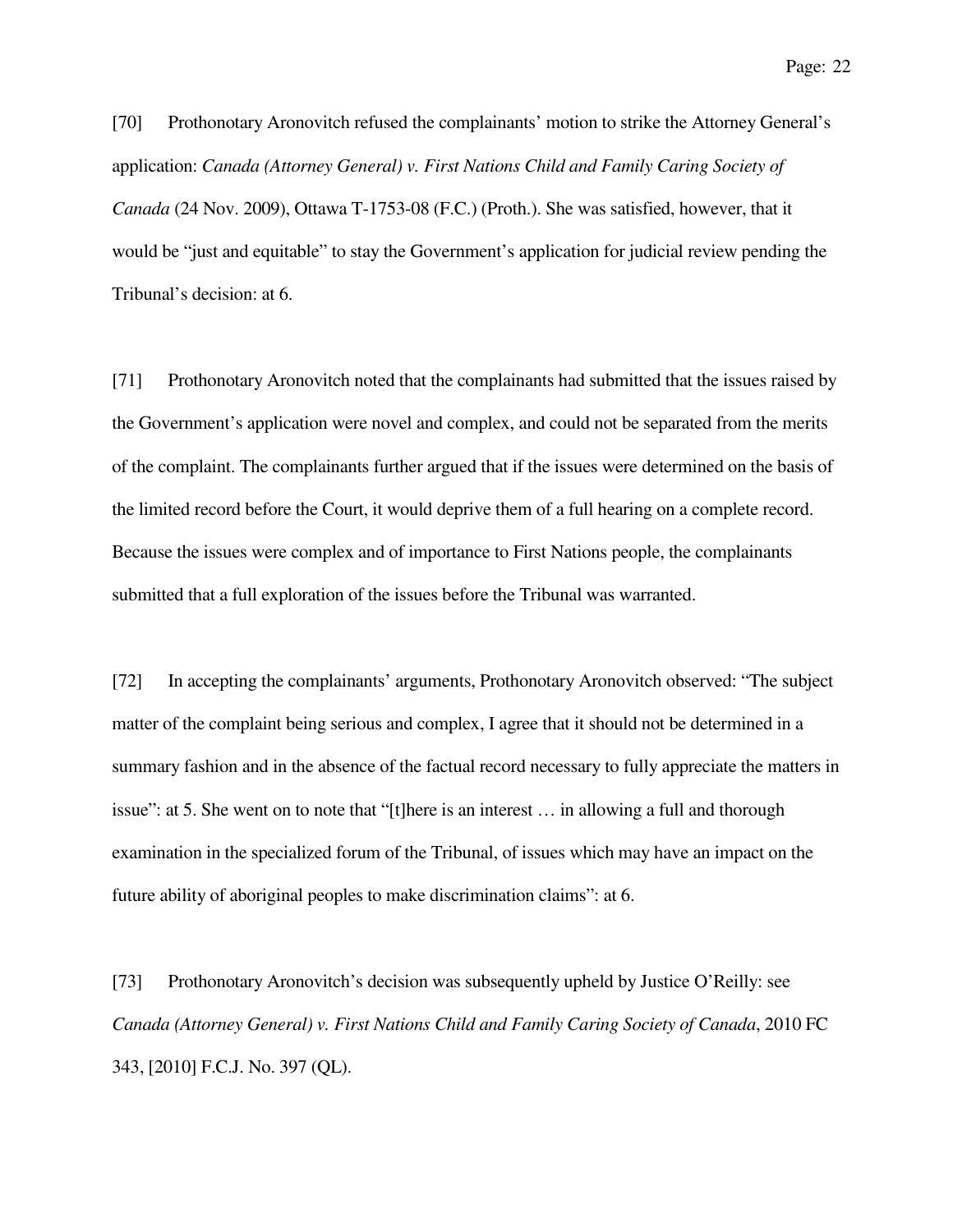[74] Accordingly, the Attorney General's application to judicially review the Commission's referral decision was stayed pending the outcome of the Tribunal proceedings. Prothonotary Aronovitch subsequently granted a further stay pending the outcome of these applications for judicial review of the Tribunal's decision.

### **C.** *The Tribunal Proceedings*

[75] Once the complaint was referred to the Tribunal, Grant Sinclair, the then-Chairperson of the Tribunal, assumed responsibility for the management of the proceeding. At the first case management conference on February 4, 2009, the Government raised both the services and the comparator group issues, asking the Tribunal to make preliminary decisions in relation to these matters. Mr. Sinclair refused to deal with either of the issues on a preliminary basis. It was his view that the issues were complex, and required a full hearing.

[76] The hearing commenced on September 14, 2009 with an opening statement from Dr. Blackstock on behalf of the Caring Society. Mr. Sinclair then addressed a number of housekeeping matters, including the granting of interested party status to the Chiefs of Ontario and Amnesty International. The hearing then adjourned to the week of November 16, 2009, when it was anticipated that the hearing of evidence would begin. The case was scheduled for 13 weeks of hearing, and it was expected that hearing would be completed in February of 2010.

[77] On November 2, 2009, Shirish Chotalia replaced Mr. Sinclair as Chairperson of the Tribunal. She immediately became involved in the management of the case. Four days after she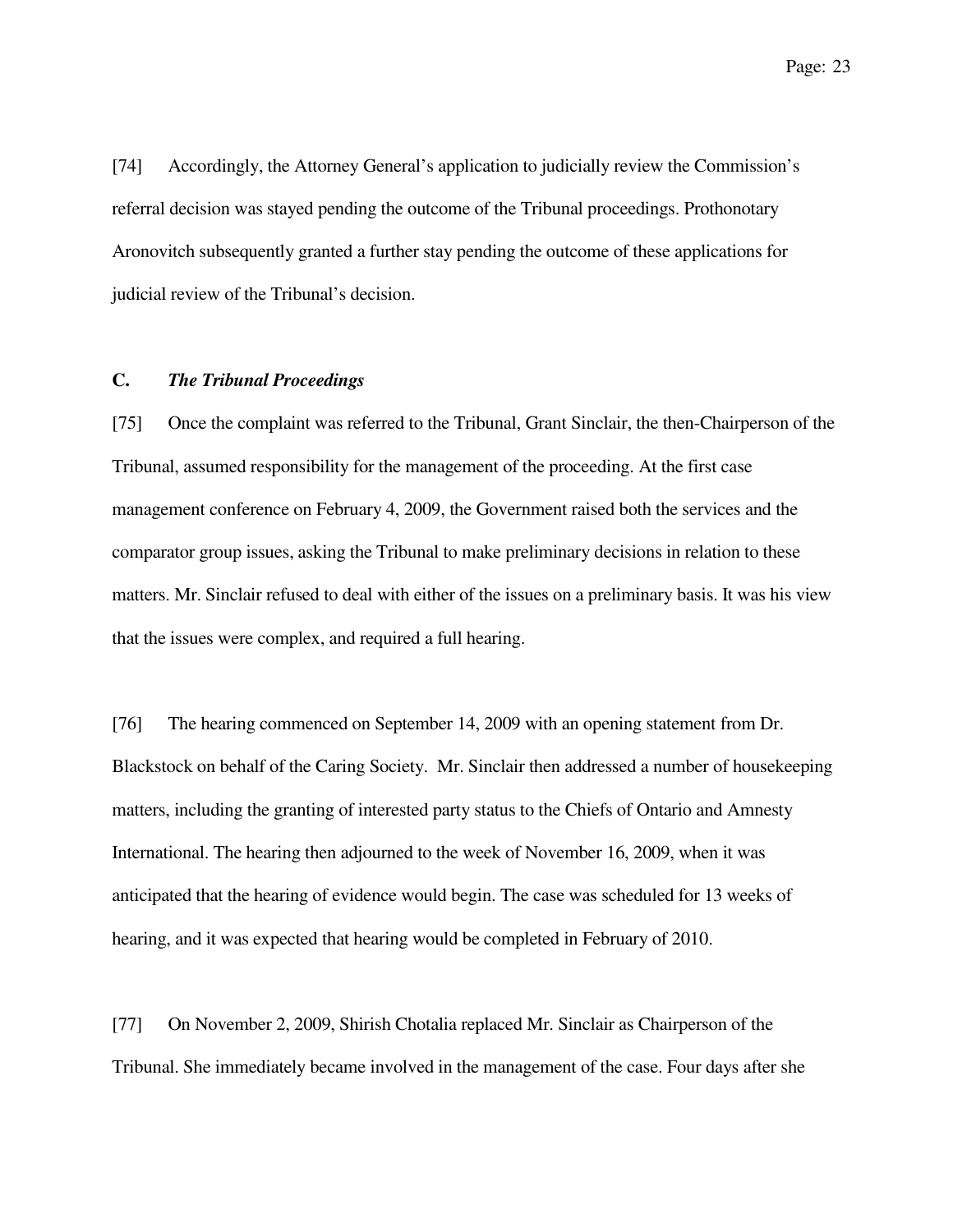took office, Ms. Chotalia held a case management conference with the parties. She advised the parties that she wanted them to work together to narrow the scope of the complaint and to reduce the number of witnesses to be called.

[78] In the course of the November case management conference, the Chairperson asked counsel for the Government why it had not sought a stay of the Tribunal proceedings pending the outcome of its judicial review application in the Federal Court. Counsel responded that he had been instructed not to seek a stay from the Tribunal, but that his client was contemplating bringing a motion to have the services and comparator group issues dealt with "in a summary fashion and before the merits are dealt [with]": Joint Application Record, Volume 11, at 3018. While the Chairperson expressed a concern as to how the necessary evidence would get before the Tribunal to decide the issue, the parties did not discuss the matter further at that time.

[79] The Chairperson asked the parties to file affidavits for each of their proposed witnesses, outlining the witness's evidence-in-chief. She indicated that the parties would then have the option to cross-examine the affiants. This disclosure would allow the Tribunal and the parties to understand the evidence and to identify the points in dispute.

[80] All of the parties strongly opposed this last-minute change in approach to the management of this case. They all felt that the Chairperson's requests would impose onerous burdens on them. Counsel for the Caring Society observed that the case was ready to proceed on its merits in eight days' time, suggesting that the Chairperson was now unilaterally imposing a discovery process on the parties that was more onerous than that in a civil action in a Superior Court. Counsel for the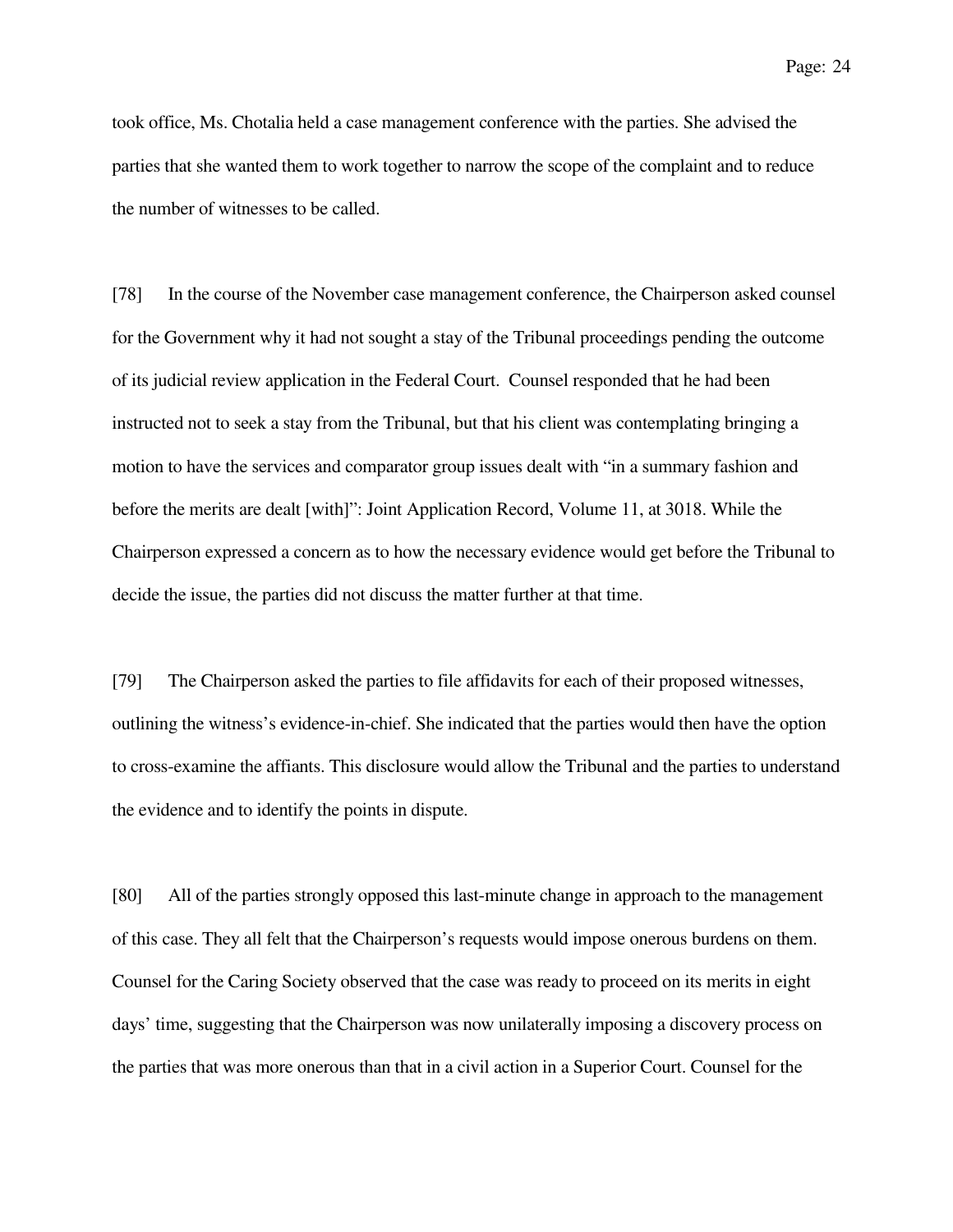Government of Canada was also concerned that his client was being asked to plead its defence before hearing the complainants' evidence.

[81] The case management conference concluded with all counsel agreeing to seek instructions with respect to the Chairperson's suggestions. Counsel also agreed to see if progress could be made in relation to an agreed statement of facts.

[82] As a result of this case management conference, there was some confusion on the part of the parties as to whether Mr. Sinclair remained seized with the case. Counsel for the Caring Society wrote to the Tribunal on November 9, 2009, seeking clarification of this issue. The Government of Canada responded, arguing that the former Chairperson had not been seized of the matter, taking no position as to who should preside over the case. The Commission also wrote to the Tribunal submitting that Mr. Sinclair had indeed been seized with the matter.

[83] The parties did not receive any response from the Tribunal in relation to this issue at that time, although the Chairperson subsequently canvassed the idea of appointing a three-person panel to hear the case with the parties in the course of a case management conference held in December of 2009. None of the parties raised any objection to this proposal, apart from the concern being expressed that the appointment of a panel not further delay the proceedings. Similarly, none of the parties objected when the new Chairperson assumed sole carriage of this matter.

[84] While the Caring Society has raised the issue of Mr. Sinclair's status in its Notice of Application, it confirmed at the hearing that it is not seeking any relief in this regard. I note that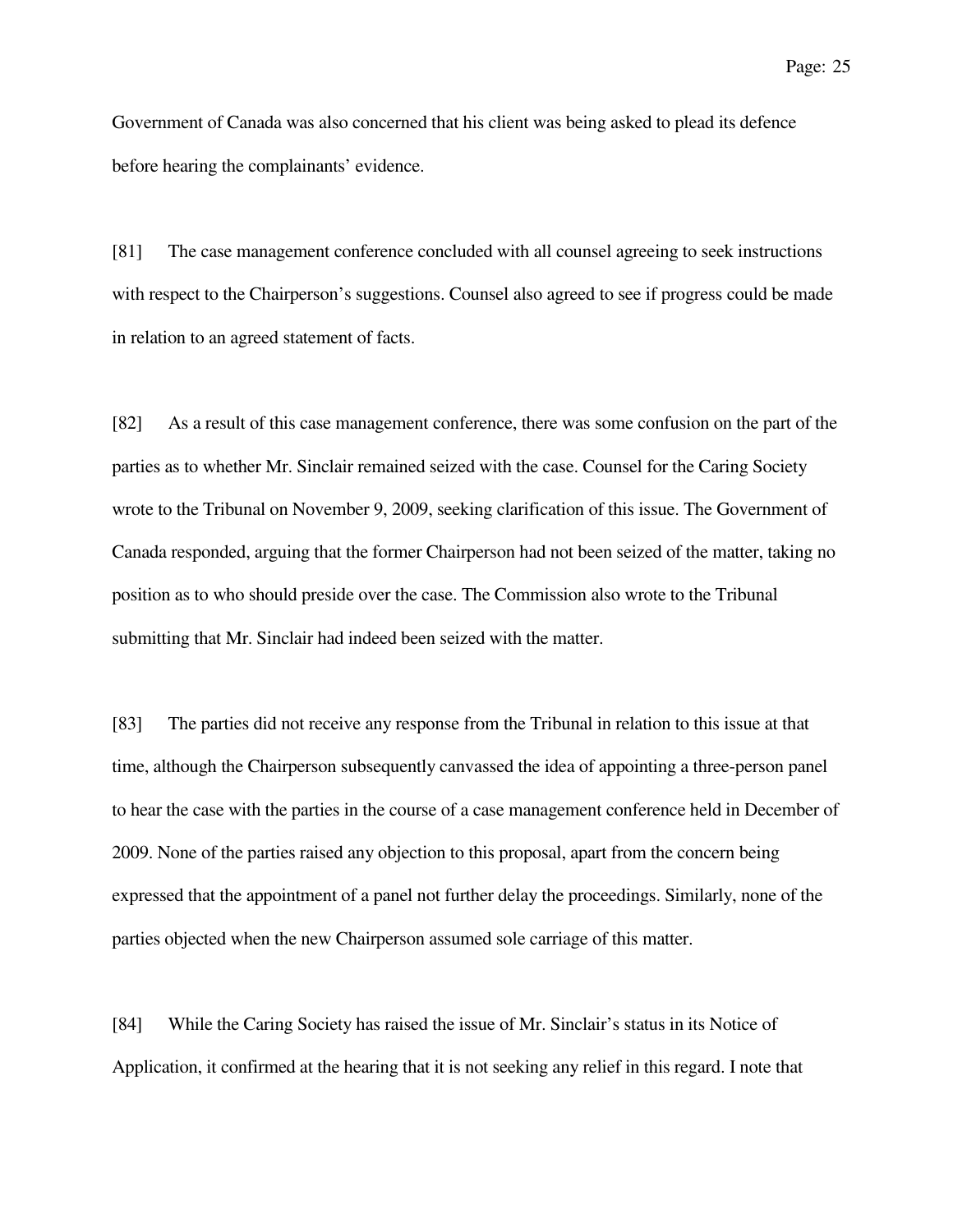subsection 48.2(2) of the Act gives the Tribunal Chairperson the discretion to decide whether or not to allow a member whose term has expired to complete any inquiry that the member had begun. Moreover, Mr. Sinclair had not yet heard any evidence in this case, and he was thus not seized of the matter. There is also no evidence as to whether he was even available to continue dealing with the case. In these circumstances, I do not intend to address this issue any further.

[85] On November 12, 2009, the Tribunal issued a Direction, vacating the November 16-20, 2009 dates that had been set for the commencement of the hearing on the merits. Counsel for the Caring Society again wrote to the Tribunal raising concerns about the Tribunal's unilateral action, the delay of the proceedings and the fairness of the process the Tribunal was following. The Tribunal did not respond to this letter.

[86] A second case management conference was held with the new Chairperson on December 14, 2009. In the course of this conference, the Chairperson suggested that the parties engage in a process mediation in an effort to identify ways to streamline the proceedings. While concerns were repeatedly expressed about the ongoing delay of the hearing, the parties ultimately agreed to engage in such a process, and they subsequently participated in some seven days of meetings with the mediator. This process did not result in an agreement being reached on any of the substantive issues.

[87] In the meantime, counsel for the Government advised the Tribunal during the December 14 case management conference that it would be filing its motion on December 21, 2009 to have the complaint dismissed. The Chairperson set January 19, 2010 for the hearing of the motion. Without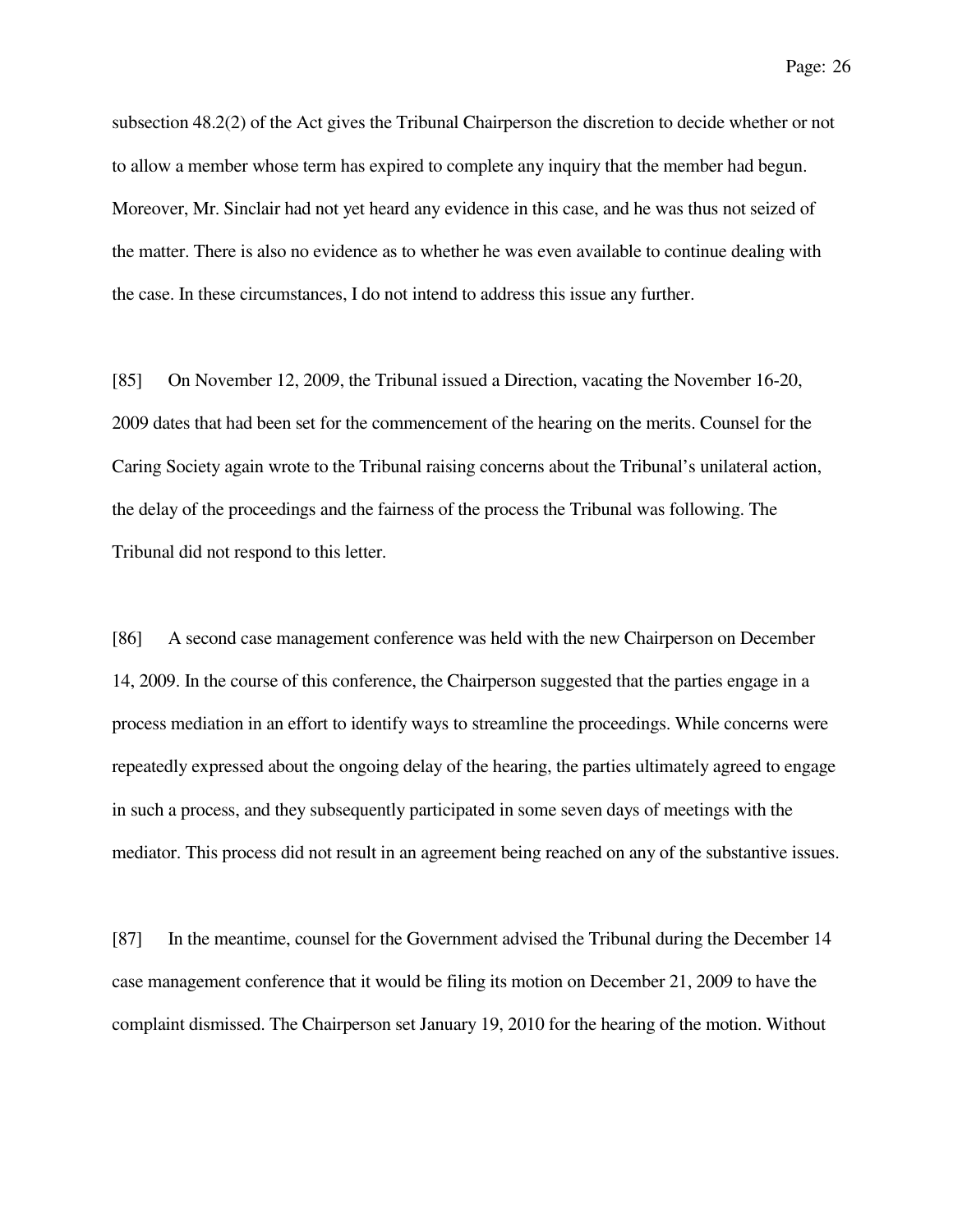consulting with the parties, the Tribunal subsequently vacated all of the remaining dates that had been set aside for the hearing on the merits.

[88] On December 21, 2009, the Government of Canada filed its motion to dismiss the complaint for want of jurisdiction with the Tribunal, arguing that the complaint did not come within the purview of sections 3 and 5 of the *Canadian Human Rights Act*. A copy of the relevant statutory provisions is attached as an appendix to these reasons.

[89] The Government's motion was based upon the services and comparator group issues, and was supported by a brief affidavit from the Director of the Social Reform Program Directorate at the Department of Indian Affairs and Northern Development.

[90] The following day, the Caring Society filed a motion with the Tribunal to amend its complaint to include allegations of retaliation. The retaliation issue arose when Dr. Blackstock was allegedly excluded from a meeting with Government representatives.

[91] Counsel for the Government responded to the Caring Society's motion by letter dated January 29, 2010, in which it sought to clarify what had occurred at the meeting in issue.

[92] The Tribunal has never dealt with the Caring Society's motion to amend the complaint, nor did the Caring Society ever follow up with the Tribunal in order to have the motion addressed.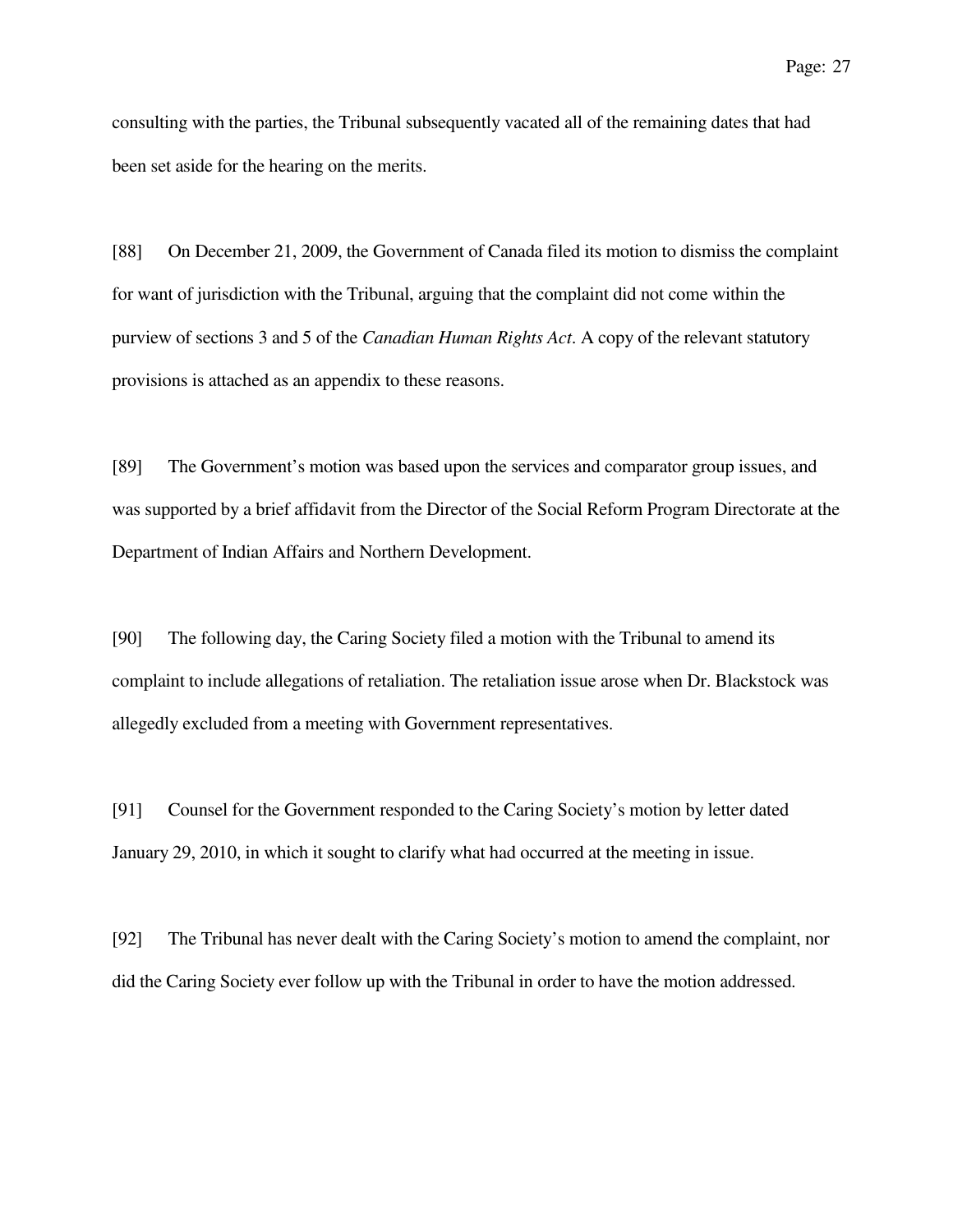[93] The Caring Society raised the Tribunal's failure to deal with its motion to amend its complaint to allege retaliation in its memorandum of fact and law, suggesting at the hearing that it is evidence of unequal treatment on the part of the Tribunal. The Caring Society does not, however, allege bias on the part of the Tribunal, nor does it seek any specific relief in this regard. As a result, I do not intend to deal further with this issue, particularly in light of the fact that Dr. Blackstock's allegations of retaliation are evidently now the subject of a separate human rights complaint.

[94] The Caring Society continued to object to the fairness of the process being followed by the Tribunal in relation to the Government's motion to have the complaint dismissed, alleging, amongst other things, that the motion was premature, and that the evidentiary record was not sufficient to decide the motion.

[95] Nevertheless, the complainants subsequently filed substantial affidavit evidence and documentary material with the Tribunal in response to the Government's motion to dismiss. The parties also cross-examined the deponents of the affidavits filed by the opposing side, and filed the transcripts of the cross-examinations with the Tribunal.

[96] The record before the Tribunal on the motion to dismiss was ultimately approximately 2,000 pages in length, plus an additional amount of legal authorities. As will be discussed later in these reasons, this number becomes important in relation to the fairness of the process followed by the Tribunal in dismissing the complaint.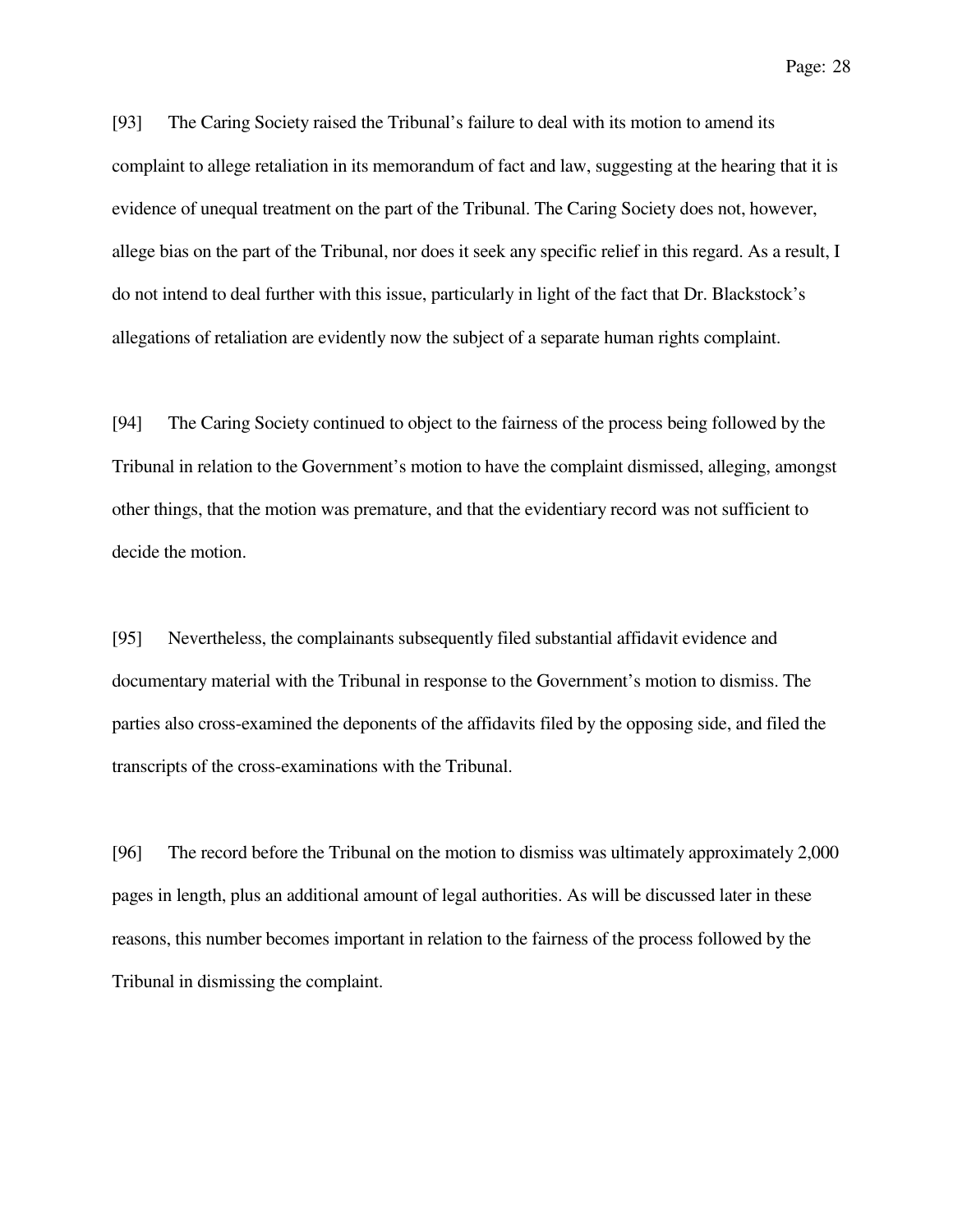[97] The motion to dismiss was finally heard on June 2 and 3, 2010. When no decision was forthcoming from the Tribunal, counsel for the Caring Society wrote letters to the Tribunal in August and December of 2010, asking when a decision could be expected. The Tribunal did not respond to either of these letters.

[98] In November of 2010, counsel for the Government of Canada requested an opportunity to make submissions regarding a recent Supreme Court of Canada decision. The Assembly of First Nations also requested leave to comment on Canada's endorsement of the *United Nations Declaration on the Rights of Indigenous Peoples*. The parties' exchange of submissions on both matters was completed by December 23, 2010.

[99] In February of 2011, the Caring Society, Amnesty International and the Commission each wrote to the Tribunal, once again expressing their concern regarding the delay in the delivery of a decision on the motion to dismiss. When no response was received from the Tribunal, the Caring Society commenced an application in this Court seeking an order of *mandamus* to compel the Tribunal to render a decision in relation to the Government's motion to dismiss the complaint. This application was discontinued when the Chairperson released her decision on March 14, 2011, dismissing the complaint.

#### **6. The Tribunal Decision**

[100] I will discuss the Tribunal's analysis of certain issues in greater detail later in these reasons, as I examine each of the grounds for judicial review. However, the following brief synopsis of the decision will assist in putting the ensuing discussion into context.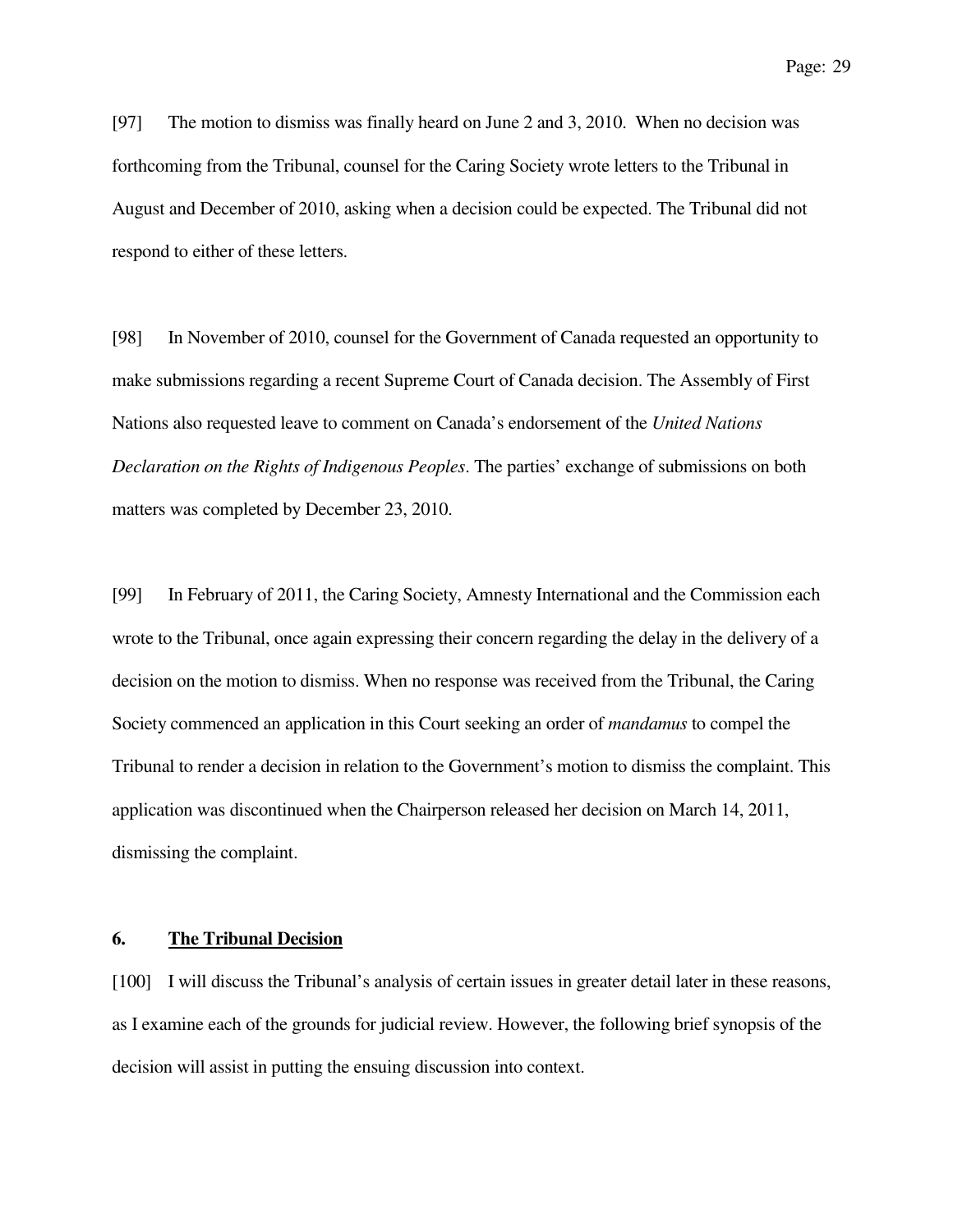[101] The Tribunal determined that it had the authority to dismiss a human rights complaint without a full *viva voce* hearing on the merits where the facts of the case were clear and uncontroverted or where the issues involved raised pure questions of law, provided that the parties had had a full and ample opportunity to be heard.

[102] The Tribunal considered whether the Government's funding program for child welfare services for First Nations children living on reserves constituted a 'service' within the meaning of section 5 of the *Canadian Human Rights Act*. The Tribunal concluded that the Attorney General had not met its burden in establishing that the facts necessary to decide the issue were clear, complete and uncontroverted. The Tribunal held that the services question was "a fact-driven inquiry", that there were material facts in dispute, and that the evidentiary record on the motion was not sufficient to decide whether the Government of Canada provides a "service" to First Nations children living on reserve.

[103] The Tribunal was, however, satisfied that the comparator group issue raised a pure question of law and that the parties had had a full and ample opportunity to be heard in relation to the issue. According to the Tribunal, there was no additional evidence that the complainants could provide that could further their position.

[104] Subsection 5(a) of the *Canadian Human Rights Act* makes it a discriminatory practice to deny a service or access to a service to an individual on the basis of a prohibited ground. The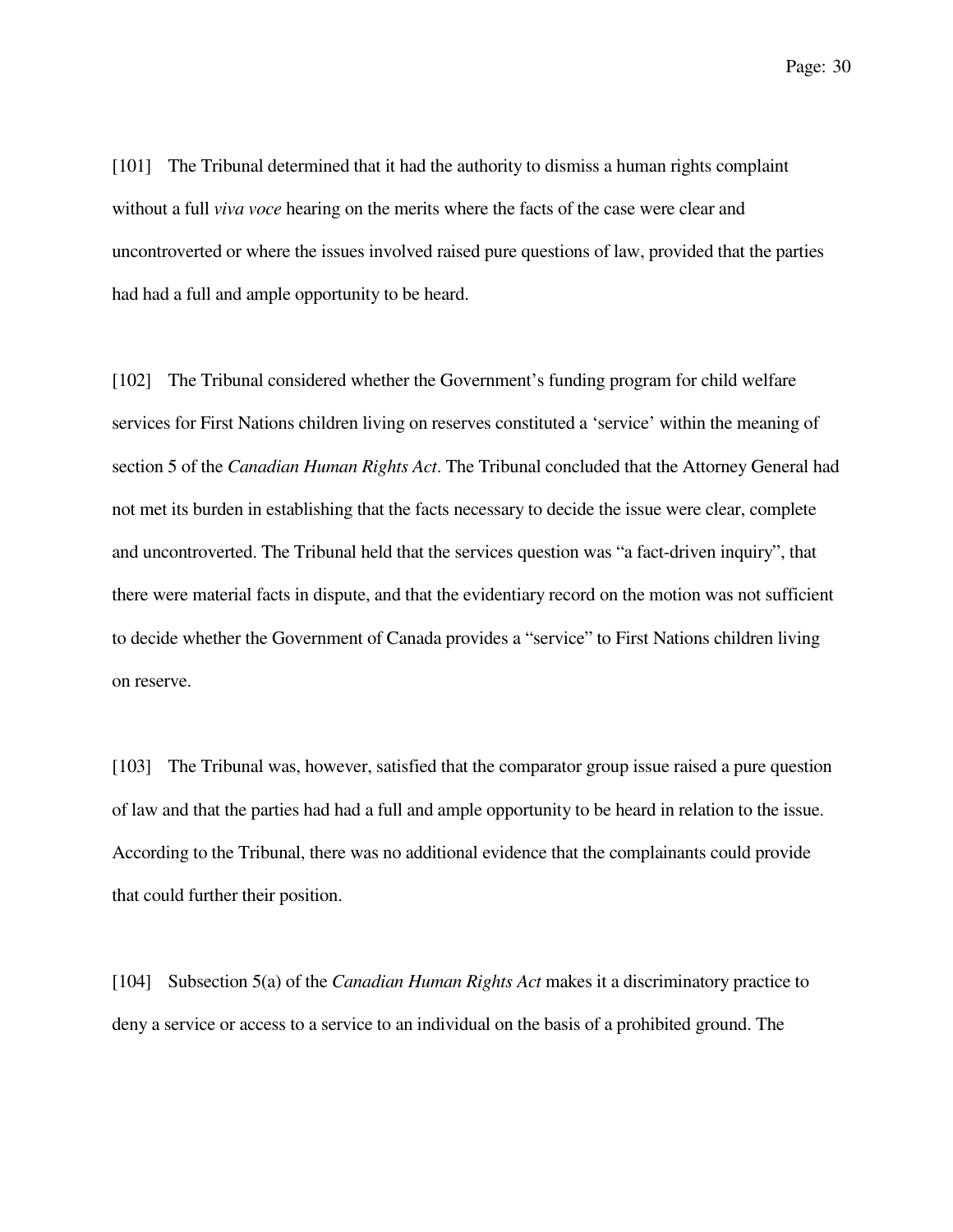Tribunal was satisfied that no comparator group is required to establish discrimination in cases where a service is denied altogether.

[105] Subsection 5(b) of the Act makes it a discriminatory practice to "differentiate adversely in relation to any individual [in the provision of services], on a prohibited ground of discrimination". The Tribunal held that a finding of discrimination under subsection 5(b) requires a comparison to be made to the treatment accorded by the service provider to a different service recipient who does not share the personal attribute identified as the basis for the discriminatory practice.

[106] The Tribunal then considered whether two different service providers could be compared to each other in order to find adverse differentiation under subsection 5(b) of the Act. Specifically, the Tribunal asked itself whether it could compare the child welfare services provided by the Government of Canada to those provided by the provinces in order to determine whether the Government of Canada had committed a discriminatory practice in the provision of services.

[107] In concluding that such a comparison could not be made, the Tribunal held that subsection 5(b) required a comparison to be made to services provided to others by the same service provider. Given that the Government of Canada did not provide child welfare services to recipients other than First Nations children living on reserves, it followed that there could be no adverse differentiation in the provision of services under subsection 5(b) of the Act. As a result, the Tribunal dismissed the complaint.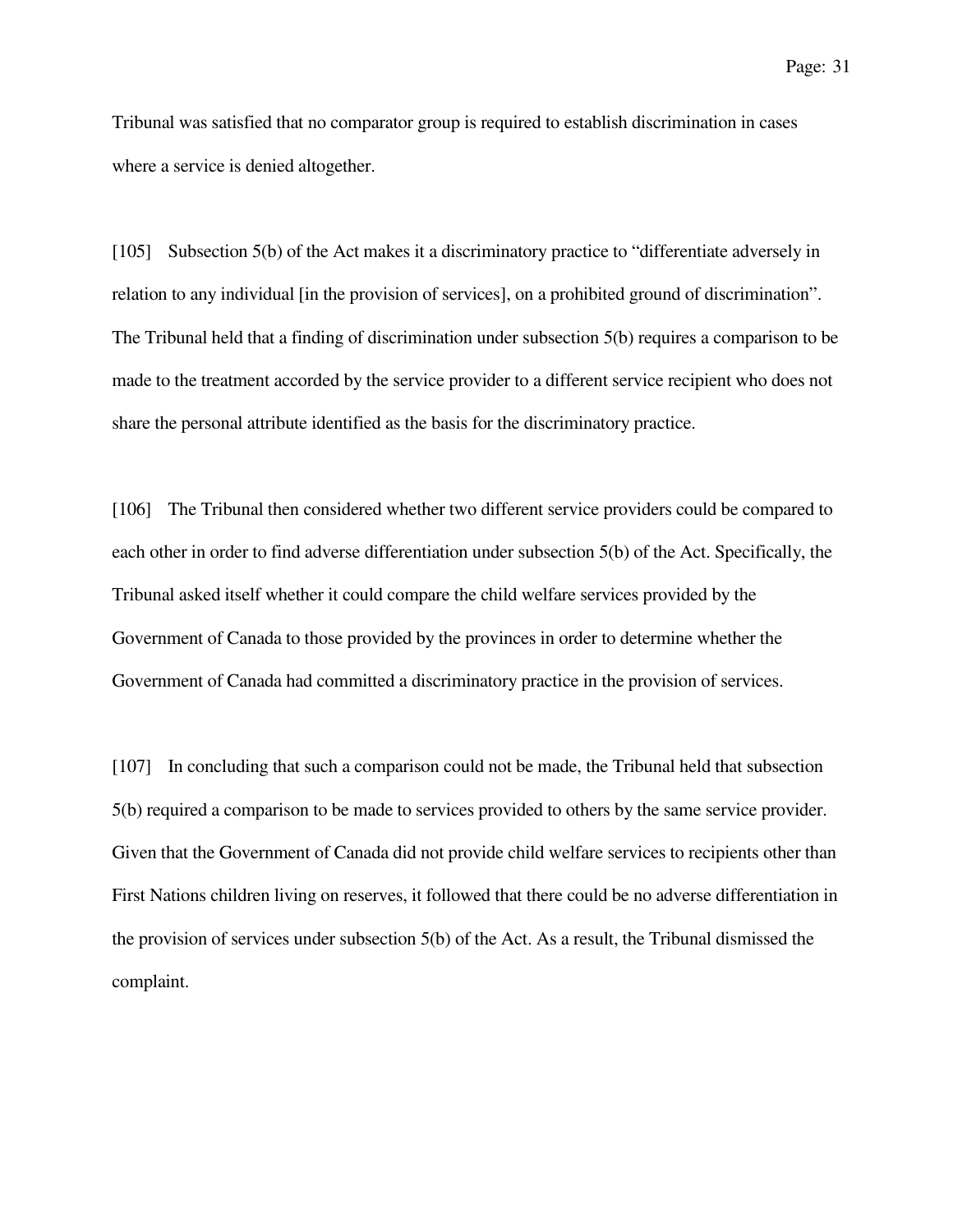# **7. The Issues on These Applications**

ı

[108] The issues raised by these applications for judicial review are the following:

- 1. Does the Tribunal have the power to decide issues that could result in the dismissal of a human rights complaint without conducting a full hearing on the merits of the complaint that provides the parties with an opportunity to adduce *viva voce*  evidence?
- 2. Was the process the Tribunal followed in deciding the comparator group issue fair?
- 3. Did the Tribunal err in failing to consider the complaint under subsection 5(a) of the *Canadian Human Rights Act*?
- 4. Does subsection 5(b) of the *Canadian Human Rights Act* require that there be a comparator group in all cases? and
- 5. Did the Tribunal err in concluding that there was no relevant comparator group in this case?

[109] It will also be necessary to identify the appropriate standard of review to be applied in relation to the Tribunal's decision on each of these issues.

[110] It is also important to understand what is *not* in issue in these applications.

[111] None of the parties has sought to judicially review the Tribunal's decision on the services issue, and that issue is thus not before me.<sup>1</sup>

<sup>&</sup>lt;sup>1</sup> To the extent that I refer to child welfare services provided by the Government of Canada, or refer to the Government as a "service provider" in these reasons, I am merely adopting the terminology used by the parties during this proceeding and do so only to identify the activities in issue in this matter. My use of this nomenclature should not be interpreted as acceptance by the Court that the Government's actions in providing funding for child welfare programming amounts to the provision of a "service" for the purpose of section 5 of the *CHRA*. The proper characterization of the Government's actions in this regard is an issue for another day.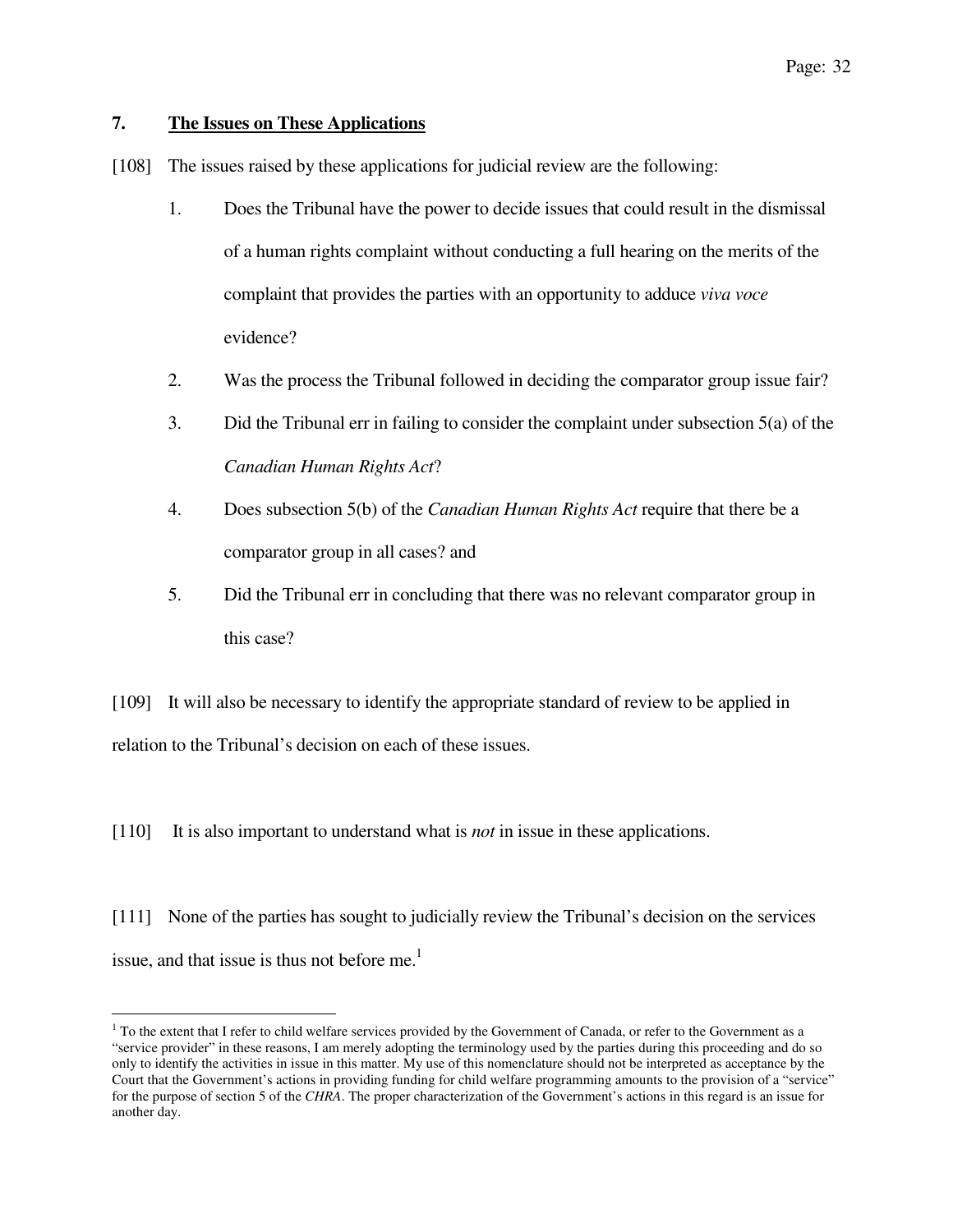[112] The Government also argued before the Tribunal that its funding formulae are an expression of pure executive policy, and that the issues raised by the complaint are thus not justiciable. However, the parties agree that the justiciability issue is not before me in these applications.

### **8. The Procedural Issues**

[113] The applications for judicial review raise two issues with respect to the process that was followed by the Tribunal in this case. The first is whether the *Canadian Human Rights Act* permits the Tribunal to decide an issue that could determine the outcome of a case before embarking on a full hearing on the merits of the complaint that allows the parties to lead *viva voce* evidence. The second is whether the process followed by the Tribunal in this case was fair to the parties.

[114] I will first consider whether the Tribunal has the authority to address issues on a preliminary basis in advance of a full hearing on the merits. The fairness of the process that the Tribunal followed in this case will be addressed further on in these reasons.

# **A.** *Does the Tribunal have the Power to Decide Issues that Could Result in the Dismissal of a Human Rights Complaint without Conducting a Full Hearing on the Merits of the Complaint that Provides the Parties with an Opportunity to Adduce Viva Voce Evidence?*

[115] The Commission characterizes this issue as "whether the Tribunal had the jurisdiction to summarily dismiss the complaint on the merits", whereas the Caring Society states the issue as "whether the Tribunal erred in dismissing the complaint without a hearing".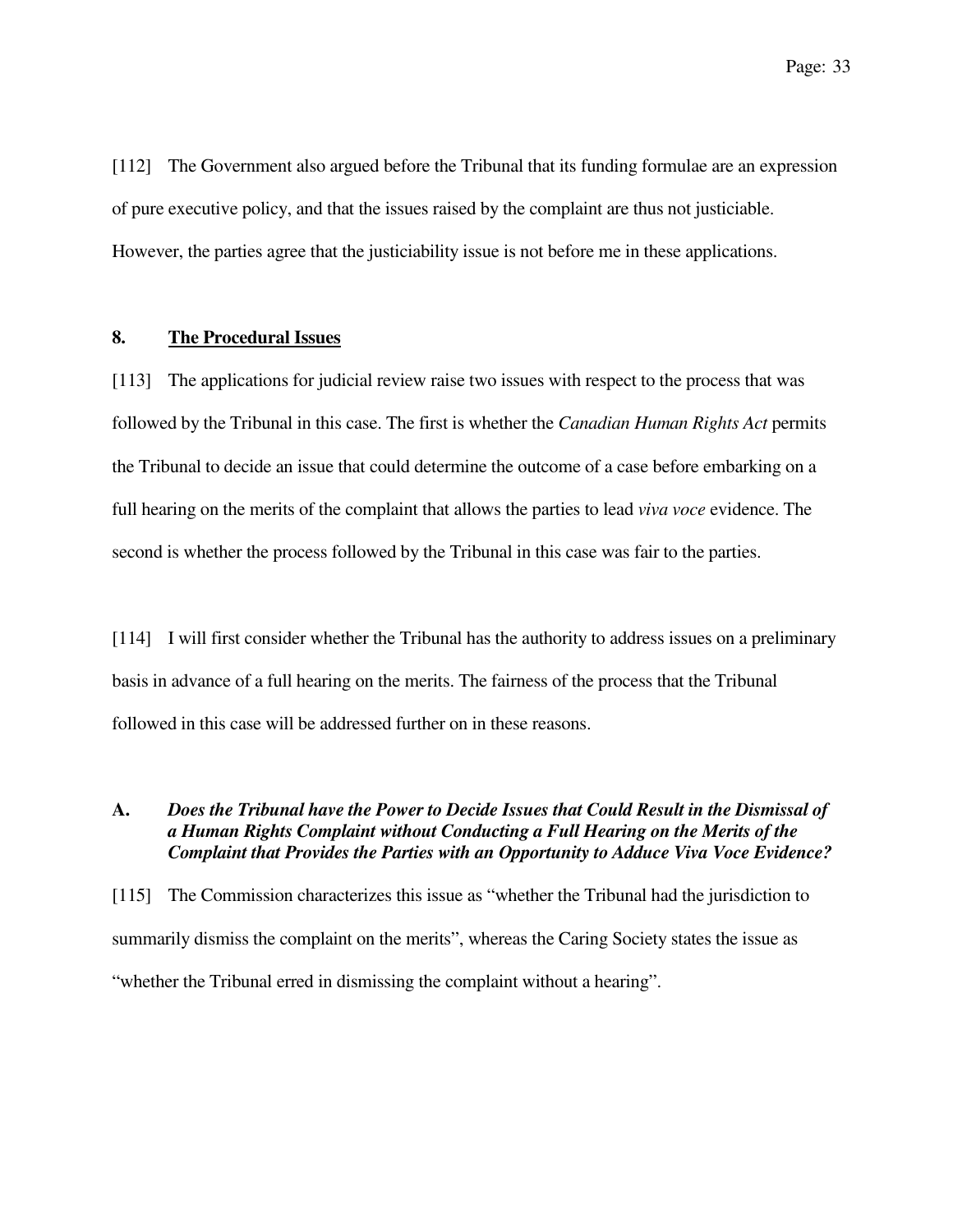[116] Neither characterization properly identifies the issue before the Court as the premise underlying each description is erroneous. The Tribunal did not dismiss the complaint "summarily" or "without a hearing". It did conduct a hearing on the comparator group issue. The parties were able to adduce evidence addressing the issue, and were able to challenge the evidence led by the opposing side. Each party was also afforded the opportunity to appear and to make submissions to the Tribunal in relation to the comparator group question. What the applicants really take issue with is the form that the hearing took.

[117] The applicants argue that the process the Tribunal followed in this case raises a true question concerning its jurisdiction. As a result, they say that the Tribunal's choice of procedure should be reviewed against the standard of correctness.

[118] In contrast, the Government of Canada contends that the Tribunal's conclusion that it had the authority to decide a discrete issue on the basis of a preliminary motion, in advance of a full hearing on the merits, involves the interpretation of the powers conferred on the Tribunal by its enabling legislation. As a consequence, the Government says the issue is reviewable on the reasonableness standard.

[119] I need not resolve this issue as I am satisfied that the Tribunal correctly concluded that it had the authority to determine the process to be followed in deciding the issues raised by a human rights complaint. The Tribunal also correctly decided that it does not always have to hold a full evidentiary hearing in relation to each and every issue raised by a complaint in order to decide substantive issues coming before it.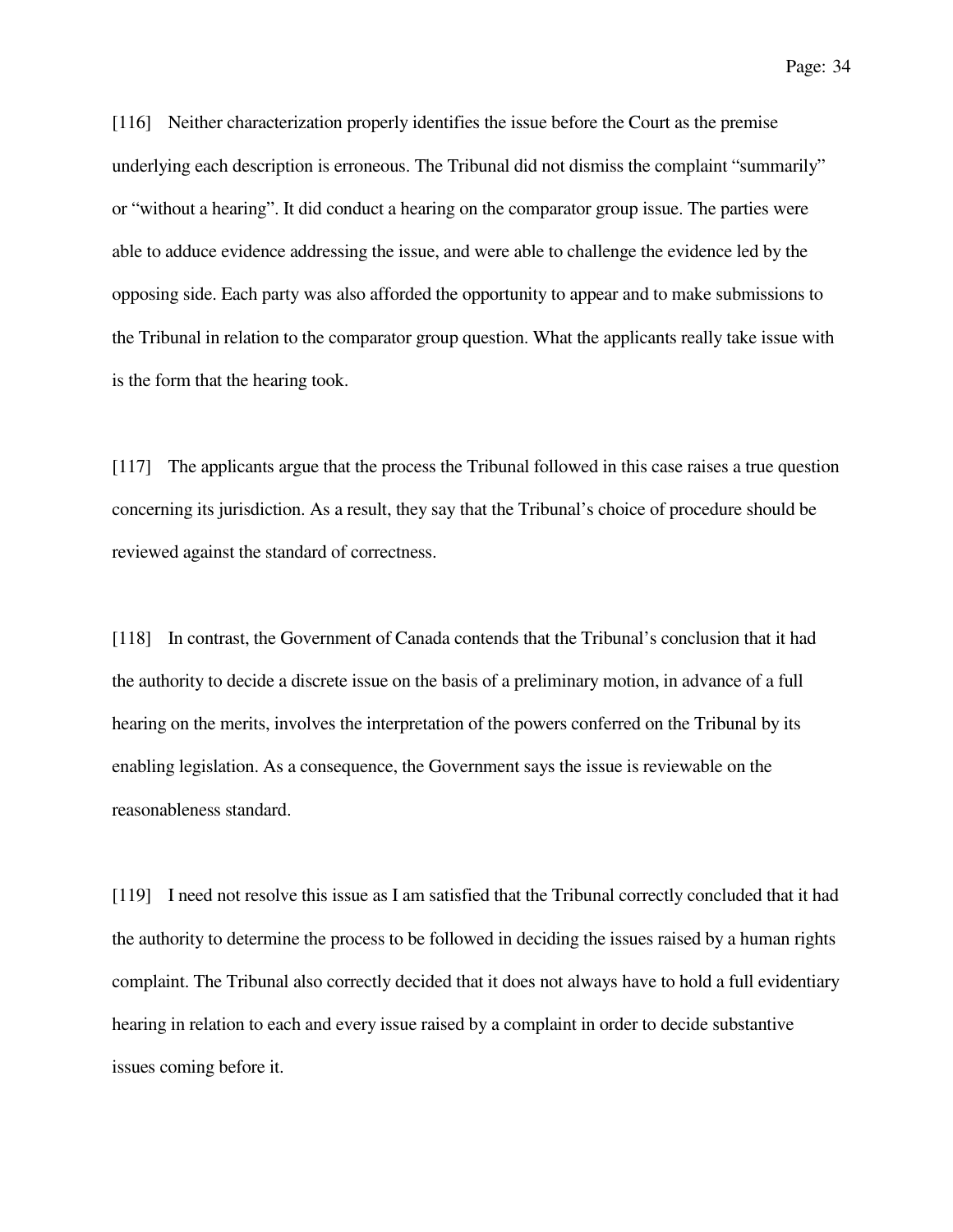[120] The applicants submit that the *Canadian Human Rights Act* requires the Tribunal to inquire into each complaint referred to it by the Commission. They further submit that the Act and the jurisprudence only allow the Tribunal to dismiss a complaint without a full hearing on the merits in limited circumstances: that is, where there has been an abuse of process, including an undue delay in the process.

[121] In dismissing this complaint on its merits on a preliminary motion, the applicants say that the Tribunal expanded its jurisdiction in a way that is unsupported by either the Act or the jurisprudence.

[122] The applicants further contend that it is not open to the Tribunal to usurp the screening function that Parliament has assigned to the Commission by summarily dismissing a complaint without a full hearing on the merits.

[123] Finally, the applicants submit that this Court has already determined that this case raises important and complex issues which should not be determined in the absence of the necessary factual record.

[124] Subsection 49(1) of the Act empowers the Commission to ask the Tribunal Chairperson to "institute an inquiry into the complaint if the Commission is satisfied that, having regard to all the circumstances of the complaint, an inquiry is warranted". Subsection 53(1) allows the Tribunal to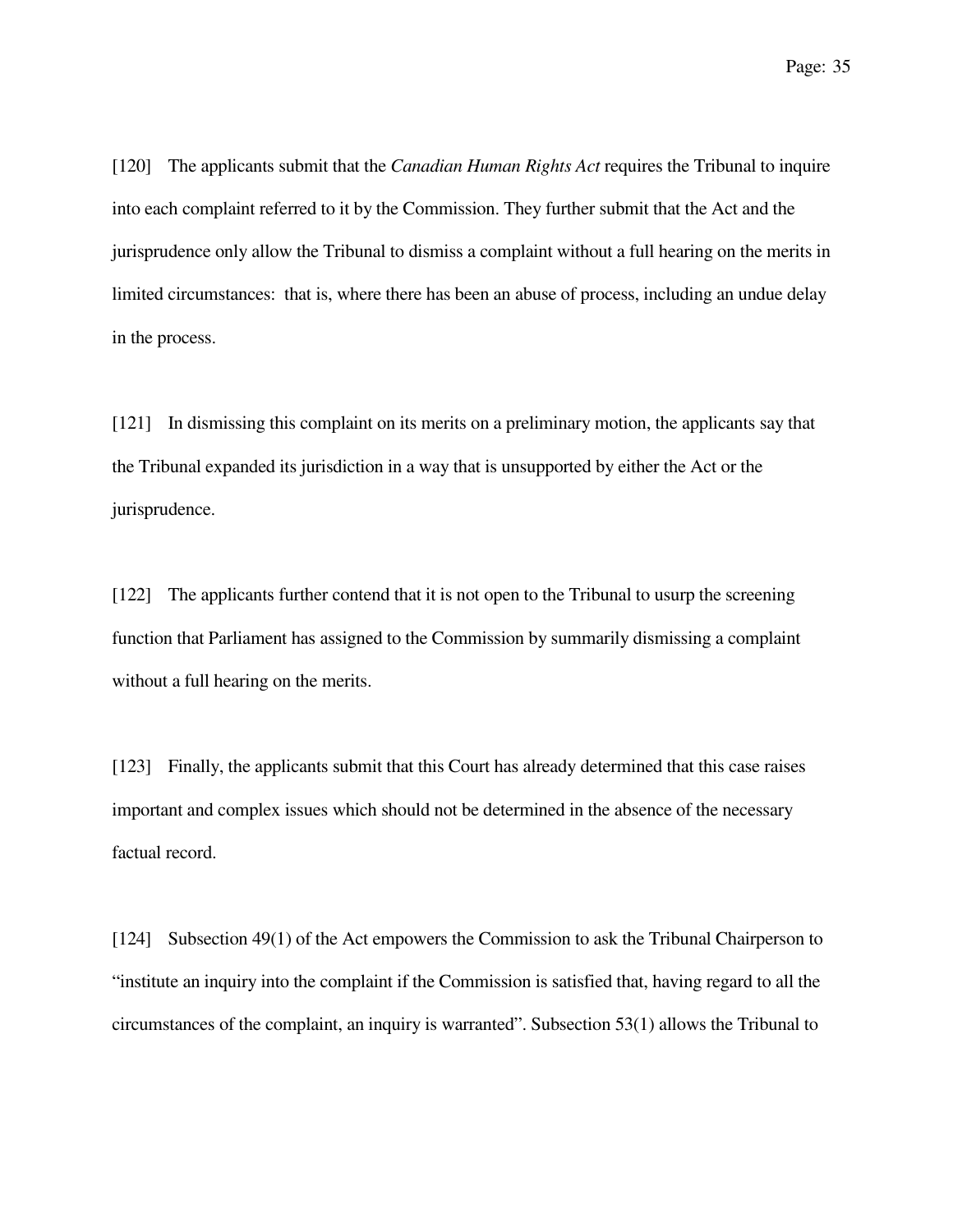dismiss a complaint at the conclusion of an inquiry if the Tribunal is satisfied that the complaint is not substantiated. The Act does not, however, specify the form that the inquiry must take.

[125] That said, after providing due notice, subsection 50(1) of the Act requires the Tribunal member assigned to the case to "give all parties to whom notice has been given a full and ample opportunity, in person or through counsel, to appear at the inquiry, present evidence and make representations".

[126] Paragraph 50(3)(e) of the Act empowers the Tribunal to decide procedural issues related to the inquiry. Moreover, the Tribunal is not bound by the strict rules of evidence, and is specifically empowered to receive evidence by oath, affidavit or otherwise: paragraph 50(3)(c).

[127] Administrative tribunals are intended to provide a fast, flexible and informal alternative to the traditional court system. This is reflected in subsection 48.9(1) of the Act which provides that "[p]roceedings before the Tribunal shall be conducted as informally and expeditiously as the requirements of natural justice and the rules of procedure allow".

[128] It is, therefore, properly part of the Tribunal's adjudicative role to identify an appropriate procedure to secure the just, fair and expeditious determination of each complaint coming before it. The nature of that procedure may vary from case to case, depending on the type of issues involved.

[129] Administrative tribunals are "masters of their own procedure". In *Prassad v. Canada (Minister of Employment and Immigration)*, [1989] 1 S.C.R. 560, [1989] S.C.J. No. 25 (QL) at para.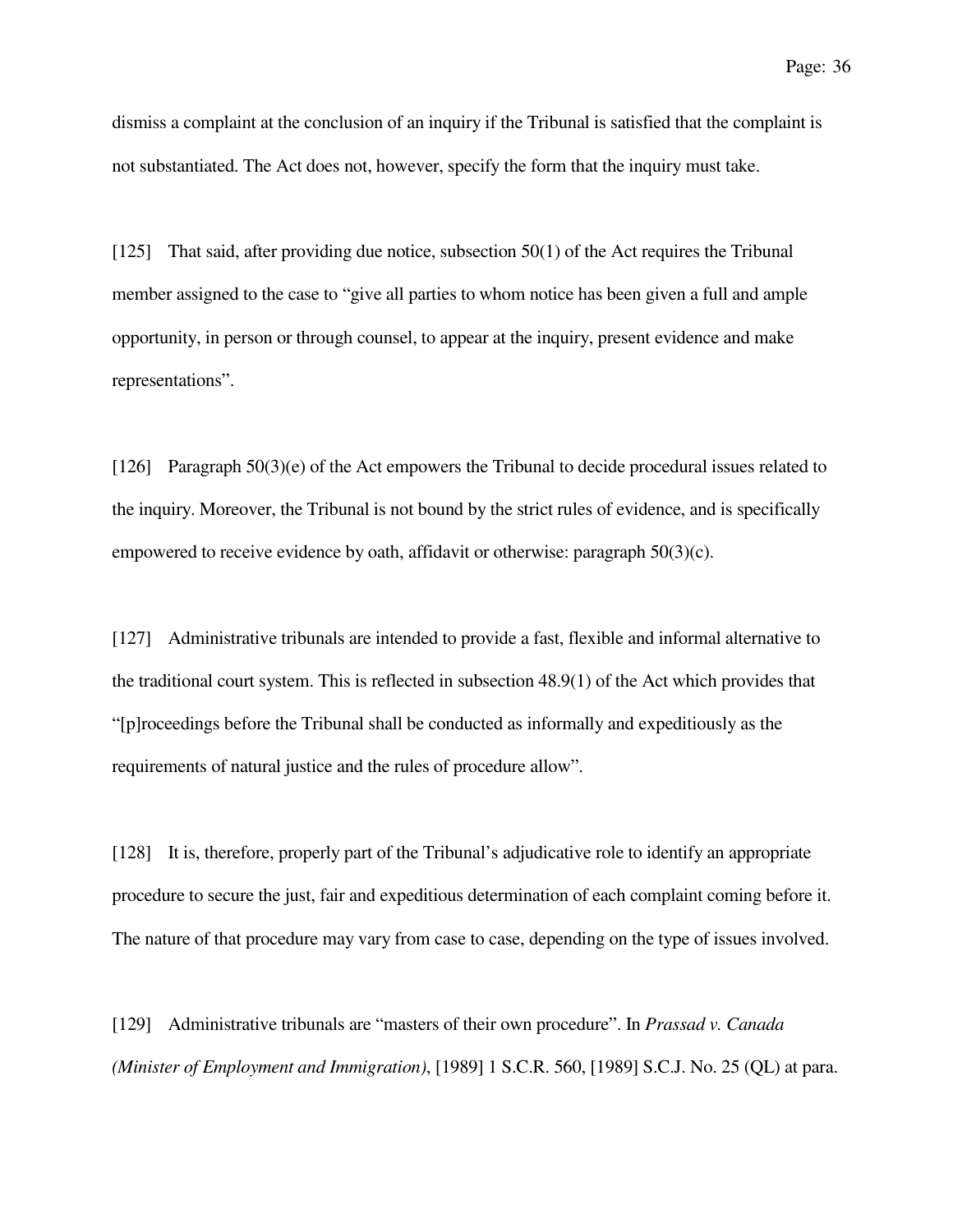16, the Supreme Court observed that "[i]n the absence of specific rules laid down by statute or regulation, they control their own procedures subject to the proviso that they comply with the rules of fairness and, where they exercise judicial or quasi-judicial functions, the rules of natural justice."

[130] In the case of the Tribunal, subsection 48.9(2) of the Act empowers the Chairperson to make rules of procedure governing the practice and procedure before the Tribunal. Rule 3 of the Tribunal's *Rules of Procedure* permits the parties to bring motions before the Tribunal, and allows the Tribunal to establish a procedure for the resolution of the issues raised by the motion.

[131] Nothing in either the Act or the Tribunal's *Rules of Procedure* limits the type of motions that can be brought before the Tribunal. Consequently, I see no statutory or regulatory impediment that would preclude the bringing of a motion to have the Tribunal determine a substantive issue in advance of a full hearing of the complaint on its merits.

[132] Nor is there anything in the Act or the Tribunal's Rules that would preclude the Tribunal from deciding such a motion, as long as it provides the parties with a "full and ample opportunity" to adduce the evidence necessary to decide the issue and to make submissions. The process followed by the Tribunal in relation to the hearing of the motion must also be fair, and the rules of natural justice must be respected.

[133] The applicants say that the jurisprudence has established that the Tribunal may only dismiss a complaint on a preliminary motion in the clearest of cases, and then only where proceeding with the case would amount to an abuse of process.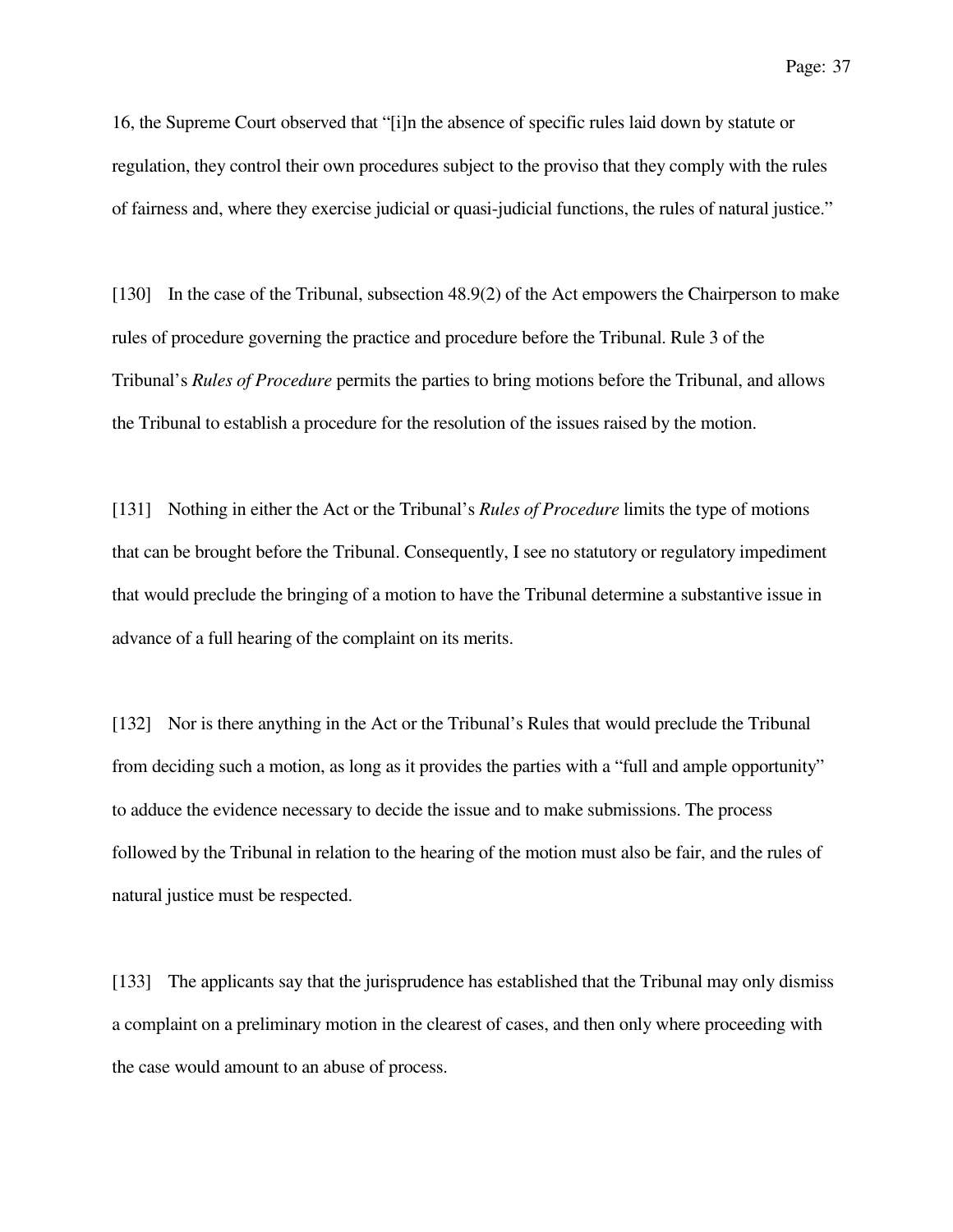[134] In support of this contention, the applicants rely on the decision of this Court in *Canada (Canadian Human Rights Commission) v. Canada Post*, 2004 FC 81*,* [2004] 2 F.C.R. 581 [*Cremasco*], as well as the Tribunal's decisions in *Harkin v. Canada (Attorney General)*, 2009 CHRT 6, [2009] C.H.R.D. No. 6 (QL) and *Buffet v. Canada (Canadian Armed Forces)*, 2005 CHRT 16, [2005] C.H.R.D. No. 9 (QL).

[135] In *Cremasco*, the human rights complaint before the Tribunal was over eight years old, and the issues raised by the complaint had already been the subject of two labour arbitrations and a separate complaint to the Commission. Following a motion brought by the respondent to have the complaint dismissed without a hearing, the Tribunal concluded that the proceeding amounted to an abuse of process and dismissed the complaint.

[136] In upholding this decision on judicial review, Justice von Finckenstein stated that he could not accept "the proposition advanced by the Commission that the Tribunal must hold a full hearing when a matter is referred to it": at para. 16.

[137] After examining some of the statutory provisions referred to above, Justice von Finckenstein observed that it was "hard to fathom" why it would be in anyone's interest for the Tribunal to hold a hearing in a case where the hearing would amount to an abuse of its process: at para. 18. He concluded that there was no statutory or jurisprudential bar that would preclude the Tribunal from dismissing a complaint on the basis of a preliminary motion on the grounds of abuse of process,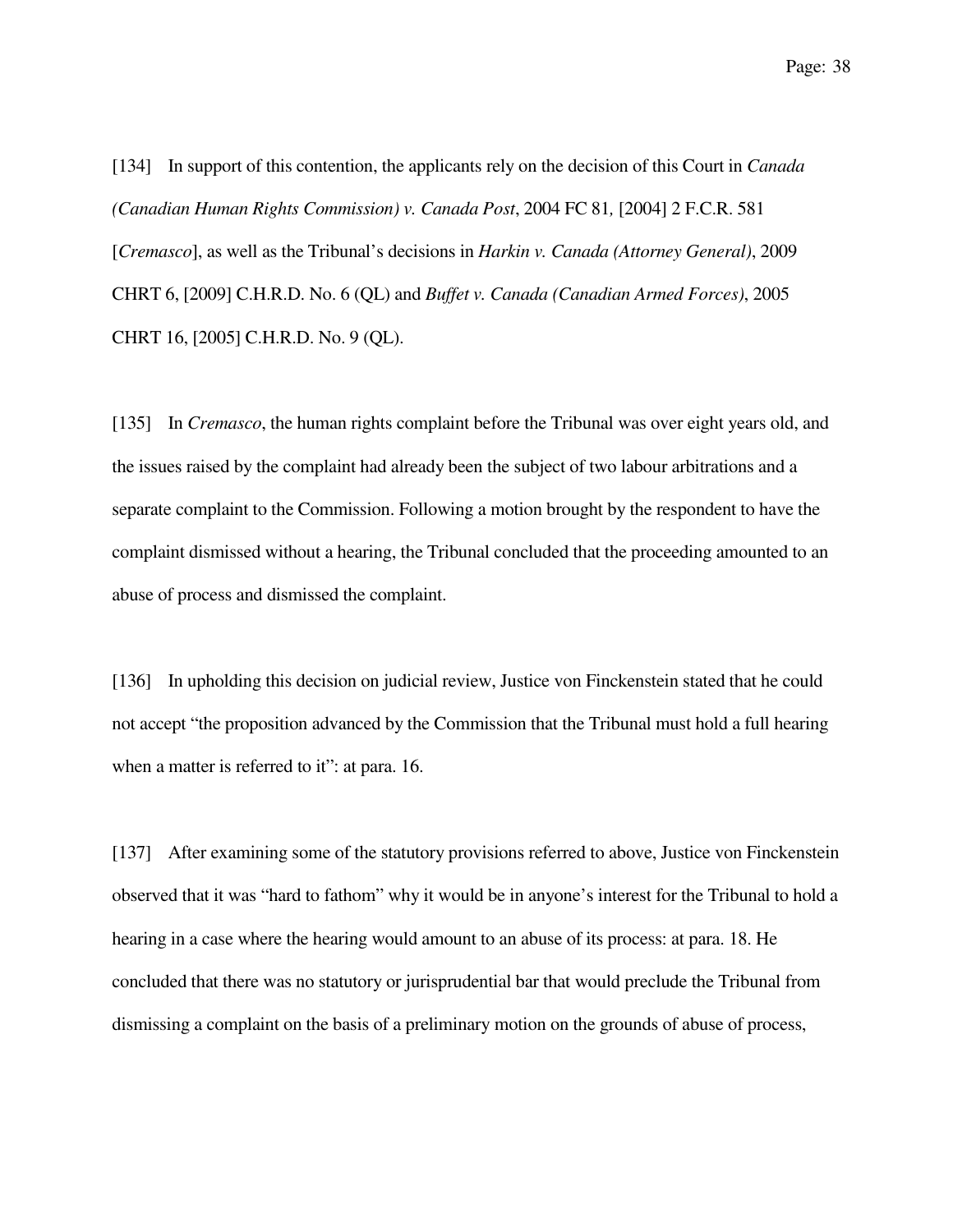"always assuming there are valid grounds to do so": at para. 19. This decision was subsequently affirmed by the Federal Court of Appeal: 2004 FCA 363, 329 N.R. 95.

[138] While the decision in *Cremasco* arose in the context of an alleged abuse of process, nothing in the decisions of either the Federal Court or the Federal Court of Appeal states that the Tribunal can *only* dismiss a human rights complaint without a full hearing on the merits in cases of abuse of process. What Justice von Finckenstein's decision *does* say is that the Tribunal is not obliged to hold a full hearing in relation to every complaint that the Commission refers to it.

[139] I have also carefully reviewed the Tribunal's decisions in *Harkin* and *Buffet*. I do not read either decision as saying that the Tribunal may *only* dismiss a complaint in advance of a full hearing in cases of abuse of process or undue delay.

[140] I do, however, understand the Government to agree with the statement in *Buffet* that the Tribunal's power to dismiss a human rights complaint in advance of a full hearing on the merits should be exercised cautiously, and then only in the clearest of cases: above at para. 39. I also agree with this statement.

[141] Most human rights cases are highly dependant on their individual facts and those facts are often hotly contested. As a result, many cases involve serious issues of credibility. While it is open to the Tribunal to receive evidence by way of affidavit, the more contested the facts and the greater the issues of credibility, the less appropriate this will be. Such cases may well require a full hearing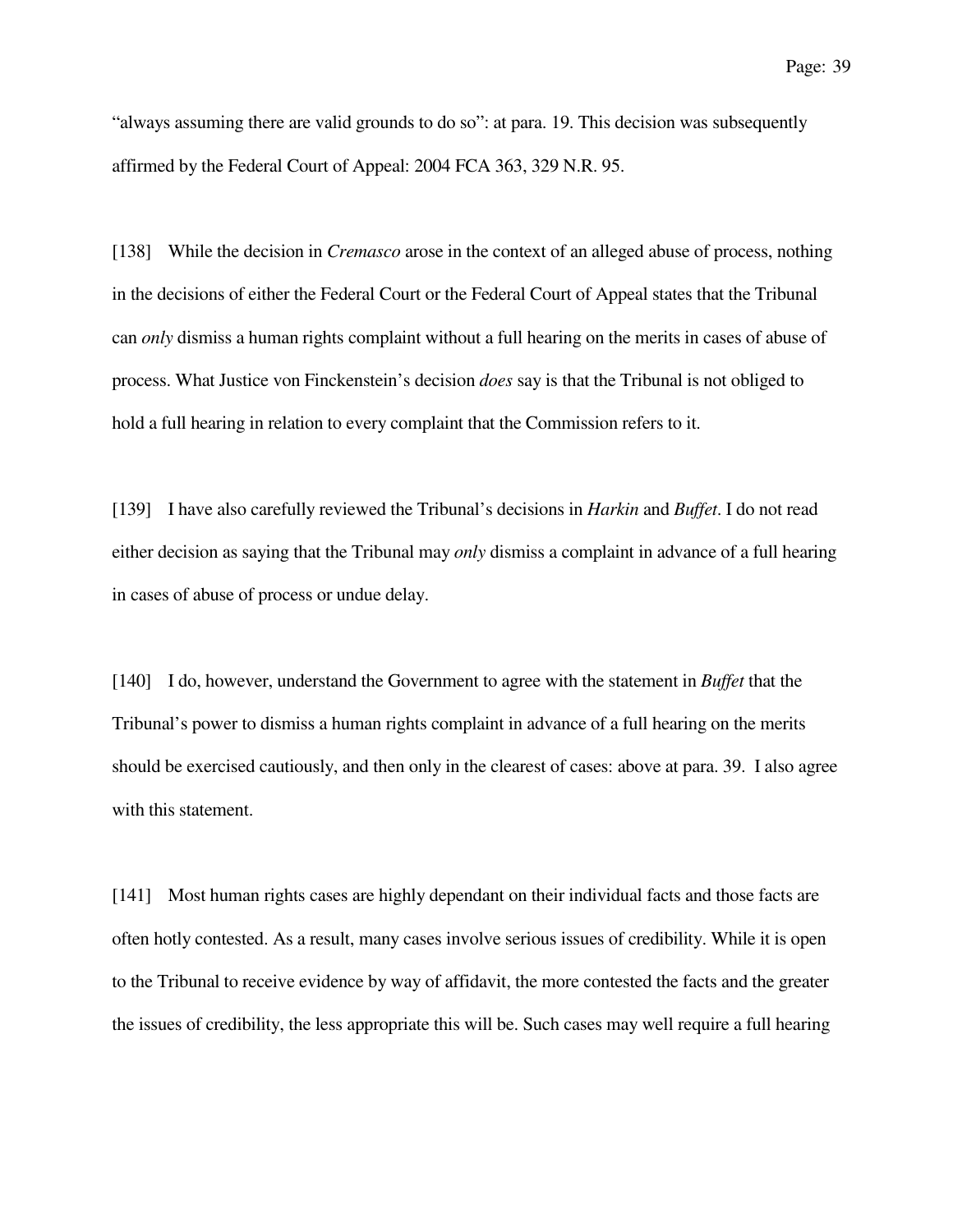on their merits, including *viva voce* evidence in chief and cross-examinations held in the presence of a Tribunal member.

[142] Similarly, where the issues of fact and law are complex and intermingled, it may well be more efficient to await the full hearing before ruling on the preliminary issue: see *Newfoundland (Human Rights Commission) v. Newfoundland (Department of Health)* (1998), 164 Nfld. & P.E.I.R. 251, 13 Admin. L.R. (3d) 142 at para. 21.

[143] That said, there may be cases where a full hearing involving *viva voce* evidence is not necessarily required. As the Tribunal noted, this could include cases where there is no dispute as to the facts, or where the issue is a pure question of law.

[144] There may also be cases where it is appropriate to decide issues raised by a complaint in stages, in a particular order, so that the hearing may unfold in an efficient manner.

[145] For example, it may be entirely appropriate for the Tribunal to choose to hear and decide a truly discrete or threshold question in advance of the full hearing on the merits of the complaint, particularly if the determination of the question has the potential to narrow the issues, focus the hearing, or dispose of the case altogether.

[146] A hypothetical example discussed during the course of the hearing illustrates this point. The Tribunal could be faced with a pay equity case that would potentially involve a two-year-long hearing, in which a question arises as to whether the relationship between the complainants and the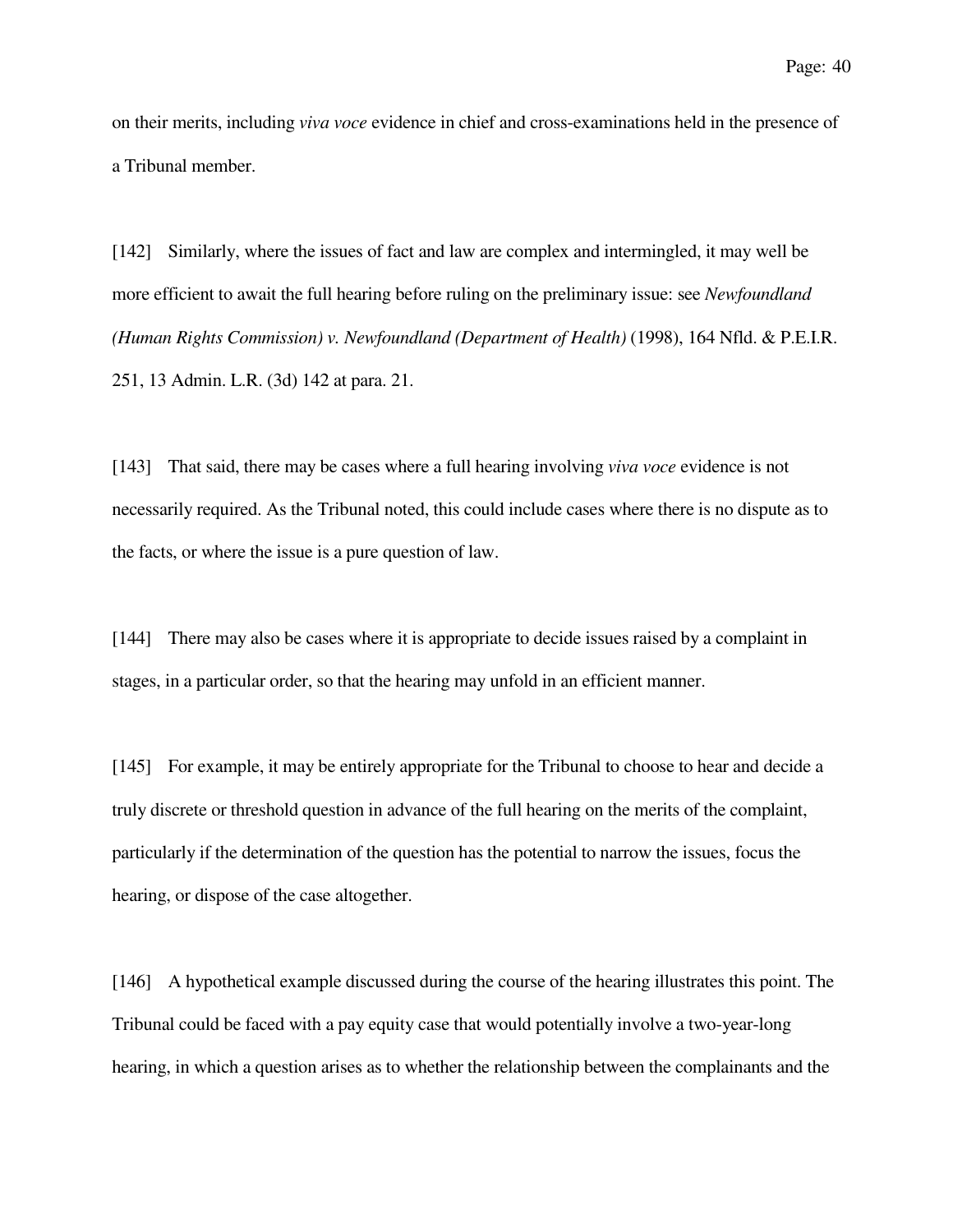Page: 41

respondent is such that the respondent was in fact an "employer" within the meaning of section 11 of the Act. In such a case, it might well be appropriate for the Tribunal to hear and decide this issue first, as a negative decision on this point might dispose of the entire complaint.

[147] Indeed, it would make no sense in this hypothetical scenario to compel the parties to go through the time and expense of a two-year-long hearing, if the legal status of the relationship between the complainants and the respondent was potentially dispositive of the complaint, and could quickly and fairly be determined before a full examination of the wage discrimination issue.

[148] The examples referred to above are not intended to provide an exhaustive list of all of the circumstances where the Tribunal might choose to deal with issues in advance of a full hearing on the merits of a complaint. In every case, the Tribunal will have to consider the facts and issues raised by the complaint before it, and will have to identify the appropriate procedure to be followed so as to secure as informal and expeditious a hearing process as the requirements of natural justice and the rules of procedure allow.

[149] However, the process adopted by the Tribunal will have to be fair, and will always have to afford each of the parties "a full and ample opportunity to appear[,] … present evidence and make representations" in relation to the matter in dispute.

[150] I do not agree with the applicants' suggestion that Prothonotary Aronovitch provided specific directions to the Tribunal as to the form that the Tribunal hearing should take. Prothonotary Aronovitch was faced with a motion to stay an application for judicial review pending the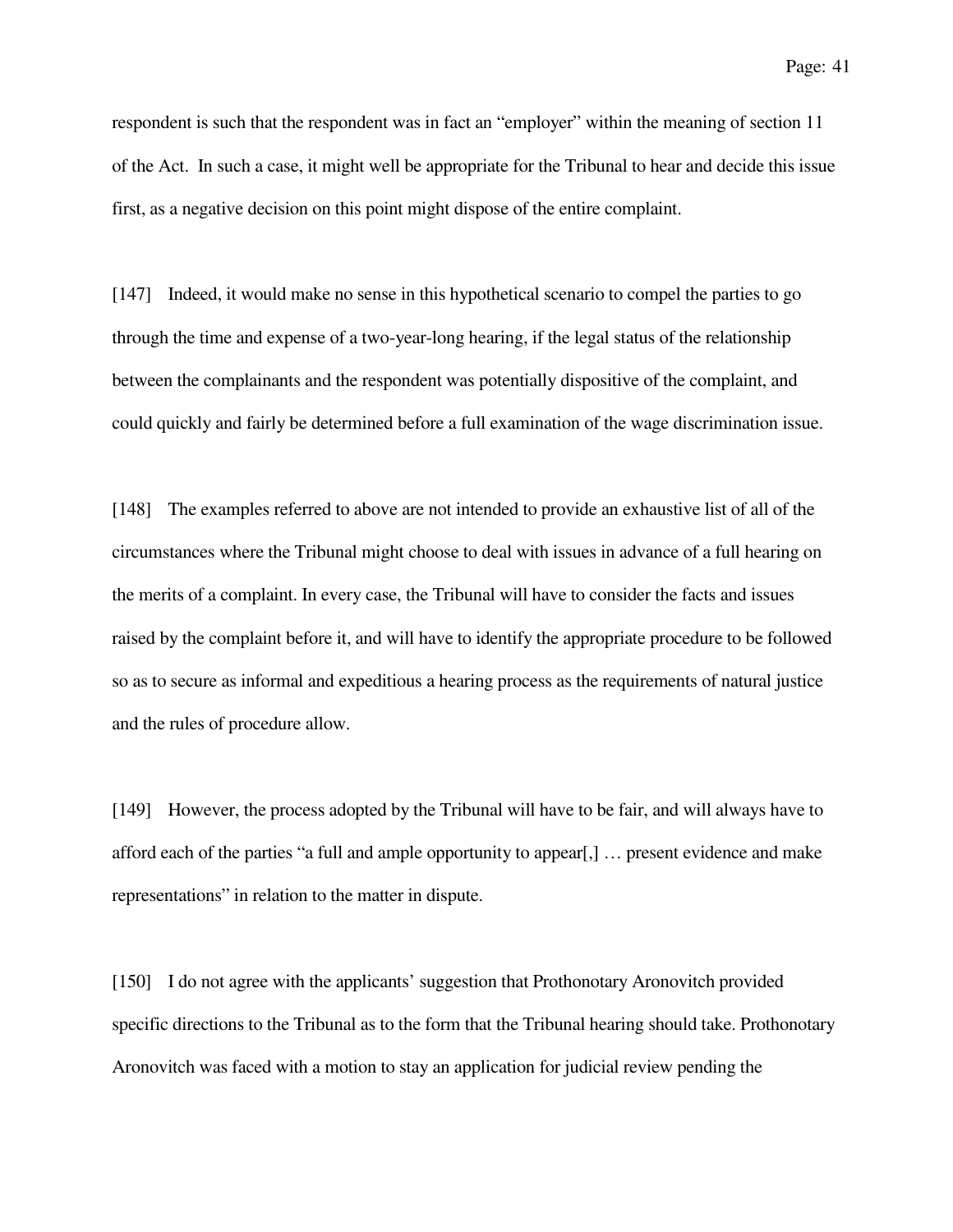Page: 42

Tribunal's decision in relation to the applicants' human rights complaint. It was in that context that she observed that the issues before the Tribunal were "serious and complex", and that there was an interest in allowing a full and thorough examination of the issues raised by the complaint in the specialized forum of the Tribunal. It was up to the Tribunal to decide how best to conduct that examination, subject always to the rules of fairness and natural justice.

[151] I also do not accept the applicants' argument that, in considering the Government's motion, the Tribunal was improperly usurping the Commission's screening function and was reviewing the Commission's decision to refer the complaint to the Tribunal.

[152] In this regard, I adopt the words of Justice von Finckenstein in *Cremasco*, where he stated that "[t]his was not a review of the decision to refer by the Commission. Rather, it was a *de novo* decision in which the Member was determining how best to deal with the issues which had been referred to the Tribunal": above at para. 14.

[153] It also bears noting that the Commission's Assessment Report made no finding as to whether the applicants' human rights complaint disclosed a *prima facie* case of discrimination. Moreover, the Commission's September 30, 2008, decision made it clear that such a finding could only be made by the Tribunal: see also *Halifax (Regional Municipality) v. Nova Scotia (Human Rights Commission)*, 2012 SCC 10 at para. 23.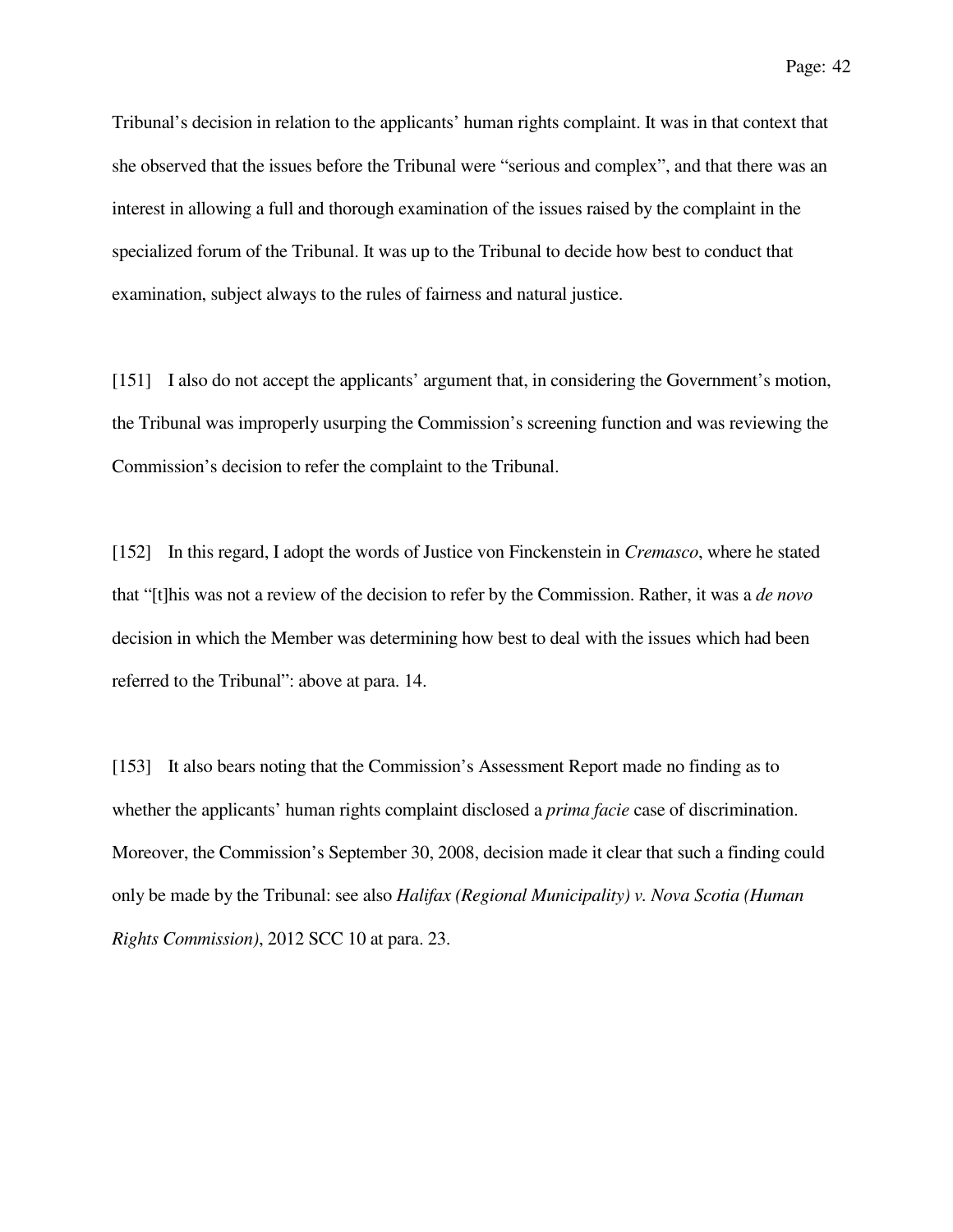[154] Finally, I do not accept Amnesty International's argument that the proper monitoring and enforcement of Canada's international human rights obligations require that the Tribunal hold a *viva voce* hearing on the merits.

[155] I accept Amnesty's contention that international human rights law requires Canada to monitor and enforce individual human rights domestically, and to provide effective remedies where these rights are violated: see, for example, the *Universal Declaration of Human Rights*, GA Res. 217(III), UN GAOR, 3d Sess., Supp. No. 13, UN Doc. A/810 (1948) 71, article 8; Committee on the Rights of the Child, *General Comment No. 2: The Role of Independent National Human Rights Institutions in the Protection and Promotion of the Rights of the Child*,  $32<sup>d</sup>$  Sess., UN Doc. CRC/GC/2002/2 (15 Nov. 2002) at paras. 1 and 25; Committee on the Rights of the Child, *General Comment No. 5: General measures of implementation of the Convention on the Rights of the Child (Articles 4, 42 and 44(6))*, 34<sup>th</sup> Sess., UN Doc. CRC/GC/2003/5 (3 Oct. 2003) at para. 65.

[156] That said, I do not read the international instruments relied upon by Amnesty to mandate the particular form that these enforcement measures must take. Provided that the Tribunal operates independently, and that the procedures it follows are fair and are able to address the issues in question, Canada will have met its international obligations.

[157] I am thus satisfied that the Tribunal's power to control its own process allows it to consider motions raising substantive issues, including motions to dismiss human rights complaints, brought in advance of a full hearing into the merits of the complaint in some circumstances. The process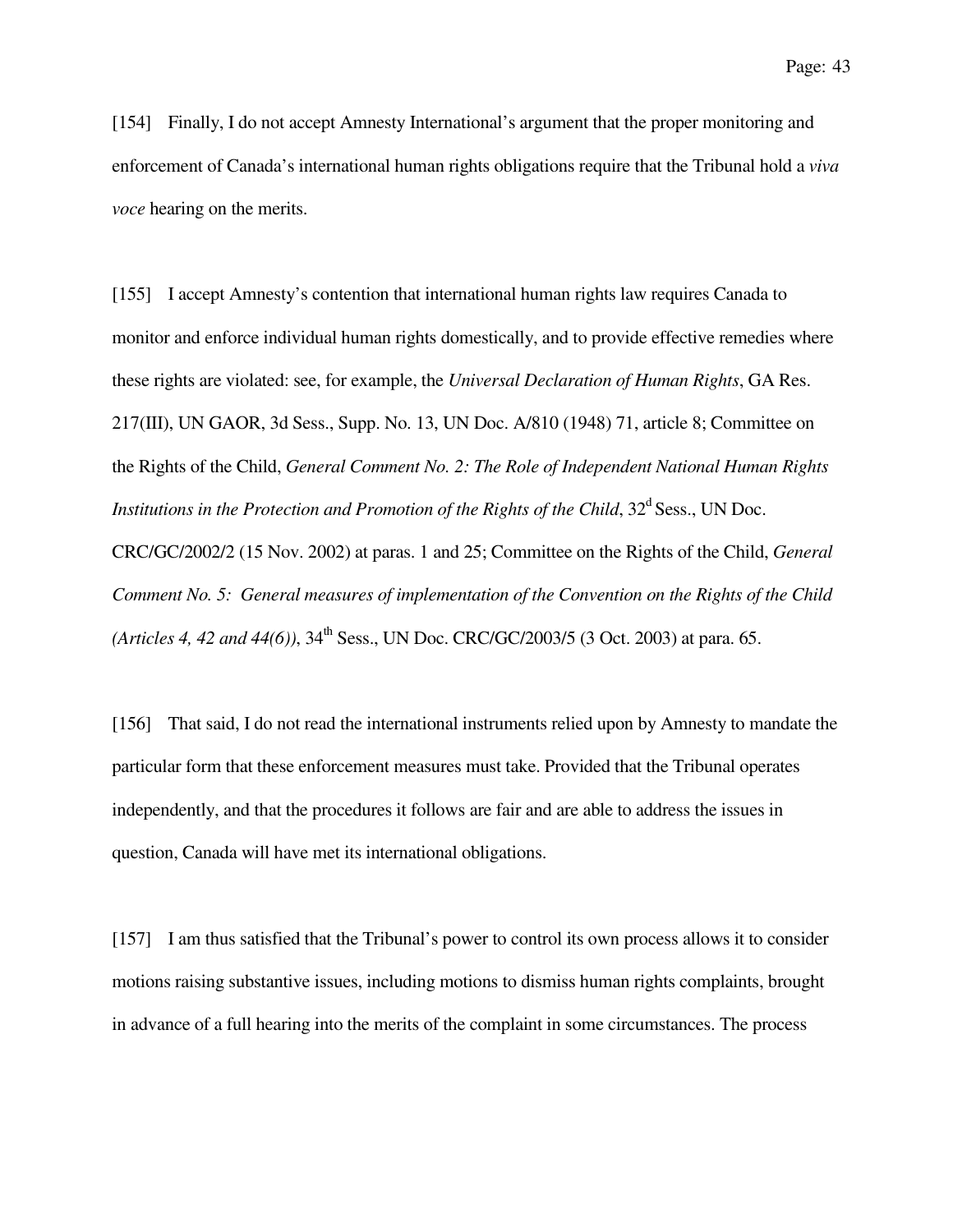followed by the Tribunal in this regard will, however, always be subject to the requirements of procedural fairness.

[158] The next question, then, is whether the process followed by the Tribunal in this case was fair.

# **B.** *Was the Process that was Followed by the Tribunal in Deciding the Comparator Group Issue Fair?*

[159] The applicants raise several issues with respect to the fairness of the process followed by the Tribunal in this case. Where an issue of procedural fairness arises, the task for the Court is to determine whether the process followed by the decision-maker satisfied the level of fairness required in all of the circumstances: see *Canada (Citizenship and Immigration) v. Khosa*, 2009 SCC 12, [2009] 1 S.C.R. 339 at para. 43.

[160] The Commission argues that it was treated unfairly, as it was not aware that the Tribunal was actually going to address the merits of the complaint in deciding the motion.

[161] I do not accept this argument. It was clear from the Notice of Motion served by the Government of Canada that it was seeking to have the complaint dismissed by the Tribunal, and on what grounds.

[162] One of the grounds the Government cited in its Notice of Motion supporting the dismissal of the complaint was that the complaint did not fall within section 5 of the *Canadian Human Rights Act*. The Notice of Motion asserted that the Government does not provide funding for child welfare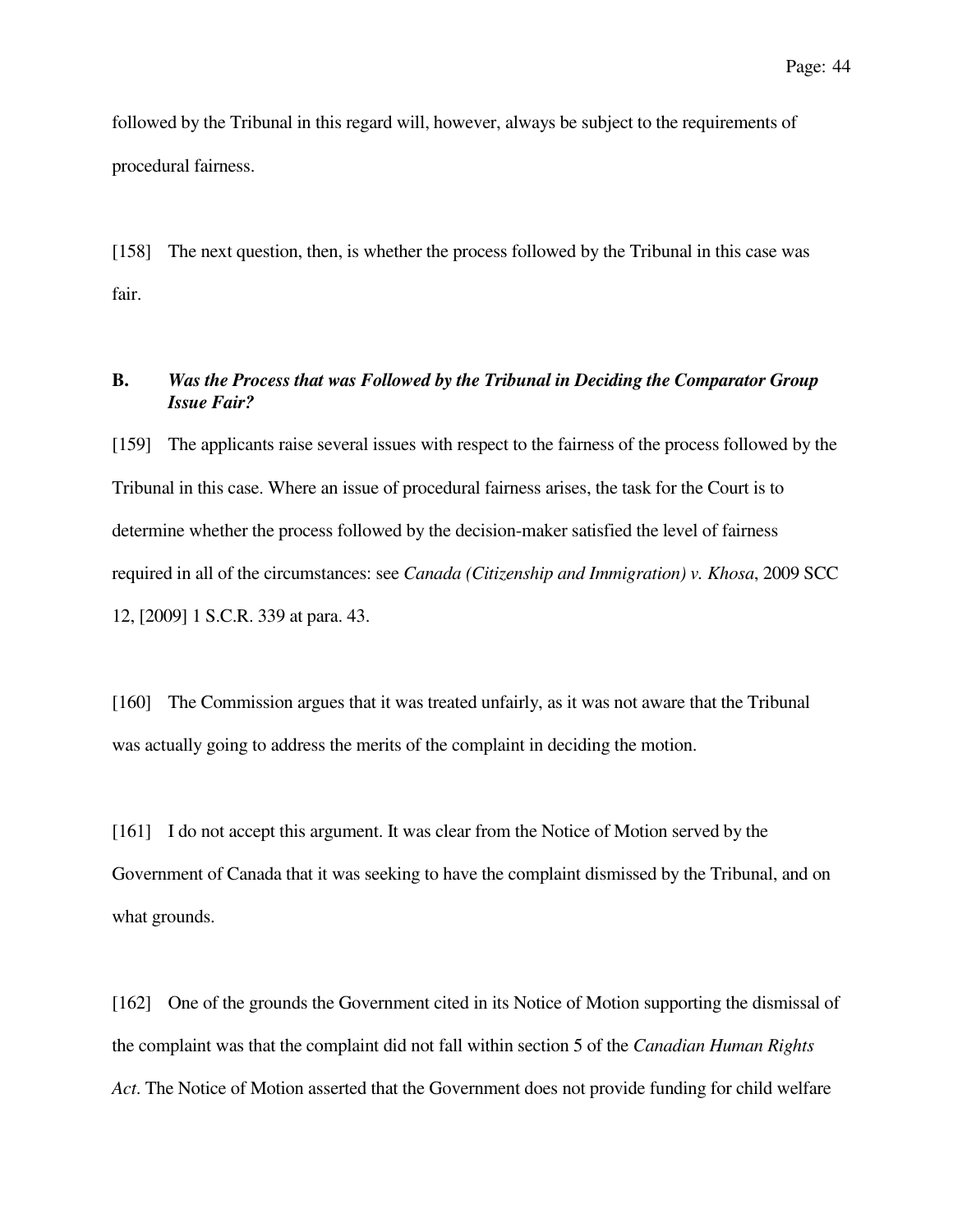services for anyone other than First Nations children living on reserve, and that it could not be compared to provincial child welfare service providers. It is also clear from the transcript of the motion hearing that the applicants, including the Commission, understood what was at stake on the motion.

[163] I am thus satisfied that the Commission was aware of what was at issue on the Government's motion, notably that the complaint could be dismissed if the Tribunal found that it did not come within the scope of the service and/or discrimination requirements of section 5 of the Act.

[164] The applicants also say that the process that the Tribunal followed was unfair as they were unable to lead the necessary evidence to respond to the comparator group issue. There is, however, no indication that the Tribunal limited the type or amount of evidence that could be adduced on the motion in any way. Nor have the applicants identified any specific evidence that they were unable to put before the Tribunal in response to the Government's motion. Consequently, I am not persuaded that they were treated unfairly in this regard.

[165] The applicants further contend that the Tribunal erred by failing to respect First Nations culture in deciding one of the most important cases to come before it involving Canada's First Nations people. They submit that the Supreme Court of Canada has long recognized the value of oral evidence in cases involving Aboriginal peoples. By insisting on proceeding with the motion on the basis of a written record, the applicants say that the Tribunal failed to respect First Nations' customs and traditions.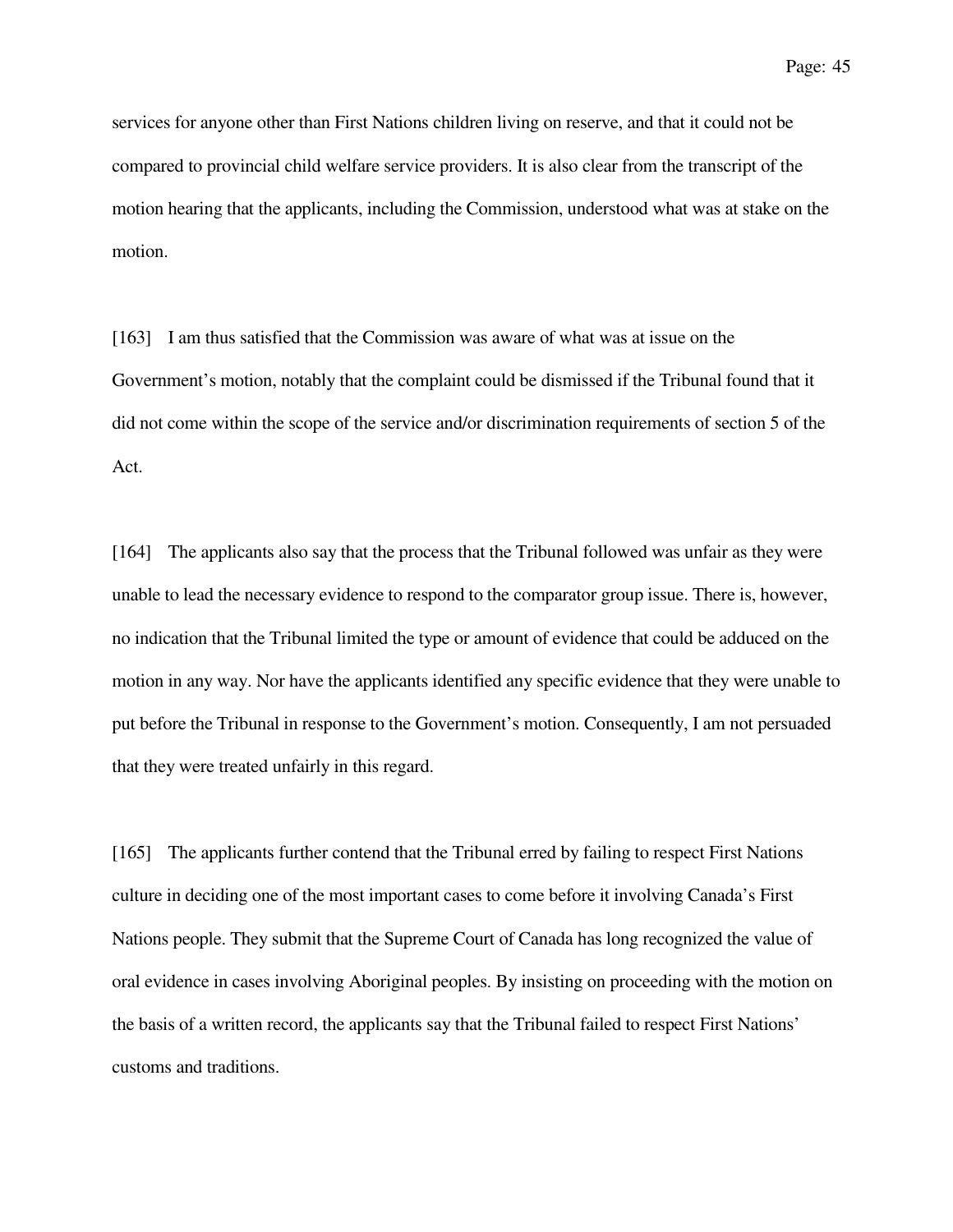Page: 46

[166] There are two difficulties with this argument. The first is that, once again, the applicants have failed to identify *any* evidence that they were unable to put before the Tribunal in relation to the comparator group issue as a result of the Tribunal's choice of procedure. The second difficulty is that the applicants have not explained how oral evidence would be relevant to the interpretive exercise that the Tribunal undertook in relation to section 5 of the *Canadian Human Rights Act*.

[167] I am, however, satisfied that there was a breach of procedural fairness in this case as the Tribunal considered extrinsic evidence, without advising the parties that it would be considering this evidence in deciding the motion, and without affording the parties any opportunity to respond to it.

[168] In preparation for the hearing on the merits of the complaint, the parties served and filed documents with the Tribunal which related to the merits of the case. These filings continued after the Government brought its motion to dismiss in December of 2009. Indeed, the parties continued to file material with the Tribunal that related to the merits of the complaint well after the motion to dismiss was heard in June of 2010.

[169] By all accounts, the parties filed many thousands of pages of documents with the Tribunal addressing the merits of the complaint.

[170] I do not understand the Government to take issue with the assertion in paragraphs 42 and 51 of Dr. Blackstock's affidavit that the parties were never advised that the Tribunal would be considering material filed outside of the motion context in connection with the motion to dismiss.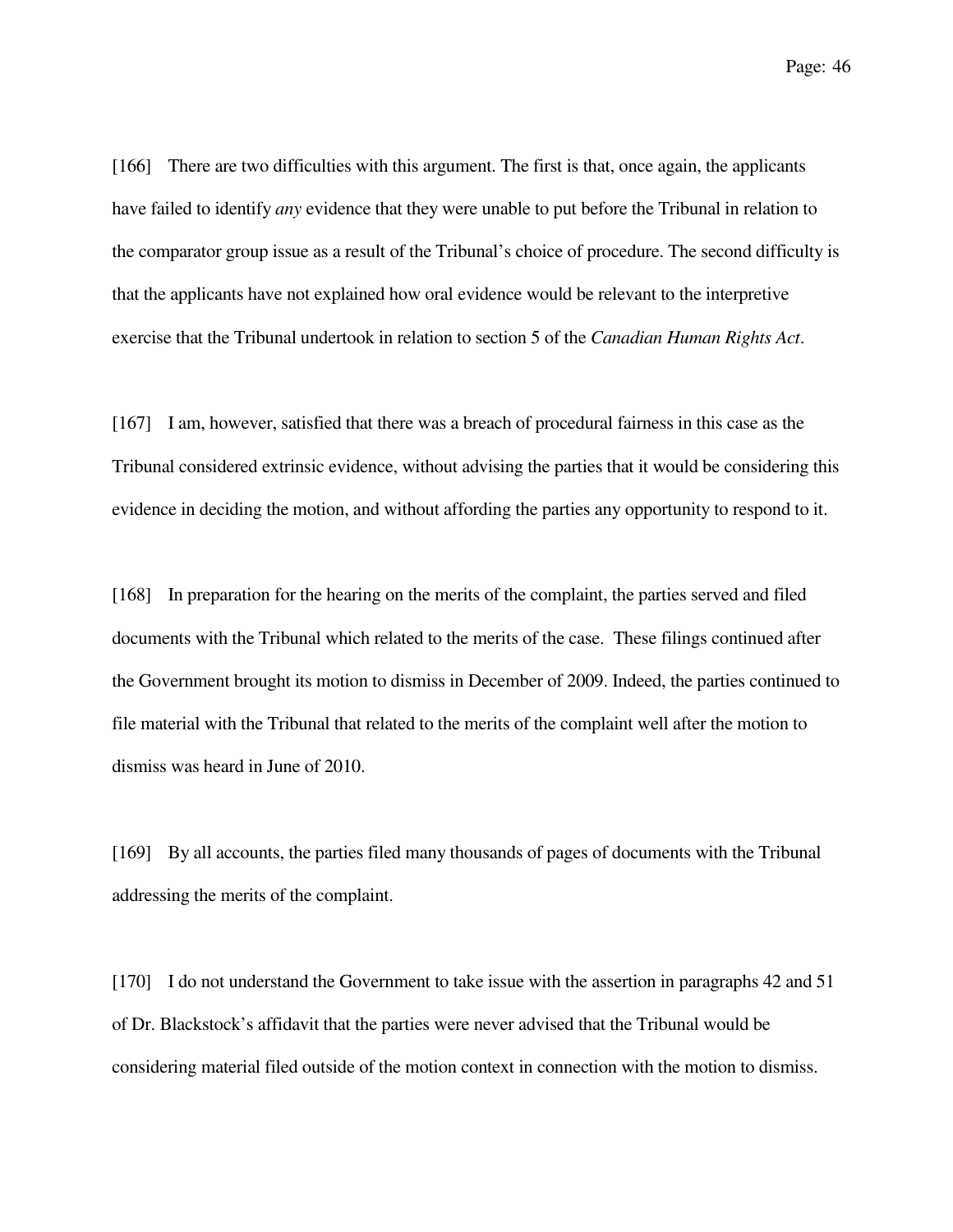[171] The materials filed by the Government of Canada in support of its motion to dismiss were relatively brief, whereas the applicants filed a significant amount of responding material. Affiants were cross-examined on their affidavits, and the transcripts of those cross-examinations were filed with the Tribunal. As mentioned earlier in these reasons, the record before the Tribunal on the motion to dismiss was approximately 2,000 pages in length, plus authorities.

[172] The Tribunal appeared to recognize at paragraph 62 of its decision that the motion to dismiss should be decided "on the basis of the record generated by the motion".

[173] However, it is clear from other statements in the reasons that the Tribunal did not confine itself to "the record generated by the motion". The reasons show that the Tribunal did not distinguish between the material filed by the parties in relation to the Government's motion to dismiss and the materials filed in relation to the merits of the complaint, and that the Tribunal considered material filed outside of the motion context in deciding the issues before it.

[174] In paragraph six of its decision, the Tribunal states that:

The Crown's motion has resulted in the following evidence being placed before me. In this case, the Crown, and the complainants, and two interveners, Chiefs of Ontario (The Ont. Chiefs) and Amnesty International (Amnesty), have filed the documents and the submissions as outlined in Appendix "A".

Other references to the documents in Appendix "A" appear at paragraphs 17 and 107 of the decision.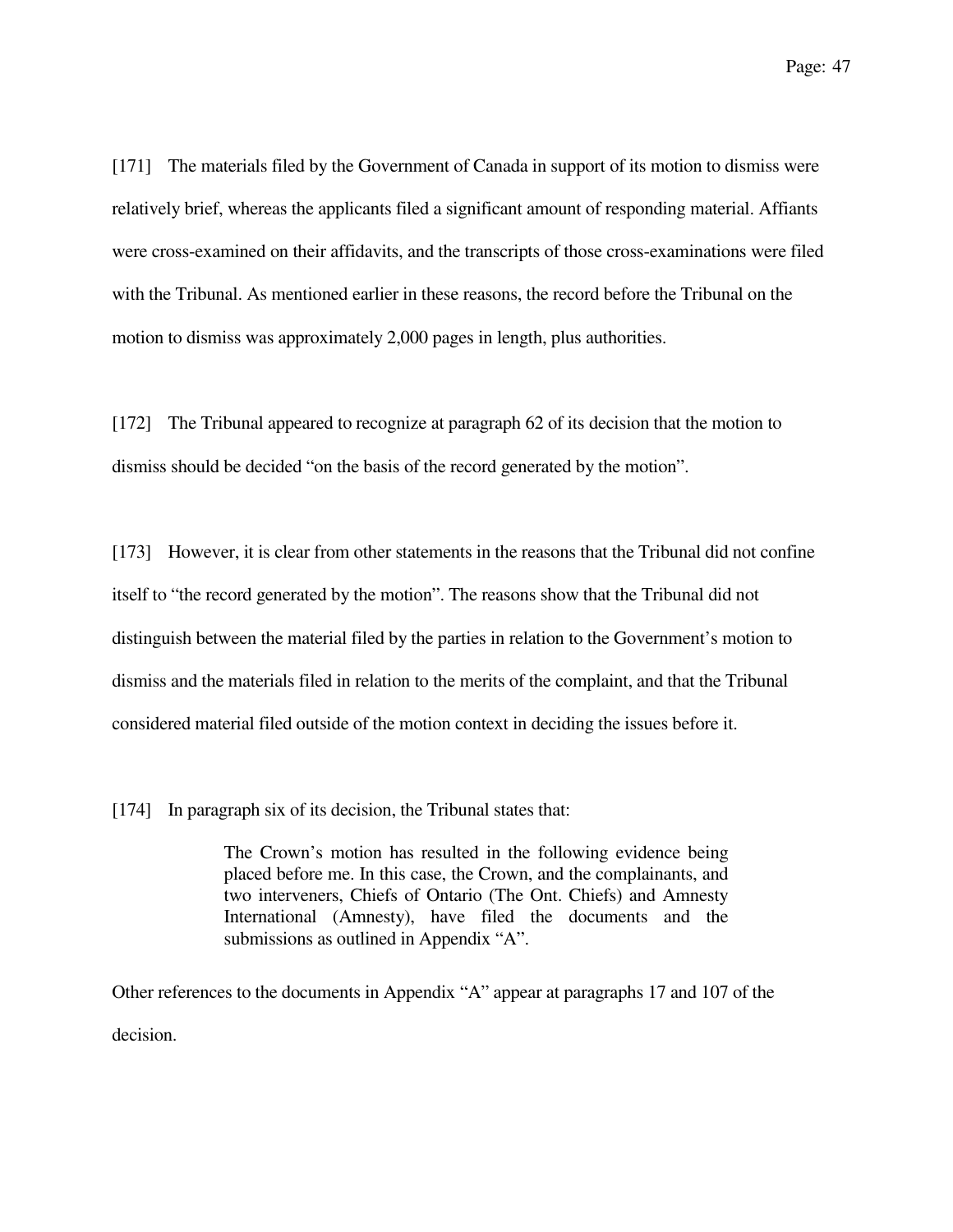[175] Appendix "A" contains a list of 118 documents, including document lists, witness lists, willsay statements, statements of particulars, documentary disclosure, experts' reports and so on. Many of these documents relate to the merits of the case and were not filed in connection with the motion to dismiss.

[176] Of particular concern to the applicants is one of the Government's experts' reports – the report prepared by KPMG – which the Government filed with the Tribunal several months *after* the hearing of the motion. The KPMG report is an opinion prepared by an accounting firm addressing, amongst other things, the feasibility of comparing child welfare funding levels across jurisdictions. The report also calls into question the complainants' assertion that the Government of Canada provides 22 percent less funding per child for child welfare services than does the average province.

[177] The Tribunal went on in paragraph 6 of its decision to state that "I have vetted the materials filed relevant to this motion, *more than 10,000 pages*" [emphasis added]. The Tribunal then observes that "[i]ronically, this volume of materials appears to be grossly insufficient to address the scope and breadth of this complaint".

[178] The Tribunal's confusion as to the scope of the record before it is clearly reflected in the statement appearing at paragraph 49 of the decision, which states that "*[t]he Tribunal record on this motion alone consists of more than 10,000 pages*" [emphasis added].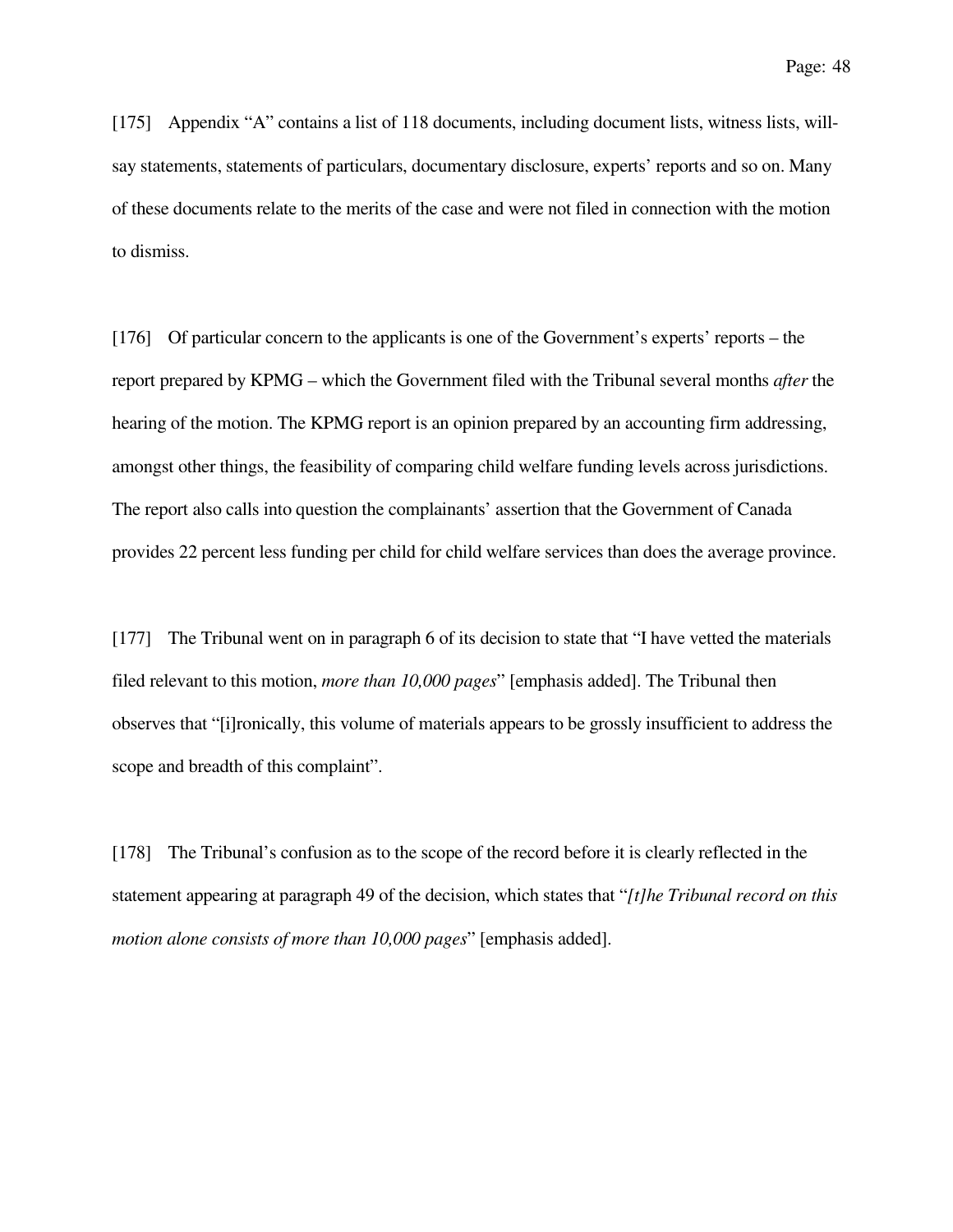[179] The Tribunal's decision was released on March 14, 2011, "subject to editorial revisions". On April 7, 2011, the Tribunal issued an amended decision correcting various errors in the original text. Significantly, it made no changes to any of the statements cited above.

[180] It thus appears on the face of the decision that, unbeknownst to the parties, the Tribunal considered as much as 8,000 pages of extrinsic material in deciding the Government's motion to dismiss. The parties were not aware that this was going to happen, and thus had no opportunity to address or respond to any of the material.

[181] The Caring Society commenced its application for judicial review on April 13, 2001. One of the grounds for review cited in the Caring Society's Notice of Application was that it was denied procedural fairness as a result of the Tribunal's reliance on extrinsic evidence.

[182] On April 18, 2011, the Government of Canada filed a request under Rule 317 of the *Federal Courts Rules*, SOR/98-106.

[183] The Tribunal's Director of Registry Operations responded to the Rule 317 request shortly thereafter. The Registry official provided a "Certified Index confirming all of the documentation that was before Chairperson Chotalia when making the determination of March 14, 2011, which dismissed the complaint in the matter T1340/7008". The Index included all of the materials referenced in Appendix "A" to the Tribunal's decision, except the parties' experts' reports. The covering letter from the Registry official states: "Please note that the expert reports filed by the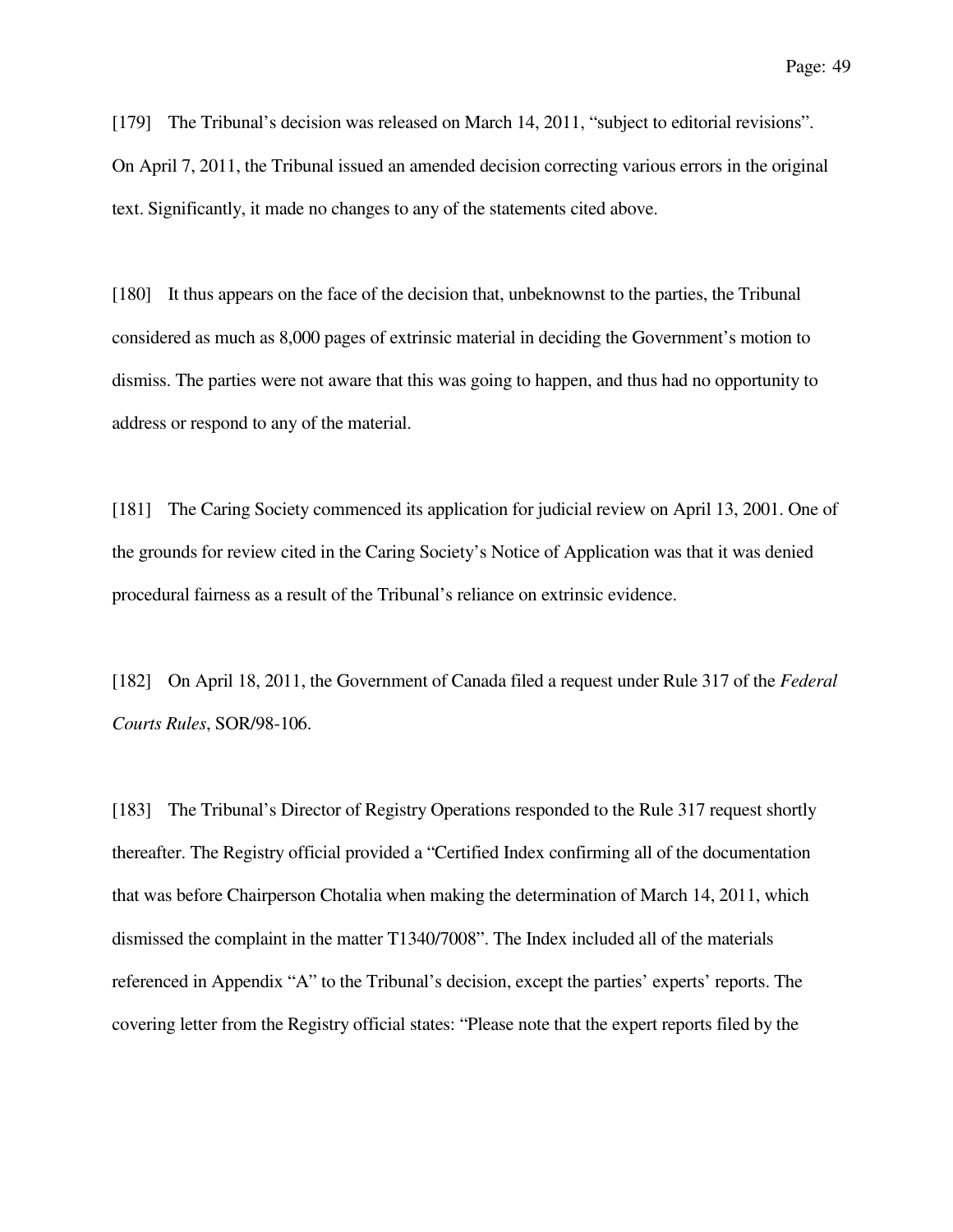parties were not taken into consideration by the Chairperson when rendering her ruling. As such, they do not appear in the Certified Index".

[184] I am not prepared to attach any weight whatsoever to this statement.

[185] First of all, it flies in the face of the Tribunal's own statement that it had "vetted" the materials relevant to the motion, which it identified as the documents listed in Appendix "A" of the decision. The parties' experts' reports are specifically referenced in Appendix "A".

[186] Moreover, the Registry official's statement appears to have been an attempt to respond to the procedural fairness arguments advanced by the Caring Society in its Notice of Application for Judicial Review. As such, it is improper.

[187] Reviewing courts have repeatedly cautioned adjudicators against trying to shore-up their decisions through after-the-fact affidavit evidence filed in response to applications for judicial review of their decisions: see, for example, *Sapru v. Canada (Minister of Citizenship and Immigration)*, 2011 FCA 35, 413 N.R. 70 at para. 51, and *Sellathurai v. Canada (Minister of Public Safety and Emergency Preparedness)*, 2008 FCA 255, [2009] 2 F.C.R. 576 at para. 45.

[188] What happened in this case is even more problematic than what occurred in *Sapru* and *Sellathurai*. When a decision-maker files an affidavit in an *ex post facto* attempt to improve on his or her decision, the statements in issue are made under oath and it is at least open to the aggrieved party to challenge statements contained in the affidavit through cross-examination.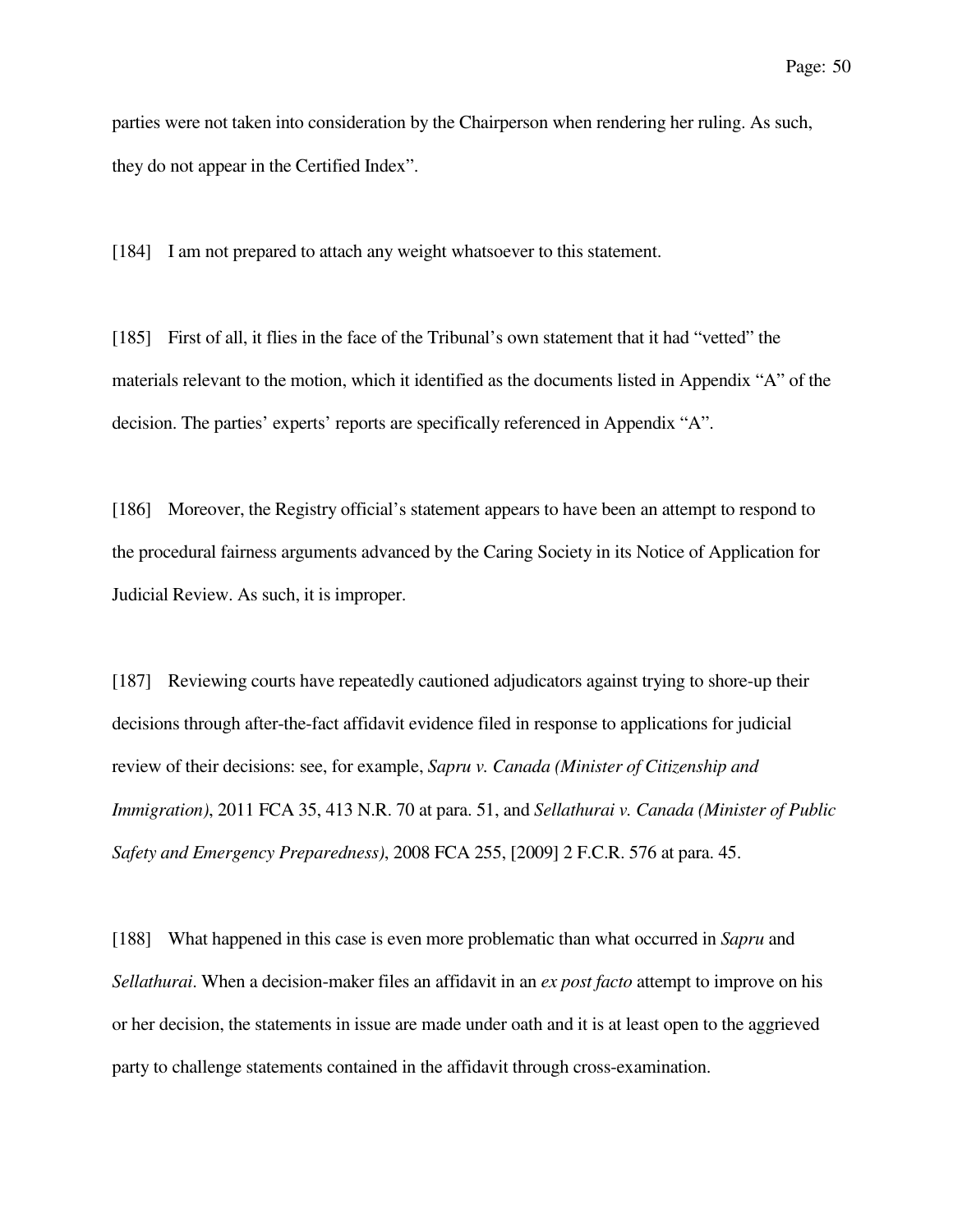Page: 51

[189] In this case, the statement as to what materials the Tribunal did and did not consider in deciding the motion to dismiss came not from the Tribunal member herself, but rather from a public servant within the Tribunal Registry. There is no explanation as to how the Registry official knew what the Tribunal member had or had not considered in arriving at her decision. Nor is there any explanation as to why contradictory statements appear in the decision itself. Moreover, the statement in question is contained in a letter rather than in an affidavit. Consequently, the applicants have no way to challenge the Registry officer's assertions.

[190] At the end of the day what we are left with is the Tribunal's own statement that it had "vetted" 10,000 pages of material in relation to the motion to dismiss, when the record on the motion before it was only some 2,000 pages in length. There is, moreover, no suggestion by any of the parties that the authorities filed in relation to the motion came anywhere close to accounting for the 8,000 page difference.

[191] Taking the Tribunal's statements in its decision at face value, I can only conclude that the Tribunal considered thousands of pages of material not properly before it on the motion to dismiss, without advising the parties accordingly, and without affording them any opportunity to make representations in this regard. This is a clear breach of procedural fairness: *Pfizer Co. v. Deputy Minister of National Revenue (Customs & Excise)*, [1977] 1 S.C.R. 456 at 463.

[192] As the Ontario Court of Appeal observed in *Khan v. University of Ottawa*, 148 D.L.R. (4th) 577, 34 O.R. (3d) 535 (C.A.) at para. 33, "[t]he right to procedural fairness means little unless the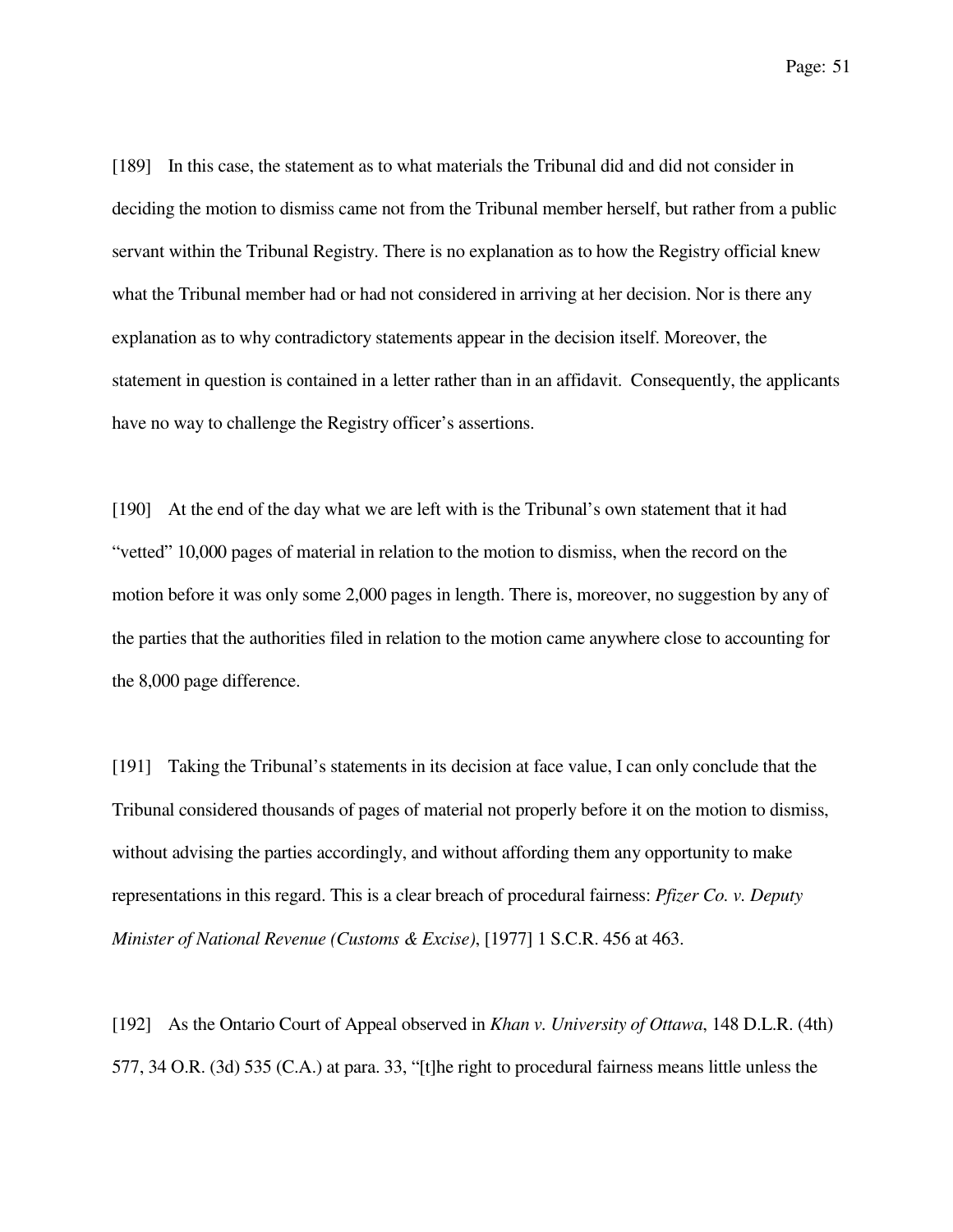person affected is informed of contrary information and arguments and given an opportunity to address them before the decision is made".

[193] I do not understand the Government to dispute that the Tribunal considered extrinsic evidence in arriving at its decision on the motion to dismiss. However, it points out that there is no reference to anything in the KPMG report in the Tribunal's reasons. While the Government accepts that the applicants are not required to show that they were actually prejudiced by the Tribunal's reliance on extrinsic evidence, it says that the applicants do have to show that the material the Tribunal relied upon may have affected the result.

[194] The Government submits there is no evidence in this case that the extrinsic material played any role in the Tribunal's decision to dismiss the applicants' human rights complaint. As a result, any error on the part of the Tribunal was not material to the outcome.

[195] I would start by noting that the applicants need not show actual prejudice resulting from the Tribunal's consideration of extrinsic evidence in order to prove that they have been denied procedural fairness in this matter. They need only show that the Tribunal's breach of fairness may reasonably have prejudiced them: see *Khan*, above at para. 34; *Kane v. Board of Governors of the University of British Columbia*, [1980] 1 S.C.R. 1105 at 1116.

[196] The Tribunal's consideration of extrinsic evidence in this case was, moreover, not limited to its review of the KPMG report. As I previously noted, it appears from the Tribunal's decision that it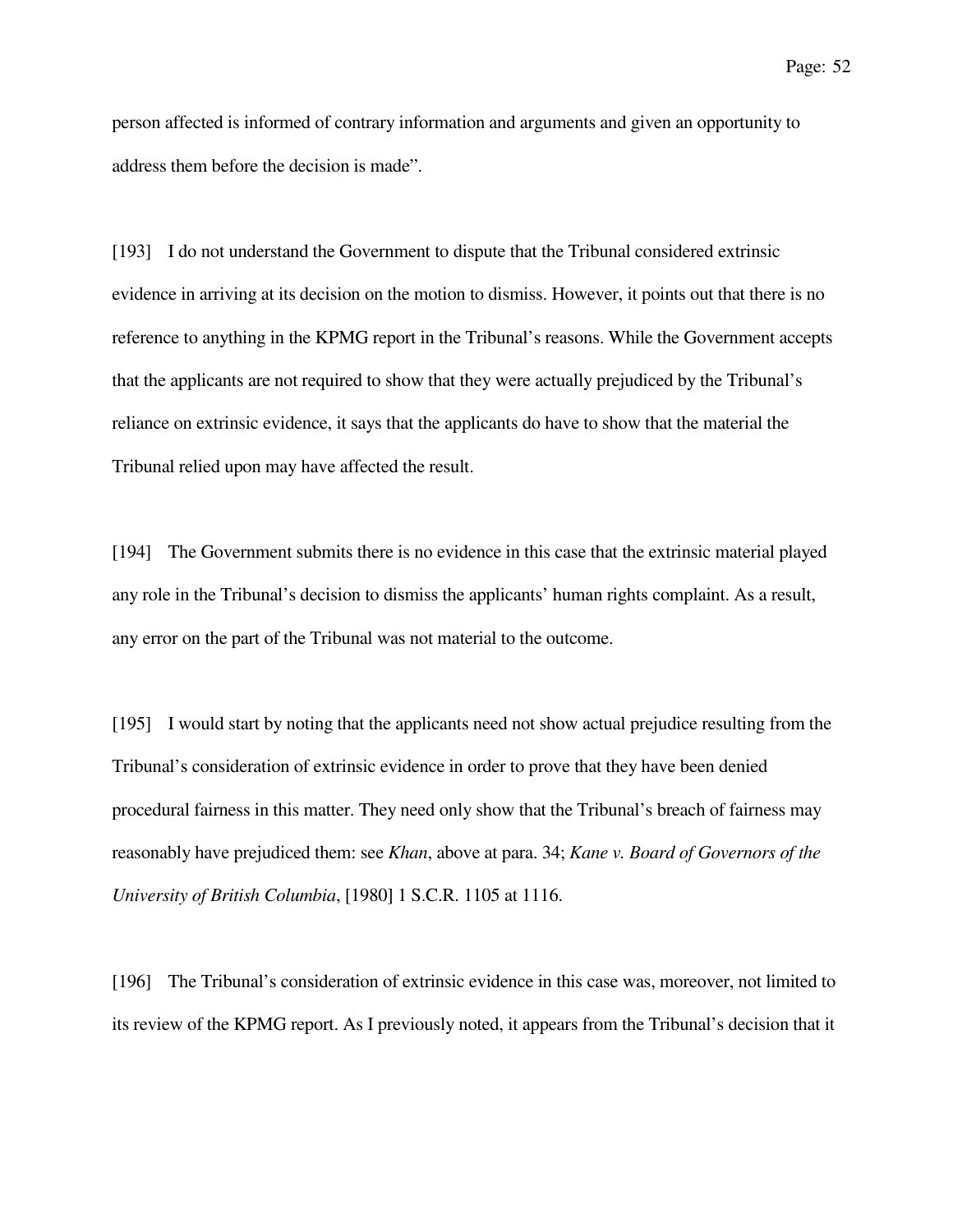considered thousands of pages of material that was not part of the motion record. The KPMG report is only 141 pages in length.

[197] While I have not been provided with the all of the documentary material that was filed with the Tribunal in relation to the merits of the case, it is clear from the record before me that this material included document lists, witness lists, will-say statements, statements of particulars, documentary disclosure, the applicants' experts' reports and so on. In my view, the sheer volume of extrinsic materials "vetted" by the Tribunal cannot help but raise real concerns about the fairness of the process followed in relation to the motion to dismiss.

[198] Moreover, the comparator group issue has been "on the table" from virtually the moment the complainants filed their complaint with the Commission in 2007. Indeed, the Government's response to the receipt of the complaint was to immediately seek to have the Commission summarily dismiss it for want of jurisdiction on the basis of both the services and comparator group issues.

[199] As a consequence, it is impossible to imagine that there would be no mention of the comparator group issue in any of the thousands of pages of material that the parties filed with the Tribunal in relation to the merits of the complaint. It is therefore only reasonable to assume that some of these submissions would have been relevant to the issues being addressed by the Tribunal on the motion to dismiss. Consequently, I am satisfied that the Tribunal's breach of fairness may reasonably have prejudiced the applicants.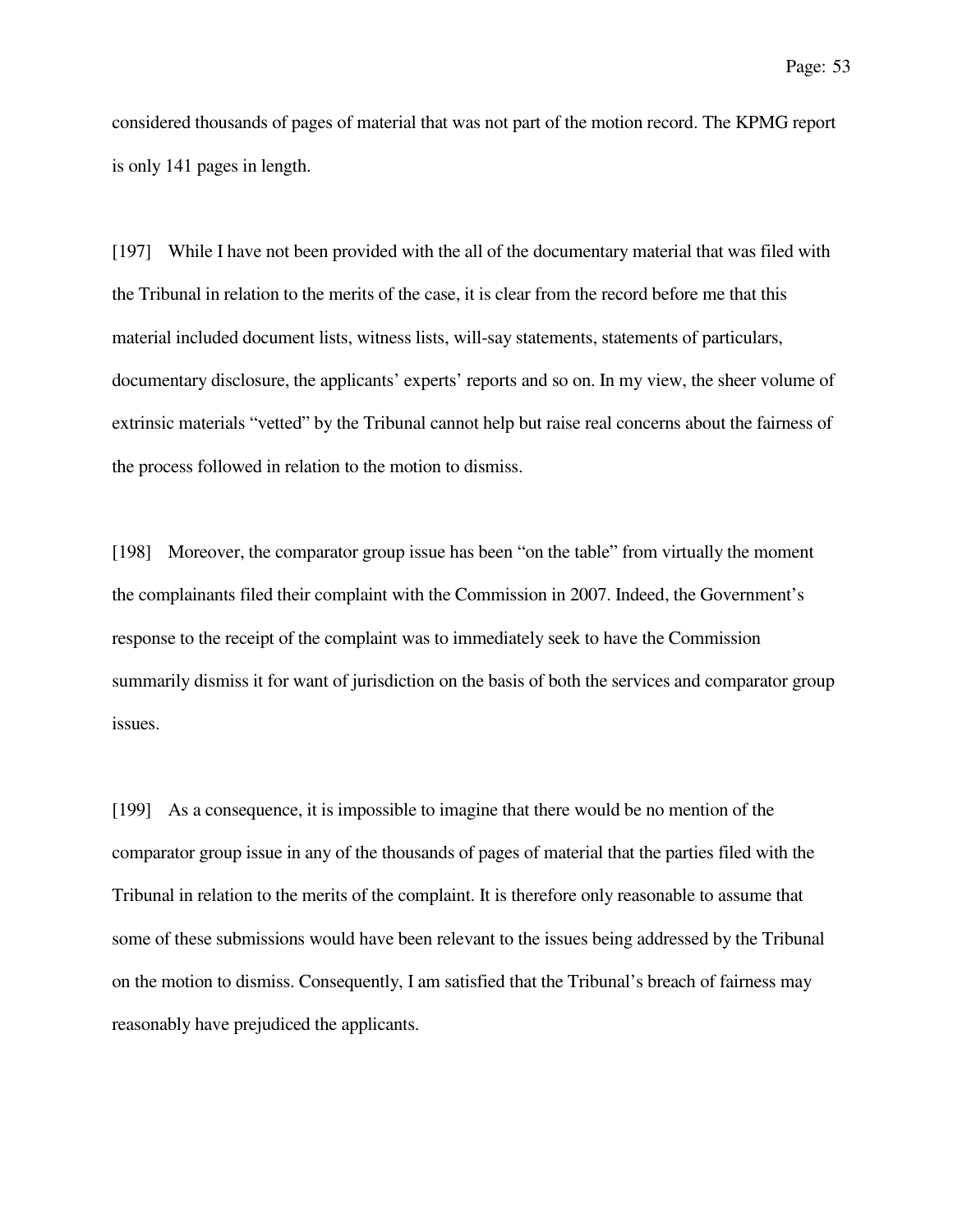[200] The Government of Canada also submits that even if I were to conclude that the Tribunal's reliance on extrinsic evidence did constitute a breach of procedural fairness, this error, by itself, would not justify setting aside the Tribunal's decision. According to the Government, the decision should be allowed to stand if this Court finds that the Tribunal did not err in its interpretation of section 5 of the Act as it relates to the comparator group issue.

[201] However, as the Supreme Court of Canada observed in *Cardinal v. Director of Kent Institution*, [1985] 2 S.C.R. 643 at 661, [1985] S.C.J. No. 78 (QL), the denial of a fair hearing "must" always render a decision invalid, whether or not it may appear to a reviewing court that the hearing would likely have resulted in a different decision".

[202] In reaching this conclusion, the Supreme Court observed that "[t]he right to a fair hearing must be regarded as an independent, unqualified right which finds its essential justification in the sense of procedural justice which any person affected by an administrative decision is entitled to have". The Court further observed that it is not for a reviewing court to deny that right "on the basis" of speculation as to what the result might have been had there been a [fair] hearing": all quotes at 661.

[203] I recognize that there is a limited exception to this rule. A reviewing court may disregard a breach of procedural fairness "where the demerits of the claim are such that it would in any case be hopeless": W. Wade, *Administrative Law* (6<sup>th</sup> ed. 1988) at 535, as cited in *Mobil Oil Canada Ltd. et al. v. Canada-Newfoundland Offshore Petroleum Board*, [1994] 1 S.C.R. 202 at 228, [1994] S.C.J. No. 14 (QL). See also *Yassine v. Canada (Minister of Employment and Immigration)* (1994), 172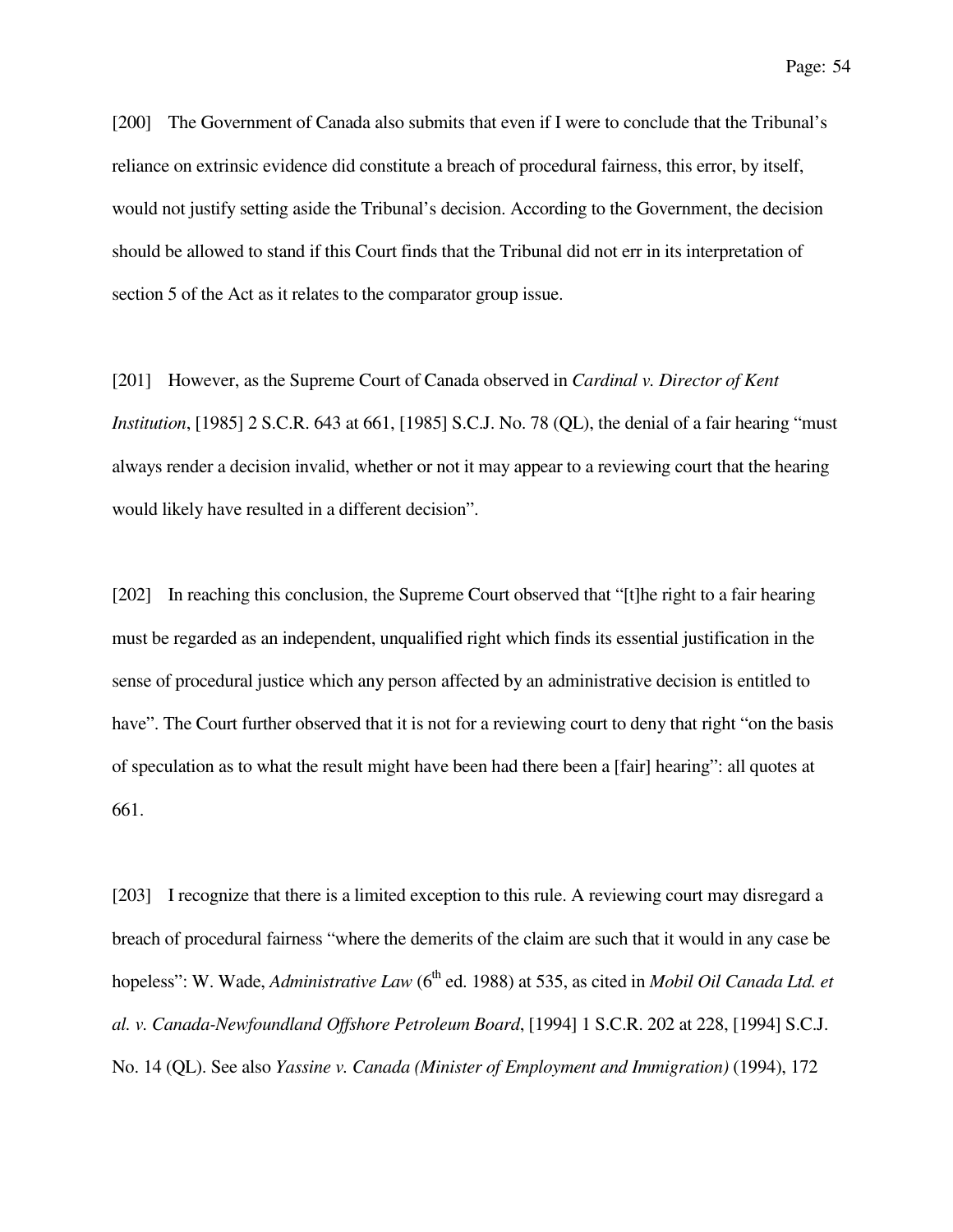N.R. 308, 27 Imm. L.R. (2d) 135 at para. 9 (F.C.A.). This may arise where, for example, the circumstances of the case involve a legal question which has an inevitable answer: *Mobil Oil*, above at 228.

[204] I am not persuaded that this case comes within either the *Yassine* or *Mobil Oil* exceptions. I am, moreover, satisfied that the Tribunal committed three different reviewable errors in its interpretation and application of section 5 of the Act and in its treatment of the comparator group issue. As a result, the Tribunal's decision must be set aside.

[205] These errors will be addressed in the next section of these reasons.

## **9. The Section 5 Issues**

[206] As will be explained below, I have concluded that the Tribunal erred in failing to provide any reasons as to why the complaint could not proceed under subsection 5(a) of the *Canadian Human Rights Act*. I have also found that its interpretation of subsection 5(b) of the Act was unreasonable. Finally, I have concluded that the Tribunal failed to have regard to a material fact in concluding that no appropriate comparator group was available to assist in the analysis under subsection 5(b) of the Act, namely the Government's own choice of provincial child welfare standards as the appropriate comparator.

### **A.** *The Tribunal's Failure to Consider the Complaint under Subsection 5(a) of the Act*

[207] The human rights complaint at issue in this proceeding was brought under section 5 of the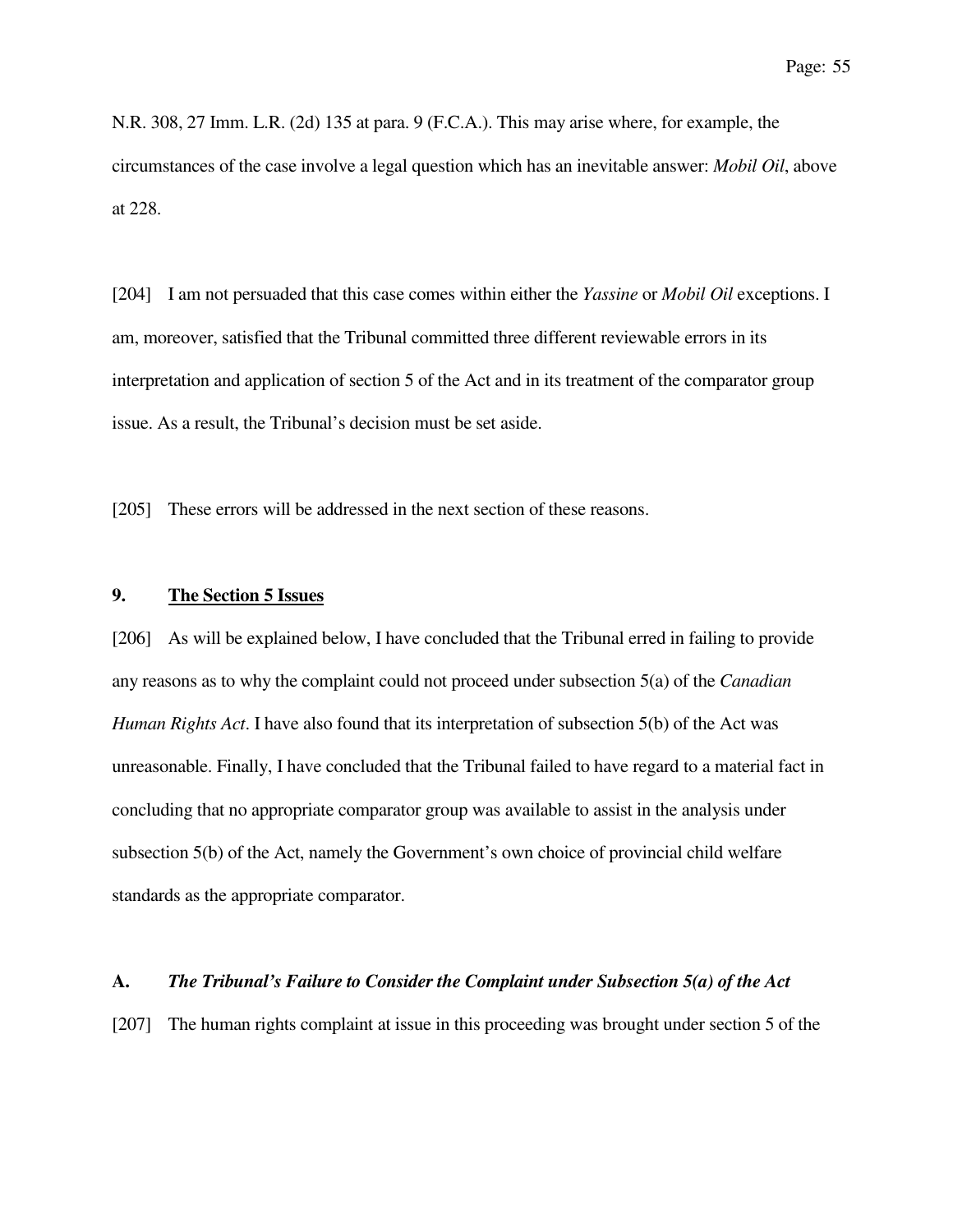*Canadian Human Rights Act*, which provides that:

| <b>5.</b> It is a discriminatory<br>practice in the provision of<br>goods, services, facilities or<br>accommodation customarily<br>available to the general public | <b>5.</b> Constitue un acte<br>discriminatoire, s'il est fondé<br>sur un motif de distinction<br>illicite, le fait, pour le<br>fournisseur de biens, de<br>services, d'installations ou de<br>moyens d'hébergement<br>destinés au public : |
|--------------------------------------------------------------------------------------------------------------------------------------------------------------------|--------------------------------------------------------------------------------------------------------------------------------------------------------------------------------------------------------------------------------------------|
| (a) to deny, or to deny access<br>to, any such good, service,<br>facility or accommodation to<br>any individual, or                                                | a) d'en priver un individu;                                                                                                                                                                                                                |
| (b) to differentiate adversely in<br>relation to any individual,<br>on a prohibited ground of<br>discrimination.                                                   | b) de le défavoriser à<br>l'occasion de leur fourniture.                                                                                                                                                                                   |

[208] Section 3 of the Act identifies "race" and "national or ethnic origin" as prohibited grounds of discrimination.

[209] The complaint under consideration by the Tribunal asserts that as a result of the Government of Canada's under-funding of child welfare services, First Nations children living on reserves receive a lower quality of certain services. However, at page three of the complaint form, the complainants specifically allege that jurisdictional disputes between the Government of Canada and the provinces have caused First Nations children living on reserve to be *denied* services that are otherwise available to Canadian children living off reserve.

[210] The complainants also put evidence before the Tribunal on the motion to dismiss alleging that the Government of Canada's actions have denied First Nations children on reserves access to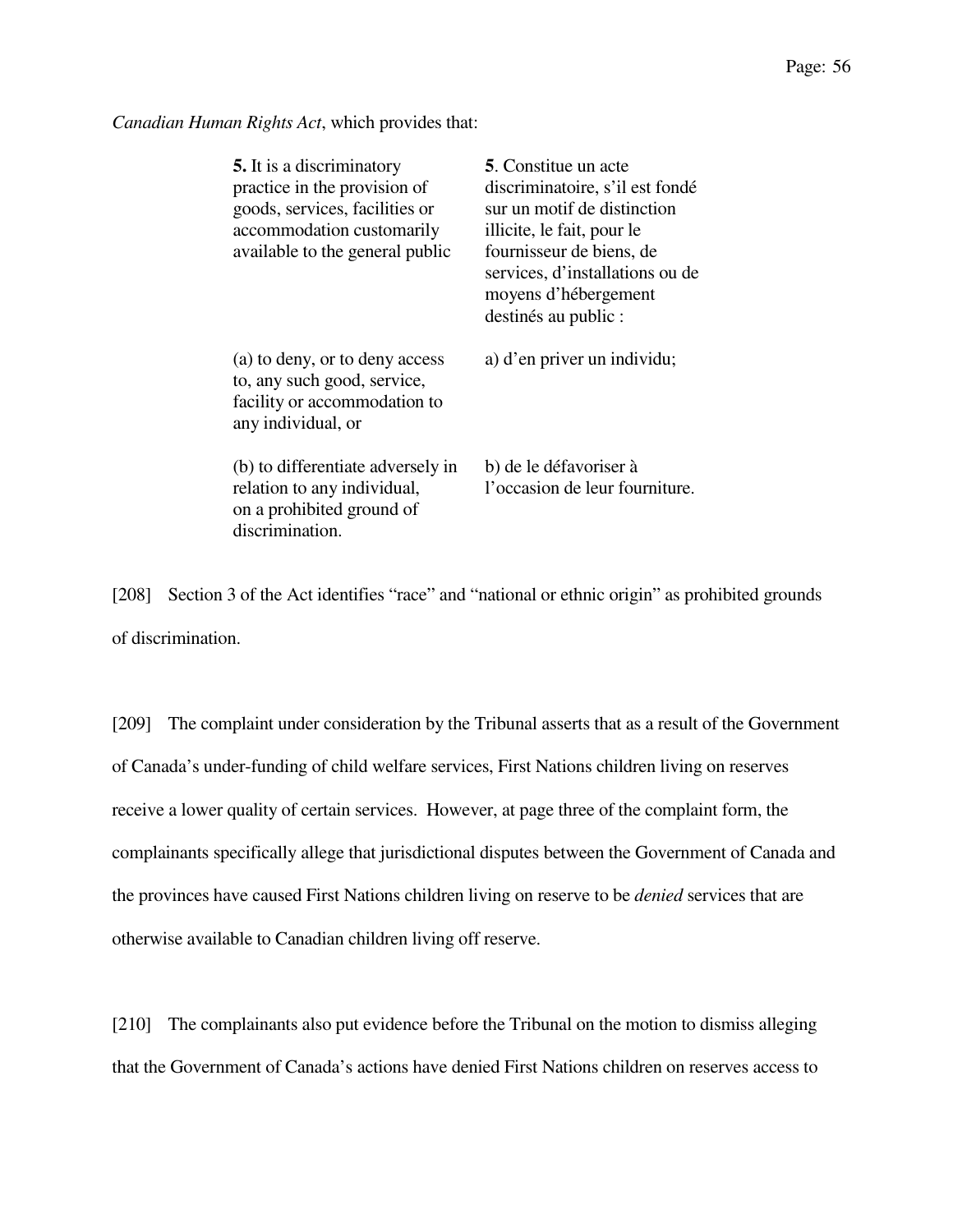certain child welfare services: see, for example, Dr. Blackstock's affidavit at paras. 11, 42 and 48; Elsie Flette's affidavit at paras. 24 and 26.

[211] Of particular concern to the complainants is the alleged lack of funding for preventative measures that would allow First Nations children living on reserves to remain in their homes under the supervision of child welfare authorities. According to the complaint, the denial of these services has resulted in a disproportionate number of First Nations children living on reserves being taken from their homes and placed into foster care. As was noted earlier, the complainants argue that this has the effect of perpetuating the legacy of the residential schools experience.

[212] Documentary evidence was also put before the Tribunal through Dr. Blackstock's affidavit to support the complainants' contention that the Government's actions have resulted in certain child welfare services being denied altogether to First Nations children living on reserves. For example, the October, 2006 "Fact Sheet" from Indian and Northern Affairs states:

> [T]he current federal funding approach to child and family services has not let First Nations Child and Family Services Agencies keep pace with provincial and territorial policy changes. *As a result, First Nations Child and Family Services Agencies are unable to deliver the full continuum of services offered by the provinces and territories to other Canadians* [emphasis added].

[213] Similar comments regarding the unavailability of some child welfare services for First Nations children living on reserves appear in the report of the Parliamentary Standing Committee on Public Accounts.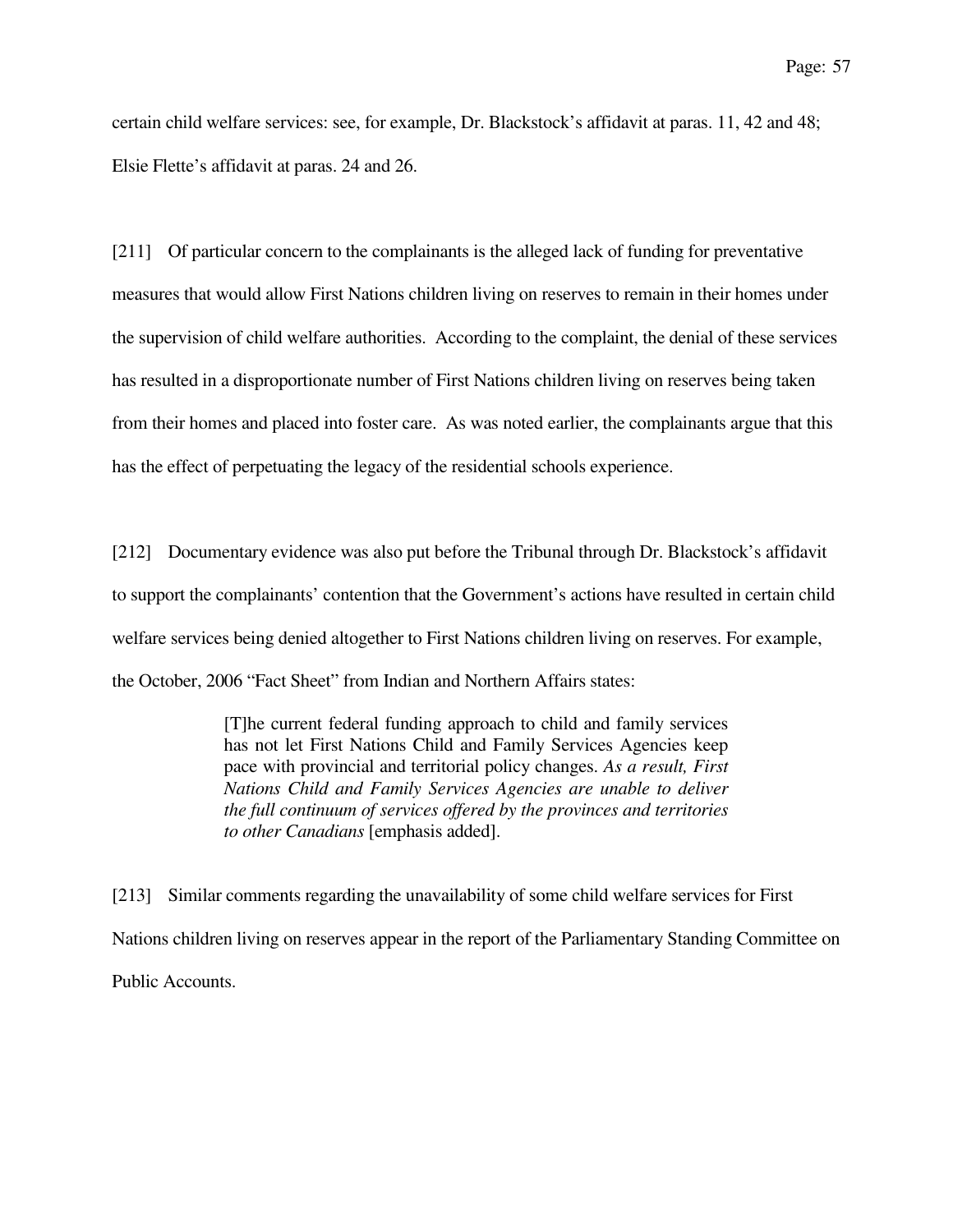[214] While the complaint form tracks the language of section 5 of the Act in general terms, it does not make specific reference to section 5, nor does it distinguish between subsections 5(a) and (b) of the legislation. Moreover, the Government's motion to dismiss simply references section 5 of the Act in support of its contention that the Tribunal lacks jurisdiction to deal with the complaint, and does not distinguish between subsection 5(a) and (b) as they may apply to the complaint.

[215] There was some discussion between the parties and the Tribunal, both before and during the hearing of the motion to dismiss, as to whether the complaint related to both subsections 5(a) and (b) or just to subsection 5(b) of the Act. Moreover, some of the parties' arguments on the motion to dismiss referred specifically to subsection 5(b) of the Act.

[216] That said, most of the written and oral submissions before the Tribunal were directed at the question of whether there could be discrimination under section 5 of the Act *as a whole* if the Government of Canada did not provide child welfare services to anyone other than First Nations children living on reserves.

[217] There was no attempt by any of the parties during the hearing of the motion to dismiss to address the differences in wording between subsections 5(a) and 5(b) of the Act, nor were any submissions made with respect to the implications that the differences in wording between subsections 5(a) and 5(b) might have for the complaint.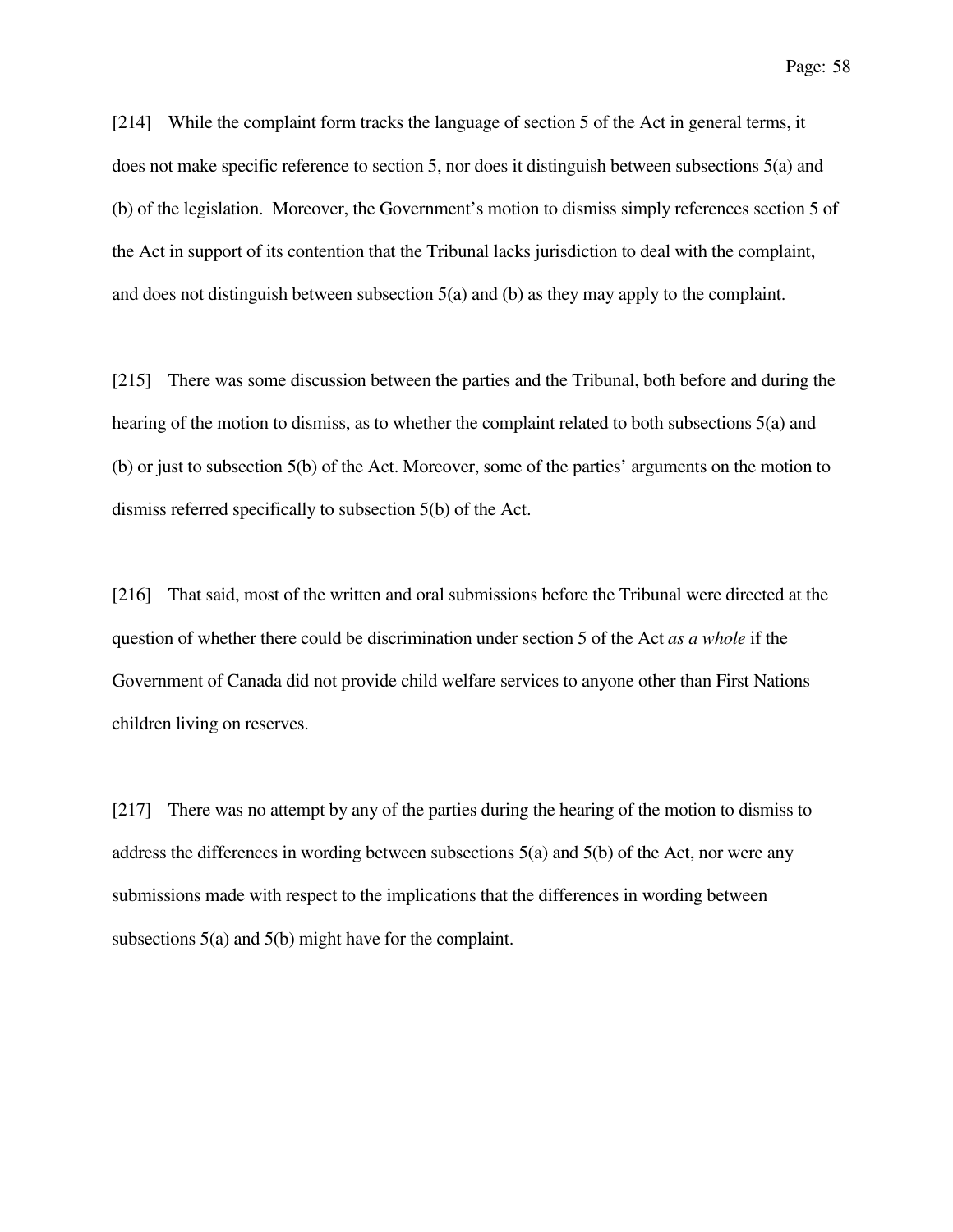[218] In addition, a number of the applicants' oral submissions addressed the fact that the alleged result of the Government's conduct was to deny certain child welfare services to First Nations children living on reserves, seemingly bringing the complaint within subsection 5(a) of the Act.

[219] At paragraph 125 of its decision, the Tribunal concluded that a comparator group is not required in cases where there has been a *denial* of services as contemplated by subsection 5(a) of the Act, although it made no factual findings in this regard. The Tribunal did, however, find that a comparator group was required to establish adverse differential treatment under subsection 5(b) of the legislation.

[220] Although the Tribunal examined the complaint in relation to subsection 5(b) of the Act at some considerable length, it provided no explanation whatsoever as to why the complaint could not be considered under subsection 5(a) of the Act, to the extent that it dealt with the alleged denial of child welfare services to First Nations children living on reserves. This is an error of law and a breach of procedural fairness: see *Newfoundland and Labrador Nurses' Union v. Newfoundland and Labrador (Treasury Board)*, 2011 SCC 62, [2011] 3 S.C.R. 708 at para. 22.

[221] The complete absence of reasons on this point also means that this aspect of the Tribunal's decision lacks the justification, transparency and intelligibility required of a reasonable decision: *Dunsmuir v. New Brunswick*, 2008 SCC 9, [2008] 1 S.C.R. 190, at para. 47, and *Khosa*, above at para. 59.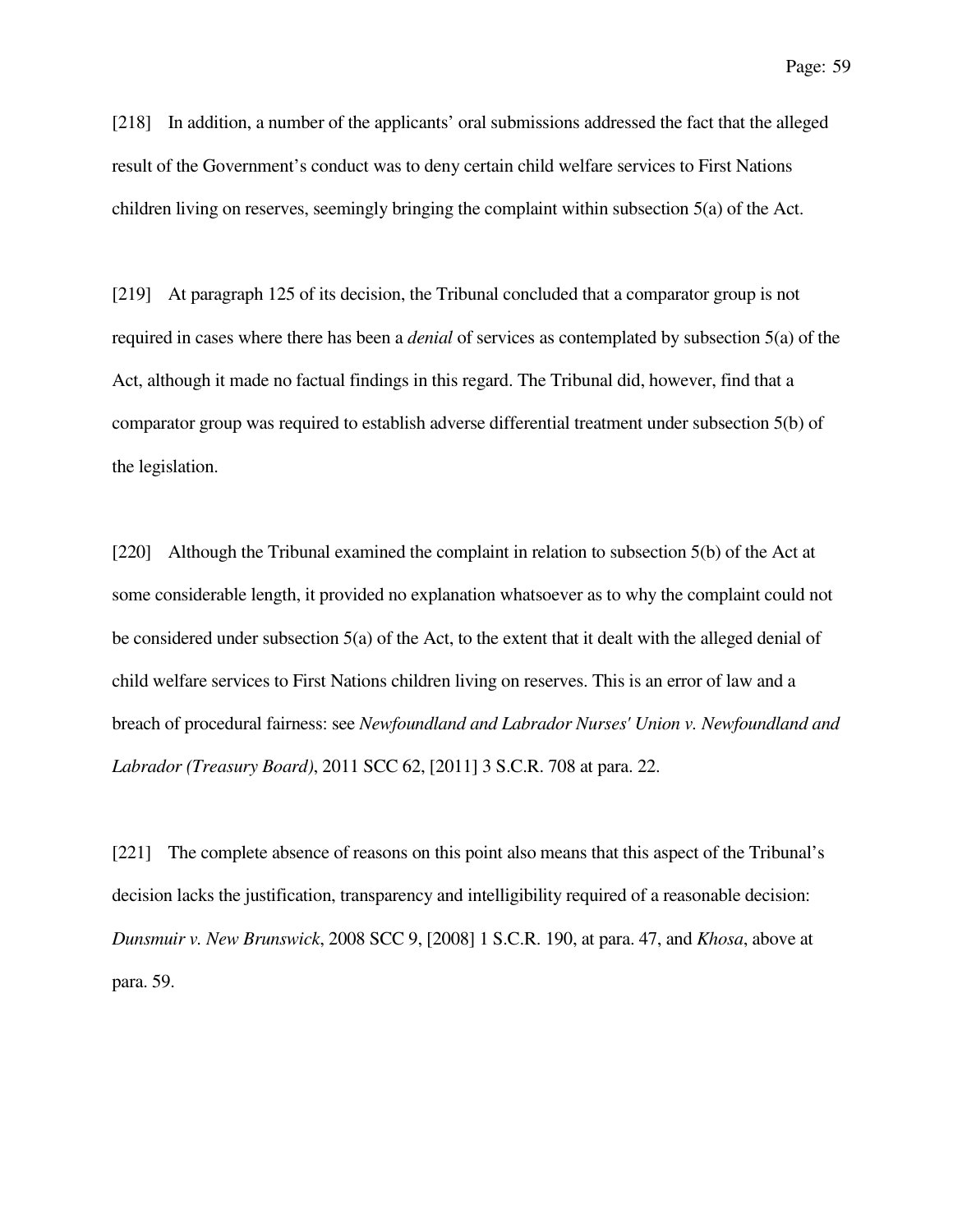# **B.** *Does Subsection 5(b) of the Canadian Human Rights Act Require that there be a Comparator Group in all Cases?*

[222] It will be recalled that subsection 5(b) of the *Canadian Human Rights Act* makes it a discriminatory practice to "differentiate adversely in relation to any individual, on a prohibited ground of discrimination" in the provision of services customarily available to the general public.

[223] The Tribunal accepted the Government's argument that in order to find adverse differential treatment for the purposes of subsection 5(b) of the Act, the treatment accorded to the complainant must necessarily be compared to the treatment accorded to others receiving the same service from the same service provider.

[224] In reaching this conclusion, the Tribunal acknowledged the need for a broad, liberal and purposive approach to the interpretation of the Act. However, it also noted that the words of the statute must be capable of bearing the interpretation sought.

[225] The Tribunal observed that the French version of subsection 5(b) used the term "défavoriser" in lieu of "differentiate adversely", accepting that this term did not necessarily contemplate the need for a comparison. As a result of the Tribunal's finding that the English version of the provision necessarily required a comparison, whereas the French version of the provision did not, the Tribunal turned to consider principles of statutory interpretation and case law in an effort to ascertain Parliament's intent in enacting subsection 5(b) of the Act.

[226] Applying general rules of statutory construction, the Tribunal held that the narrower interpretation in the English version of subsection 5(b) was to be preferred. In coming to this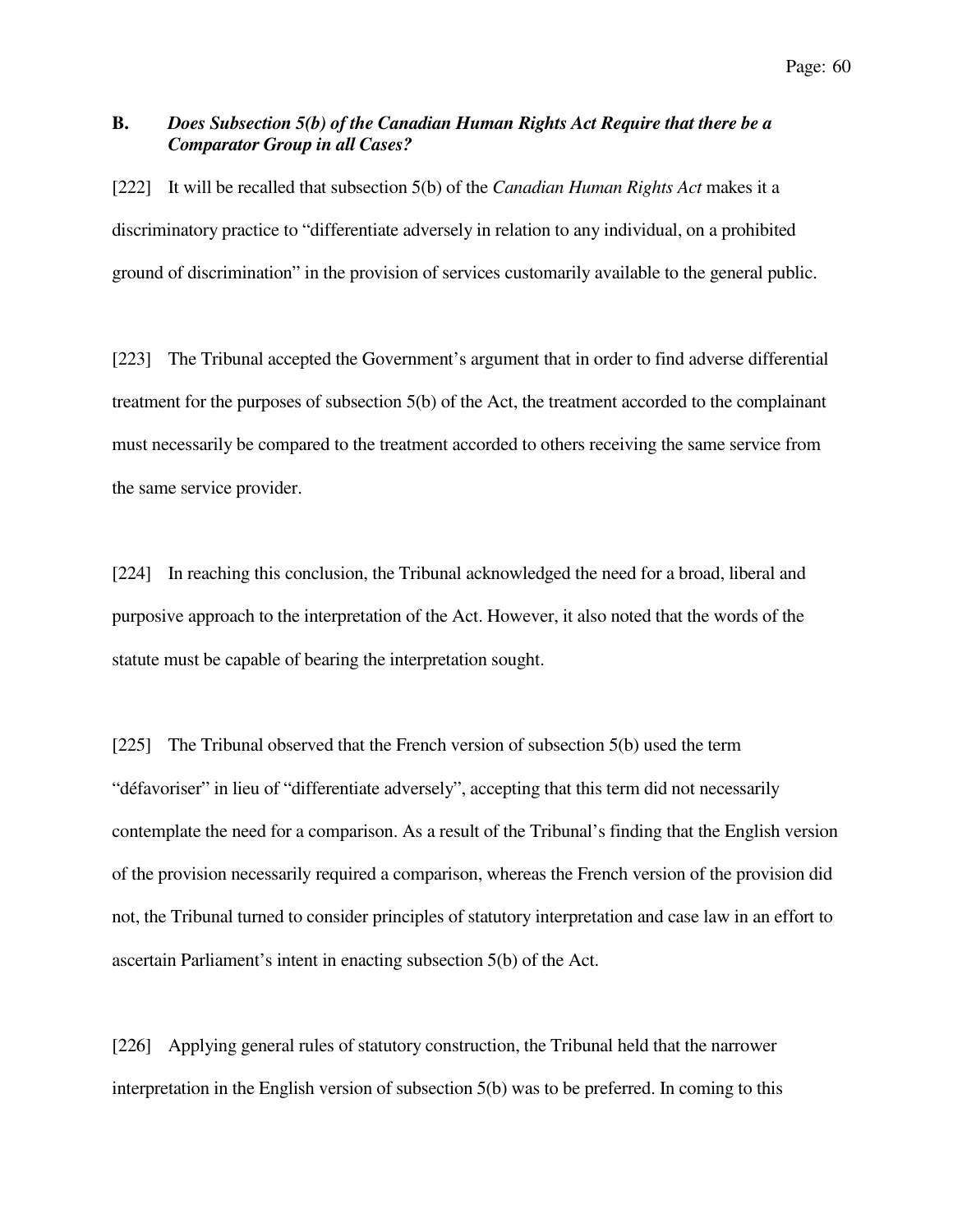conclusion, the Tribunal also had regard to jurisprudence which it saw as confirming the need for a comparator group analysis in every case. It also attempted to distinguish jurisprudence leading to the opposite result.

[227] Having determined that a discrimination analysis under subsection 5(b) necessarily required a comparison, the Tribunal then concluded that it could not compare child welfare services provided by the Government of Canada with similar services provided by the provinces. This led the Tribunal to conclude that there was no appropriate comparator group in this case for the purposes of a subsection 5(b) analysis.

[228] The Tribunal was also not persuaded that the repeal of section 67 of the *Canadian Human Rights Act* (which insulated discrimination under or pursuant to the *Indian Act* from review under the Act) had any relevance to the issue before it. According to the Tribunal, the amendment merely subjected the Government of Canada and First Nations to the prohibitions against discrimination on prescribed grounds in their provision of services to Aboriginal persons.

[229] The Tribunal concluded that the complainants could not establish adverse differentiation in the provision of services for the purposes of subsection 5(b) of the Act without comparing the child welfare services provided by the Government of Canada to First Nations children living on reserves with the child welfare services provided by the Government to others. Given that the Government of Canada did not provide child welfare services to anyone other than First Nations children living on reserves, and having determined that the child welfare services provided by the Government of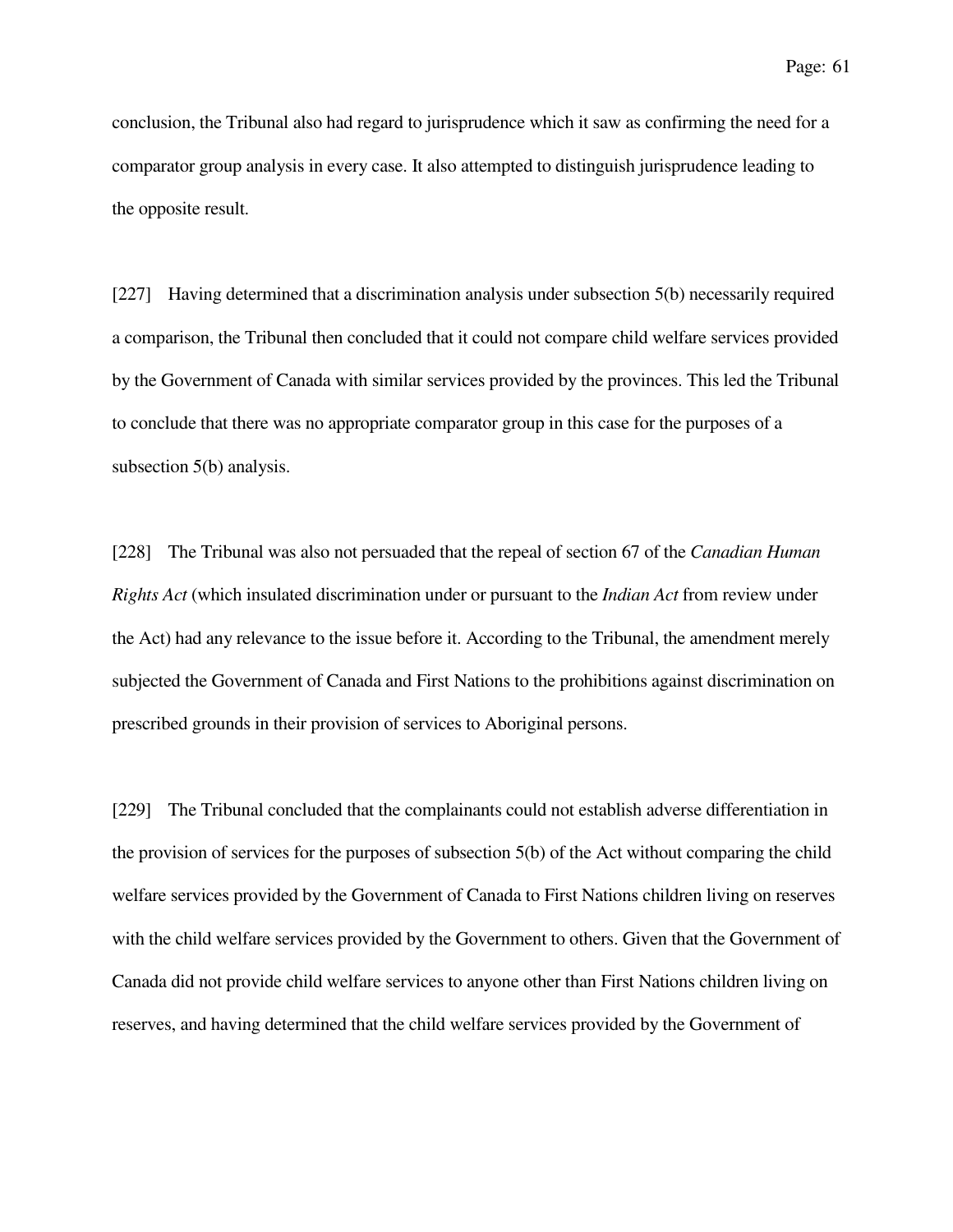Canada could not be compared to the child welfare services provided by provincial or territorial governments, the Tribunal dismissed the complaint.

[230] I will first examine the Tribunal's finding that the wording of subsection 5(b) necessarily required a comparison in order to establish adverse differential treatment in the provision of a service. I will then go on in the next section of these reasons to address the Tribunal's conclusion that there was no appropriate comparator group in this case as the child welfare services provided by the Government of Canada to First Nations children living on reserves could not be compared to provincial child welfare services for the purposes of establishing discrimination under subsection 5(b) of the Act.

### **i)** *The Standard of Review*

[231] The first issue for determination in examining the Tribunal's conclusion that subsection 5(b) of the Act necessarily required a comparison to be made to another group receiving the same service from the same service provider is the standard of review to be applied to this aspect of the Tribunal's decision.

[232] The applicants argue that the Tribunal's conclusion that a comparator group is required to establish discrimination under subsection 5(b) of the Act is a true question of jurisdiction, thus requiring review on the correctness standard: *Dunsmuir*, above at para. 59. I do not agree.

[233] The interpretive exercise engaged in by the Tribunal required it to identify the necessary elements in a discrimination analysis under a provision of the *Canadian Human Rights Act*. The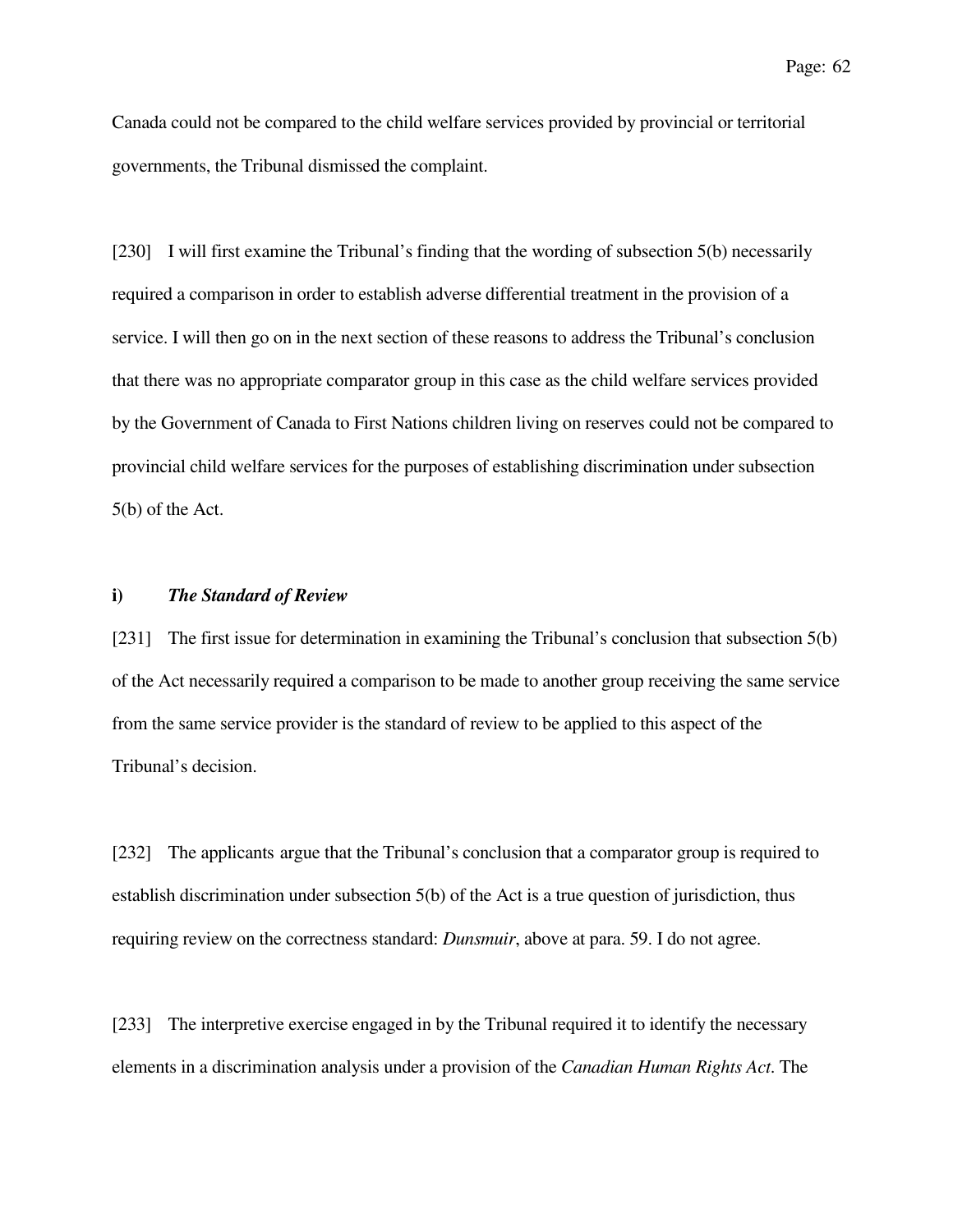Tribunal was interpreting a provision in its own enabling legislation in relation to an issue falling squarely within its "core function and expertise": see *Canada (Canadian Human Rights Commission) v. Canada (Attorney General)*, 2011 SCC 53, [2011] 3 S.C.R. 471 [*Mowat*] at para. 24.

[234] It is now well established that decisions involving the interpretation of a Tribunal's enabling legislation presumptively attract a reasonableness standard of review, and will only attract a correctness standard in limited circumstances: see, for example, *Smith v. Alliance Pipeline Ltd*., 2011 SCC 7, [2011] 1 S.C.R. 160 at para. 28 and *Dunsmuir*, above at paras. 58-61. See also *Toussaint v. Canada (Attorney General)*, 2011 FCA 213, 420 N.R. 364 at para. 18; *Celgene Corp. v. Canada (A.G.)*, 2011 SCC 1, [2011] 1 S.C.R. 3 at para. 34.

[235] The applicants have attempted to classify this issue as 'jurisdictional' and thus reviewable on the correctness standard. However, decisions of the Supreme Court since *Dunsmuir* have repeatedly emphasized the need for reviewing courts to shift their focus away from historically broad notions of 'jurisdiction' in favour of increased deference to specialized decision-makers interpreting their enabling legislation: see *Mowat*, above; *Smith*, above at para. 28; and *Alberta (Information and Privacy Commissioner) v. Alberta Teachers' Association*, 2011 SCC 61, 339 D.L.R. (4th) 428.

[236] I also do not accept the applicants' argument that the interpretation of subsection 5(b) of the Act is an issue of general importance to the legal system as a whole, thus attracting the correctness standard of review.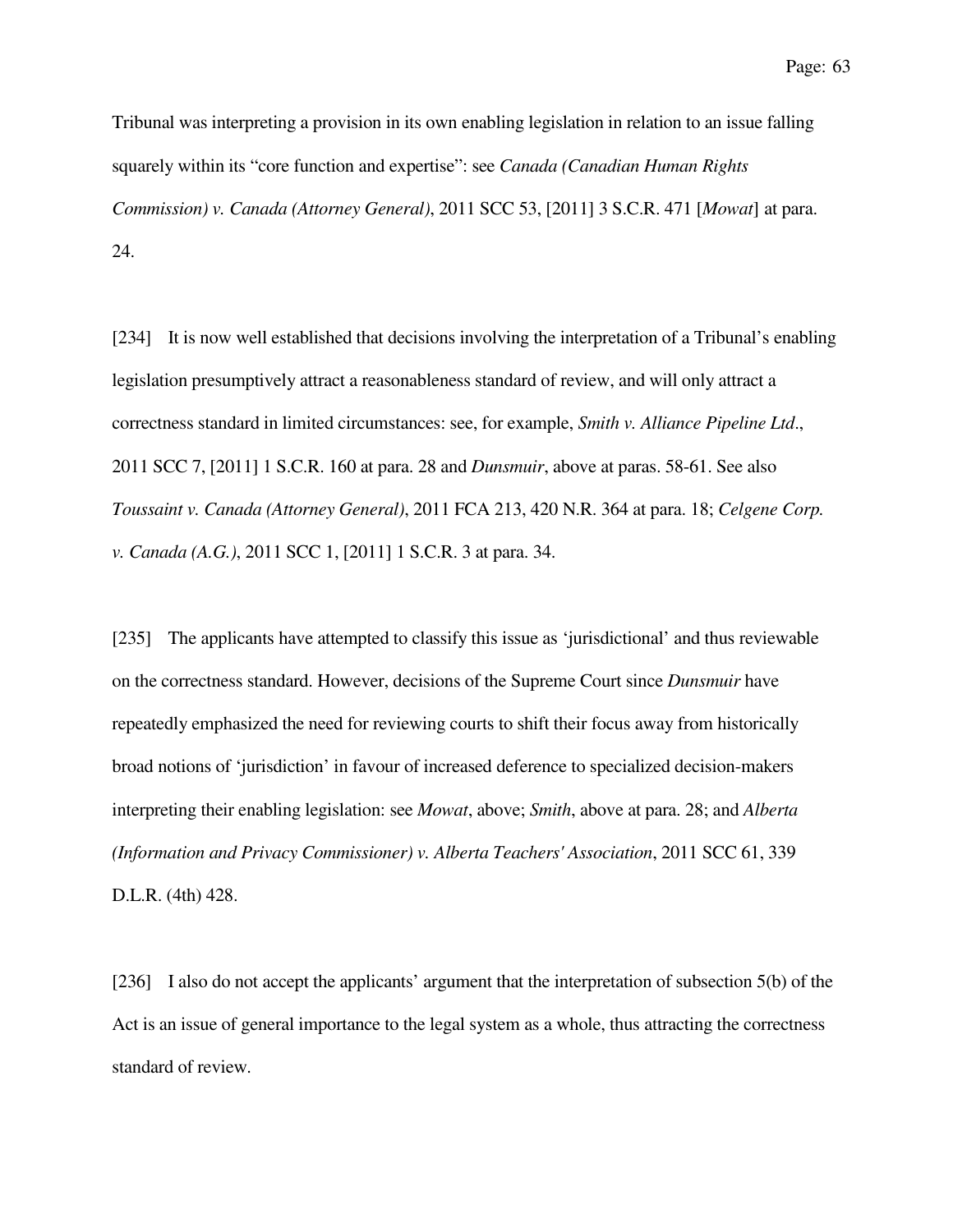Page: 64

[237] It is true that reviewing courts did not historically defer to human rights tribunals on legal questions, which they often perceived to be of general importance. However, the Supreme Court has recently distanced itself from this position: see *Mowat*, above at paras. 19-24.

[238] Indeed, the Supreme Court recognized in *Mowat* that there is a "degree of tension between some policies underpinning the present system of judicial review, when it applies to the decisions of human rights tribunals": at para. 21. However, it concluded that reviewing courts owe the same deference to human rights tribunals interpreting their enabling legislation as is owed to other administrative tribunals. Moreover, the Court instructed reviewing courts to exercise restraint in classifying human rights issues as being issues 'of central importance to the legal system', even where they are of broad import: at paras. 23-24.

[239] *Mowat* also reminds us that regard must be had to the expertise of the Tribunal in relation to the issue before it: at para. 25. In this case, the Tribunal has expertise in human rights matters: see subsection 48.1(2) of the Act.

[240] The Tribunal was thus interpreting a provision in its own enabling legislation relating to the definition of discrimination, an issue falling squarely within its core function and expertise. As such, the Tribunal's interpretation of subsection 5(b) of the *Canadian Human Rights Act* is reviewable on the standard of reasonableness.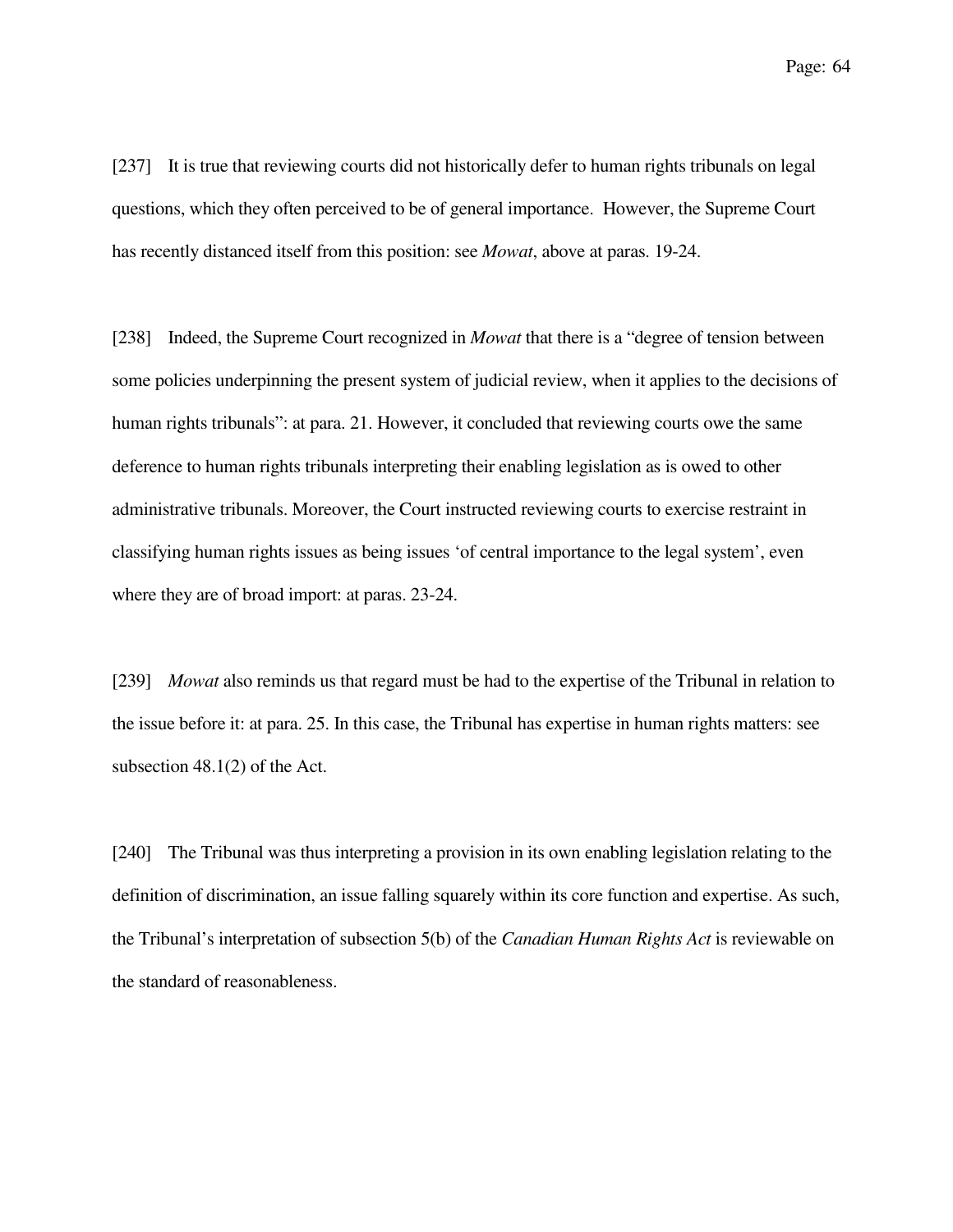[241] I would note, however, that at the end of the day, my conclusion regarding the standard of review has no impact on the result. This is because I am satisfied that the Tribunal's interpretation of subsection 5(b) was unreasonable.

[242] In coming to this conclusion, I would start by considering the purpose of the *Canadian Human Rights Act* and the general interpretive principles that apply to it.

## **ii)** *The Purpose of the CHRA and its Interpretation*

[243] When addressing a question of statutory interpretation, the words of an Act are to be read in their entire context, and in their grammatical and ordinary sense, harmoniously with the scheme of the Act, the object of the Act, and the intention of Parliament: see *Re Rizzo and Rizzo Shoes Ltd.* [1998] 1 S.C.R. 27, [1998] S.C.J. No. 2 (QL) at para. 21, and see Ruth Sullivan, ed., *Sullivan on the Construction of Statutes*, 5th ed. (Markham: LexisNexis, 2008) at 1.

[244] In this case we are dealing with the *Canadian Human Rights Act*, quasi-constitutional legislation which Parliament has enacted to give effect to the fundamental Canadian value of equality - a value that the Supreme Court of Canada has described as lying at the very heart of a free and democratic society: see *Canada (Attorney General) v. Mossop*, [1993] 1 S.C.R. 554 at 615, [1993] S.C.J. No. 20 (QL), per Justice L'Heureux-Dubé, dissenting (but not on this point).

[245] As identified in section 2 of the Act, the purpose of the legislation is to ensure that individuals have an equal opportunity to make for themselves the lives that they are able and wish to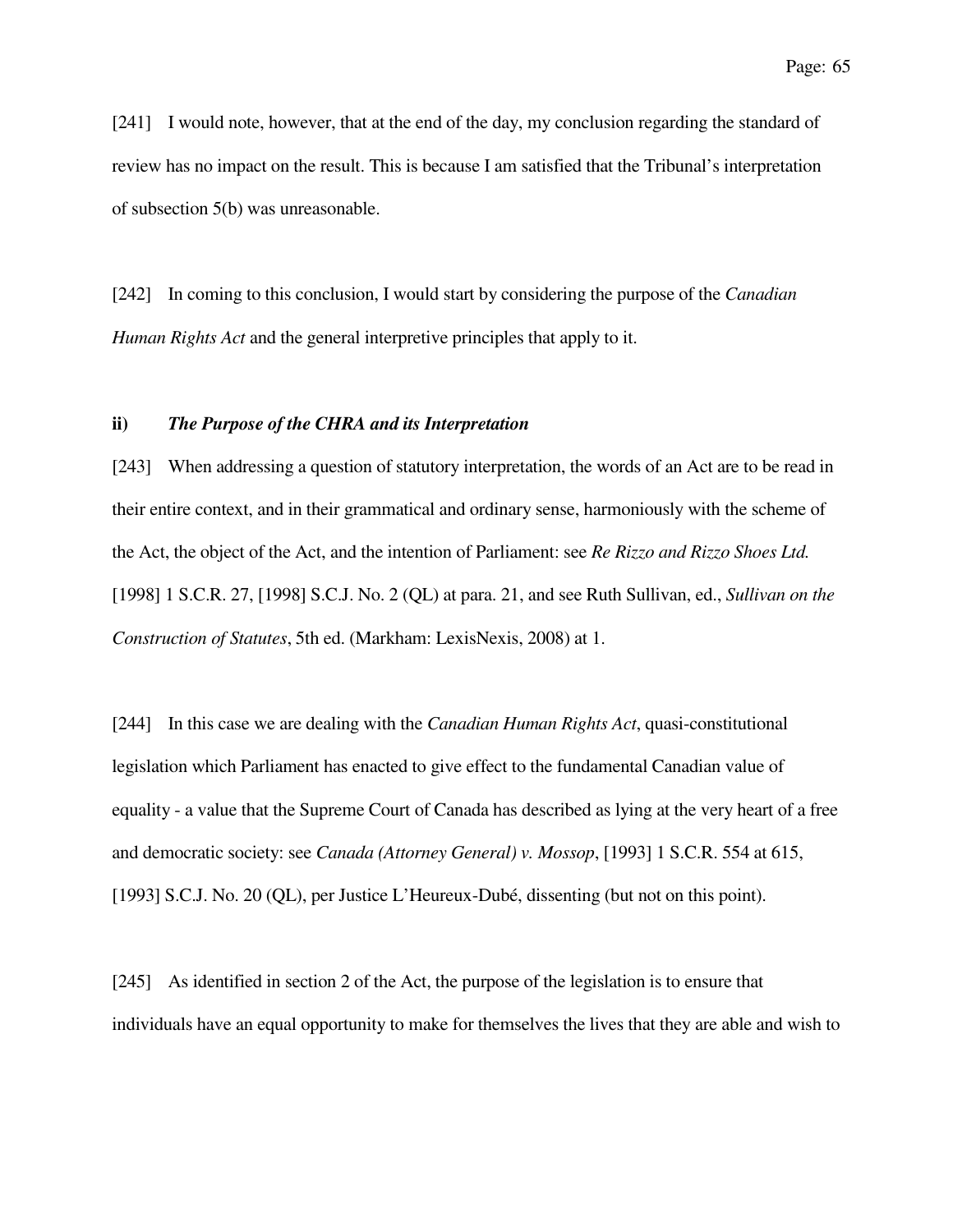have, without being hindered by discriminatory practices based upon considerations such as race, national or ethnic origin, sex and age, amongst others.

[246] Human rights legislation has been described as "...the final refuge of the disadvantaged and the disenfranchised": *Zurich Insurance Co. v. Ontario (Human Rights Commission)* [1992] 2 S.C.R. 321, [1992] S.C.J. No. 63 (QL) at para. 18. As such, the Supreme Court of Canada has repeatedly warned of the dangers of strict or legalistic interpretative approaches that would restrict or defeat the purpose of such a quasi-constitutional document: see *Mossop*, above at 613, per Justice L'Heureux-Dubé J., dissenting (but not on this point). Rather, the task of the Court is to "breathe life, and generously so, into the particular statutory provisions [in issue]": *Gould v. Yukon Order of Pioneers*, [1996] 1 S.C.R. 571 at para. 7.

[247] Indeed, the Supreme Court has observed on numerous occasions that human rights legislation is to be given a large, purposive and liberal interpretation in a manner consistent with its overarching objectives, so as to ensure that the remedial goals of the legislation are best achieved: see, for example, *Mossop*, above at 611-12. See also *Insurance Corp. of British Columbia v. Heerspink*, [1982] 2 S.C.R. 145, 3 C.H.R.R. D/1163; *Ontario (Human Rights Commission) v. Simpsons Sears Ltd.*, [1985] 2 S.C.R. 536, [1985] S.C.J. No. 74 (QL) [*O'Malley*]; *Canadian National Railway Co. v. Canada (Canadian Human Rights Commission)*, [1987] 1 S.C.R. 1114, [1987] S.C.J. No. 42 (QL) [*Action Travail*].

[248] These cases teach us that ambiguous language should be interpreted in a way that best reflects the remedial goals of the statute. It follows that a strict grammatical analysis may be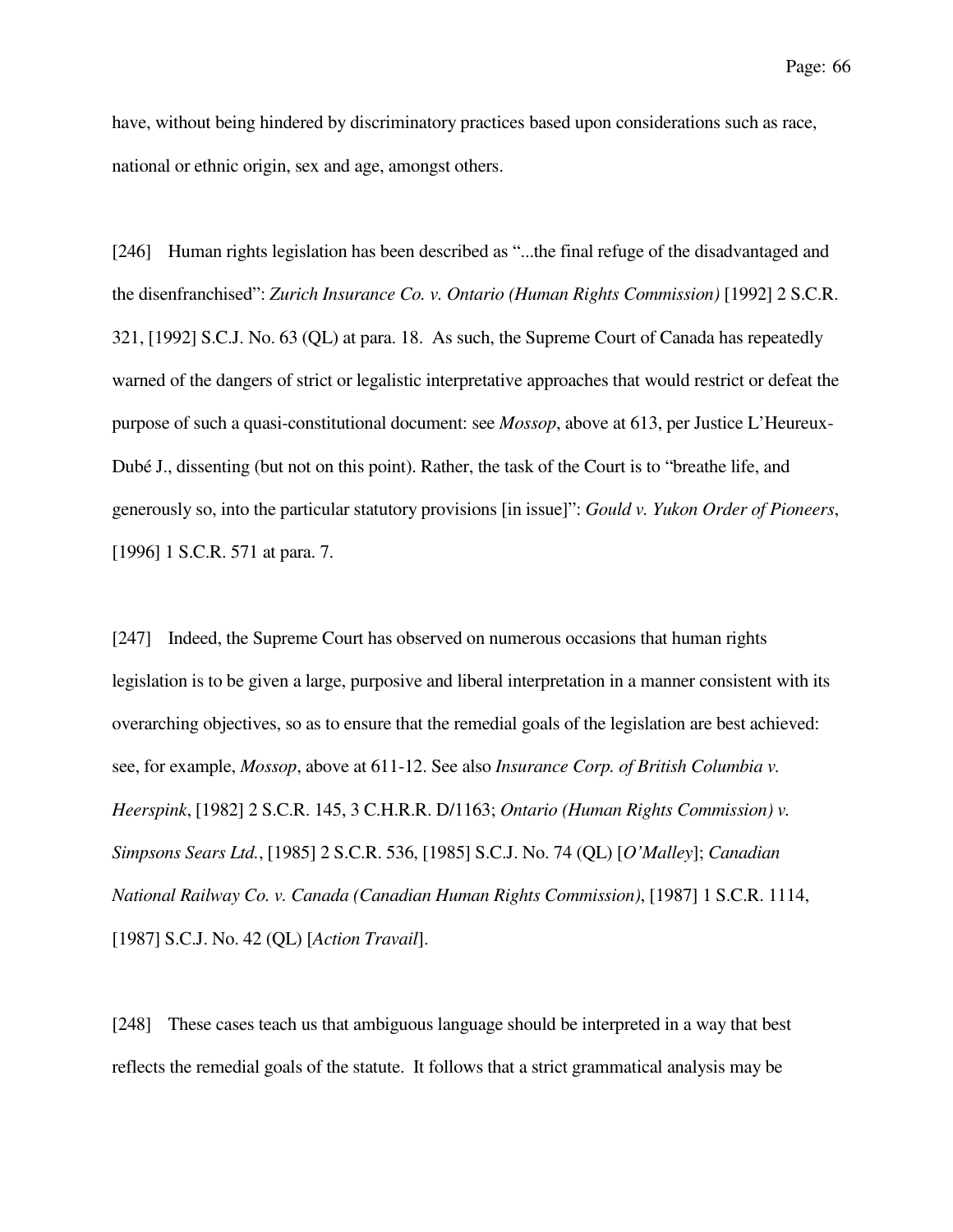subordinated to the remedial purposes of the law: see *New Brunswick (Human Rights Commission) v. Potash Corporation of Saskatchewan Inc*., 2008 SCC 45, [2008] 2 S.C.R. 604 at para. 67.

[249] That is, "it is inappropriate to rely solely on a strictly grammatical analysis, particularly with respect to the interpretation of legislation which is constitutional or quasi-constitutional in nature": *Quebec (Commission des droits de la personne et des droits de la jeunesse) v. Montréal (City)*, 2000 SCC 27, [2000] 1 S.C.R. 665 at para. 30 (citing *Gould*, above, and *O'Malley*, above).

[250] This interpretive approach does not, however, permit interpretations which are inconsistent with the wording of the legislation: see *Potash Corporation*, above at para. 19. See also *Mowat*, above at para. 33, and *Bastien Estate v. Canada*, 2011 SCC 38, [2011] 2 S.C.R. 710 at para. 25.

### **iii)** *The Ordinary Meaning of "Differentiate Adversely"*

[251] As will be explained below, the Tribunal erred in concluding that the ordinary meaning of the term "differentiate adversely" in subsection 5(b) requires a comparator group in every case in order to establish discrimination in the provision of services. This conclusion is unreasonable as it flies in the face of the scheme and purpose of the Act, and leads to patently absurd results that could not have been intended by Parliament.

[252] The term "differentiate adversely" is not unique to the services provision in section 5 of the *Canadian Human Rights Act*. Identical language also appears in subsection 6(b) of the Act, which makes it a discriminatory practice to "*differentiate adversely* in relation to any individual" on a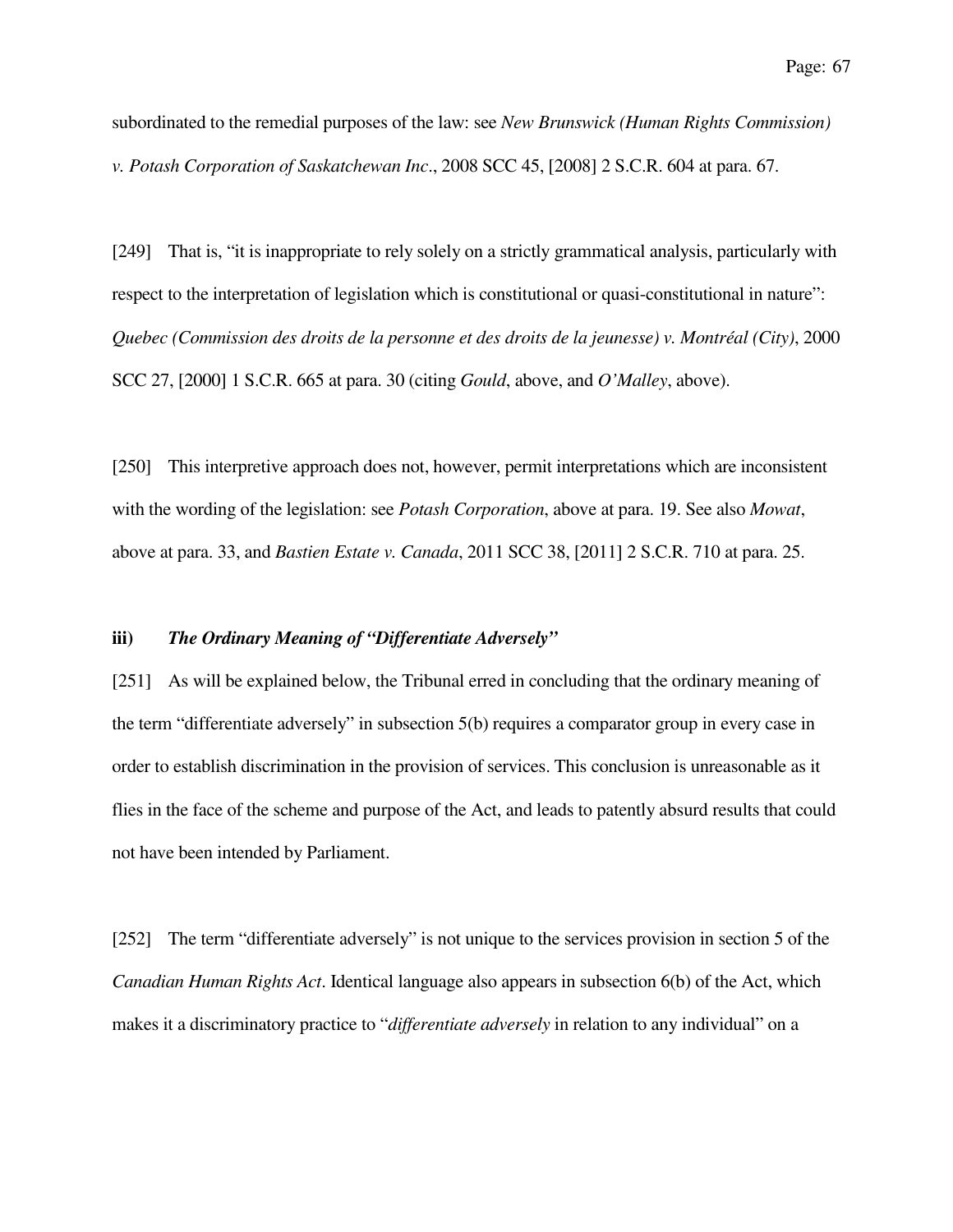prohibited ground of discrimination in the provision of commercial premises or residential accommodation [emphasis added].

[253] Subsection 7(b) of the Act similarly makes it a discriminatory practice "in the course of employment, to *differentiate adversely* in relation to an employee" on the basis of a prohibited ground [emphasis added].

[254] In my view, the ordinary meaning of the phrase "*differentiate adversely* in relation to any individual" on a prohibited ground of discrimination is to treat someone differently than you might otherwise have done because of the individual's membership in a protected group. This interpretation is one that accords with the purpose of the Act and the intention of Parliament in enacting the *Canadian Human Rights Act*.

[255] In contrast, the Tribunal's conclusion that the term "differentiate adversely" in subsection 5(b) requires a comparator group in every case in order to establish discrimination in the provision of services leads to patently absurd results that could never have been intended by Parliament.

[256] On the Tribunal's analysis, the employer who consciously decides to pay his or her only employee less because she is a woman, or black, or Muslim, would not have committed a discriminatory practice within the meaning of subsection 7(b) of the Act because there is no other employee to whom the disadvantaged employee could be compared.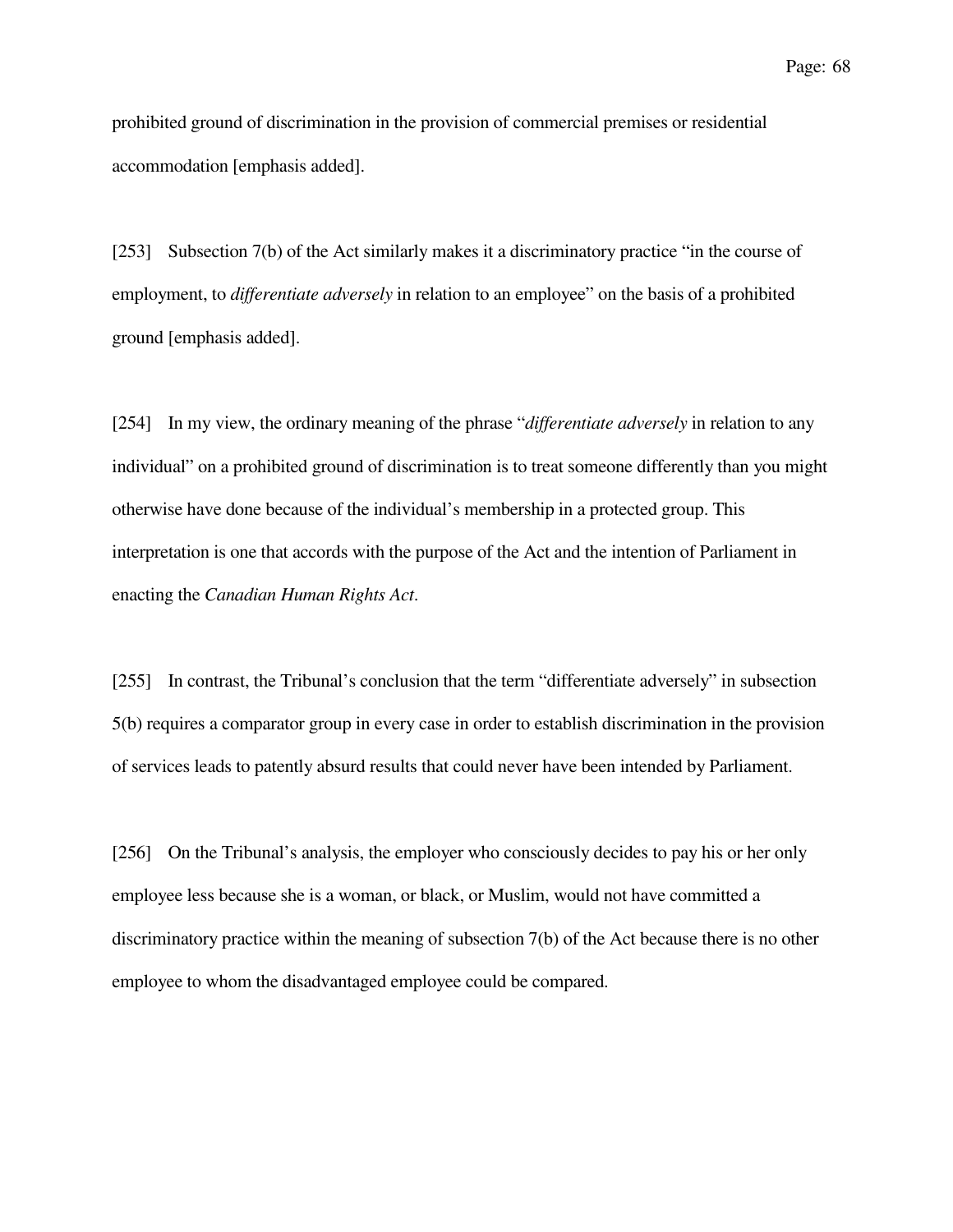[257] Similarly, the shopkeeper who forces his or her employee to work in the back of the shop after discovering that the employee is gay would not have committed a discriminatory practice if no one else was employed in the store.

[258] It will be recalled that section 2 of the Act identifies the purpose of the *Canadian Human Rights Act* as being to ensure that individuals have an equal opportunity to make for themselves the lives that they are able and wish to have, *without being hindered by discriminatory practices based upon considerations such as sex, colour, religion and sexual orientation*, amongst others.

[259] In the examples cited above, individuals are clearly being treated in an adverse differential manner in their employment because of their membership in a protected group. However, according to the Tribunal's interpretation, no recourse would be available to these individuals under the Act. Such an interpretation does not accord with the purpose of the legislation and is unreasonable.

[260] Other examples discussed during the hearing serve to further illustrate that a person or a group can be treated in an adverse differential manner even if there is no one else working for the same employer or receiving the same services from the same service provider.

[261] Take the employer who sets out to hire only foreign workers in the belief that the company could pay such workers 50 percent of the going rate. On the Tribunal's analysis, that employer would not have committed a discriminatory practice if the company did not employ any Canadian workers to whom the foreign workers could be compared.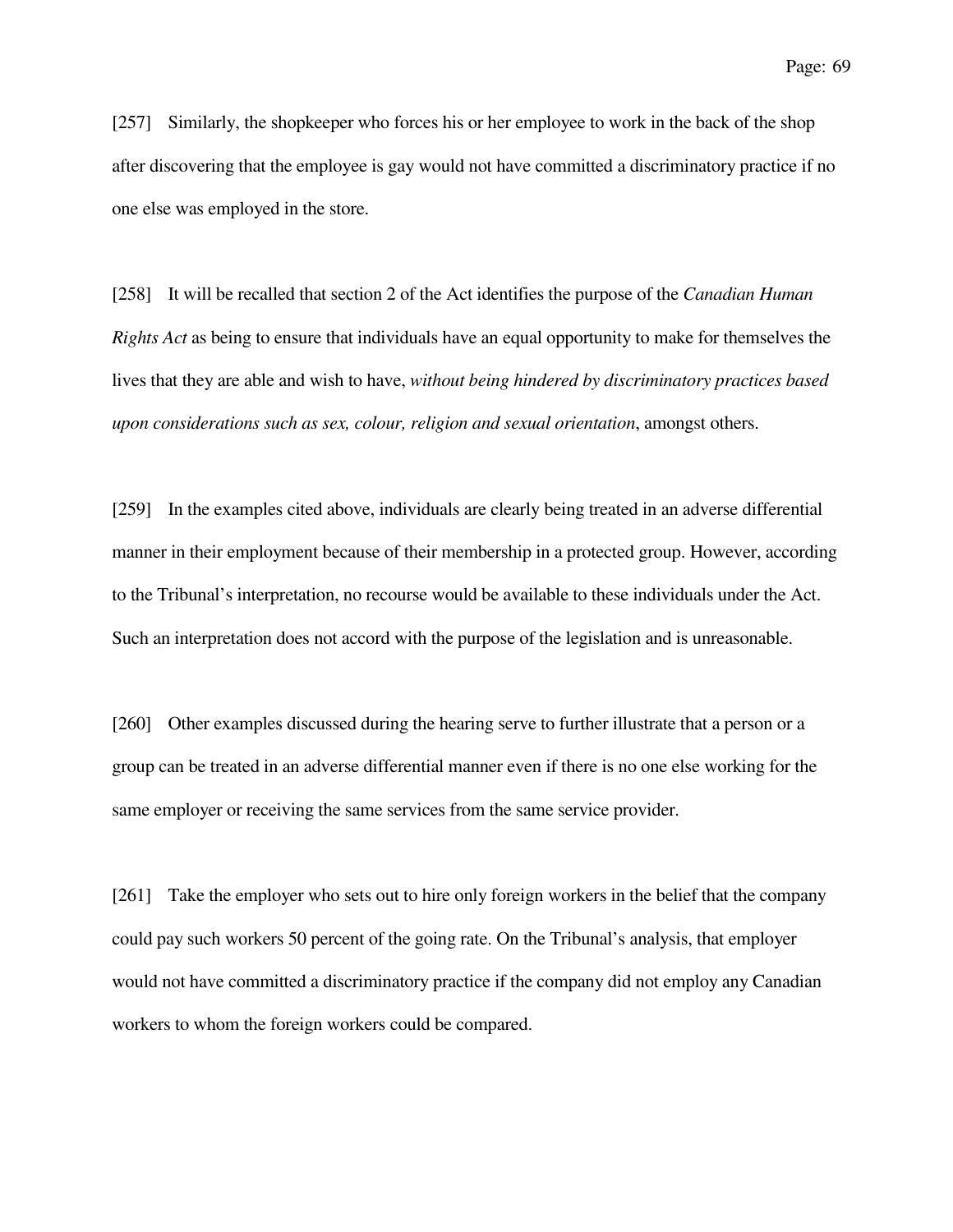[262] Similarly, the restaurateur who insists on seating a customer at the back of the room because of the colour of the customer's skin would not have committed a discriminatory practice if the restaurant never served another customer.

[263] Lastly, the Tribunal's interpretation of subsection 5(b) of the Act would mean that it would not be a discriminatory practice for the Government of Canada to limit the services it provides only to a single protected group, even if the Government *admitted* that its decision to do so was based on discriminatory considerations.

[264] That is, no recourse would be available under subsection 5(b) of the Act in the hypothetical situation where the responsible Minister expressly acknowledged that the Government made the decision to limit the services it provided to a particular class of individuals because it did not like or respect the group in question because of their race or their national or ethnic origin, and did not feel that they were worthy of support or dignity because of their membership in that particular group.

[265] The Government of Canada agrees that the Tribunal's interpretation of subsection 5(b) leads to the results described above. Nevertheless, it maintains that the Tribunal's interpretation of the legislation is not only reasonable, but is in fact correct.

[266] I cannot agree. An interpretation of "differentiate adversely" as the term is used in subsections 5(b), 6(b) and 7(b) of the Act that leads to the above conclusions does not fall within the range of possible acceptable outcomes which are defensible in light of the facts and the law. Such an interpretation is inconsistent with Parliament's clearly articulated purpose in enacting the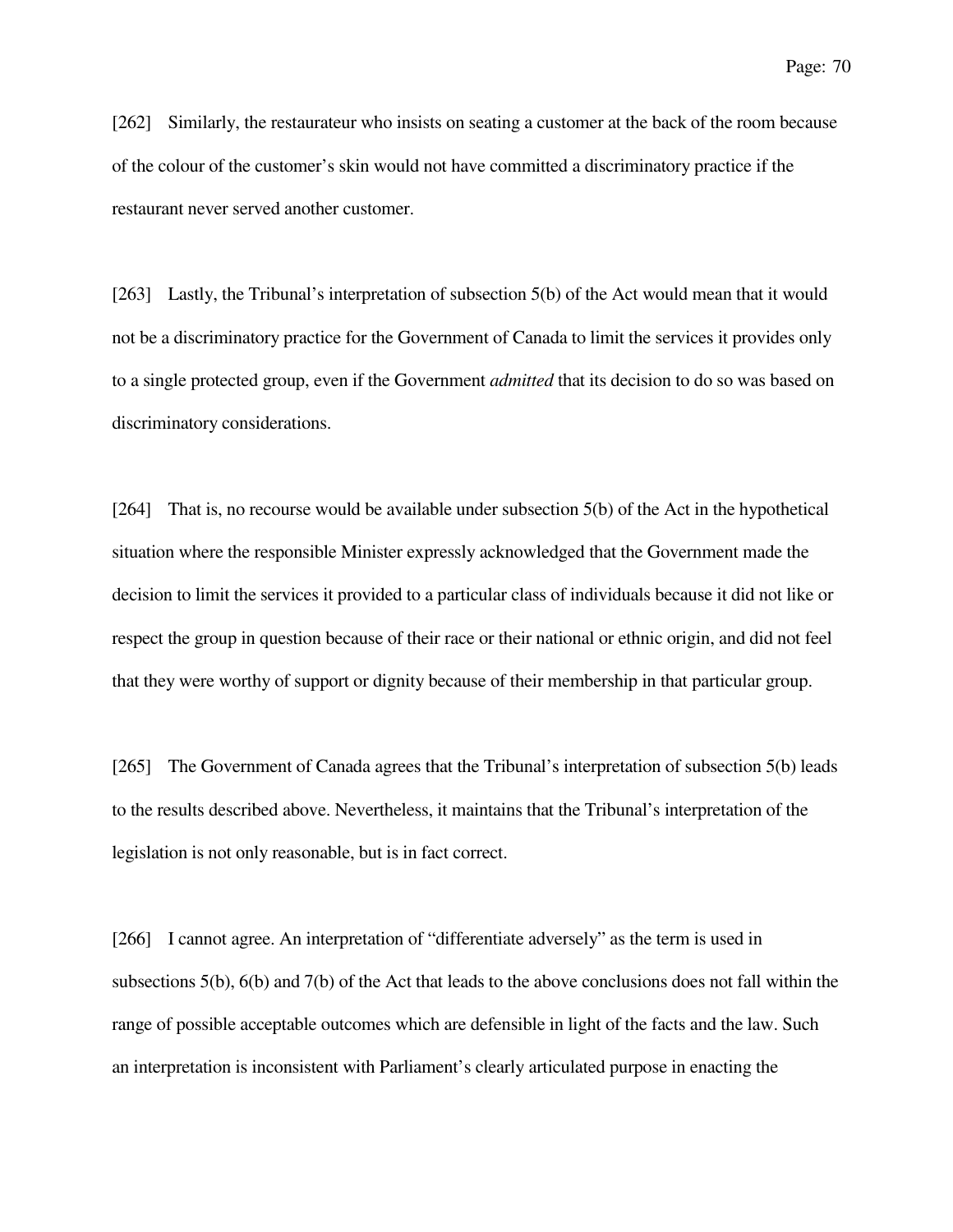*Canadian Human Rights Act*, and could not have been what Parliament intended in enacting these provisions of the Act. It is simply unreasonable.

[267] Subsections 5(b), 6(b) and 7(b) of the Act must be read together, and accorded a harmonious interpretation. Therefore, to the extent that the Tribunal attempted to distinguish case law arising under subsection 7(b) on the basis that "[d]isability cases bring with them particular and individualized situations", the Tribunal erred: see Tribunal's decision at paras. 124-25.

[268] Moreover, the examples cited above illustrate that the types of situations in which a direct comparator will not be available to prove discrimination extend well beyond the disability in employment context. Yet each example clearly involves a discriminatory practice.

[269] My conclusion as to the interpretation of the phrase "differentiate adversely" as it is used in subsection 5(b) of the *Canadian Human Rights Act* is confirmed when regard is had to the French version of the legislation, and to the incoherence that the Tribunal's interpretation of subsection 5(b) would create within section 5 as a whole.

[270] Further confirmation of my interpretation of the legislation is found in the jurisprudence dealing with what is required to establish a *prima facie* case of discrimination under the *Canadian Human Rights Act* and the role of comparator groups in discrimination analyses. My interpretation also accords with Parliament's intention in repealing section 67 of the *Canadian Human Rights Act* and with Canada's obligations under international law.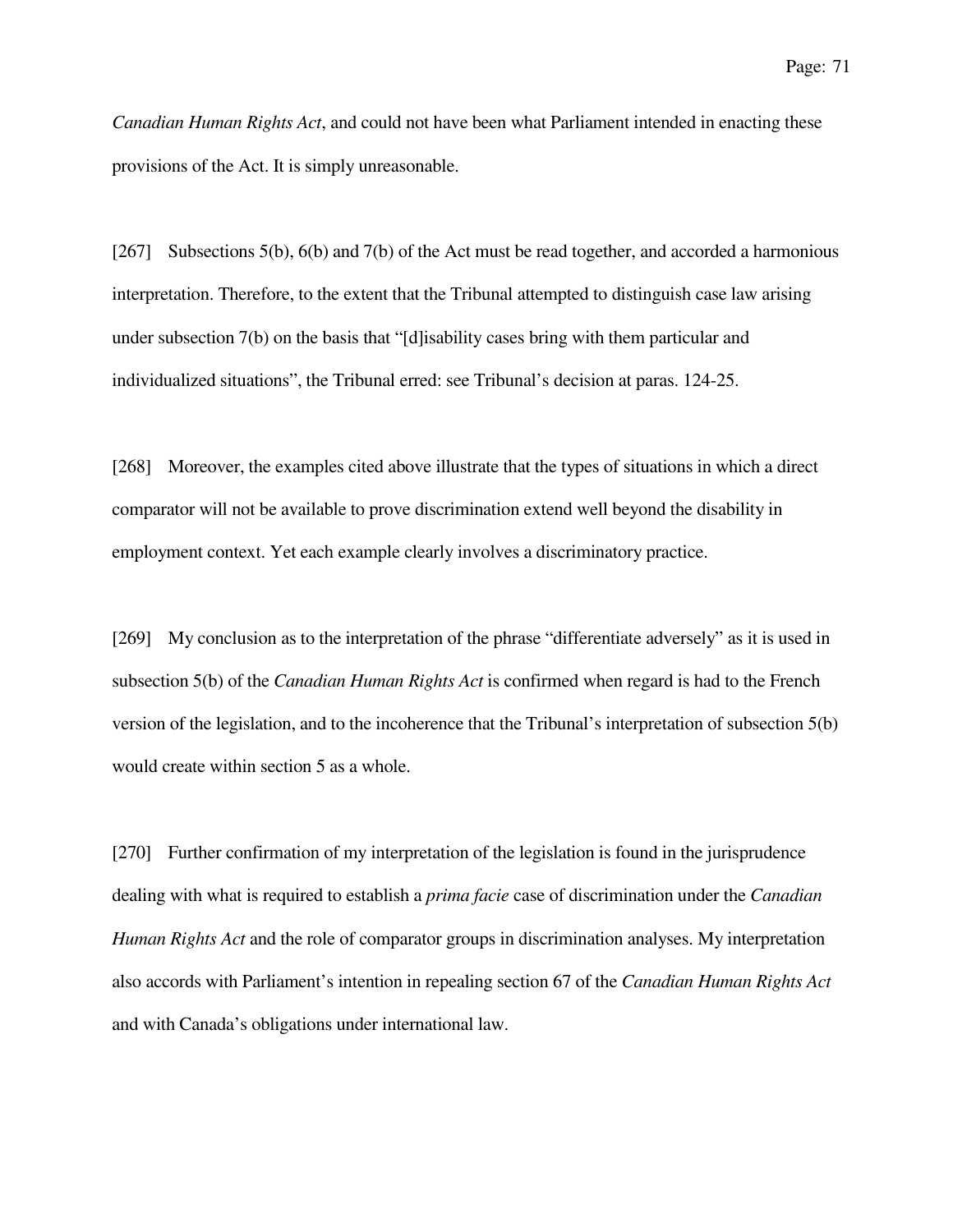[271] I will address each of these matters in turn.

# **iv)** *The French and English Versions of Subsection 5(b)*

[272] The French version of subsection 5(b) states that it is a discriminatory practice "s'il est fondé sur un motif de distinction illicite, le fait, pour le fournisseur … de services … destinés au public … de le *défavoriser* à l'occasion de leur fourniture" [emphasis added].

[273] As the Tribunal noted, the term "défavoriser" as it is used in subsection 5(b) of the Act does not necessarily require a comparator in all cases: see para. 114 of the Tribunal's reasons.

[274] I have already explained why the English version of section 5(b), properly interpreted, also does not require a comparison. As a result, there is no incoherence between the English version of subsection 5(b) and the French version of the same provision: the two versions share a common meaning.

[275] The Tribunal's interpretation of subsection 5(b) does, however, create an internal incoherence within section 5 of the *Canadian Human Rights Act*. This issue will be addressed next.

#### **v)** *The Incoherence Created Between Subsections 5(a) and (b)*

[276] A further reason for concluding that the Tribunal's interpretation of subsection 5(b) of the *Canadian Human Rights Act* is unreasonable is that it would create an internal incoherence between subsections 5(a) and (b) by establishing different legal and evidentiary requirements in order to establish discrimination under each provision.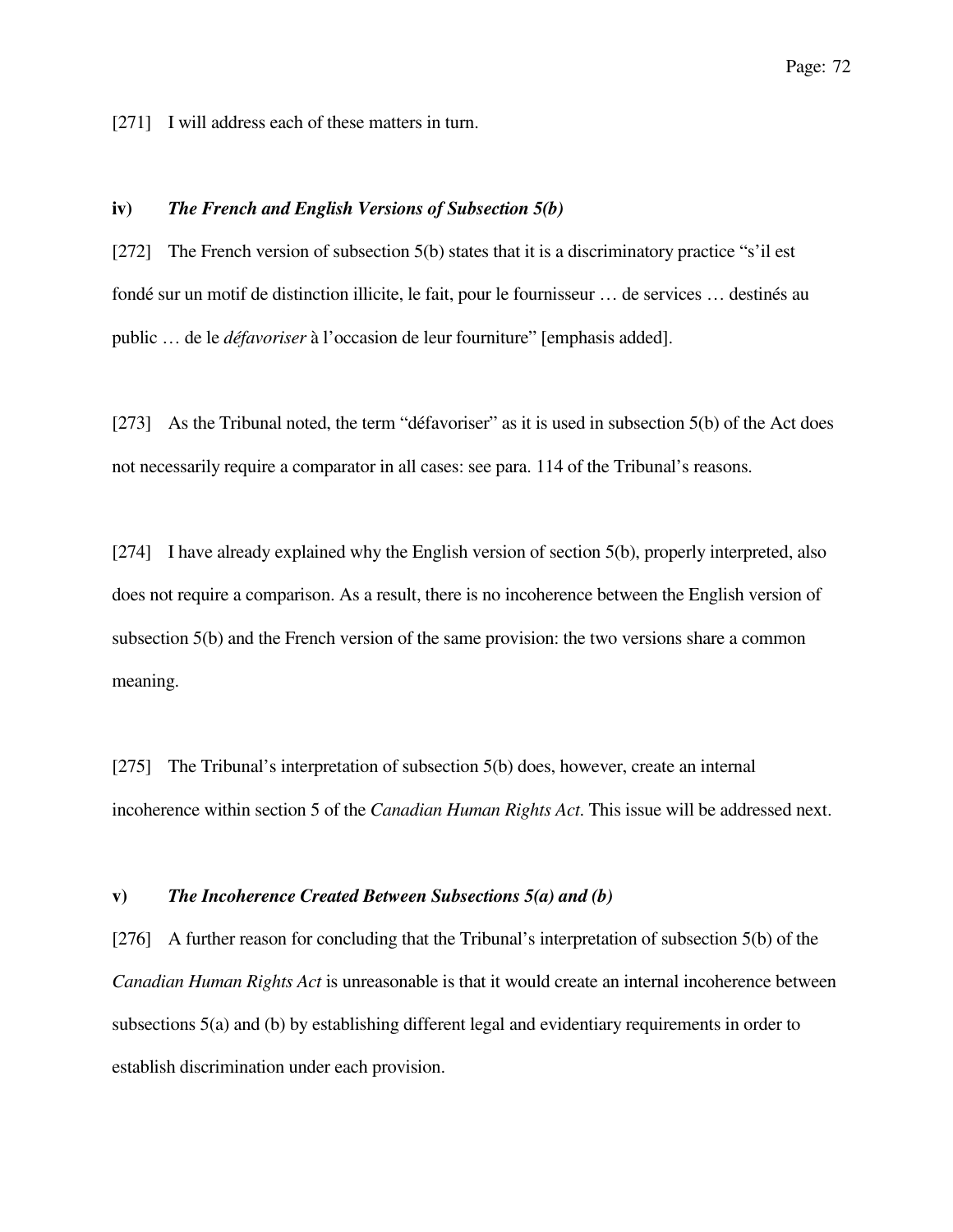[277] There is a general principle of statutory interpretation that "the provisions of an Act fit together to form a coherent and workable scheme" to "give effect to a plausible and coherent plan": Sullivan, above at 361 and 364. Interpreting section 5 of the Act so as to impose a higher evidentiary burden on claimants who suffer adverse differentiation in the provision of a service than is imposed on those who are denied the service altogether does not support a "plausible and coherent plan": Sullivan, above at 364. Indeed, the Tribunal's interpretation of section 5 of the Act has the opposite effect.

[278] That is, requiring a comparator group in every case brought under subsection 5(b) of the Act but not for complaints brought under subsection 5(a) would create anomalous results. As the Commission has pointed out, the Tribunal's interpretation would mean that "[i]f the funding was \$0, the *CHRA* would apply; if the funding was \$1 and arguably insufficient, the *CHRA* would not apply": Memorandum of Fact and Law of the Commission, at para. 101.

[279] Neither the wording of the legislation nor the jurisprudence contemplates such an anomalous result: see *Battlefords and District Co-operative Ltd. v. Gibbs*, [1996] 3 S.C.R. 566, 140 D.L.R.  $(4^{th})$  at para. 49, McLachlin J. (as she then was), concurring.

### **vi)** *The Role of Comparator Groups in a Discrimination Analysis*

[280] My conclusion that the Tribunal's interpretation of subsection 5(b) of the Act is unreasonable is further supported by the jurisprudence that has developed under both the *Canadian Human Rights Act* and under section 15 of the *Canadian Charter of Rights and Freedoms*, s. 7, Part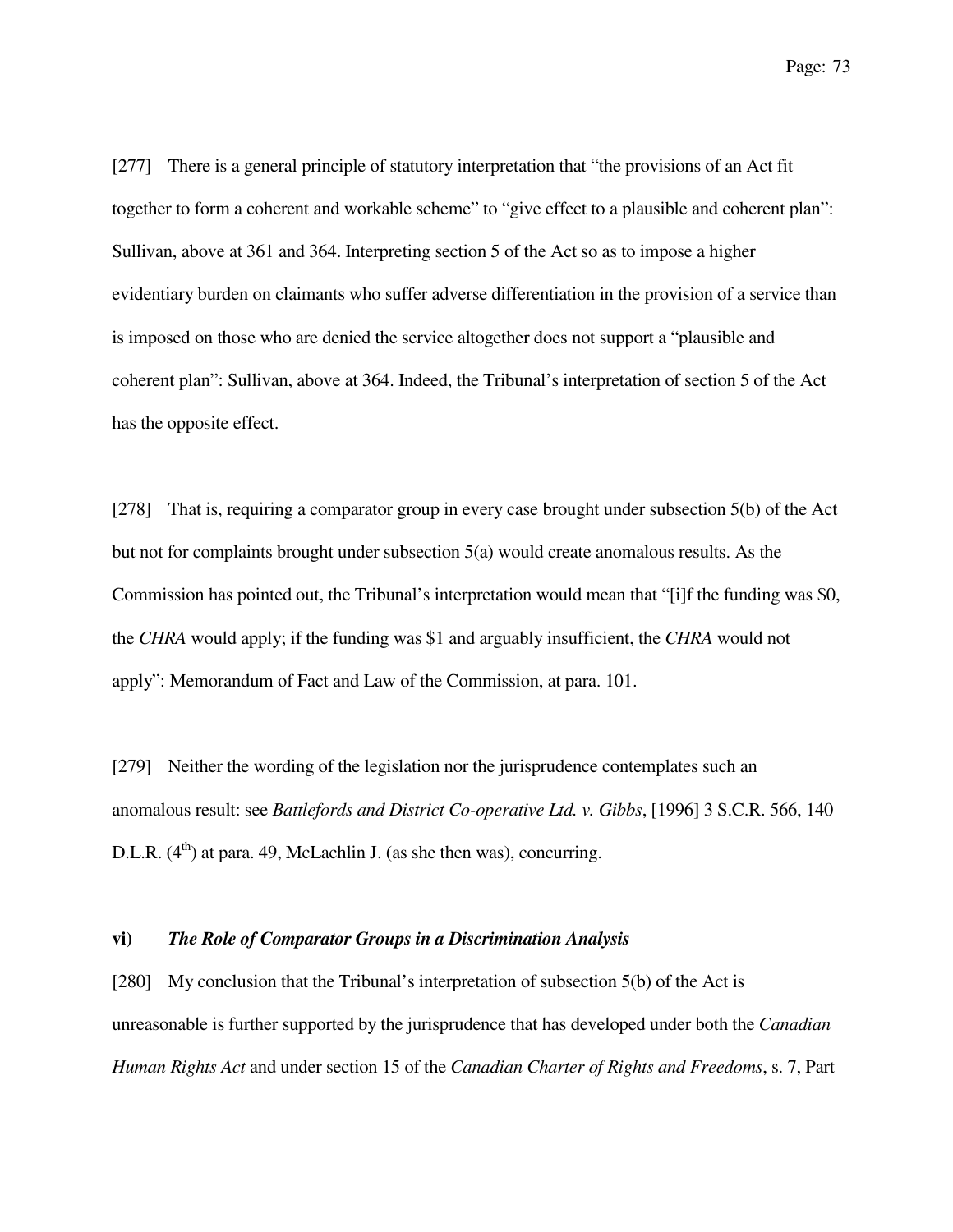I of the *Constitution Act, 1982*, being Schedule B to the *Canada Act 1982* (U.K.), 1982, c. 11 [the Charter].

[281] While not a universally accepted proposition<sup>2</sup>, the Supreme Court of Canada has long held that equality is an inherently comparative concept, and that determining whether discrimination exists in a given case will often involve some form of comparison: *Law Society British Columbia v. Andrews*, [1989] 1 S.C.R. 143, [1989] S.C.J. No. 6 (QL) at para. 26.

[282] This does not mean, however, that there must be a formal comparator group in every case in order to establish discrimination under subsection 5(b) of the Act.

[283] The onus is on a complainant to establish a *prima facie* case of discrimination under the *Canadian Human Rights Act*. The test for establishing a *prima facie* case of discrimination is a flexible one, and does not necessarily contemplate a rigid comparator group analysis.

[284] According to the Supreme Court of Canada, a *prima facie* case of discrimination is one that covers the allegations made, and which, if believed, is complete and sufficient for a decision in favour of the complainant, in the absence of a reasonable answer from the respondent: *O'Malley*, above.

l<br>L

 $2^2$  See, for example, Sophia Moreau, "Equality Rights and the Relevance of Comparator Groups" (2006) 5 J.L. & Equal. 81; and Andrea Wright, "Formulaic Comparisons: Stopping the Charter at the Statutory Human Rights Gate" in Fay Faraday, Margaret Denike & M. Kate Stephenson, eds., *Making Equality Rights Real: Securing Substantive Equality Under the Charter* (Toronto: Irwin Law, 2006) at 410 and 427.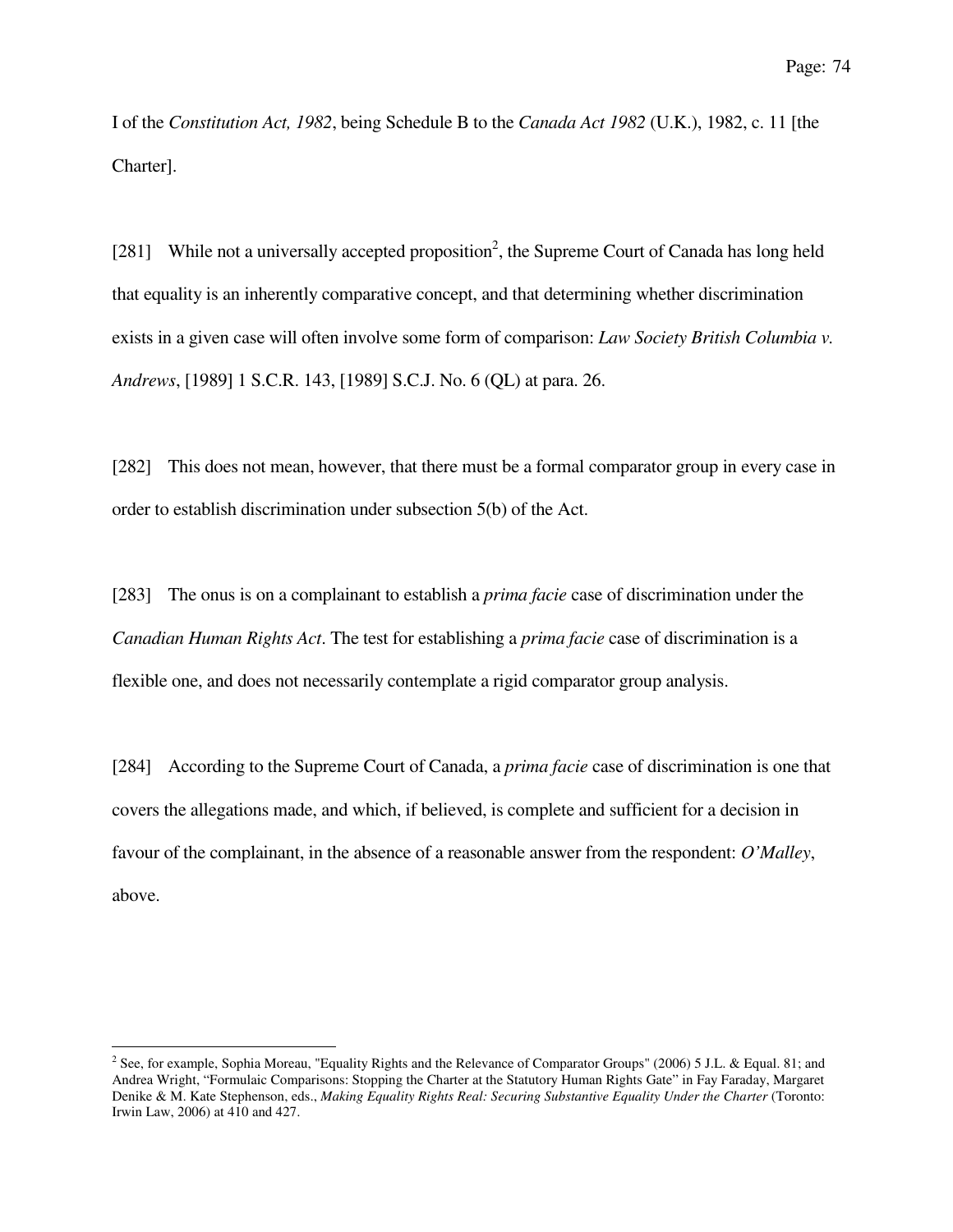[285] Once a complainant has established a *prima facie* case of discrimination, the burden shifts to the respondent to provide a reasonable explanation for the conduct in issue.

[286] Although rarely mentioned in early human rights cases, the notion of comparator groups has figured prominently in equality jurisprudence in recent years, particularly in cases brought under section 15 of the Charter: see, for example, *Law v. Canada (Minister of Employment and Immigration),* [1999] 1 S.C.R. 497, [1999] S.C.J. No. 12 (QL).

[287] While the analytical frameworks under section 15(1) of the Charter and under federal and provincial human rights statutes have evolved separately and have taken distinct forms, they have not done so in isolation from one another. As the British Columbia Court of Appeal recognized in *British Columbia (Ministry of Education) v. Moore*, 2010 BCCA 478, 326 D.L.R. (4th) 77 at para. 40, Rowles J.A., dissenting (but not on this point), there has been "considerable cross-fertilization" between the two areas of the law.

[288] One area of "cross-fertilization" from the Charter jurisprudence has been the occasional adoption of a formal comparator group analysis in the interpretation of human rights legislation: *Moore*, above at para. 112, Rowles J.A., dissenting (but not on this point).

[289] It is thus important to understand precisely what it is that we are talking about when we consider whether a comparator group is required in order to establish adverse differential treatment in the provision of services for the purposes of subsection 5(b) of the *Canadian Human Rights Act*.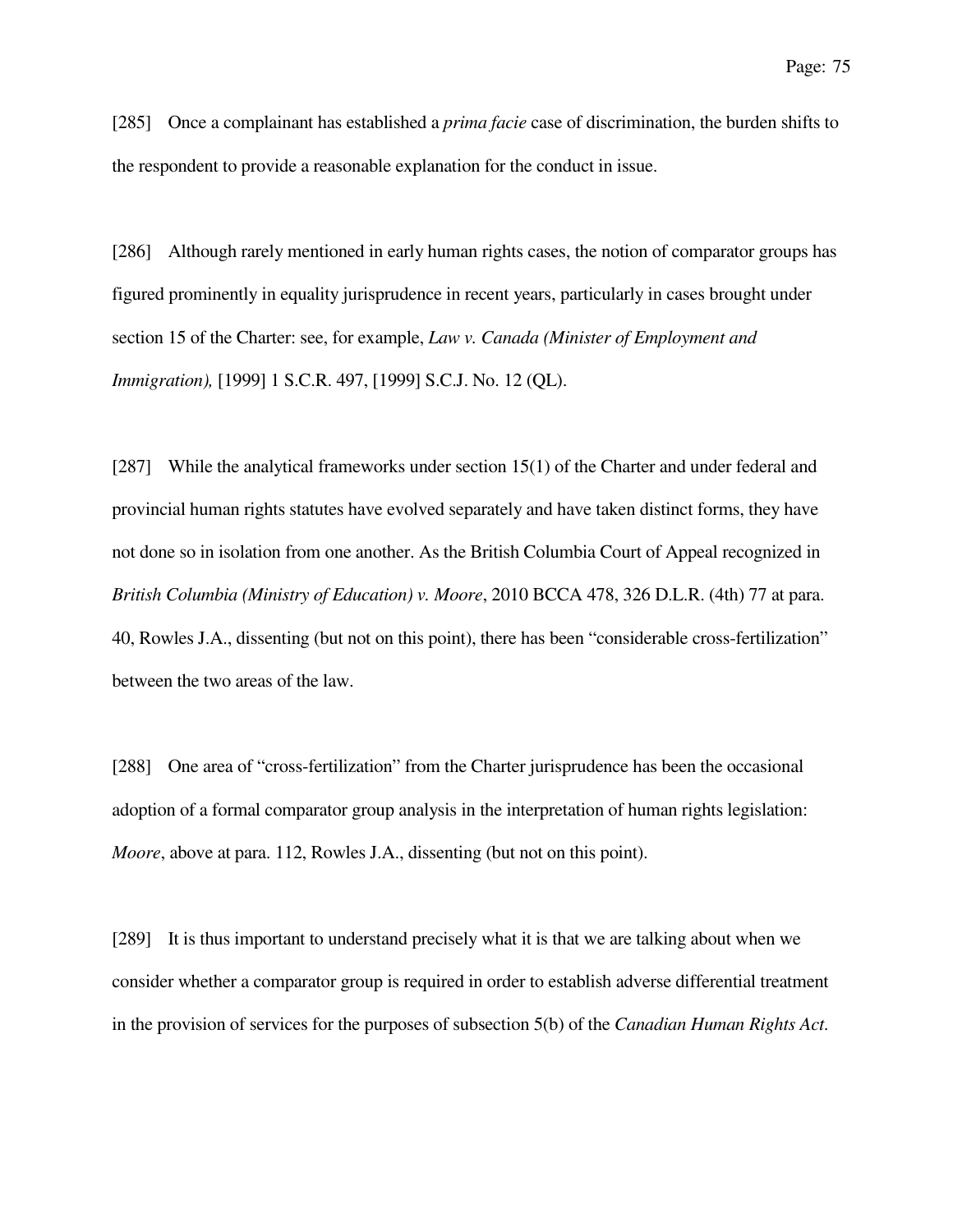[290] A comparator group is not part of the *definition* of discrimination. Rather, it is an *evidentiary tool* that may assist in identifying whether there has been discrimination in some cases.

[291] There are many types of human rights cases in which no comparator group analysis will be required. A woman who is sexually harassed by her boss does not need to establish that other employees have not been subjected to similar treatment to succeed in establishing a *prima facie* case of discrimination.

[292] Similarly, a comparator group may not be necessary to establish adverse differential treatment in employment on the basis of disability: see, for example, *Lane v. ADGA Group Consultants Inc.* (2008), 91 O.R. (3d) 649, 295 D.L.R. (4<sup>th</sup>) 425 at para. 94 (Ont. Div. Ct.). Looking to a comparator group may in fact be *inappropriate* in such cases. Disabled employees are often not seeking to be treated in the same way as their co-workers. Rather, it is often the crux of a disability claim that the individual seeks to be treated *differently* than his or her co-workers in order to have a disability accommodated.

[293] Indeed, identical treatment may in some cases result in "serious inequality": see, for example, *Andrews*, above at para. 26. It is therefore sometimes necessary to treat people differently in order to achieve substantive equality: *Law*, above at para. 46.

[294] A test for discrimination that requires likes to be treated alike is the essence of formal equality, "leaving persons who are differently situated to be treated differently": see Beverley Baines, "Equality, Comparison, Discrimination, Status", in Fay Faraday, Margaret Denike & M.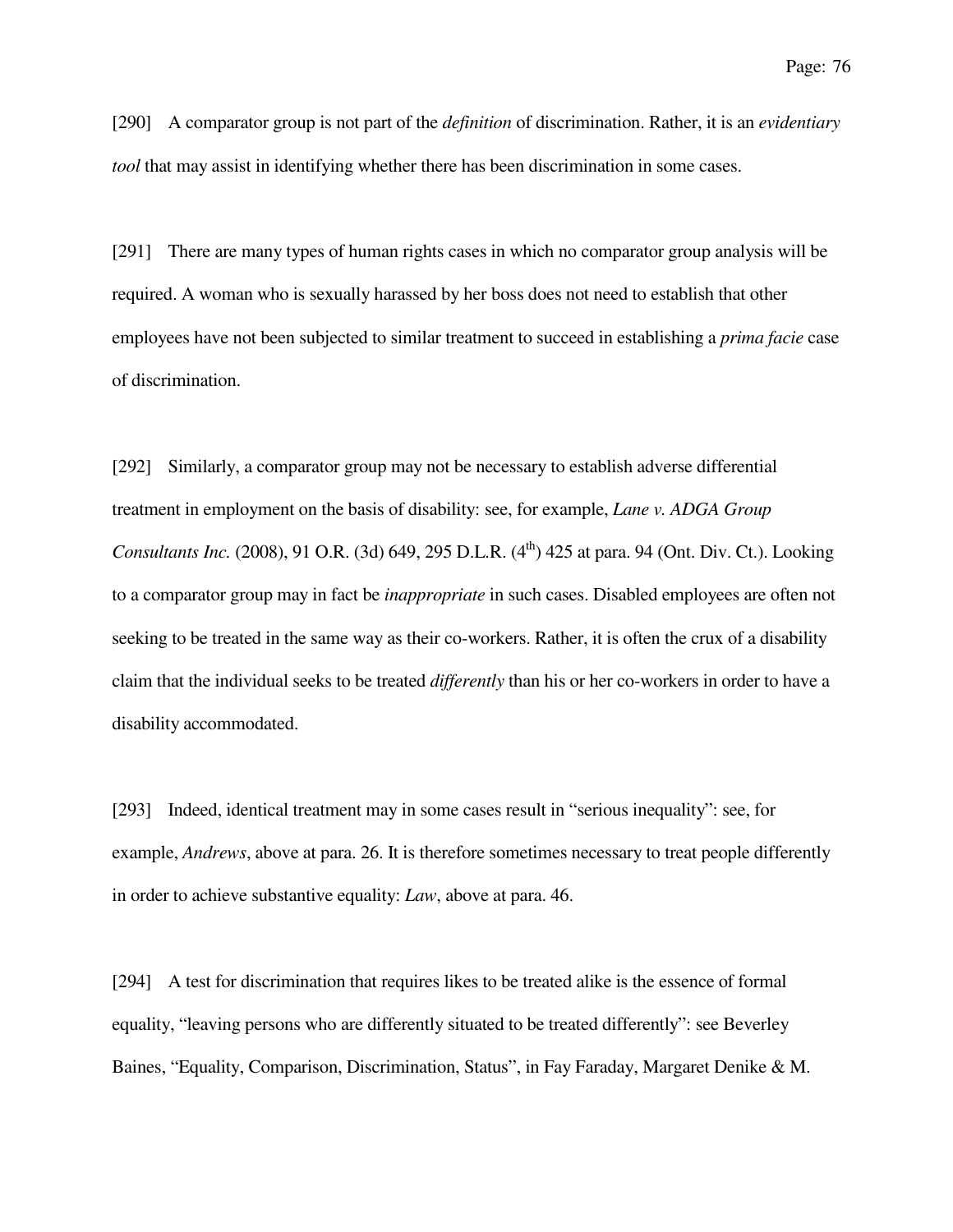Kate Stephenson, eds., *Making Equality Rights Real: Securing Substantive Equality Under the Charter* (Toronto: Irwin Law, 2006) 73 at 76.

[295] Such a "similarly situated" approach to equality is one that harkens back to invidious 'separate but equal' regimes, and has long been rejected in Canadian law: see, for example, *Brooks v. Canada Safeway Ltd.*, [1989] 1 S.C.R. 1219, [1989] S.C.J. No. 42 (QL) versus *Bliss v. Attorney General of Canada*, [1979] 1 S.C.R. 183.

[296] In some cases, a comparison to others may be helpful. An unsuccessful candidate for a position may seek to compare his or her own qualifications to the qualifications of the successful candidate in an effort to establish that there has been discrimination in the hiring process: see, for example, *Shakes v. Rex Pak Ltd.* (1982), 3 C.H.H.R. D/1001 (Ont. Bd. Inq.).

[297] However, an unsuccessful job applicant can also establish that he or she has been the victim of discrimination in employment, *even if no one else was ever hired*: *Israeli v. Canadian Human Rights Commission* (1983), 4 C.H.H.R. D/1616 (C.H.R.T.).

[298] Moreover, as the Federal Court of Appeal observed in *Lincoln v. Bay Ferries Ltd.,* 2004 FCA 204, 322 N.R. 50, the decisions in *O'Malley* and *Ontario (Human Rights Commission) v. Etobicoke (Borough*), [1982] 1 S.C.R. 202, [1982] S.C.J. No. 2 (QL) explain what it is that a complainant must demonstrate in order to establish a *prima facie* case of discrimination. The Court noted that "[t]he tribunals' decisions in *Shakes* … and *Israeli* … are but illustrations of the application of that guidance": at para. 18.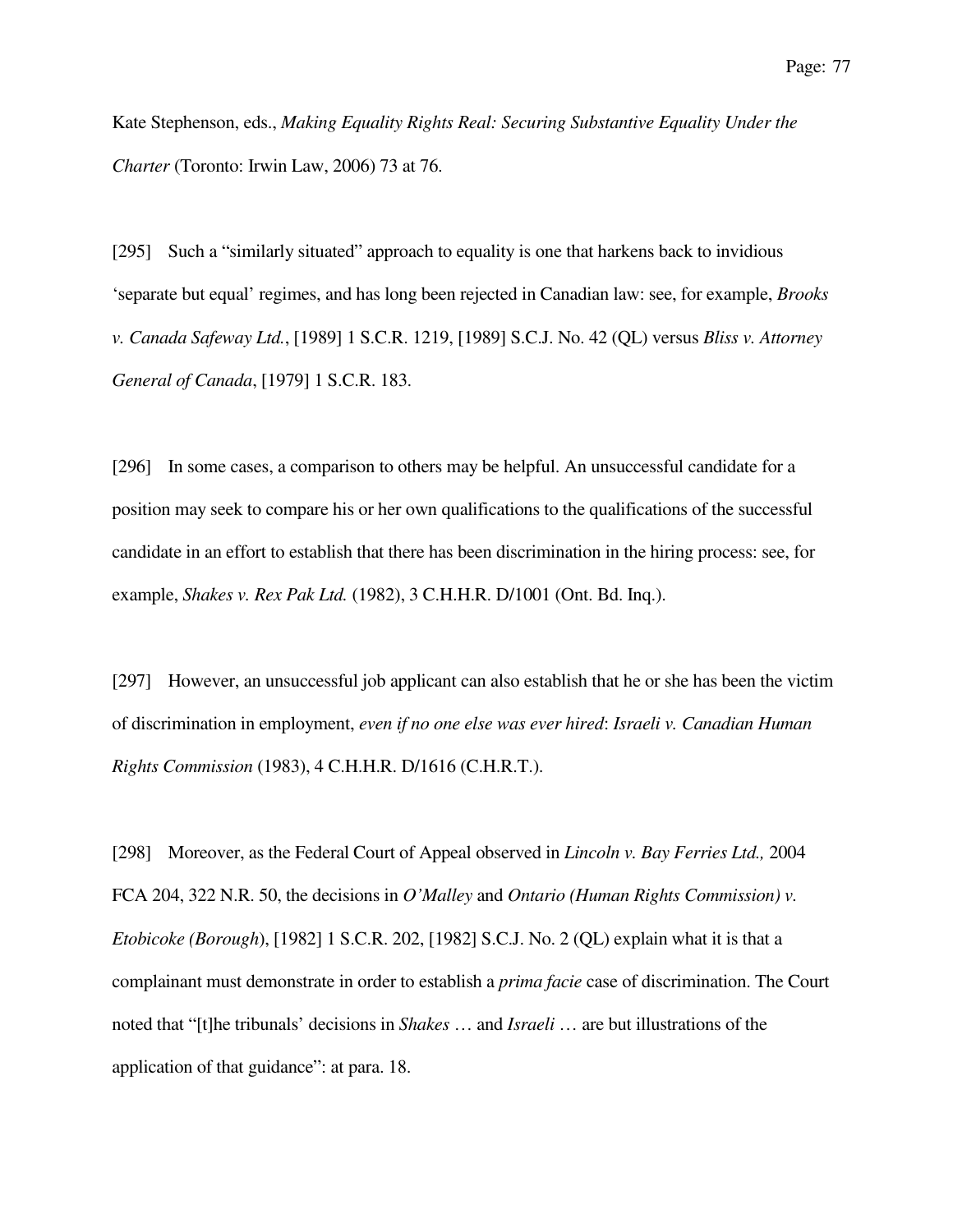[299] Similarly, in *Morris v. Canada (Canadian Armed Forces)*, 2005 FCA 154, 334 N.R. 316, the Federal Court of Appeal held that the legal definition of a *prima facie* case does not require the complainant to adduce any particular type of evidence to prove the facts necessary to establish that he or she was the victim of a discriminatory practice within the meaning of the *Canadian Human Rights Act*: see para. 27.

[300] It should be noted that *Morris* involved a complaint brought under subsection 7(b) of the Act alleging adverse differential treatment in employment on the basis of a prohibited ground. As noted earlier, subsection 7(b) uses precisely the same language as appears in subsection 5(b) of the Act, making it a discriminatory practice to "differentiate adversely" in employment on the basis of a prohibited ground.

[301] The Tribunal in *Morris* had concluded that the complainant had established discrimination on the basis of age, even though he had been unable to produce comparative evidence regarding the treatment accorded to his co-workers. In finding that the complaint had been substantiated, the Tribunal held that it would suffice "if the evidence establishes that discrimination was a factor in denying the complainant an employment opportunity": *Morris v. Canada (Canadian Armed Forces)* (2001) 42 C.H.R.R. D/443, [2001] C.H.R.D. No. 41 (QL) (C.H.R.T.) at para. 75.

[302] In upholding the Tribunal's decision, the Federal Court of Appeal specifically rejected the appropriateness of a fixed formula or test for the establishment of a *prima facie* case, noting that a flexible legal test is better suited to advancing the broad purpose underlying the Act. The Federal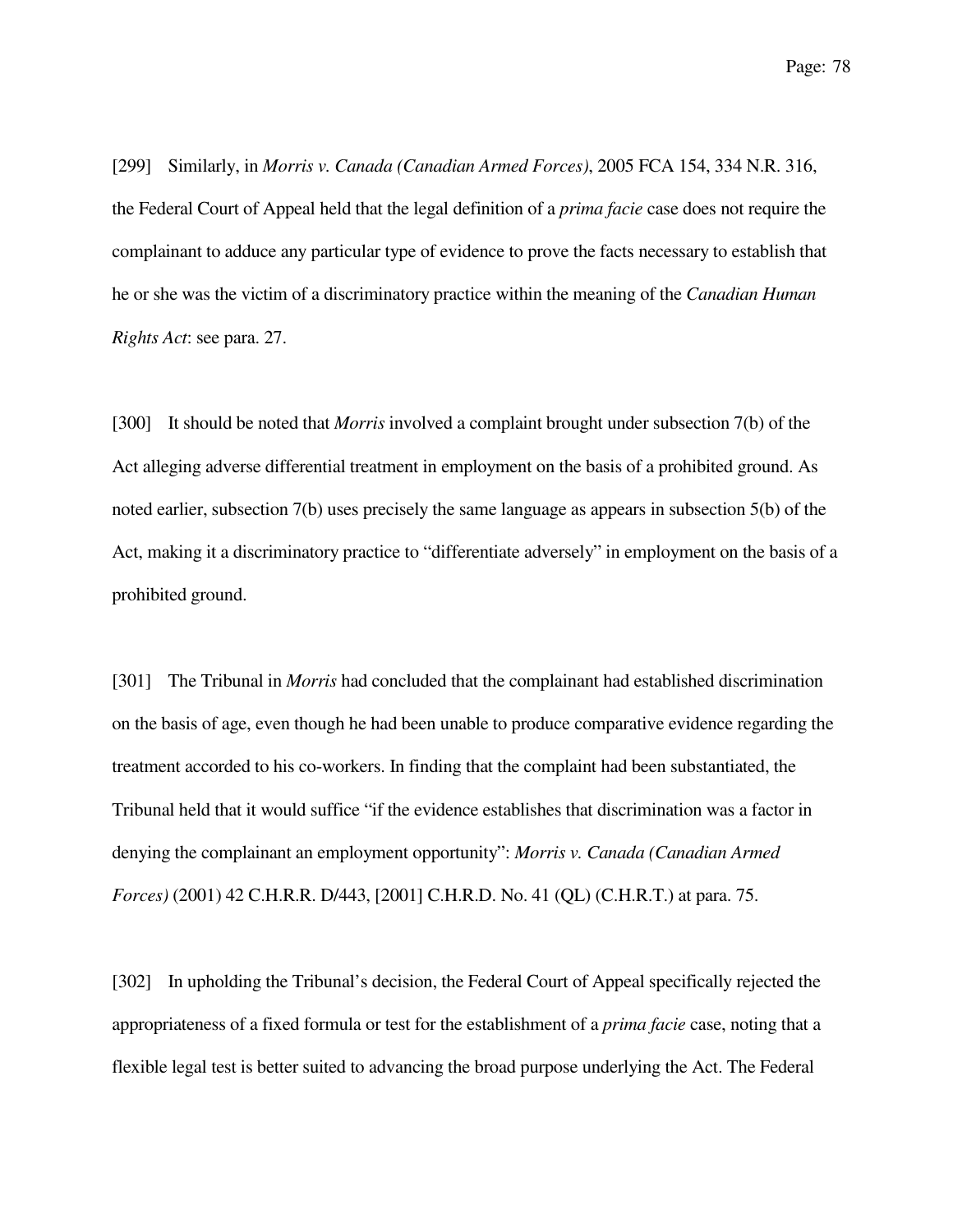Court of Appeal noted that "[d]iscrimination takes new and subtle forms" and that it was "now recognized that comparative evidence of discrimination comes in many more forms than the particular one identified in *Shakes*": *Morris*, above at para. 28.

[303] While not binding on the Tribunal Chairperson in this case, it is noteworthy that the Canadian Human Rights Tribunal has previously determined that a comparator group is not always required for the purposes of establishing a *prima facie* case of discrimination under section 7(b) of the Act: see, for example, *Lavoie v. Canada (Treasury Board of Canada)*, 2008 CHRT 27, [2008] C.H.R.D. No. 27 (QL) at paras. 143 and 153.

[304] In finding that a comparator group is always required to establish discrimination under subsection 5(b) of the Act, the Tribunal in this case placed great reliance on the decision of the Federal Court of Appeal in *Re Singh*, [1989] 1 F.C. 430, [1988] F.C.J. No. 414 (QL) at para. 17.

[305] *Singh* involved alleged discrimination in the refusal of visitors' visas. The matter came before the Federal Court of Appeal on a reference, and the issue for the Court was whether the Commission could investigate a human rights complaint filed by a Canadian resident alleging discrimination in the provision of a service customarily available to the general public as a result of the refusal of a visitor's visa to the complainant's family member living outside of Canada.

[306] It was in this context that the Federal Court of Appeal said: "Restated in algebraic terms, it is a discriminatory practice for A, in providing services to B, to differentiate on prohibited grounds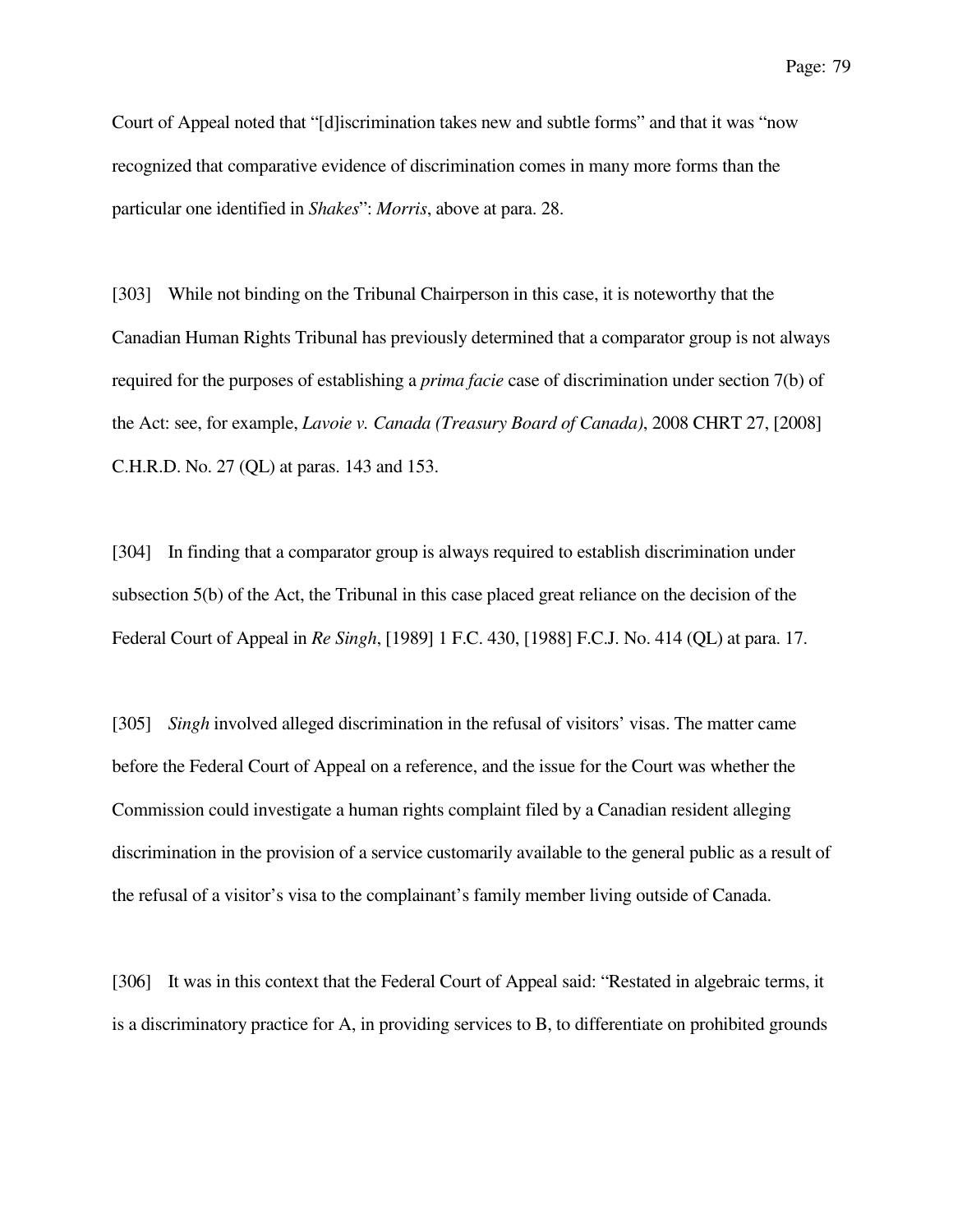in relation to C": at para. 17. The Court thus concluded that the Commission could indeed investigate such complaints.

[307] The Tribunal appears to have understood the Federal Court of Appeal's algebraic formulation as the Court having "restated the s. 5(b) test" for all purposes: see the Tribunal decision at para. 117.

[308] However, the comment in *Singh* cited above was clearly not intended to be a definitive statement of the test to be applied in all subsection 5(b) cases. Indeed, this statement was subsequently described by the Federal Court of Appeal as "an apparent *obiter*": see *Canada (Attorney General) v. Watkin*, 2008 FCA 710, 167 A.C.W.S. (3d) 135 at para. 29.

[309] All the Federal Court of Appeal was saying with its algebraic formulation in *Singh* was that an individual could suffer discrimination for the purposes of section 5(b) of the *Canadian Human Rights Act* as a result of adverse differential treatment accorded to a family member.

[310] The Federal Court of Appeal did go on in *Singh* to state: "Or, in concrete terms, it would be discriminatory practice for a policeman who, in providing traffic control services to the general public, treated one violator more harshly than another because of his national or racial origins": at para. 17.

[311] I agree with the Caring Society that the police example provided by the Federal Court of Appeal in *Singh* is just that: one example provided in a particular context in an effort to explain the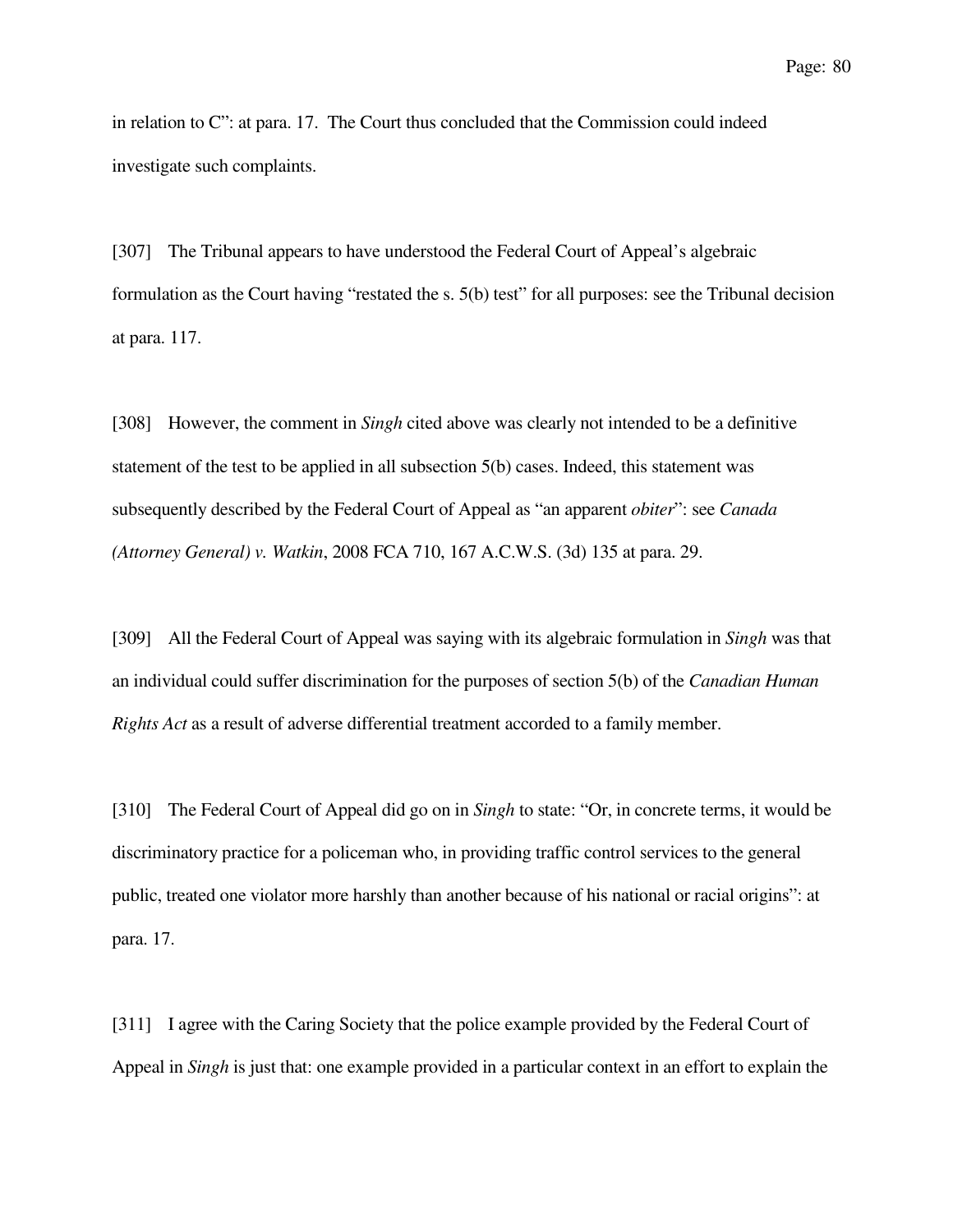nature of discrimination in that case. It is, moreover, clear from the reasons in *Singh* that the Federal Court of Appeal did not intend its comment to identify the only form that discrimination could take, nor did it foreclose other means by which discrimination may be proven.

[312] Indeed, as the Caring Society points out at paragraph 75 of its memorandum of fact and law, "the Court did not preclude a finding of discrimination if the same policeman treated a violator more harshly because of his national or ethnic origin than he would have had the violator *not* been of that origin" [emphasis in the original].

[313] I also agree with the Caring Society that "[i]n treating *Singh* as prescriptive of the only manner of proving discrimination, the Chairperson incorrectly determined that a comparator group is required in every case, and by extension, in this case": Memorandum of Fact and Law at para. 75.

[314] It is also important to note that the issue of whether a comparator group is required to establish discrimination under subsection 5(b) of the Act was not even before the Federal Court of Appeal in *Singh*. As a result, the Tribunal's reliance on the *Singh* decision was misplaced.

[315] As was noted earlier, the use of comparator groups in the statutory human rights context has been imported from the section 15 Charter jurisprudence. However, the Supreme Court of Canada has recently expressed real concern with respect to the role of comparator groups in the evaluation of section 15 claims. As will be discussed in the next section of these reasons, the recent decision in *Withler v. Canada (Attorney General)*, 2011 SCC 12, [2011] 1 S.C.R. 396 lends further support for the view that the Tribunal's interpretation of subsection 5(b) of the Act is unreasonable.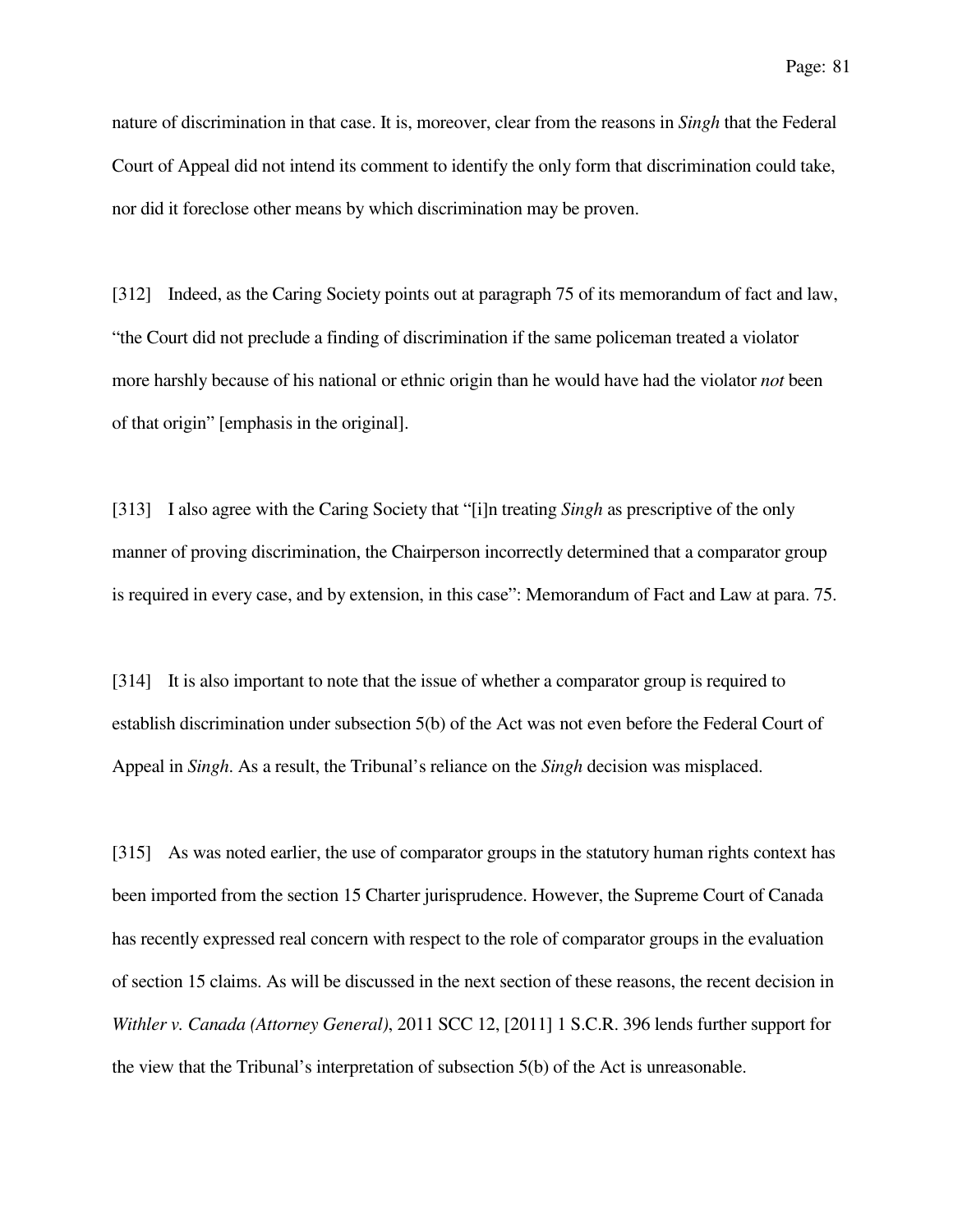#### **vii)** *The Supreme Court of Canada*'*s Decision in Withler*

[316] The Supreme Court's decision in *Withler* was released approximately 10 days before the Tribunal rendered its decision in this case, although the decision does not appear to have been brought to the Tribunal's attention. Although it is not determinative of this case because of the differences in the analytical frameworks applicable under the *Canadian Human Rights Act* and the Charter, *Withler* is nevertheless instructive as it provides important guidance with respect to the use and limitations of comparator groups in identifying discrimination.

[317] Indeed, as Justice Rowles observed in her dissenting opinion in *Moore,* importing concepts from Charter jurisprudence into the statutory human rights context "is appropriate so long as the exercise enriches the substantive equality analysis, is consistent with the limits of statutory interpretation and advances the purpose and quasi-constitutional status of the enabling statute": above at para. 51, citing Leslie A. Reaume, "Postcards from *O'Malley*: Reinvigorating Statutory Human Rights Jurisprudence in the Age of the Charter" in Fay Faraday, Margaret Denike & M. Kate Stephenson, eds., *Making Equality Rights Real: Securing Substantive Equality Under the Charter* (Toronto: Irwin Law, 2006) 373 at 375.

[318] Moreover, as I noted earlier, the use of comparator groups as an evidentiary tool in identifying discrimination has been imported into the statutory human rights context from section 15 Charter jurisprudence. To the extent that the comparator group analysis is a creature of the Charter, the jurisprudence developed in the Charter context is of obvious assistance in understanding the role and limitations of comparator group analyses in statutory human rights cases.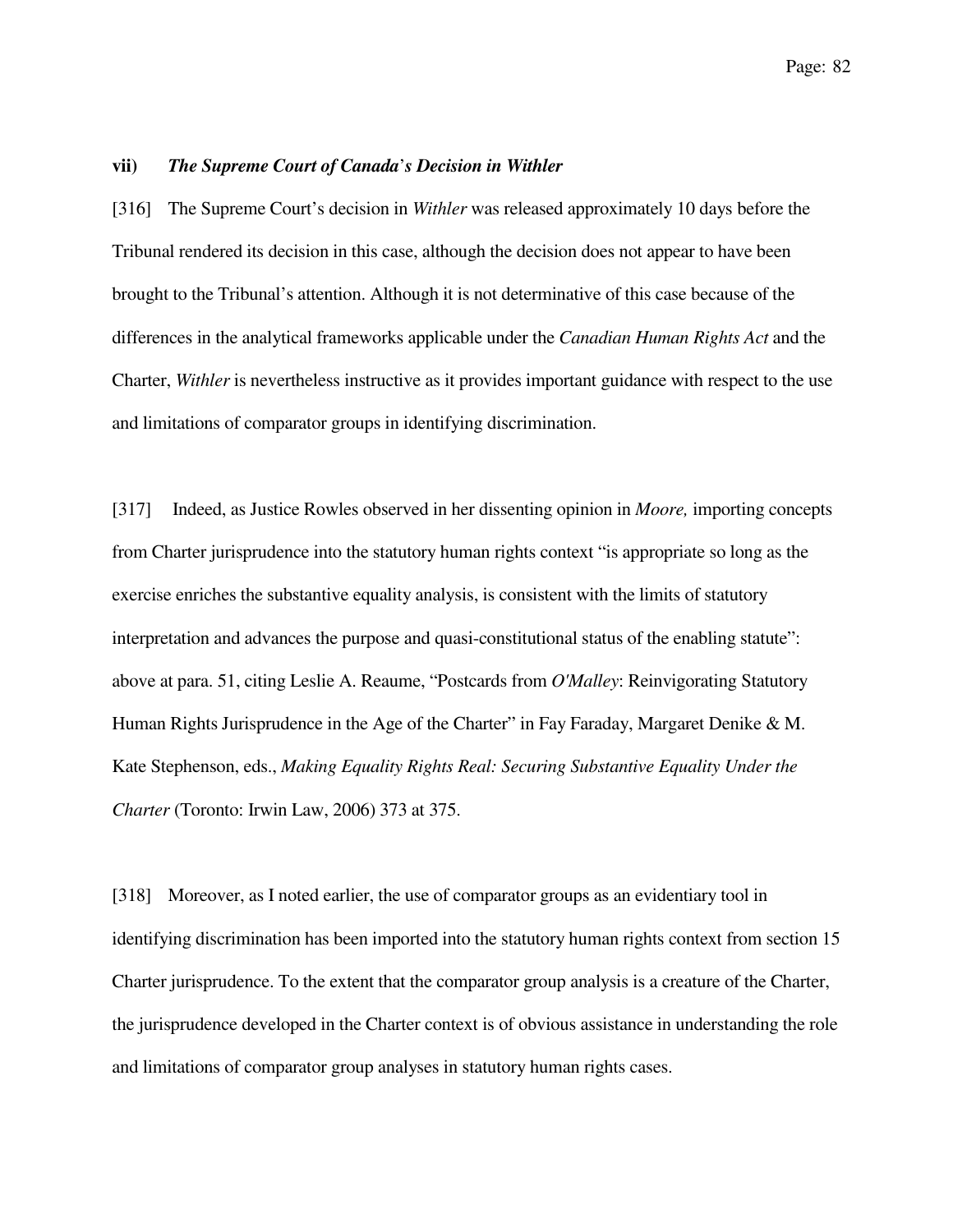[319] It also bears mentioning that the differences in the analytical frameworks under section 15 of the Charter and statutory human rights cases are narrowing. Indeed, in *R. v. Kapp*, 2008 SCC 41, [2008] 2 S.C.R. 483, the Supreme Court rejected the *Law* decision's focus on human dignity, and refocused the Court's approach to discrimination on the principles outlined in the *Andrews* case: see *Moore*, above at para. 52, Rowles J.A., dissenting (not on this point).

[320] *Andrews* is an early Charter decision which "closely parallels traditional human rights jurisprudence": see *Moore*, above at para. 53, Rowles J.A., dissenting (but not on this point). Indeed, in attempting to define "discrimination" in *Andrews*, Justice McIntyre drew on established statutory human rights jurisprudence, including the decisions in *O'Malley* and *Action Travail*, above, in articulating the definition of discrimination that has formed the foundation of the section 15(1) Charter analysis.

[321] In *Withler*, above at para. 43, the Supreme Court observed that the application of a strict comparator approach can be detrimental to the goal of substantive equality and to the discrimination analysis.

[322] As summarized in the headnote, *Withler* states that:

A "mirror comparator group" analysis may become a search for sameness, may shortcut the substantive equality analysis and may be difficult to apply. While equality is inherently comparative and comparison plays a role throughout the s. 15(1) analysis, a mirror comparator approach can fail to identify - and may, indeed, thwart the identification of - the discrimination at which s. 15 is aimed. What is required is an approach that takes account of the full context of the claimant group's situation, the actual impact of the law on that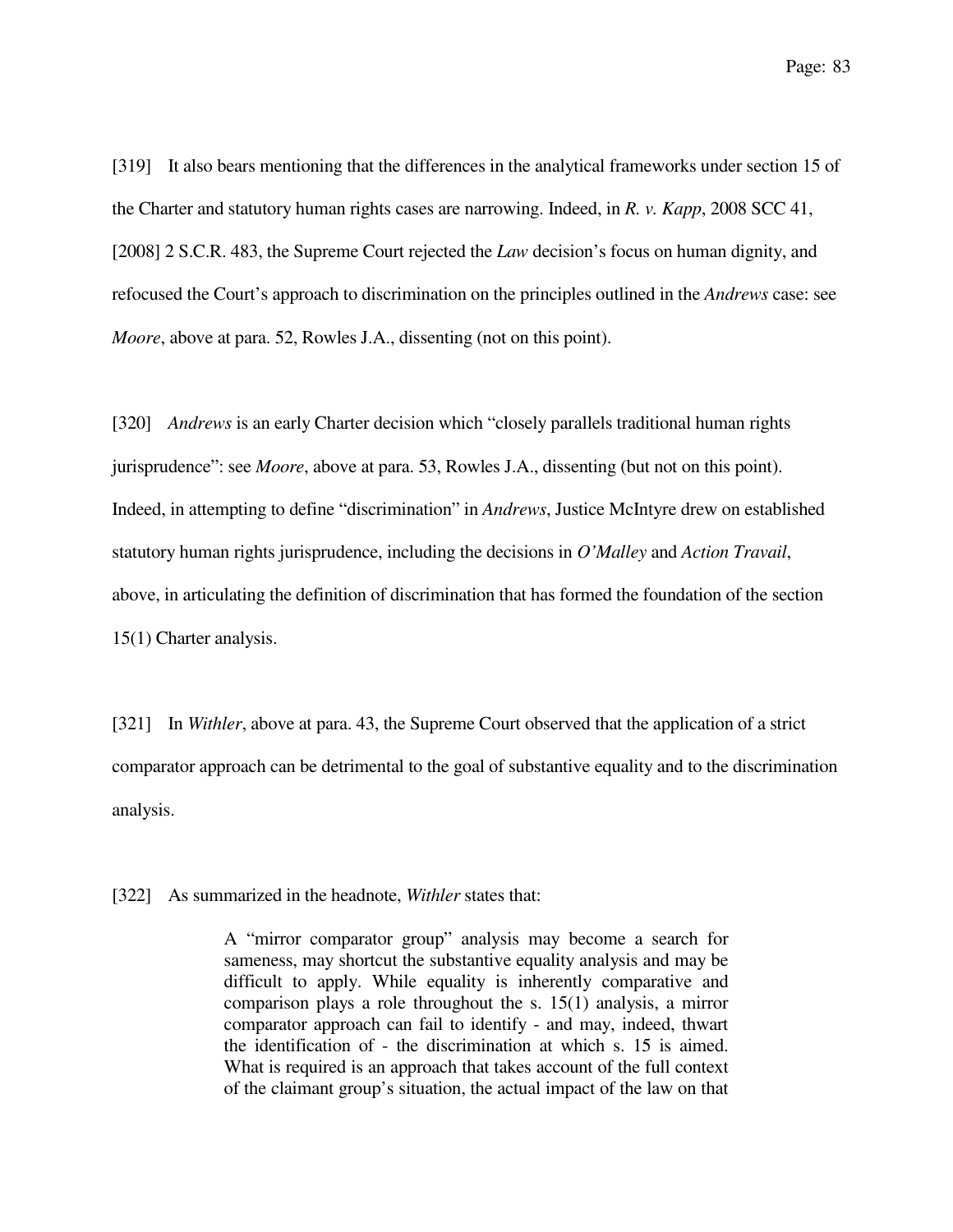situation, and whether the impugned law perpetuates disadvantage to or negative stereotypes about that group.

[323] The Supreme Court noted in *Withler* that the central issue in section 15(1) cases is whether the impugned law violates what it described as "the animating norm of s.  $15(1)$ ", namely substantive equality: at para. 2. The Court went on in the same paragraph to observe that in order to determine whether there has been a violation of substantive equality, regard must be had to the "full context" of the case, "including the law's real impact on the claimants and members of the group to which they belong".

[324] The Court cautioned that "[c]are must be taken to avoid converting the inquiry into substantive equality into a formalistic and arbitrary search for the 'proper' comparator group". According to the Court there was, at the end of the day, only one question, namely "[d]oes the challenged law violate the norm of substantive equality in s. 15(1) of the Charter?": at para. 2.

[325] The Supreme Court reiterated in *Withler* that equality is an inherently comparative concept. While recognizing that a level of comparison may be "inevitable", it did not accept that a rigid comparator group analysis is essential in every case. Indeed, the Court cautioned that comparison must be approached with caution, advocating instead for consideration of "the full context of the claimant group's situation and the actual impact of the law on that situation": at para. 43.

[326] The Court observed that decisions such as *Law*, above, emphasize that the analysis more usefully focuses on "factors that identify impact amounting to discrimination". These factors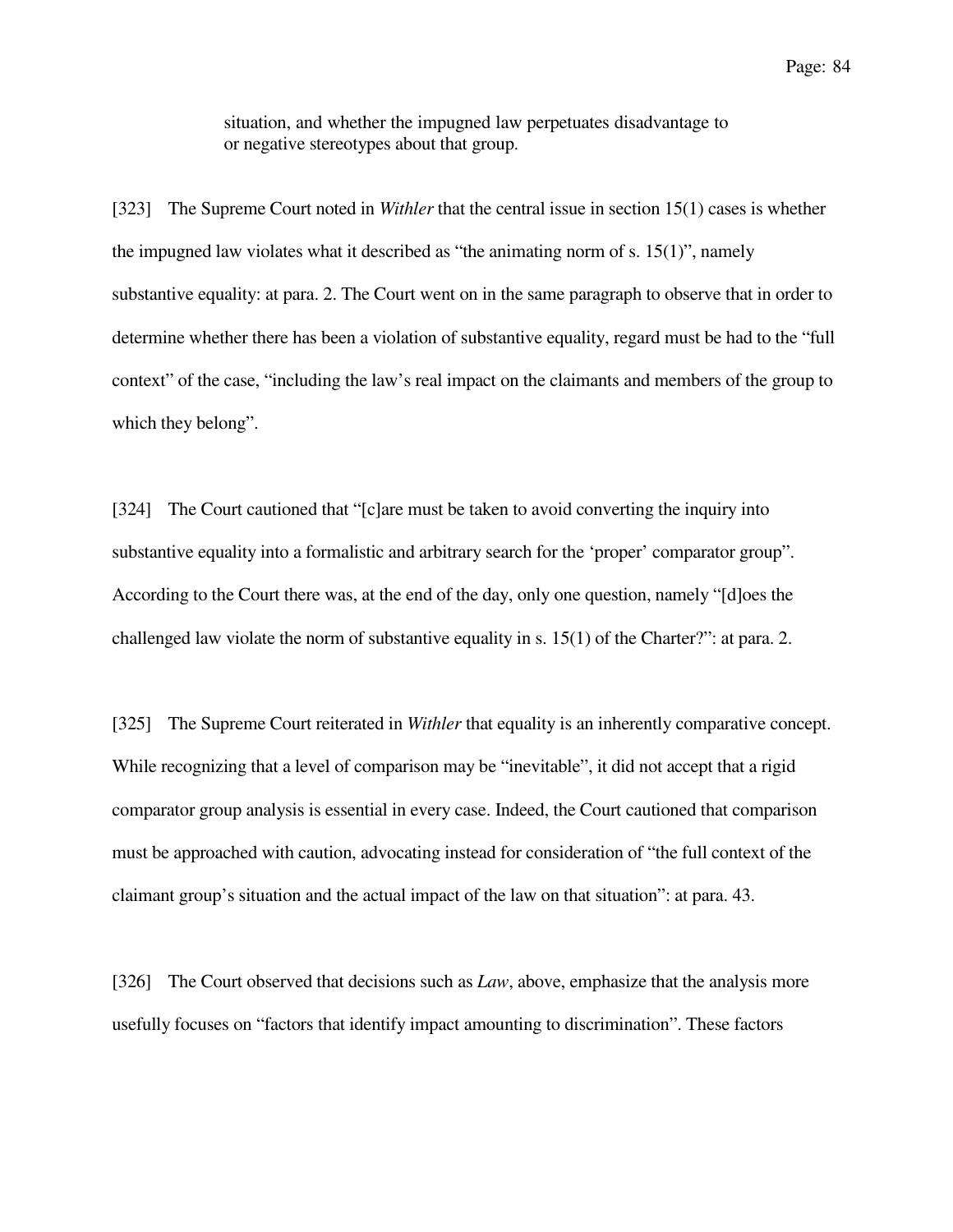include the "perpetuation of disadvantage and stereotyping as the primary indicators of discrimination": both quotes from *Kapp*, above at para. 23, as cited in *Withler*, above at para. 53.

[327] Indeed, the Court recognized in *Withler* that there may even be cases *where there is no appropriate comparator group* – such as the circumstances that present themselves in the present case - where no one is like the complainants for the purpose of comparison: see para. 59.

[328] Quoting Professor Margot Young, the Court cautioned that "[i]f there is no counterpart to the experience or profile of those closer to the centre, the marginalization and dispossession of our most unequal will be missed. These cases will seem simple individual instances of personal failure, oddity or happenstance": "Blissed Out: Section 15 at Twenty", in Sheila McIntyre & Sanda Rodgers, eds., *Diminishing Returns: Inequality and the Canadian Charter of Rights and Freedoms* (Markham: Butterworths, 2006) 45 at 63, as cited in *Withler*, above at para. 59.

[329] The Supreme Court thus concluded that a mirror comparator group analysis "may fail to capture substantive inequality, may become a search for sameness, may shortcut the second stage of the substantive inequality analysis, and may be difficult to apply". Not only may such an approach fail to identify discrimination, the Court said, it may actually thwart that identification: at para. 60.

[330] While recognizing that the first stage of the subsection 15(1) analysis requires a "distinction", thus engaging the concept of comparison, the Court nevertheless held in *Withler* that:

> *It is unnecessary to pinpoint a particular group that precisely corresponds to the claimant group except for the personal characteristic or characteristics alleged to ground the discrimination*. Provided that the claimant establishes a distinction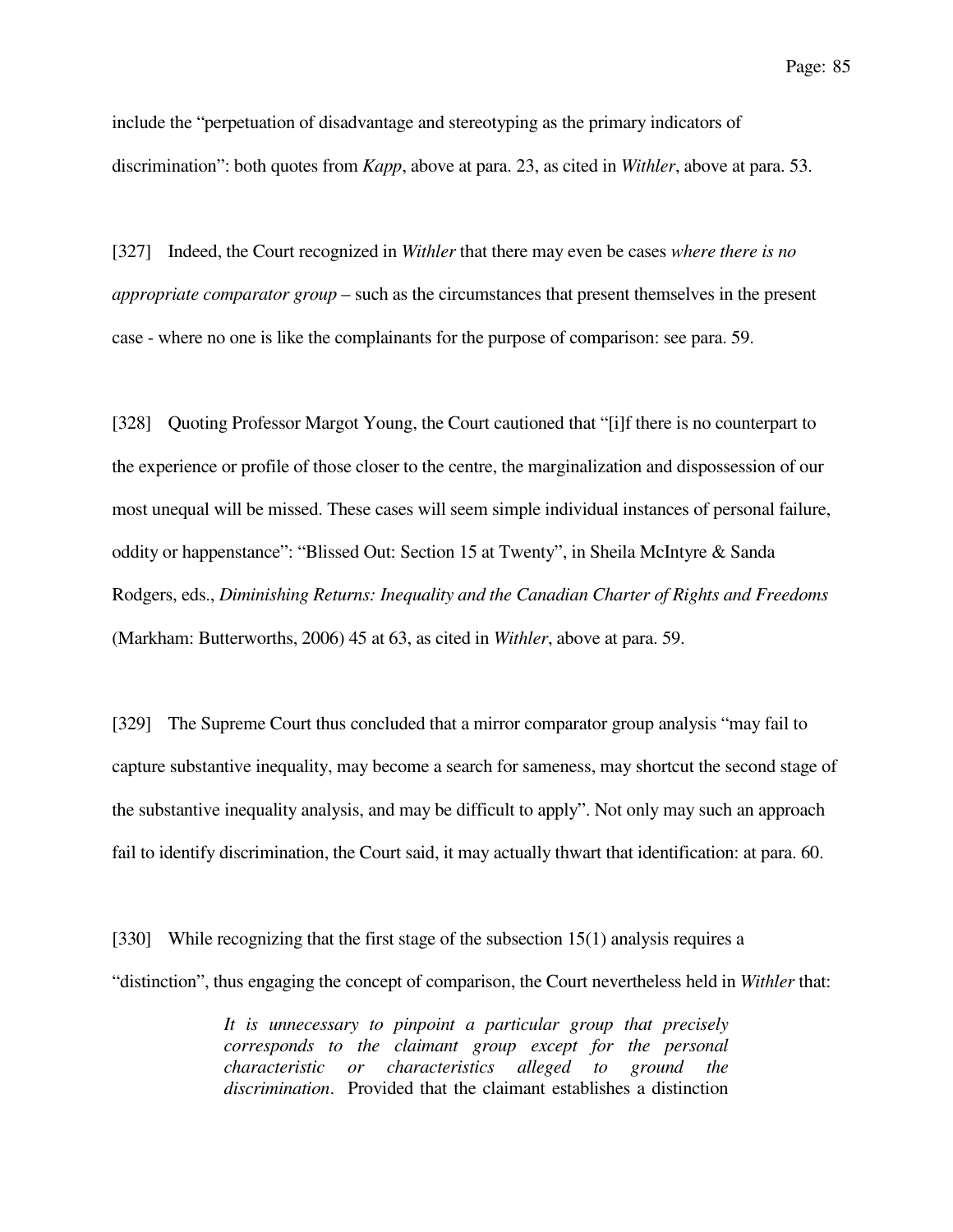based on one or more enumerated or analogous grounds, the claim should proceed to the second step of the analysis. This provides the flexibility required to accommodate claims based on intersecting grounds of discrimination. *It also avoids the problem of eliminating claims at the outset because no precisely corresponding group can be posited* [at para. 63, emphasis added].

[331] The Court observed that the probative value of comparative evidence will depend on the circumstances of the particular case: at para. 65. In cases where no precise comparator exists due to the complainants' unique situation, a decision-maker may legitimately look at circumstantial evidence of historic disadvantage in an effort to establish differential treatment: see *Withler*, above at para. 64.

### **viii)** *The Lessons to be Learned from Withler*

[332] Aboriginal people occupy a unique position within Canada's constitutional and legal structure. They are, moreover, the only class of people identified by the Government of Canada for legal purposes on the basis of race.

[333] This creates many unusual or singular situations. Indeed, the *sui generis* nature of the Crown's relationship to First Nations people has long been recognized by the Supreme Court: see, for example, *R. v. Marshall*, [1999] 3 S.C.R. 456, [1999] S.C.J. No. 55 (QL) at para. 44.

[334] At the same time, no one can seriously dispute that Canada's First Nations people are amongst the most disadvantaged and marginalized members of our society.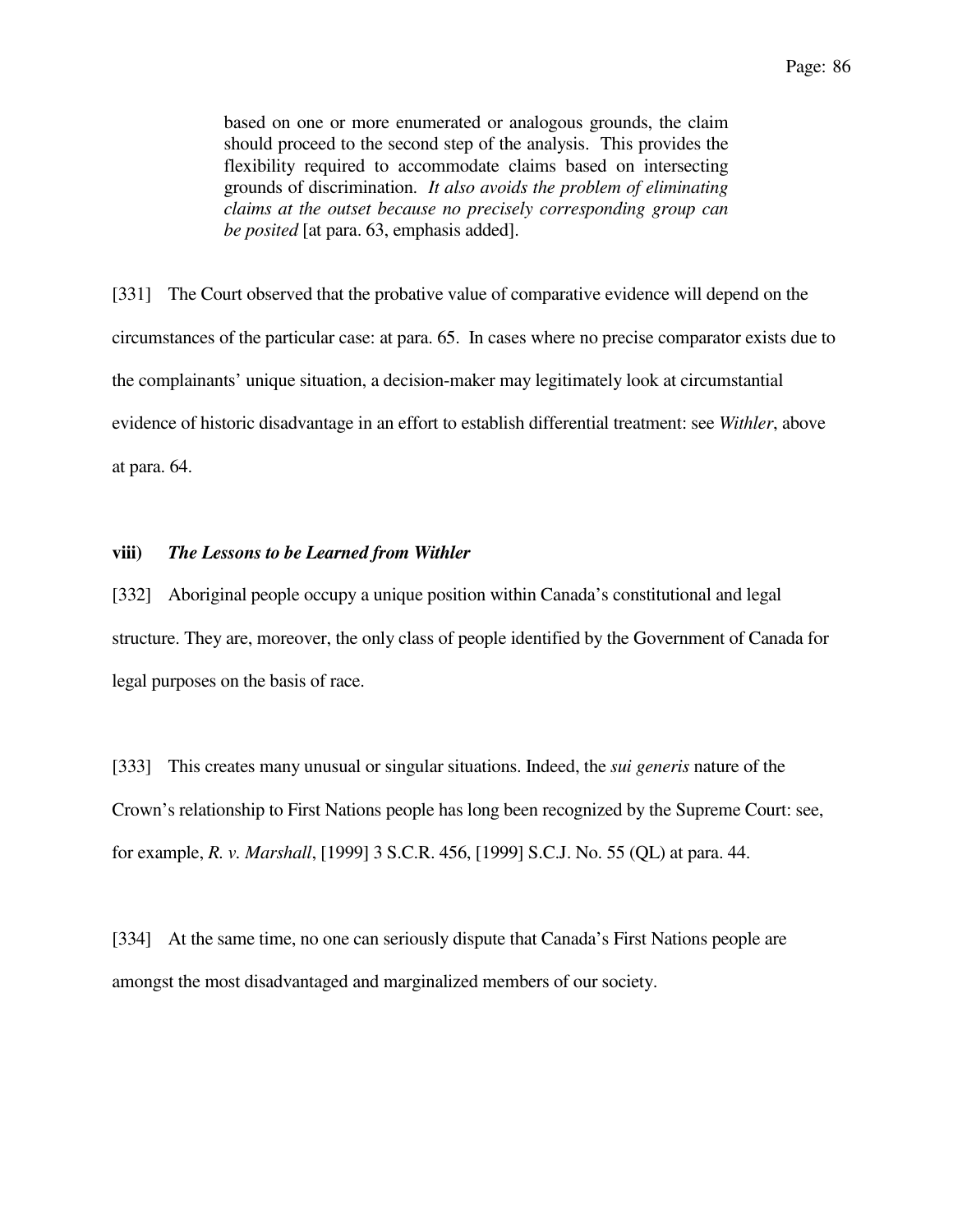[335] As a result of their unique position in the Canadian constitutional order, Canada's First Nations people receive services from the federal government that are not provided to other Canadians at the federal level. These include child welfare services, education services and health care, amongst others.

[336] This has the effect of placing Canada's First Nations people in the "no man's land" envisaged by Professor Young, where there may be no counterpart to the experience or profile of those marginalized or dispossessed individuals or groups who are seeking the vindication of their rights through the legal process.

[337] By interpreting subsection 5(b) of the *Canadian Human Rights Act* so as to require a mirror comparator group in every case in order to establish adverse differential treatment in the provision of services, the Tribunal's decision means that, unlike other Canadians, First Nations people will be limited in their ability to seek the protection of the Act if they believe that they have been discriminated against in the provision of a government service on the basis of their race or national or ethnic origin. This is not a reasonable outcome.

[338] The *O'Malley* test is flexible enough to allow the Tribunal to have regard to all of the factors that may be relevant in a given case. These may include historic disadvantage, stereotyping, prejudice, vulnerability, the purpose or effect of the measure in issue, and any connection between a prohibited ground of discrimination and the alleged adverse differential treatment.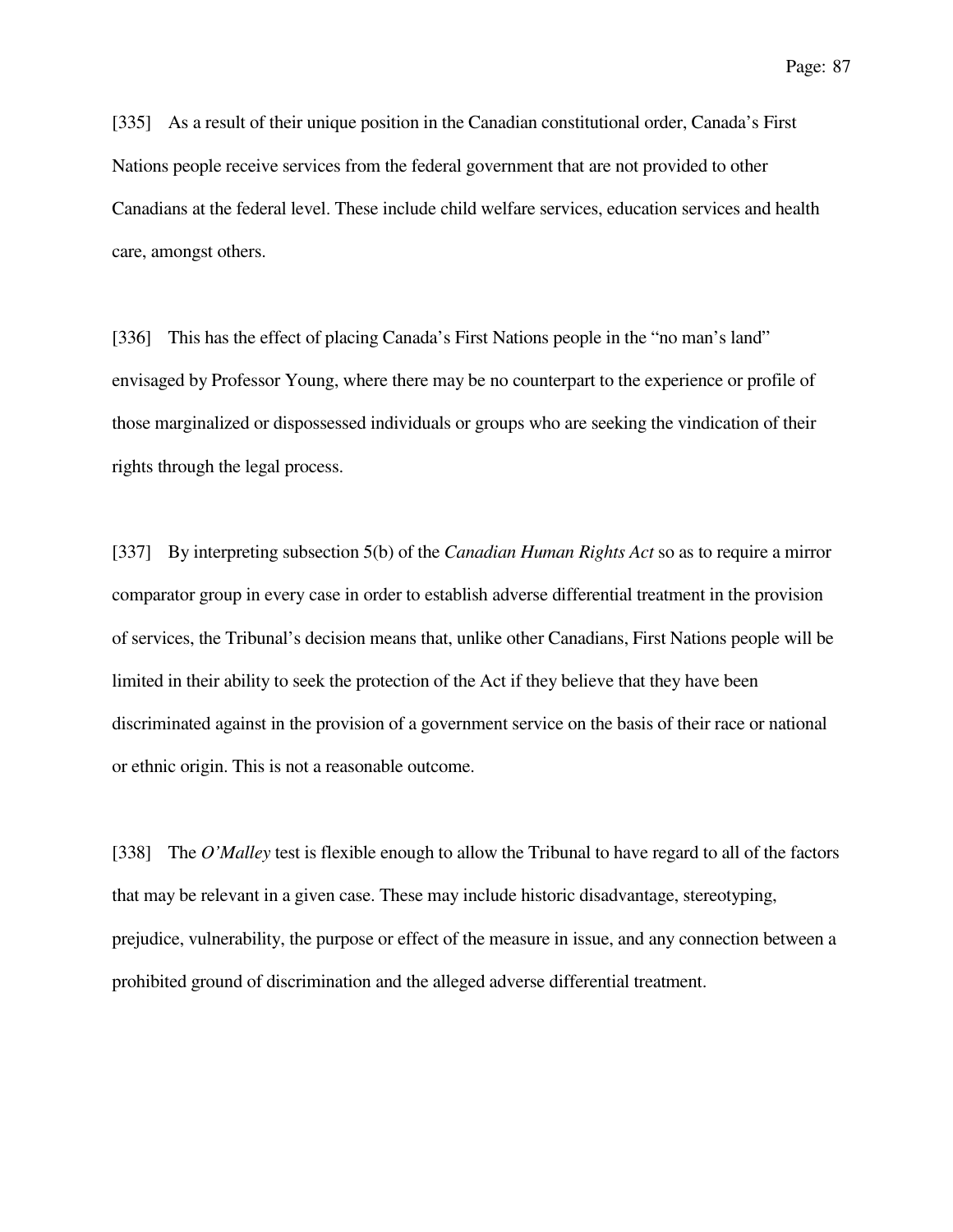[339] Canadian legislation must be interpreted in a manner that is consistent with the Charter. As the Caring Society observed, "[a]n interpretation of the Act that invariably requires a perfect mirror comparator group, and thereby excludes First Nations from the ability to make discrimination claims in respect of government services that other Canadians are able to make, is not consistent with the *Charter* or *Charter* values": see Memorandum of Fact and Law at para. 81.

[340] I also agree with the applicants that an interpretation of subsection 5(b) that accepts the *sui generis* status of First Nations, and recognizes that different approaches to assessing claims of discrimination may be necessary depending on the social context of the claim, is one that is consistent with and promotes Charter values.

### **ix)** *The Significance of the Repeal of Section 67 of the Canadian Human Rights Act*

[341] The applicants and the Chiefs of Ontario point to the recent repeal of section 67 of the *Canadian Human Rights Act* as evidence of Parliament's intention to be bound by subsection 5(b) of the Act in relation to services that the Government of Canada provides to First Nations people. They further submit that this is a contextual factor supporting a generous interpretation of subsection 5(b) of the Act.

[342] Section 67 of the Act formerly provided that "[n]othing in this Act affects any provision of the *Indian Act* or any provision made under or pursuant to that Act".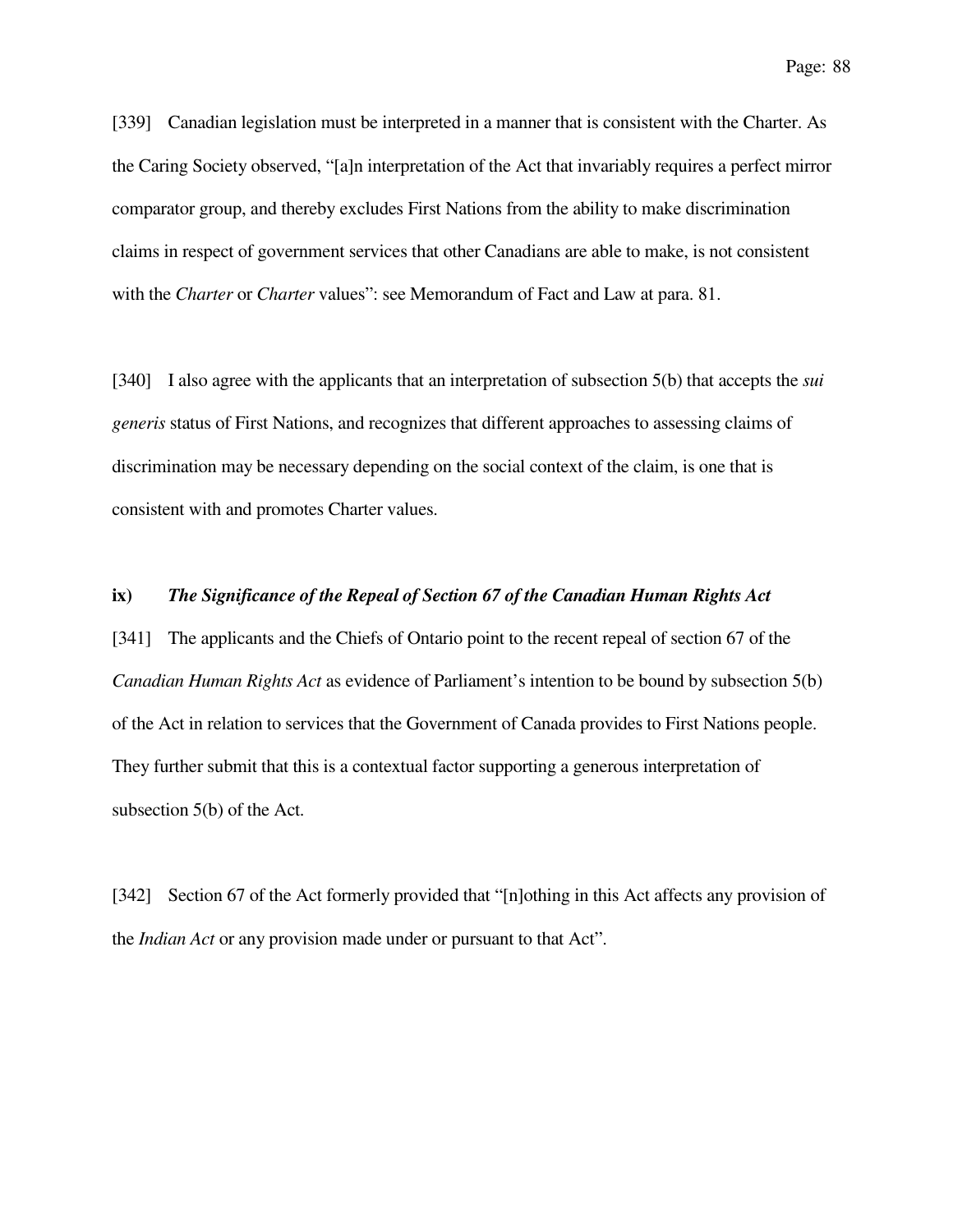[343] In particular, the AFN and the Chiefs of Ontario point to comments made in the course of

Committee hearings leading up to the passage of the Bill repealing section 67. There, Jim Prentice

(the then-Minister of Indian Affairs) discussed the significance of the repeal of section 67.

[344] Minister Prentice testified that the *Canadian Human Rights Act* would now provide a basis

for reviewing federal actions, including the quality of services provided by the Government of

Canada. In this regard, the Minister stated that:

The repeal of section 67 will provide [F]irst [N]ation citizens, in particular [F]irst [N]ation women, with the ability to do something that they cannot do right now, and that is to file a grievance in respect of an action either by their [F]irst [N]ation government, or frankly by the Government of Canada, relative to decisions that affect them. This could include access to programs, access to services, *the quality of services that they've accessed*, in addition to other issues …

Canada, Standing Committee on Aboriginal Affairs and Northern Development, *Minutes of Proceedings and Evidence*, 39th Parl., 1<sup>st</sup> Sess. (22 March 2007).

[345] The Government argues that the repeal of section 67 of the *Canadian Human Rights Act* is irrelevant to the issues in this case, as section 67 applies only to decisions authorized by the *Indian Act*, R.S.C., 1985, c. I-5 or its Regulations, which is not the case here. The federal funding of child welfare is not statutorily based, but flows from agreements between the federal government and agency recipients pursuant to the federal spending power.

[346] The Government further submits that the federal spending power is not restricted to matters falling within its legislative authority, and that child welfare falls within provincial jurisdiction: see *NIL/TU,O Child and Family Services Society*, above.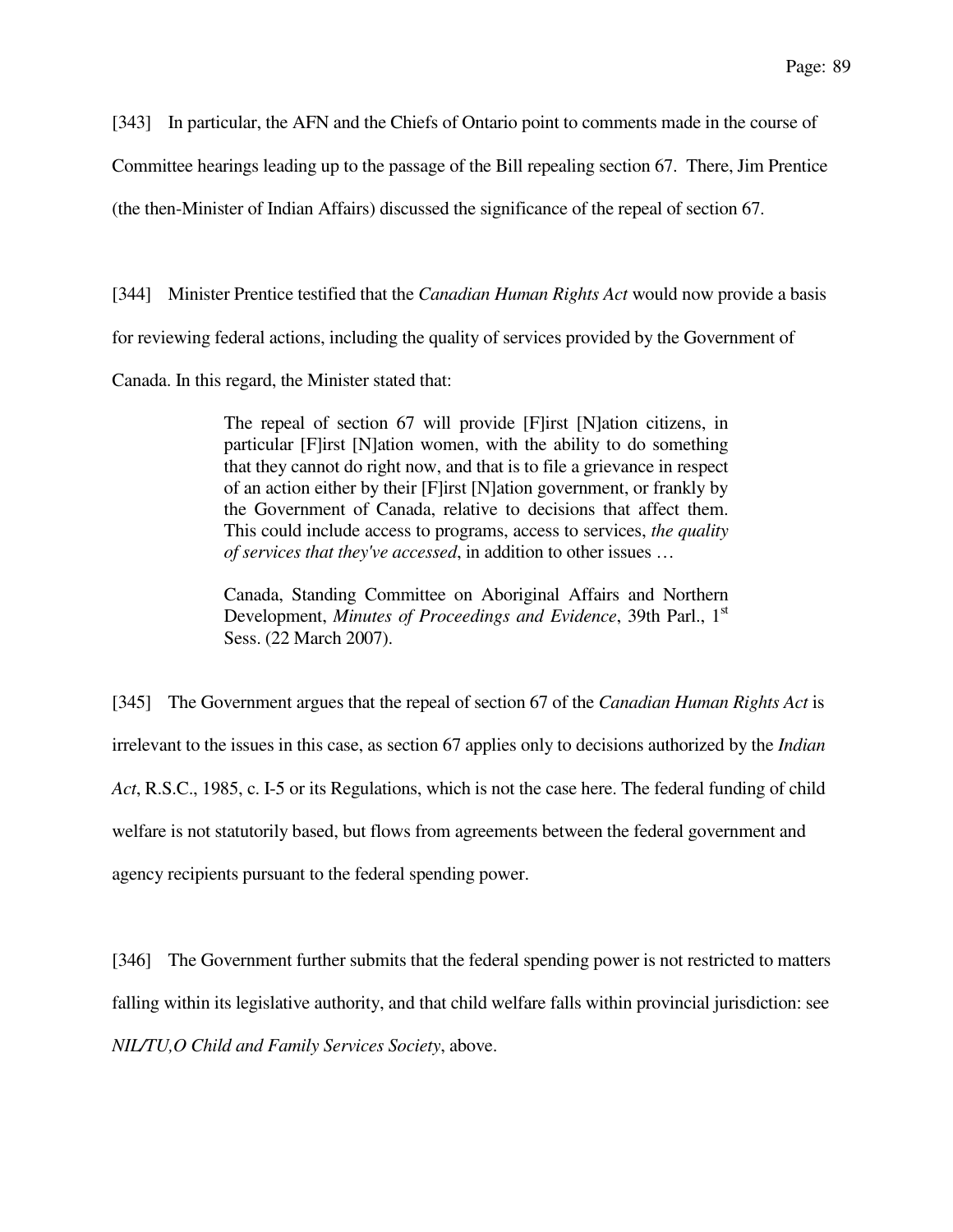[347] I do not need to consider all of the ramifications that the repeal of section 67 of the *Canadian Human Rights Act* may have for the ability of First Nations people to challenge actions of the Government of Canada. Suffice it to say that my interpretation of subsection 5(b) of the Act is one that is consistent with Parliament's intent in repealing section 67 of the Act.

### **x)** *The International Law Arguments*

[348] Amnesty International, the AFN and the Chiefs of Ontario submit that the Tribunal also erred in failing to consider Canada's international human rights obligations in interpreting subsection 5(b) of the *Canadian Human Rights Act*, and that its interpretation of the legislation is inconsistent with Canada's obligations under international law.

[349] Amnesty International provided detailed arguments regarding a number of international instruments, the consideration of which, it says, is necessary to properly interpret section 5(b) of the Act. These include the *Convention on the Rights of the Child*, 20 November 1989, 1577 U.N.T.S. 3, 28 I.L.M. 1456 (entered into force 2 Sept. 1990, accession by Canada 13 Dec. 1991); the *International Covenant on Civil and Political Rights*, 19 December 1966, 999 U.N.T.S. 171, Can. T.S. 1976 No. 47, 6 I.L.M. 368 (entered into force 23 Mar. 1976, accession by Canada 19 May 1976); the *International Covenant on Economic, Social and Cultural Rights*, 19 December 1966, 993 U.N.T.S. 3, Can. T.S. 1976 No. 46, 6 I.L.M. 360 (entered into force 3 Jan. 1976, accession by Canada 19 May 1976); and the *International Convention on the Elimination of all forms of Racial Discrimination*, 7 March 1966, 660 U.N.T.S. 195, 5 I.L.M. 352 (entered into force 4 Jan. 1969, accession by Canada 14 Oct. 1970).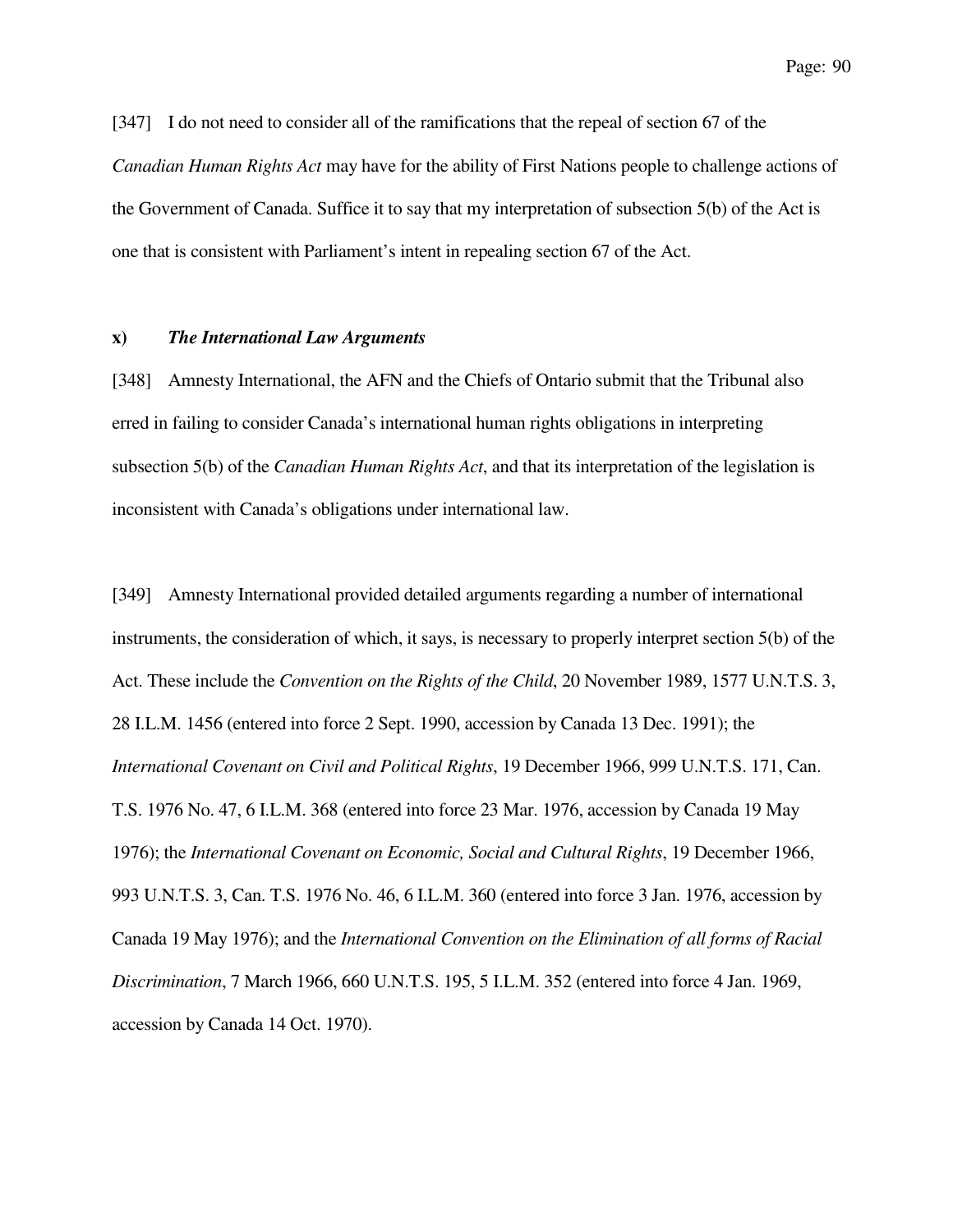[350] Amnesty and the AFN also point to the *United Nations Declaration on the Rights of Indigenous Peoples*, GA Res. 61/295, UN GAOR, 61<sup>st</sup> Sess., Supp. No. 49 Vol. III, UN Doc. A/61/49 (2007) [*UNDRIP*] (which has now been formally endorsed by Canada) as an important indication of the Government of Canada's commitment to treating First Nations peoples fairly and equitably. They further submit that *UNDRIP* also reflects emerging norms in international law regarding the rights of indigenous peoples.

[351] The Supreme Court of Canada has recognized the relevance of international human rights law in interpreting domestic legislation such as the *Canadian Human Rights Act*. The Court has held that in interpreting Canadian law, Parliament will be presumed to act in compliance with its international obligations. As a consequence, where there is more than one possible interpretation of a provision in domestic legislation, tribunals and courts will seek to avoid an interpretation that would put Canada in breach of its international obligations. Parliament will also be presumed to respect the values and principles enshrined in international law, both customary and conventional.

[352] While these presumptions are rebuttable, clear legislative intent to the contrary is required: see *R. v. Hape*, 2007 SCC 26, [2007] 2 S.C.R. 292 at para. 53; Sullivan, above at 548.

[353] International instruments such as the *UNDRIP* and the *Convention on the Rights of the Child* may also inform the contextual approach to statutory interpretation: see *Baker v. Canada (Minister of Citizenship and Immigration)*, [1999] 2 S.C.R. 817, [1999] S.C.J. No. 39 (QL) at paras. 69-71.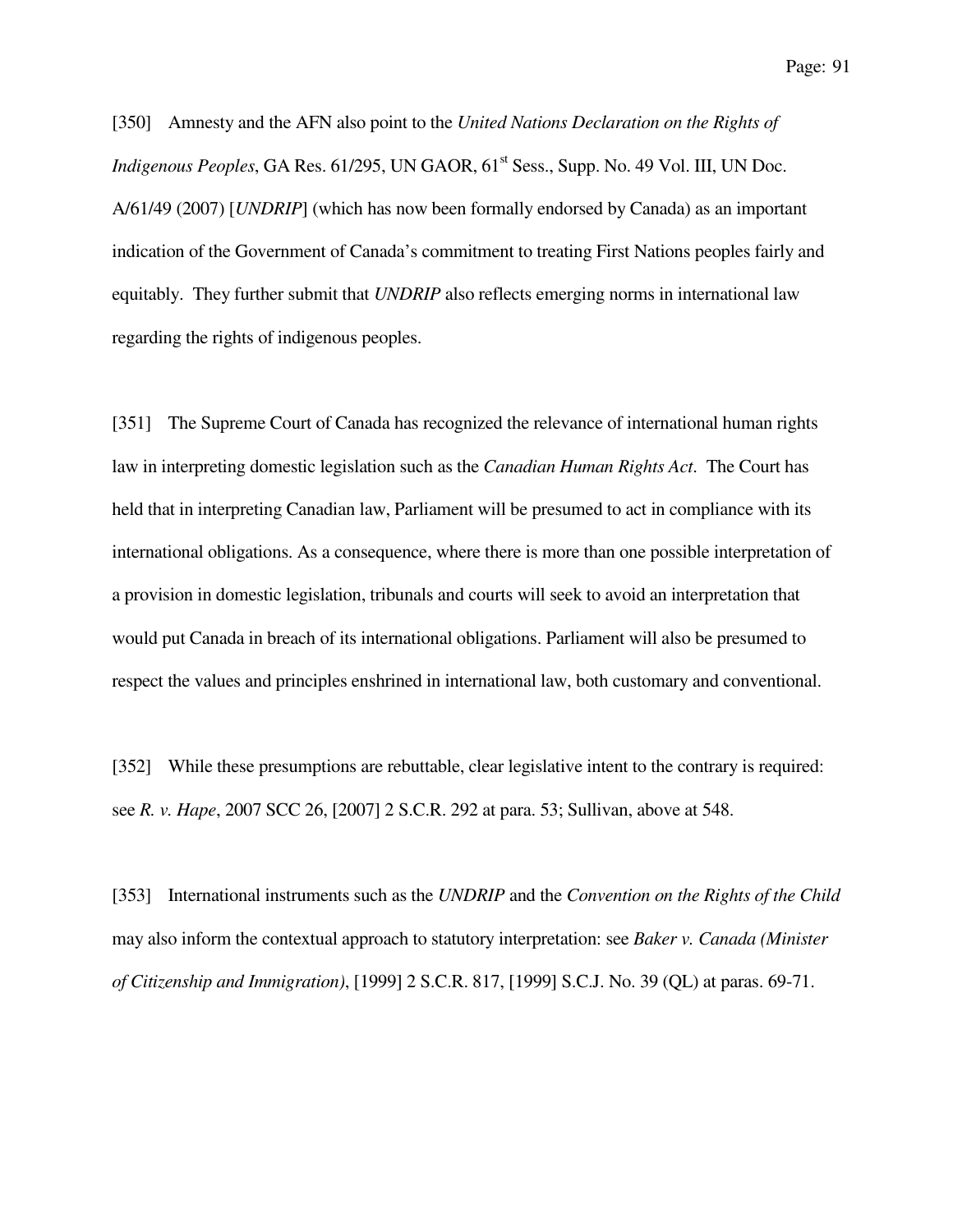[354] As a result, insofar as may be possible, an interpretation that reflects these values and principles is preferred: see Amnesty International's Memorandum of Fact and Law at para. 29; Sullivan, above at 547-49; *Hape*, above at paras. 53-54; *Baker*, above at paras. 65 and 70; and *R. v. Sharpe*, 2001 SCC 2, [2001] 1 S.C.R. 45 at para. 175.

[355] I have already explained why the Tribunal's interpretation of subsection 5(b) of the *Canadian Human Rights Act* is unreasonable when considered in light of domestic legal principles. Suffice it to say that my interpretation of the provision also accords more fully with Canada's international obligations than does that of the Tribunal, and is thus to be preferred.

[356] Before leaving this issue, I would observe that a number of Amnesty International's other arguments (which relate to the alleged obligations of the Government of Canada under international law with respect to the provision of child welfare services) are more properly directed to the underlying merits of the applicants' human rights complaint. These arguments need not be addressed in the context of the issues before this Court.

## **xi)** *Summary of Conclusions Regarding the Need for a Comparator Group under Subsection 5(b) of the Act*

[357] Ultimately, the focus of both the Tribunal and of the Court must be on the wording of subsection 5(b) of the *Canadian Human Rights Act*, which makes it a discriminatory practice to "differentiate adversely in relation to any individual [in the provision of services], on a prohibited ground of discrimination".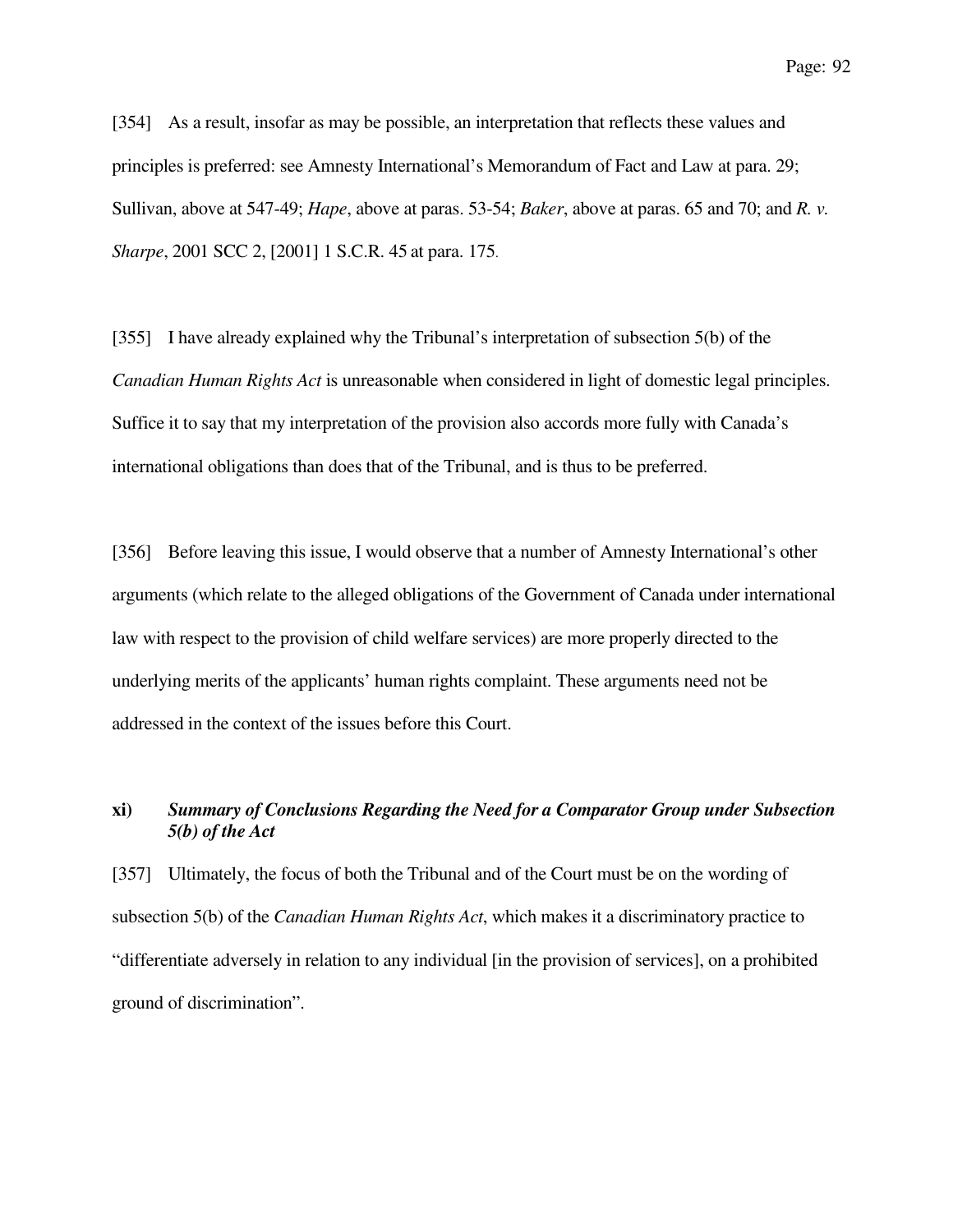[358] The ordinary meaning of the phrase "*differentiate adversely* in relation to any individual" on a prohibited ground of discrimination is to treat an individual or group differently than one might otherwise have done on the basis of a prohibited ground.

[359] The Tribunal's interpretation of subsection 5(b) as requiring a comparator group receiving the same services from the same service provider in every case is contrary to the purpose and language of both the French and English versions of the Act, and as such is unreasonable.

[360] The Tribunal's interpretation also leads to consequences that do not fall within the range of possible acceptable outcomes which are defensible in light of the facts and the law. This is because it would deny the protection of the Act to individuals and groups who have been victims of discriminatory practices if they are unable to identify a suitable comparator for the purposes of their complaints.

[361] The Tribunal's interpretation is, moreover, contrary to the teachings of the Federal Court of Appeal in *Morris* that the use of the term "differentiate adversely" in the Act does not require a complainant to adduce any particular type of evidence in order to prove the facts necessary to establish that he or she was the victim of a discriminatory practice.

[362] The Tribunal's interpretation is also inconsistent with the Supreme Court's decision in *Withler*, which recognizes that reliance on comparator groups is not always necessary - and may even thwart the objective of substantive equality - the animating purpose of both section 15 of the Charter and of the *Canadian Human Rights Act*: see *British Columbia (Public Service Employee*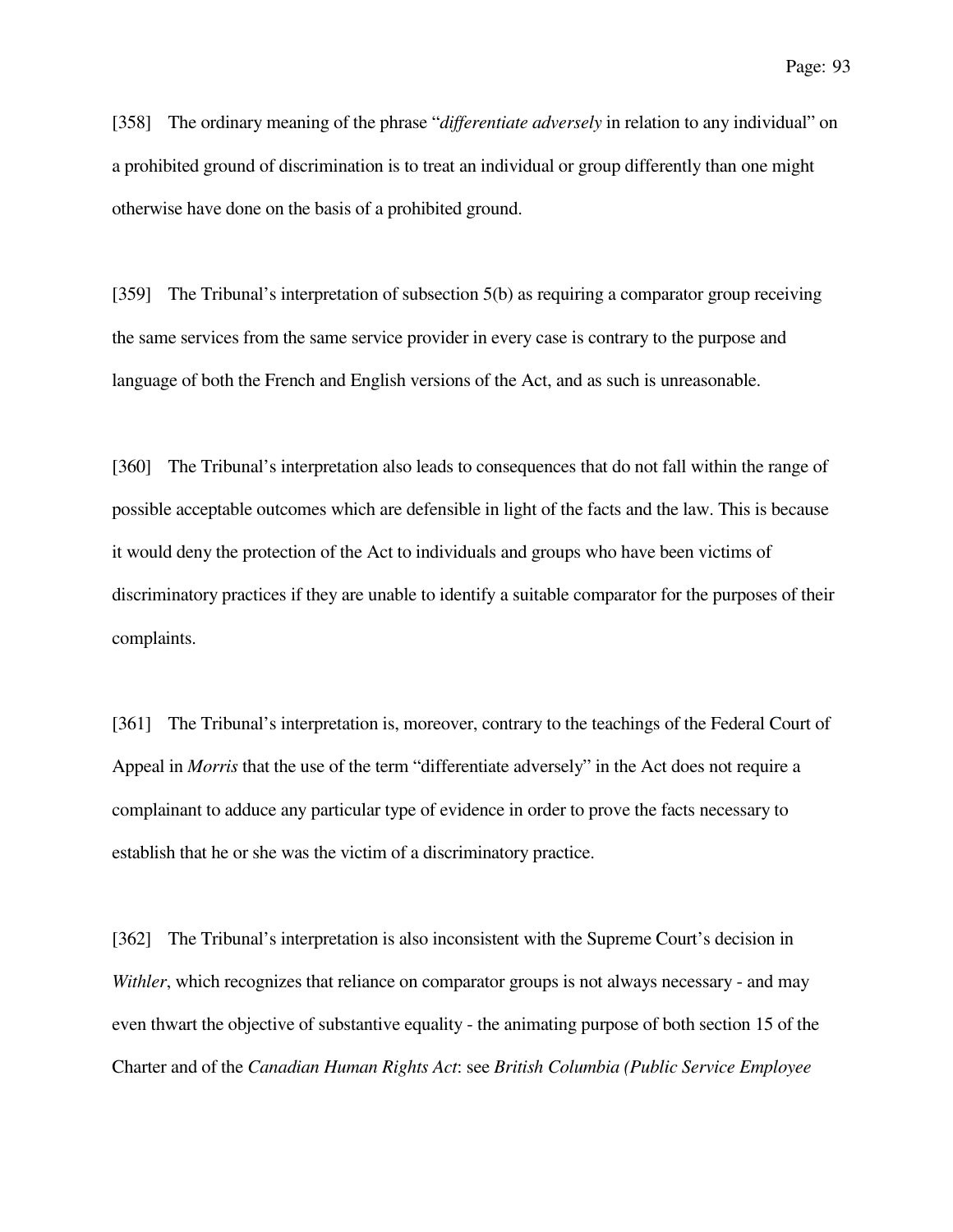*Relations Commission) v. B.C.G.S.E.U.*, [1999] 3 S.C.R. 3, [1999] S.C.J. No. 46 (QL) at para. 41 [*Meiorin*].

[363] Finally, an interpretation of section 5 of the Act that invariably requires a mirror comparator group would exclude First Nations Canadians from the protection of the Act in relation to services provided by the Government of Canada only to Aboriginal people. Unlike other Canadians, First Nations people would be unable to make a complaint under section 5 of the *Canadian Human Rights Act* if they believed that they were the victim of a discriminatory practice in the provision of those services. Such an interpretation of what is intended to be a remedial statute is not consistent with the purpose of the Act, with Charter values, or with Canada's obligations under international law. As such, it is unreasonable.

[364] This then takes us to the final issue.

[365] Having concluded that a comparator group is always required in order to establish discrimination under subsection 5(b) of the *Canadian Human Rights Act*, the Tribunal went on to find that there was no appropriate comparator group in this case, as the child welfare services provided by the Government of Canada to First Nations children living on reserves could not be compared to provincial child welfare services for the purposes of establishing discrimination under subsection 5(b) of the Act. This finding led the Tribunal to dismiss the applicants' human rights complaint.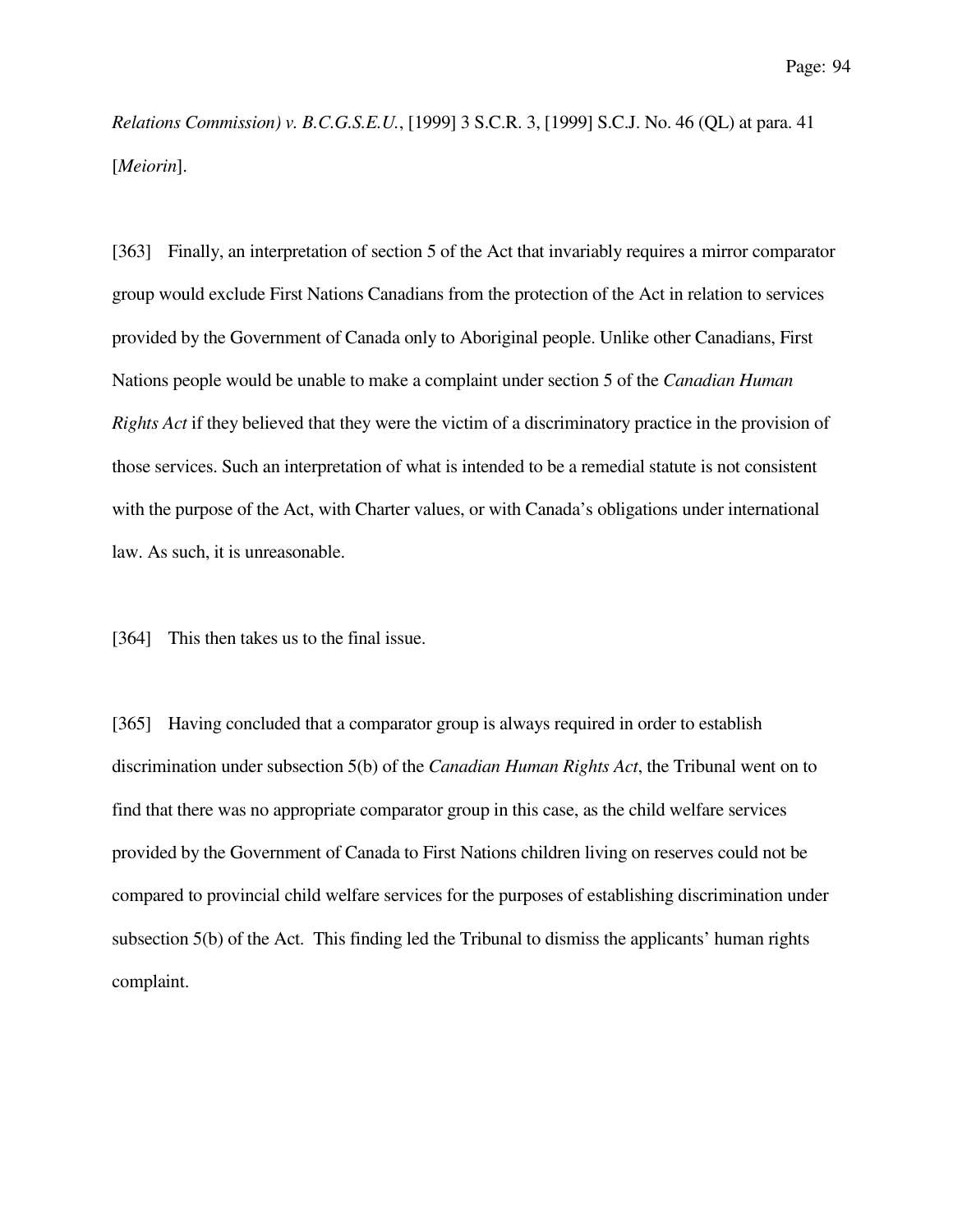[366] As I will explain below, I am of the view that the Tribunal erred by failing to have regard to material evidence in concluding that there was no appropriate comparator group in this case.

## **C.** *The Failure of the Tribunal to Consider Canada's own Choice of Provincial Child Welfare Standards as an Appropriate Comparator*

[367] I have concluded that subsection 5(b) of the *Canadian Human Rights Act* does not require a comparator group in order to establish adverse differential treatment in the provision of services. However, even if I am mistaken in that conclusion, I am satisfied that the Tribunal erred concluding that there was no relevant comparator group in this case. The Tribunal failed to address the parties' submissions in relation to a material fact on the record. As a result, its decision on this point lacks the transparency, intelligibility and justification required of a reasonable decision.

[368] Although the Tribunal characterized the comparator group issue as a "pure question of law", there was a factual component to the Tribunal's analysis. That is, it is implicit in the Tribunal's decision that it determined that no appropriate comparator group existed in this case: see Tribunal's decision at paras. 5, 10-13 and 128-130.

[369] Having determined that a discrimination analysis under subsection 5(b) necessarily required a comparison to be made in order to establish adverse differentiation in the provision of services, the Tribunal determined that it could not compare the child welfare services provided by the Government of Canada with those provided by the provinces.

[370] According to the Tribunal, the grammatical and ordinary sense of the words of subsection 5(b) requires a comparison between the services provided by a single service provider to different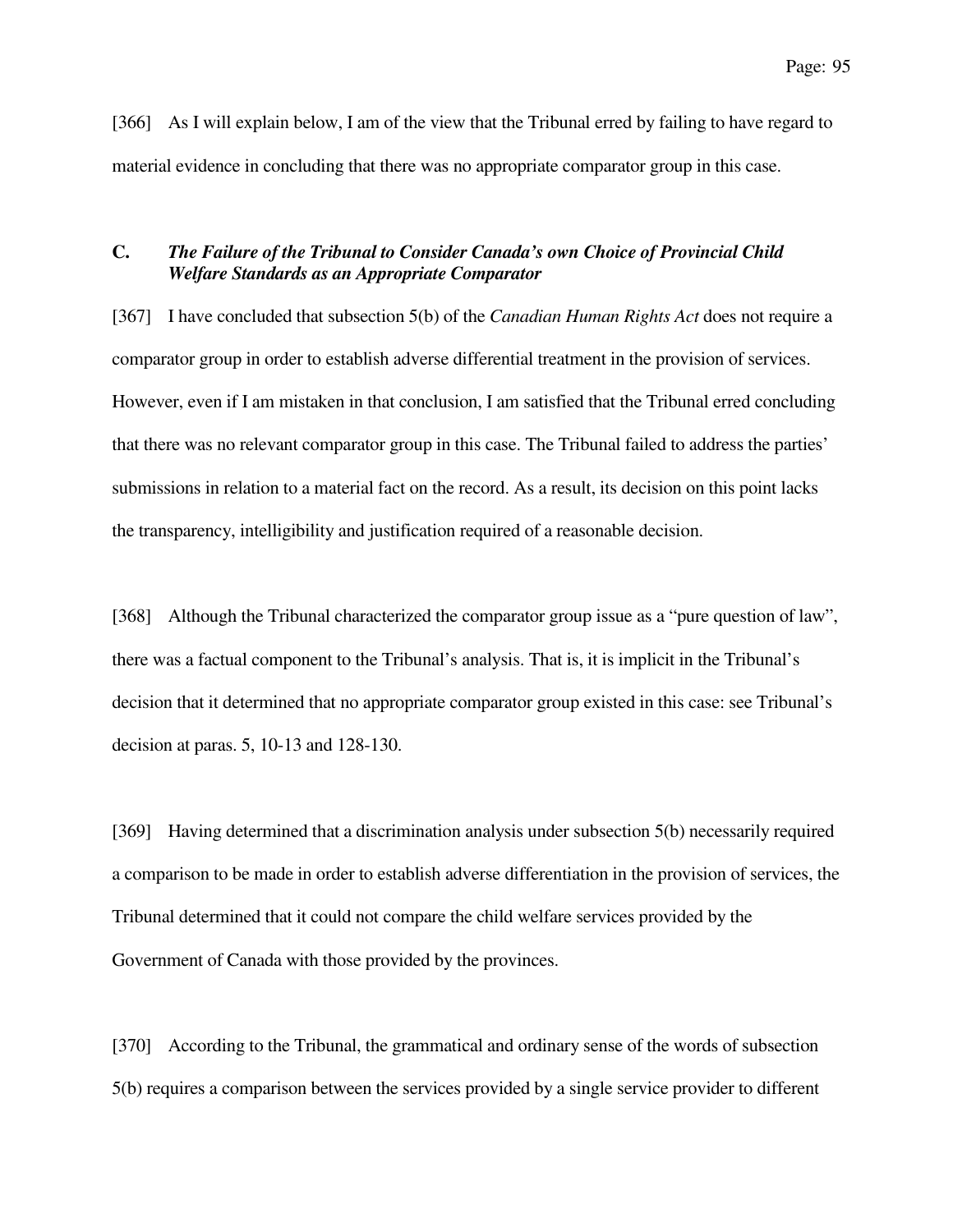individuals. To hold otherwise, the Tribunal stated, would be to open floodgates to new types of complaints across jurisdictions or between employers. The Tribunal concluded that nothing in the case law supports such an interpretation.

[371] The Tribunal was further of the view that allowing what it called a "cross-jurisdictional" comparison in this case would constitute preferential treatment of the complainant parties, and would have the adverse effect for First Nations of inviting future claims against them, using different First Nations as comparators.

[372] There are two aspects to the Tribunal's finding in this regard: one factual and the other legal. To the extent that the Tribunal determined that there was no appropriate comparator group in this case, that determination is one of mixed fact and law, reviewable on the standard of reasonableness.

[373] The Tribunal's conclusion that there is no appropriate comparator group in this case is unreasonable, as it failed to consider a material fact in determining that there was no appropriate comparator group available in this case. That is, the Tribunal failed to consider the significance of the Government of Canada's own adoption of provincial child welfare standards as the appropriate comparator for the purposes of its child welfare programs.

[374] As was noted earlier in these reasons, the Government of Canada has itself chosen to hold its child welfare programming for First Nations children living on reserves to provincial child welfare standards in its programming manual and funding policies.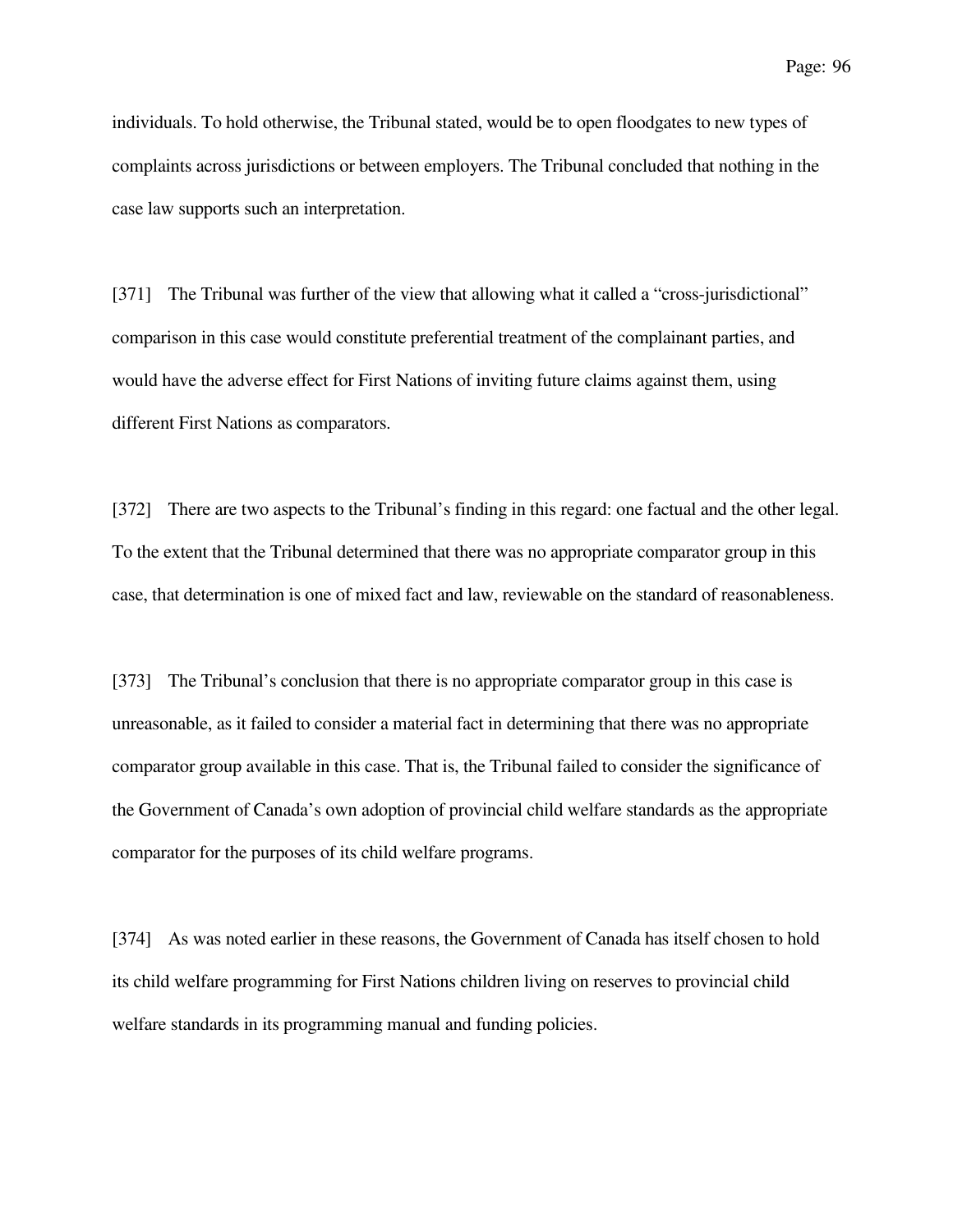[375] The Government's "National Program Manual" for First Nations Child and Family Services program governs all three of the current policies for the funding and delivery of child welfare services to First Nations children living on reserves. It will be recalled that section 1.3.2 of the Manual provides that the "primary objective" of the First Nations Child and Family Services program is to support "culturally appropriate" child welfare services to First Nations children living on reserves "in the best interest of the child, *in accordance with the legislation and standards of the reference province*" [emphasis added].

[376] Moreover, Section 6.1 of Directive 20-1 provides that "[t]he department … is committed to expanding First Nations Child and Family Services on reserve *to a level comparable to the services provided off reserve in similar circumstances*…" [emphasis added]. Similar language appears in the 1965 Indian Welfare Agreement.

[377] The Caring Society and the AFN specifically addressed this commitment in their complaint form. The implications of the Government's adoption of a provincial comparator for the purpose of its First Nations child welfare programming was, moreover, the subject of vigorous debate before the Tribunal in the course of the hearing of the motion to dismiss.

[378] The Tribunal seemed to be aware that the primary objective of the Government of Canada's First Nations Child and Family Services program was to provide child welfare services to First Nations children living on reserves in accordance with the standards of the reference province: see the Tribunal's decision at paras. 85 and 93.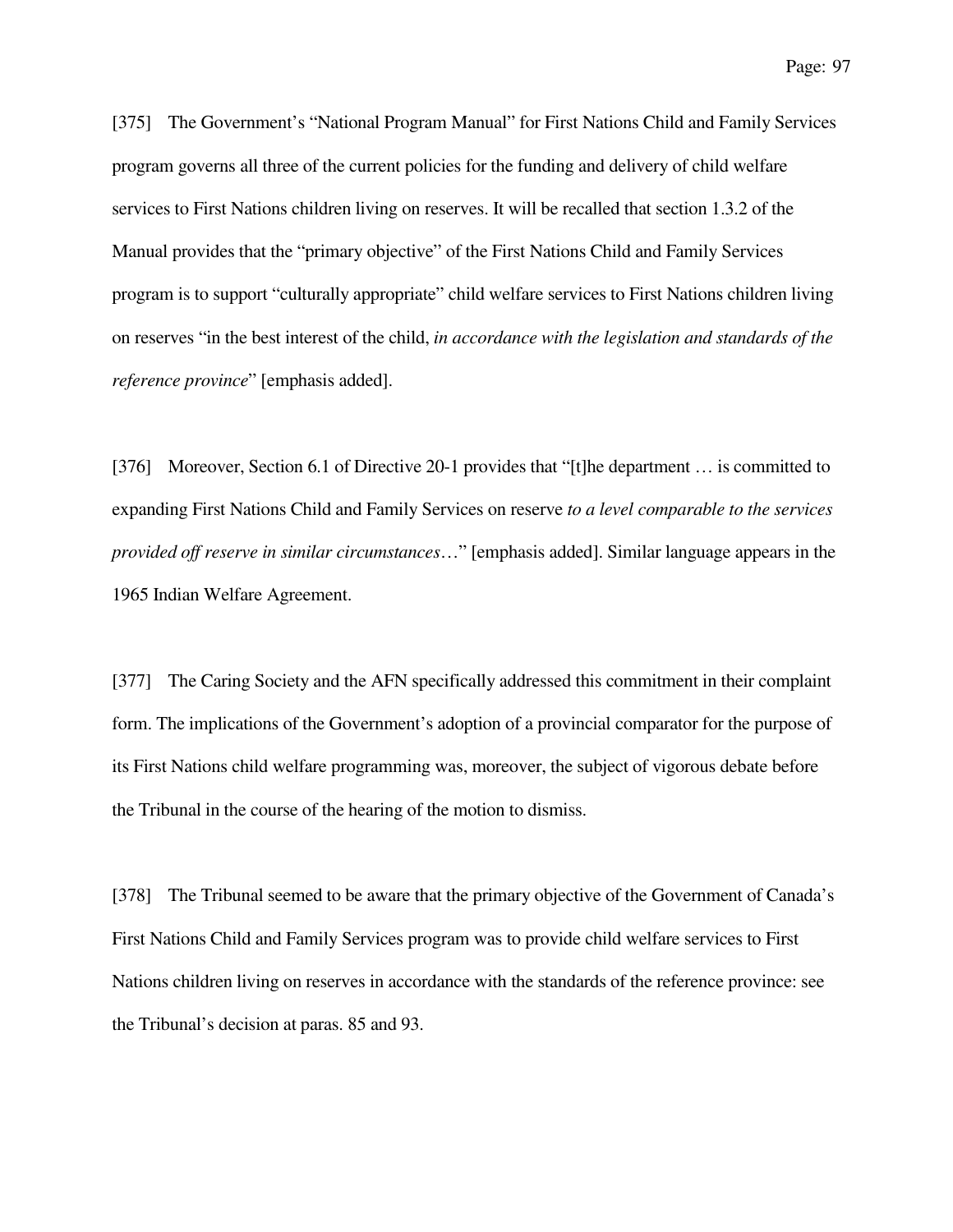[379] However, the Tribunal never addressed what, if any, implications this may have in determining that child welfare services provided by the Government of Canada could not be compared with those provided by the provinces. The failure of the Tribunal to come to grips with a key argument advanced by the applicants in support of the Caring Society and AFN's human rights complaint means that this aspect of the Tribunal's decision lacks the justification, transparency and intelligibility required of a reasonable decision.

[380] The Government of Canada argues that little should be made of its reference to provincial child welfare standards in documents governing its First Nations Child and Family Services program. According to the Government, this is simply a "financial accountability issue".

[381] It is not for me to assess the significance of the Government's adoption of provincial child welfare service levels and standards for the purpose of its First Nations Child and Family Services program or what implications this may have for the Caring Society and AFN's human rights complaint. I would simply note that this choice is part of "the full context of the claimant group's situation", and is thus a matter that must be addressed by the Tribunal: *Withler*, above at para. 43.

[382] As the Tribunal noted, the arrangements governing the Government of Canada's funding of child welfare services for First Nations children living on reserves are extremely complex. The Tribunal found that the record before it did not sufficiently explain the true nature of the arrangements surrounding the delivery of the Government's First Nations Child and Family Services program. Nor was information put before the Tribunal with respect to provincial child welfare service standards: see the Tribunal's decision at paras. 7, 76 and 80-97.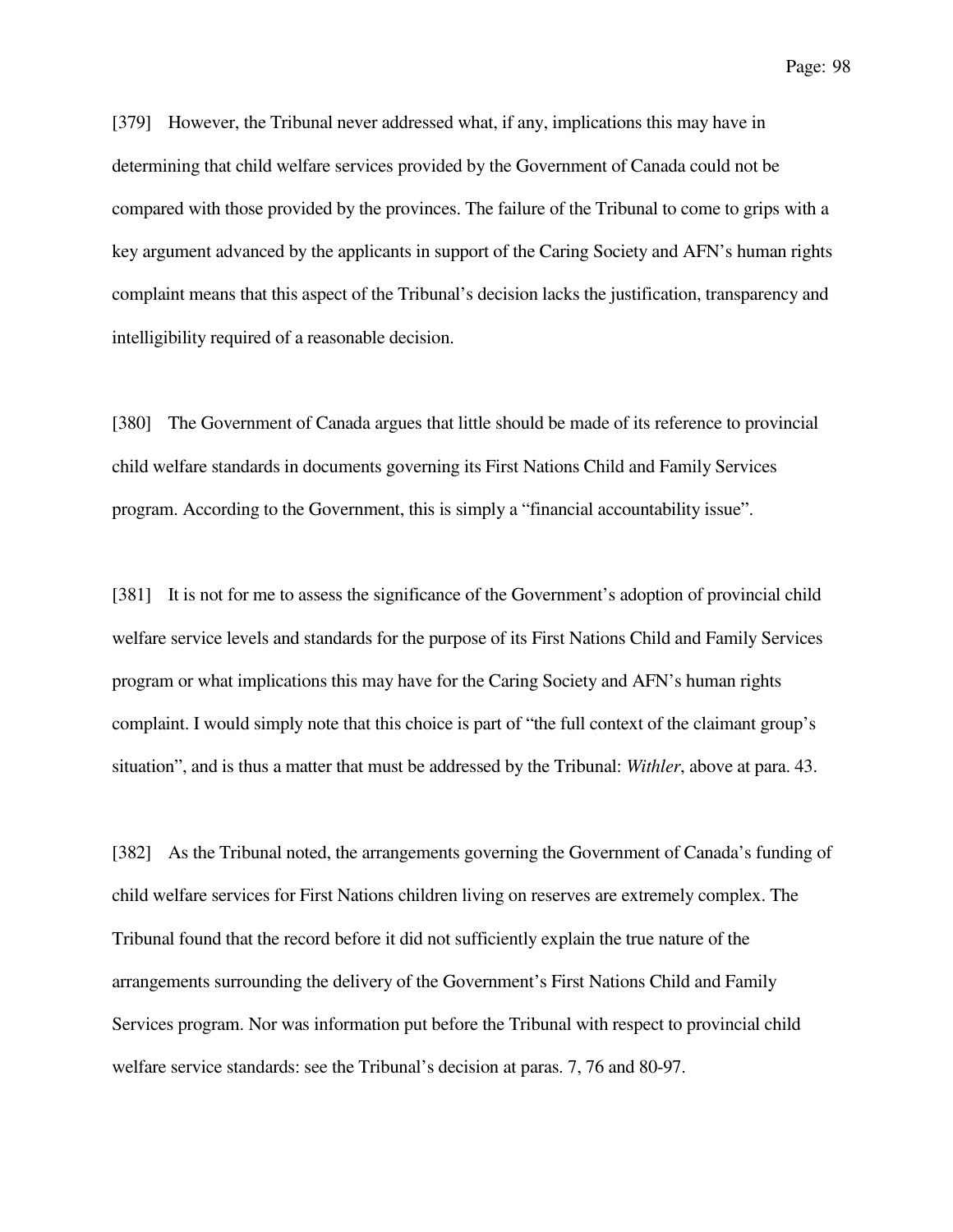[383] It will be the task of the Tribunal to decide what the implications are of Canada's choice to identify the meeting of provincial child welfare standards as a primary objective of its First Nations Child and Family Services program. That determination will require an appreciation of the relationship between the Government of Canada and the provinces in the funding and delivery of child welfare services and will likely require a far more complete evidentiary record than the one that was before the Tribunal on the motion to dismiss.

[384] One final note of caution: to the extent that the Tribunal's decision may be read as suggesting that it is never appropriate to look beyond the actions of a respondent service provider or employer for comparative evidence that may assist in establishing discrimination under the Act, the decision is clearly in error.

[385] In the hypothetical case cited earlier where an employer sets out to hire only foreign workers so as to exploit their vulnerability by paying them less, it would be perfectly open to the Tribunal to receive expert evidence regarding the "going rate" for employees providing similar services to other employers. Expert evidence of market salaries could also assist in the case of the sole employee who believes that she has been paid less by her employer because she is a woman, or black, or a Muslim.

[386] In each case, the probative value of the evidence in question would have to be evaluated by the Tribunal. There is, however, no reason, in principle, why evidence of this nature could not be received to demonstrate that there has been discrimination in a given case.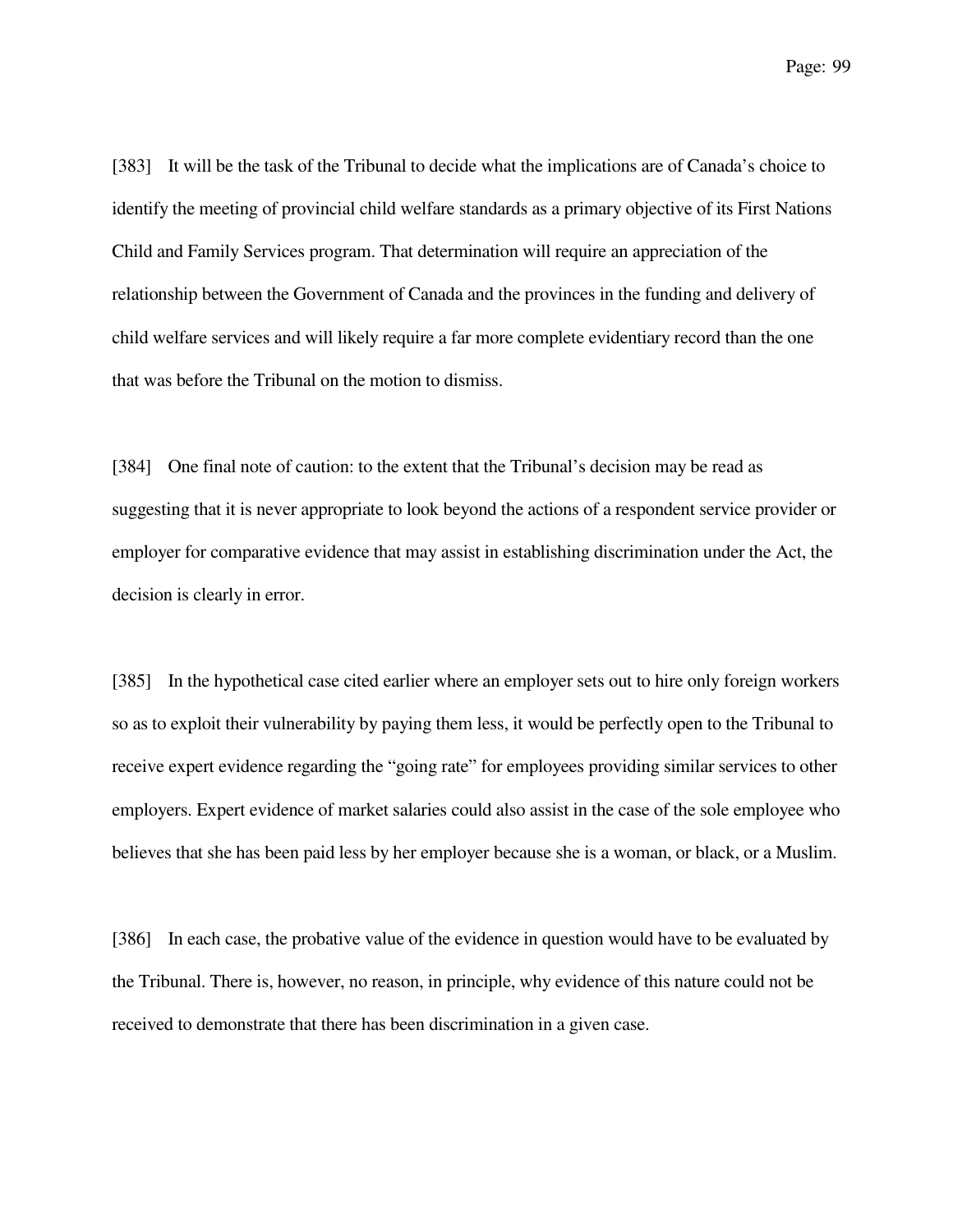[387] Indeed, this Court has held that statistical evidence is often a useful tool in identifying discrimination: *Canada (Canadian Human Rights Commission) v. Canada (Department of National Health and Welfare) (re Chopra)* (1998), 146 F.T.R.106, [1998] F.C.J. No. 432 (QL). Moreover, it is not just statistical evidence regarding the respondent employer's own workforce or employment practices that may be relevant in proving discrimination.

[388] For example, in *Action Travail*, above, a comparison was made between the percentage of women employed in certain positions within CN and the percentage of women employed in the labour market generally, and in similar blue-collar positions in the same geographic region, in order to demonstrate the under-representation of women in blue-collar positions within CN: see pp. 1123- 24.

[389] Indeed, many human rights cases depend upon circumstantial evidence, some of which may involve trends and practices beyond those of the individual respondent. It has often been observed that "[d]iscrimination is not a practice which one would expect to see displayed overtly. In fact, rarely are there cases where one can show by direct evidence that discrimination is purposely practised": see *Basi v. Canadian National Railway Company* (1988), 9 C.H.R.R. D/5029 at D/5038, [1988] C.H.R.D. No. 2 (QL) (C.H.R.T.).

[390] As a result, it may be well be necessary to look beyond the actions of the respondent employer or service provider to see if what was described in *Basi* as "the subtle scent of discrimination" can be detected: at D/5040.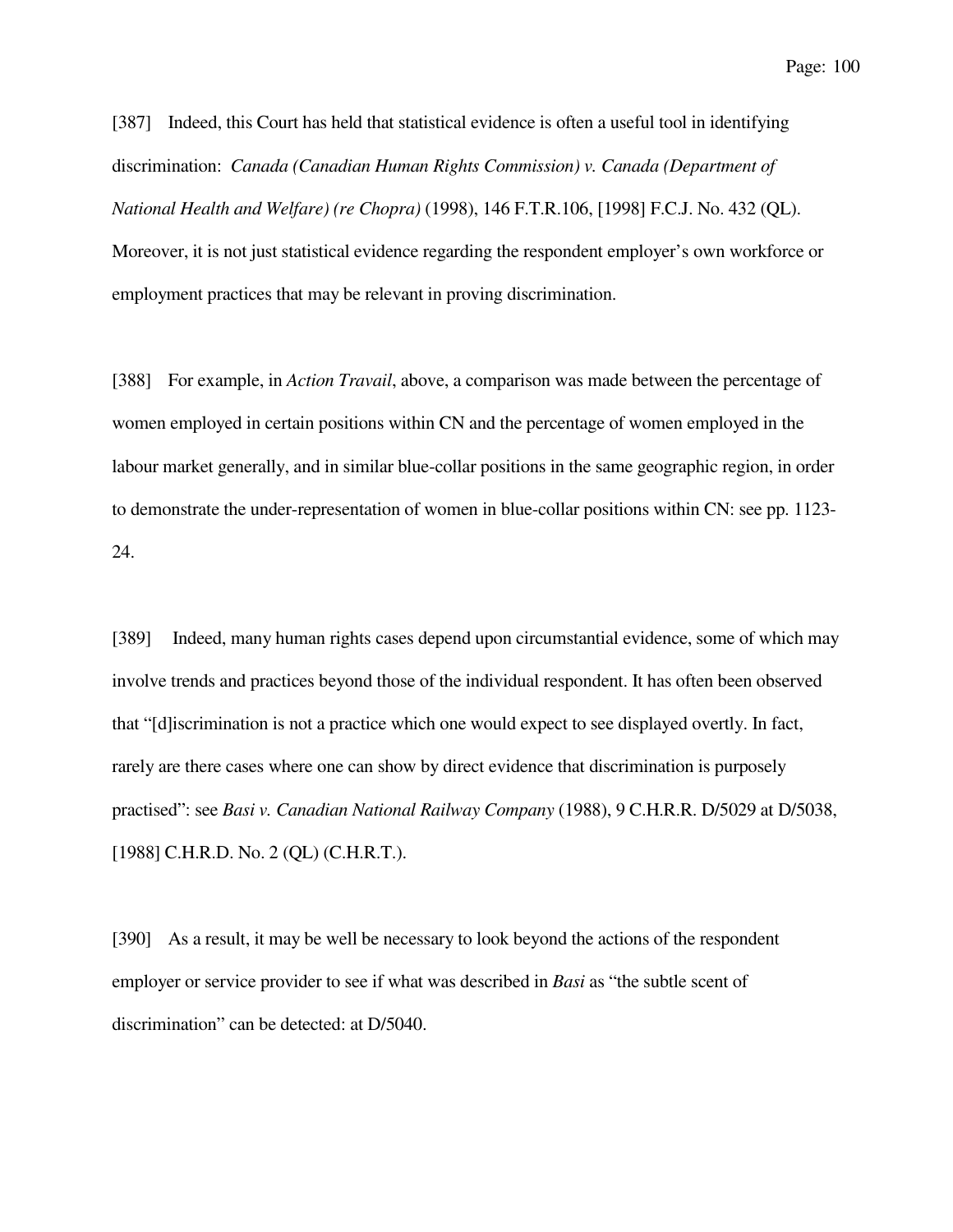### **10. Conclusion**

[391] I have thus concluded that although the Tribunal had the power to decide the comparator group issue in advance of a full hearing on the merits of the complaint, the process that it followed in this case was not fair as the Tribunal considered a substantial volume of extrinsic material in arriving at its decision.

[392] I have also concluded that Tribunal erred in failing to provide any reasons as to why the complaint could not proceed under subsection 5(a) of the *Canadian Human Rights Act*.

[393] The Tribunal further erred in interpreting subsection 5(b) of the Act as requiring an identifiable comparator group in every case in order to establish adverse differential treatment in the provision of services.

[394] Finally, in determining that no appropriate comparator group was available to assist in its discrimination analysis, the Tribunal erred in failing to consider the significance of the Government's own adoption of provincial child welfare standards in its programming manual and funding policies.

[395] As a result, the three applications for judicial review are granted. The March 14, 2011 decision of the Tribunal is set aside, and the matter is remitted to a differently constituted panel of the Canadian Human Rights Tribunal for re-determination in accordance with these reasons. In accordance with the agreement of the parties, no order is made as to costs.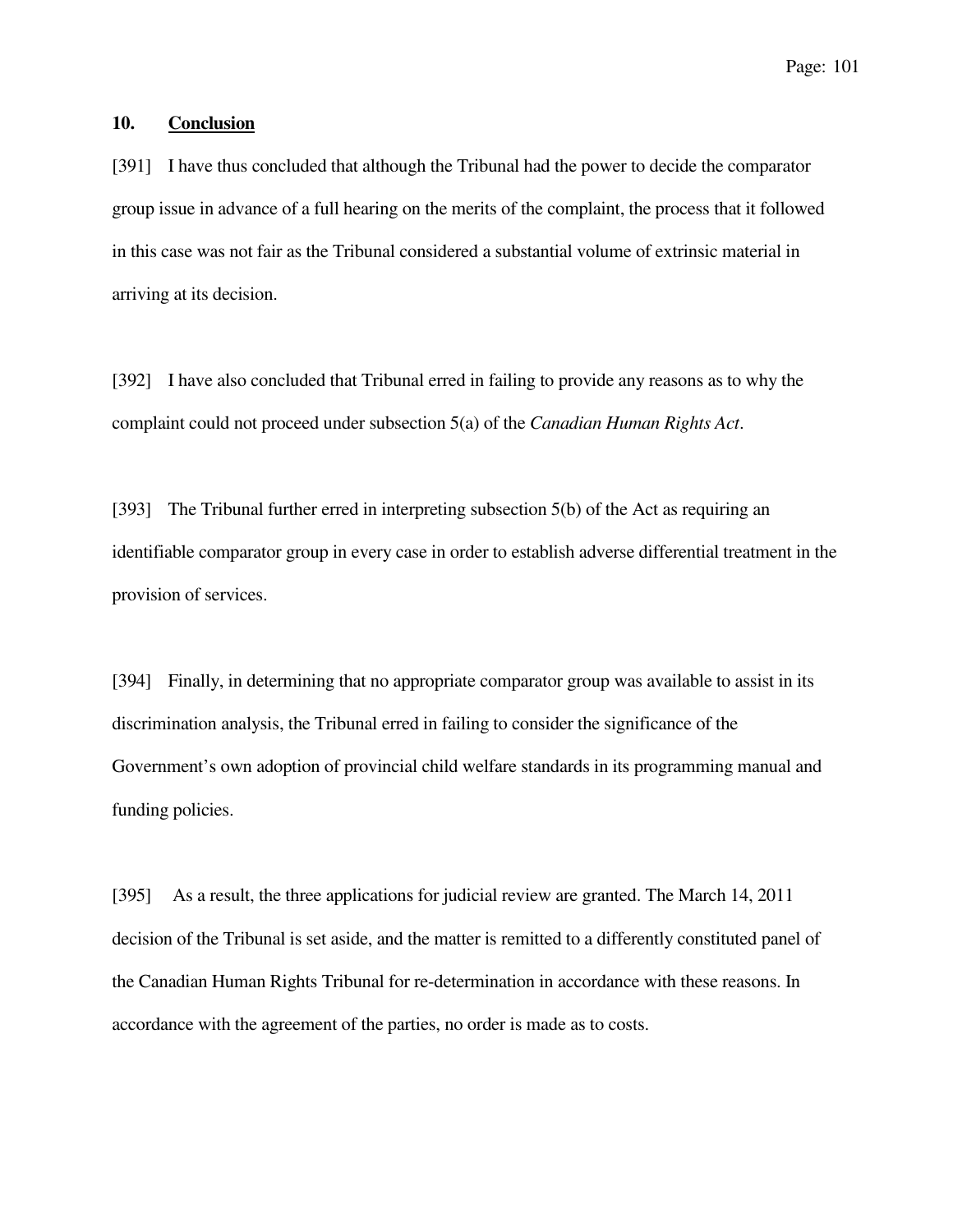## **JUDGMENT**

# **THIS COURT ORDERS AND ADJUDGES that**:

- 1. All three applications for judicial review are granted.
- 2. The March 14, 2011 decision of the Tribunal is set aside, and the matter is remitted to a differently constituted panel of the Canadian Human Rights Tribunal for redetermination in accordance with these reasons.
- 3. A copy of these reasons shall be placed on Court Files T-578-11, T-630-11 and T-638-11; and
- 4. Each party shall bear its own costs.

"Anne Mactavish"

Judge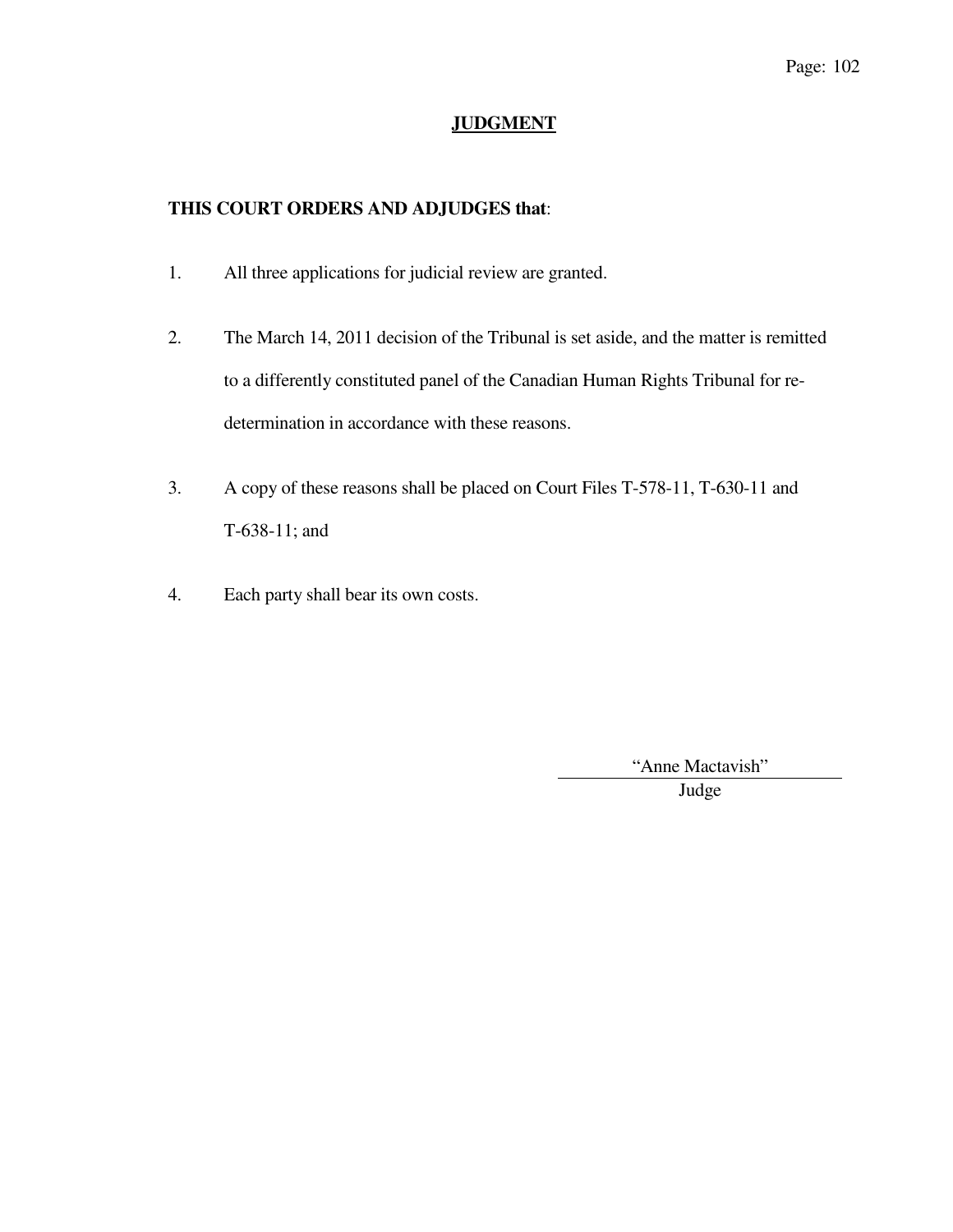## **APPENDIX A**

### *Canadian Human Rights Act*, R.S. 1985, c. H-6

**2.** The purpose of this Act is to extend the laws in Canada to give effect, within the purview of matters coming within the legislative authority of Parliament, to the principle that all individuals should have an opportunity equal with other individuals to make for themselves the lives that they are able and wish to have and to have their needs accommodated, consistent with their duties and obligations as members of society, without being hindered in or prevented from doing so by discriminatory practices based on race, national or ethnic origin, colour, religion, age, sex, sexual orientation, marital status, family status, disability or conviction for an offence for which a pardon has been granted.

**3.** (1) For all purposes of this Act, the prohibited grounds of discrimination are race, national or ethnic origin, colour, religion, age, sex, sexual orientation, marital status, family status, disability and conviction for which a pardon has been granted.

(2) Where the ground of discrimination is pregnancy or child-birth, the discrimination shall be deemed to be on the ground of sex.

**5.** It is a discriminatory practice in the provision of goods, services, facilities or accommodation customarily available to the general public

a) to deny, or to deny access to, any such good, service, facility or accommodation to any individual, or

(b) to differentiate adversely in relation to any individual,

on a prohibited ground of discrimination.

**2.** La présente loi a pour objet de compléter la législation canadienne en donnant effet, dans le champ de compétence du Parlement du Canada, au principe suivant : le droit de tous les individus, dans la mesure compatible avec leurs devoirs et obligations au sein de la société, à l'égalité des chances d'épanouissement et à la prise de mesures visant à la satisfaction de leurs besoins, indépendamment des considérations fondées sur la race, l'origine nationale ou ethnique, la couleur, la religion, l'âge, le sexe, l'orientation sexuelle, l'état matrimonial, la situation de famille, la déficience ou l'état de personne graciée.

**3.** (1) Pour l'application de la présente loi, les motifs de distinction illicite sont ceux qui sont fondés sur la race, l'origine nationale ou ethnique, la couleur, la religion, l'âge, le sexe, l'orientation sexuelle, l'état matrimonial, la situation de famille, l'état de personne graciée ou la déficience.

 (2) Une distinction fondée sur la grossesse ou l'accouchement est réputée être fondée sur le sexe.

**5**. Constitue un acte discriminatoire, s'il est fondé sur un motif de distinction illicite, le fait, pour le fournisseur de biens, de services, d'installations ou de moyens d'hébergement destinés au public :

a) d'en priver un individu;

b) de le défavoriser à l'occasion de leur fourniture.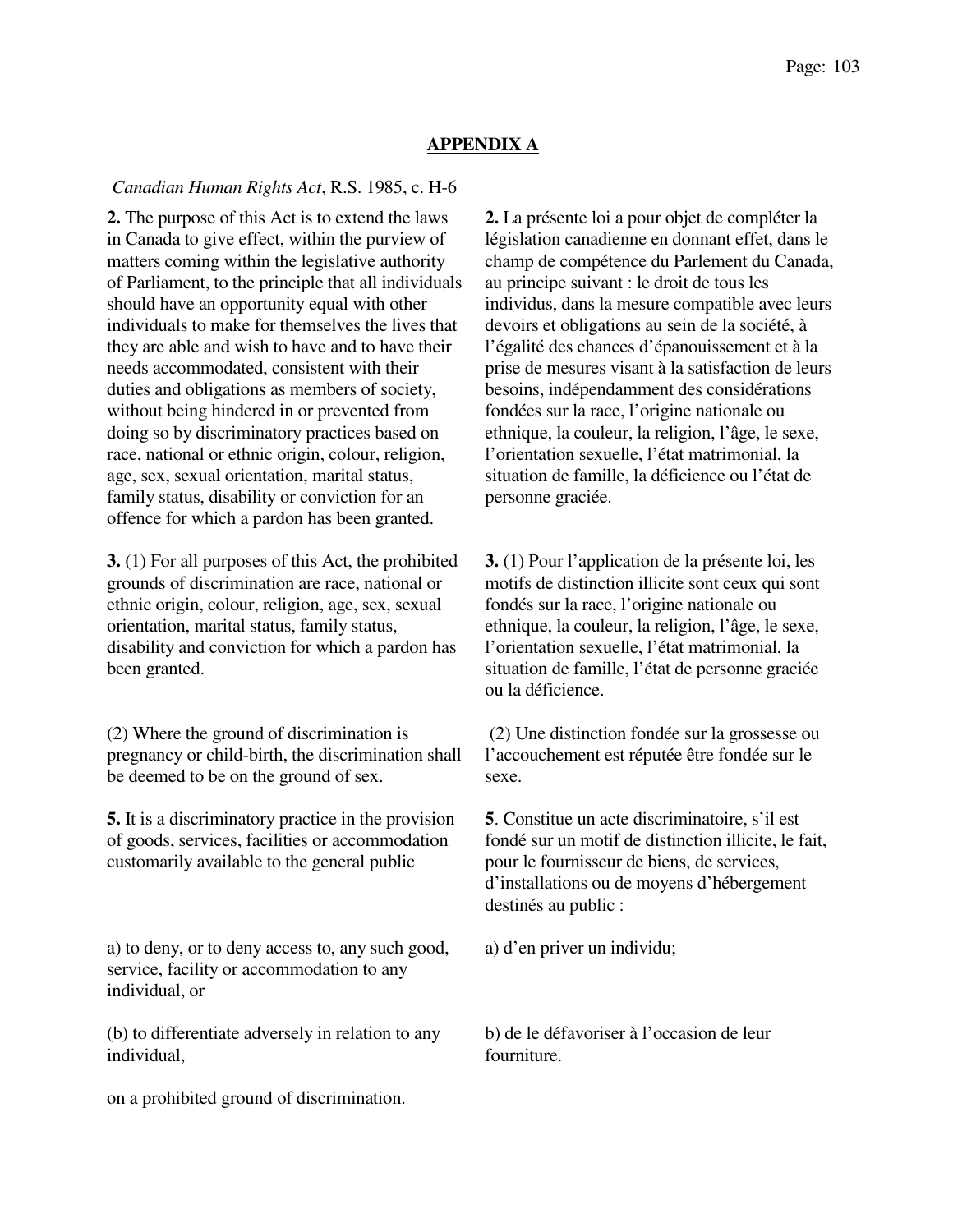**6.** It is a discriminatory practice in the provision of commercial premises or residential accommodation

(a) to deny occupancy of such premises or accommodation to any individual, or

(b) to differentiate adversely in relation to any individual,

on a prohibited ground of discrimination.

**7.** It is a discriminatory practice, directly or indirectly,

(a) to refuse to employ or continue to employ any individual, or

(b) in the course of employment, to differentiate adversely in relation to an employee,

on a prohibited ground of discrimination.

**41.** (1) Subject to section 40, the Commission shall deal with any complaint filed with it unless in respect of that complaint it appears to the Commission that

…

(c) the complaint is beyond the jurisdiction of the Commission; …

**48.1** … (2) Persons appointed as members of the Tribunal must have experience, expertise and interest in, and sensitivity to, human rights. …

**48.2**… (2) A member whose appointment expires may, with the approval of the Chairperson, conclude any inquiry that the member has begun, and a person performing duties under this subsection is deemed to be a part-time member for the purposes of sections

**6.** Constitue un acte discriminatoire, s'il est fondé sur un motif de distinction illicite, le fait, pour le fournisseur de locaux commerciaux ou de logements :

a) de priver un individu de leur occupation;

b) de le défavoriser à l'occasion de leur fourniture.

**7.** Constitue un acte discriminatoire, s'il est fondé sur un motif de distinction illicite, le fait, par des moyens directs ou indirects :

a) de refuser d'employer ou de continuer d'employer un individu;

b) de le défavoriser en cours d'emploi.

**41.** (1) Sous réserve de l'article 40, la Commission statue sur toute plainte dont elle est saisie à moins qu'elle estime celle-ci irrecevable pour un des motifs suivants : …

c) la plainte n'est pas de sa compétence; …

**48.1** … (2) Les membres doivent avoir une expérience et des compétences dans le domaine des droits de la personne, y être sensibilisés et avoir un intérêt marqué pour ce domaine. …

**48.2** … (2) Le membre dont le mandat est échu peut, avec l'agrément du président, terminer les affaires dont il est saisi. Il est alors réputé être un membre à temps partiel pour l'application des articles 48.3, 48.6, 50 et 52 à 58.

 $\mathbb{R}^2$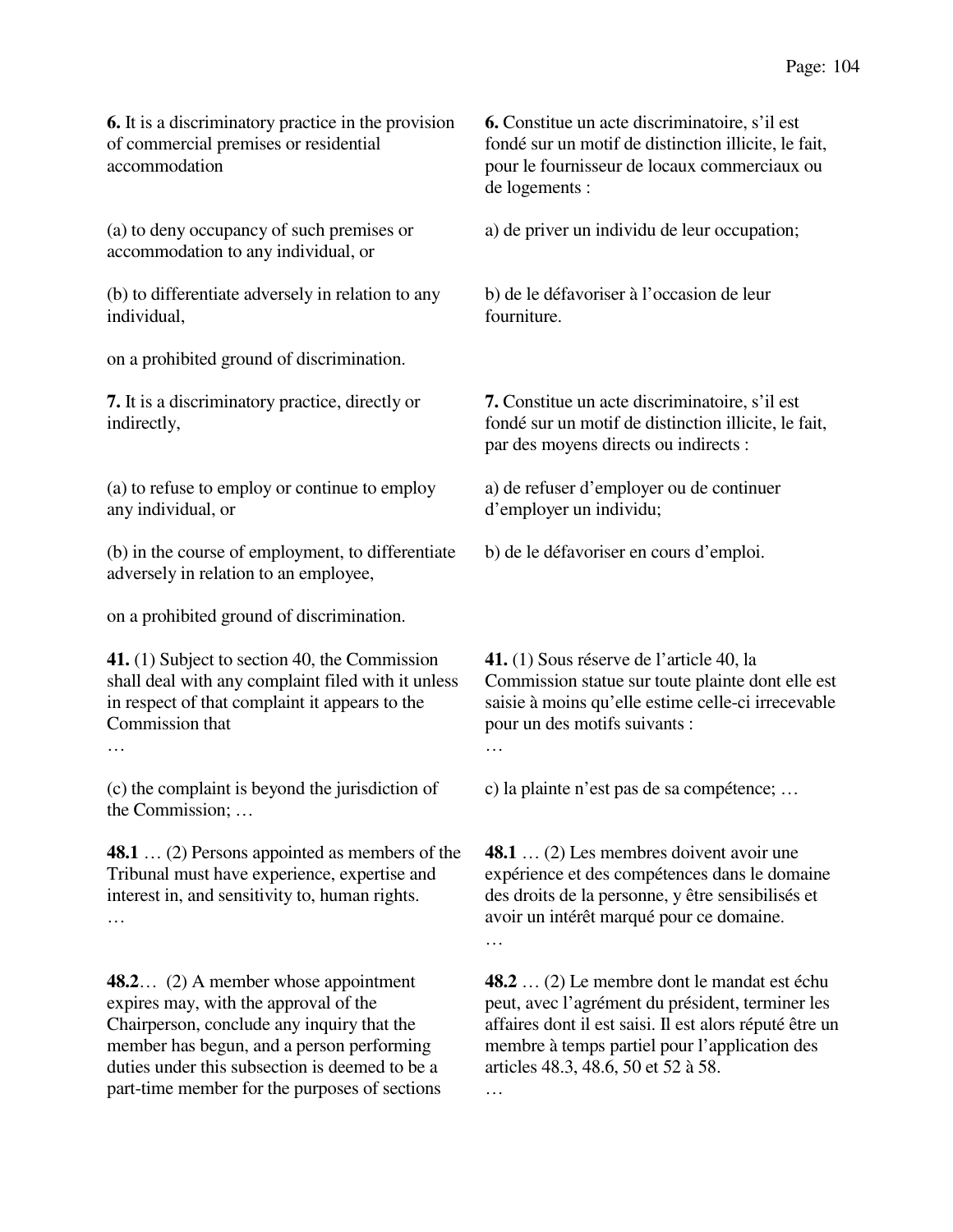### 48.3, 48.6, 50 and 52 to 58.

…

**48.9** (1) Proceedings before the Tribunal shall be conducted as informally and expeditiously as the requirements of natural justice and the rules of procedure allow.

(2) The Chairperson may make rules of procedure governing the practice and procedure before the Tribunal, including, but not limited to, rules governing

(a) the giving of notices to parties;

(b) the addition of parties and interested persons to the proceedings;

(c) the summoning of witnesses;

(d) the production and service of documents;

(e) discovery proceedings;

(f) pre-hearing conferences;

(g) the introduction of evidence;

(h) time limits within which hearings must be held and decisions must be made; and

(i) awards of interest.

…

**49.** (1) At any stage after the filing of a complaint, the Commission may request the Chairperson of the Tribunal to institute an inquiry into the complaint if the Commission is satisfied that, having regard to all the circumstances of the complaint, an inquiry is warranted.

**48.9** (1) L'instruction des plaintes se fait sans formalisme et de façon expéditive dans le respect des principes de justice naturelle et des règles de pratique.

 (2) Le président du Tribunal peut établir des règles de pratique régissant, notamment :

a) l'envoi des avis aux parties;

b) l'adjonction de parties ou d'intervenants à l'affaire;

c) l'assignation des témoins;

d) la production et la signification de documents;

e) les enquêtes préalables;

f) les conférences préparatoires;

g) la présentation des éléments de preuve;

h) le délai d'audition et le délai pour rendre les décisions;

i) l'adjudication des intérêts.

**49.** (1) La Commission peut, à toute étape postérieure au dépôt de la plainte, demander au président du Tribunal de désigner un membre pour instruire la plainte, si elle est convaincue, compte tenu des circonstances relatives à celleci, que l'instruction est justifiée.

…

…

<sup>…</sup>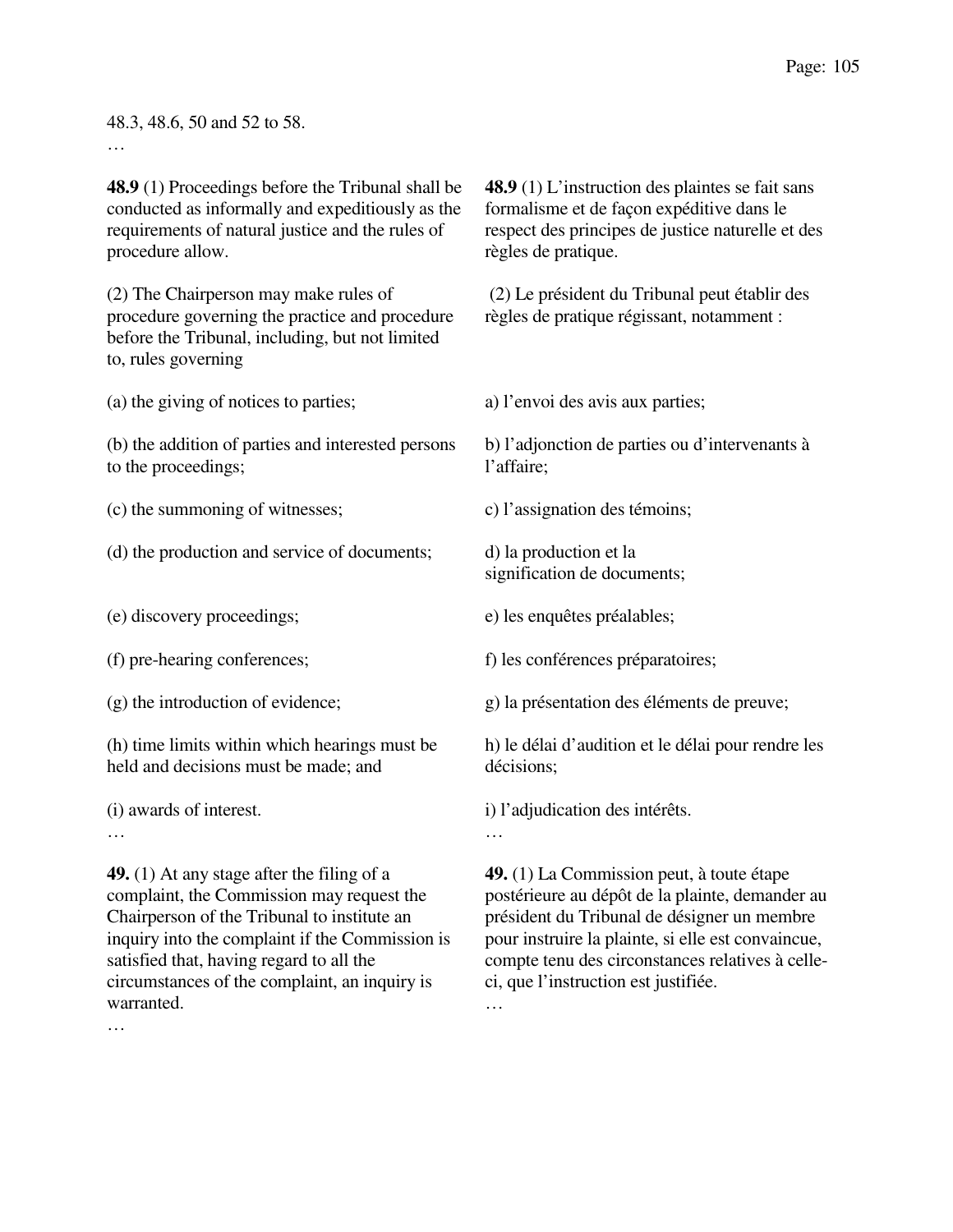**50**. (1) After due notice to the Commission, the complainant, the person against whom the complaint was made and, at the discretion of the member or panel conducting the inquiry, any other interested party, the member or panel shall inquire into the complaint and shall give all parties to whom notice has been given a full and ample opportunity, in person or through counsel, to appear at the inquiry, present evidence and make representations.

(2) In the course of hearing and determining any matter under inquiry, the member or panel may decide all questions of law or fact necessary to determining the matter.

(3) In relation to a hearing of the inquiry, the member or panel may

…

(c) subject to subsections (4) and (5), receive and accept any evidence and other information, whether on oath or by affidavit or otherwise, that the member or panel sees fit, whether or not that evidence or information is or would be admissible in a court of law;

(d) lengthen or shorten any time limit established by the rules of procedure; and

(e) decide any procedural or evidentiary question arising during the hearing. …

**51.** In appearing at a hearing, presenting evidence and making representations, the Commission shall adopt such position as, in its opinion, is in the public interest having regard to the nature of the complaint.

**53**. (1) At the conclusion of an inquiry, the member or panel conducting the inquiry shall dismiss the complaint if the member or panel finds that the complaint is not substantiated. …

**50**. (1) Le membre instructeur, après avis conforme à la Commission, aux parties et, à son appréciation, à tout intéressé, instruit la plainte pour laquelle il a été désigné; il donne à ceux-ci la possibilité pleine et entière de comparaître et de présenter, en personne ou par l'intermédiaire d'un avocat, des éléments de preuve ainsi que leurs observations.

(2) Il tranche les questions de droit et les questions de fait dans les affaires dont il est saisi en vertu de la présente partie.

(3) Pour la tenue de ses audiences, le membre instructeur a le pouvoir :

…

c) de recevoir, sous réserve des paragraphes (4) et (5), des éléments de preuve ou des renseignements par déclaration verbale ou écrite sous serment ou par tout autre moyen qu'il estime indiqué, indépendamment de leur admissibilité devant un tribunal judiciaire;

d) de modifier les délais prévus par les règles de pratique;

e) de trancher toute question de procédure ou de preuve.

…

**51.** En comparaissant devant le membre instructeur et en présentant ses éléments de preuve et ses observations, la Commission adopte l'attitude la plus proche, à son avis, de l'intérêt public, compte tenu de la nature de la plainte.

**53**. (1) À l'issue de l'instruction, le membre instructeur rejette la plainte qu'il juge non fondée.

…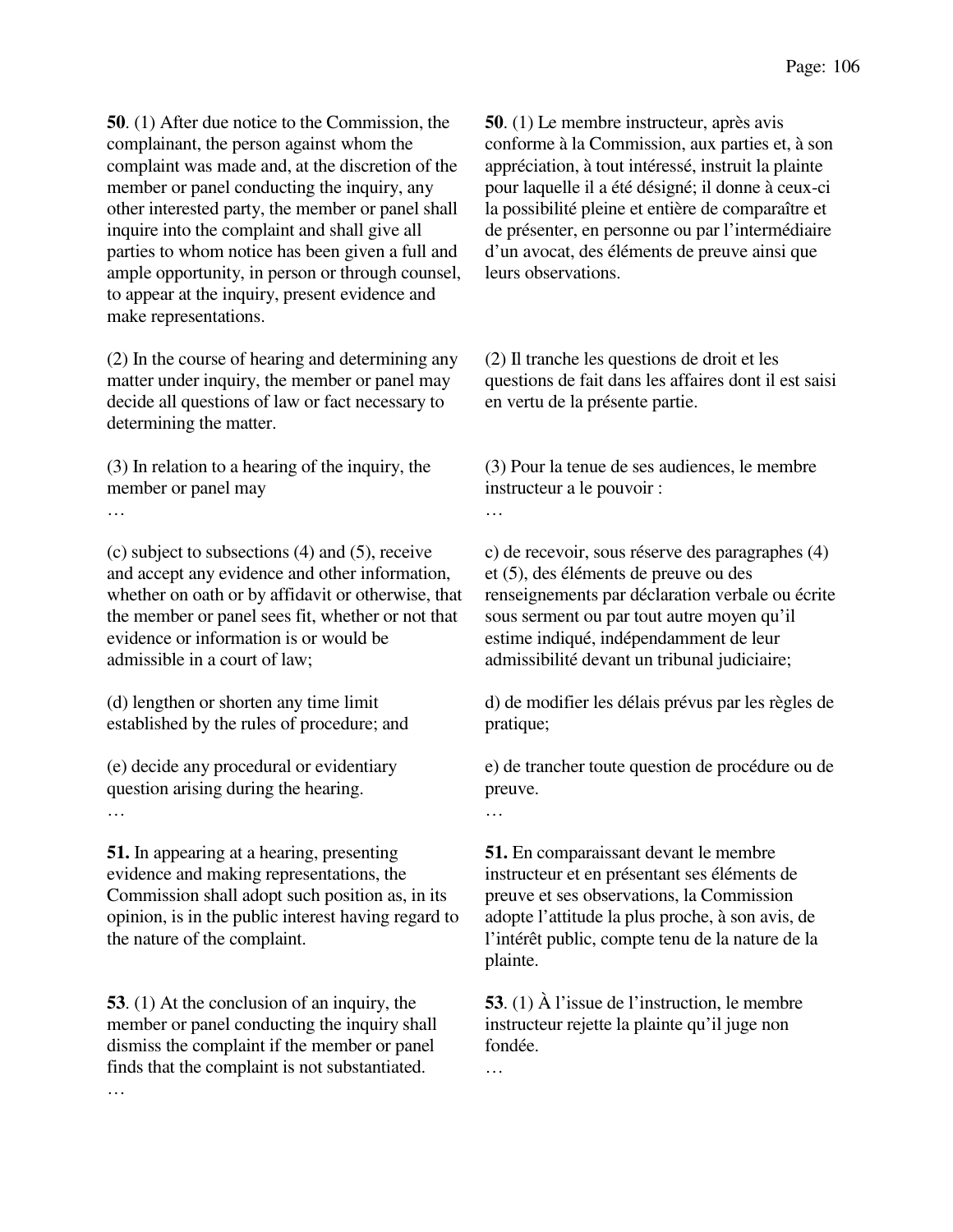**67.** [Repealed, 2008, c. 30, s. 1] Nothing in this Act affects any provision of the Indian Act or any provision made under or pursuant to that Act.

**67.** [Abrogé, 2008, ch. 30, art. 1] La présente loi est sans effet sur la Loi sur les Indiens et sur les dispositions prises en vertu de cette loi.

## *Canadian Human Rights Tribunal Rules of Procedure* (03-05-04)

| 3. (1) Motions, including motions for an<br>adjournment, are made by a Notice of Motion,<br>which Notice shall                            | 3. (1) Les requêtes, y compris les requêtes<br>d'ajournement, sont présentées par voie d'avis<br>de requête. Ledit avis doit                                                                                                                   |
|-------------------------------------------------------------------------------------------------------------------------------------------|------------------------------------------------------------------------------------------------------------------------------------------------------------------------------------------------------------------------------------------------|
| (a) be given as soon as is practicable;                                                                                                   | a) être donné dans les plus brefs délais<br>possibles;                                                                                                                                                                                         |
| (b) be in writing unless the Panel permits<br>otherwise;                                                                                  | b) être communiqué par écrit, à moins que le<br>membre instructeur permette de procéder<br>différemment;                                                                                                                                       |
| (c) set out the relief sought and the grounds<br>relied upon; and                                                                         | c) indiquer le redressement recherché et les<br>motifs invoqués à l'appui; et                                                                                                                                                                  |
| (d) include any consents of the other parties.                                                                                            | d) préciser tout consentement obtenu des autres<br>parties.                                                                                                                                                                                    |
| (2) Upon receipt of a Notice of Motion, the<br>Panel                                                                                      | (2) Dès réception de l'avis de requête, le<br>membre instructeur                                                                                                                                                                               |
| (a) shall ensure that the other parties are granted<br>an opportunity to respond;                                                         | a) doit s'assurer de donner aux autres parties la<br>possibilité de répondre;                                                                                                                                                                  |
| (b) may direct the time, manner and form of any<br>response;                                                                              | b) peut préciser sous quelle forme, de quelle<br>manière et à quel moment la réponse doit être<br>présentée;                                                                                                                                   |
| (c) may direct the making of argument and the<br>presentation of evidence by all parties, including<br>the time, manner and form thereof; | c) peut donner des directives au sujet de la<br>présentation de l'argumentation et de la preuve<br>par toutes les parties, et préciser notamment<br>sous quelle forme,<br>de quelle manière et à quel moment elles<br>doivent être présentées; |
| (d) shall dispose of the motion as it sees fit.                                                                                           | d) doit disposer de la requête de la façon qu'il<br>estime indiquée.                                                                                                                                                                           |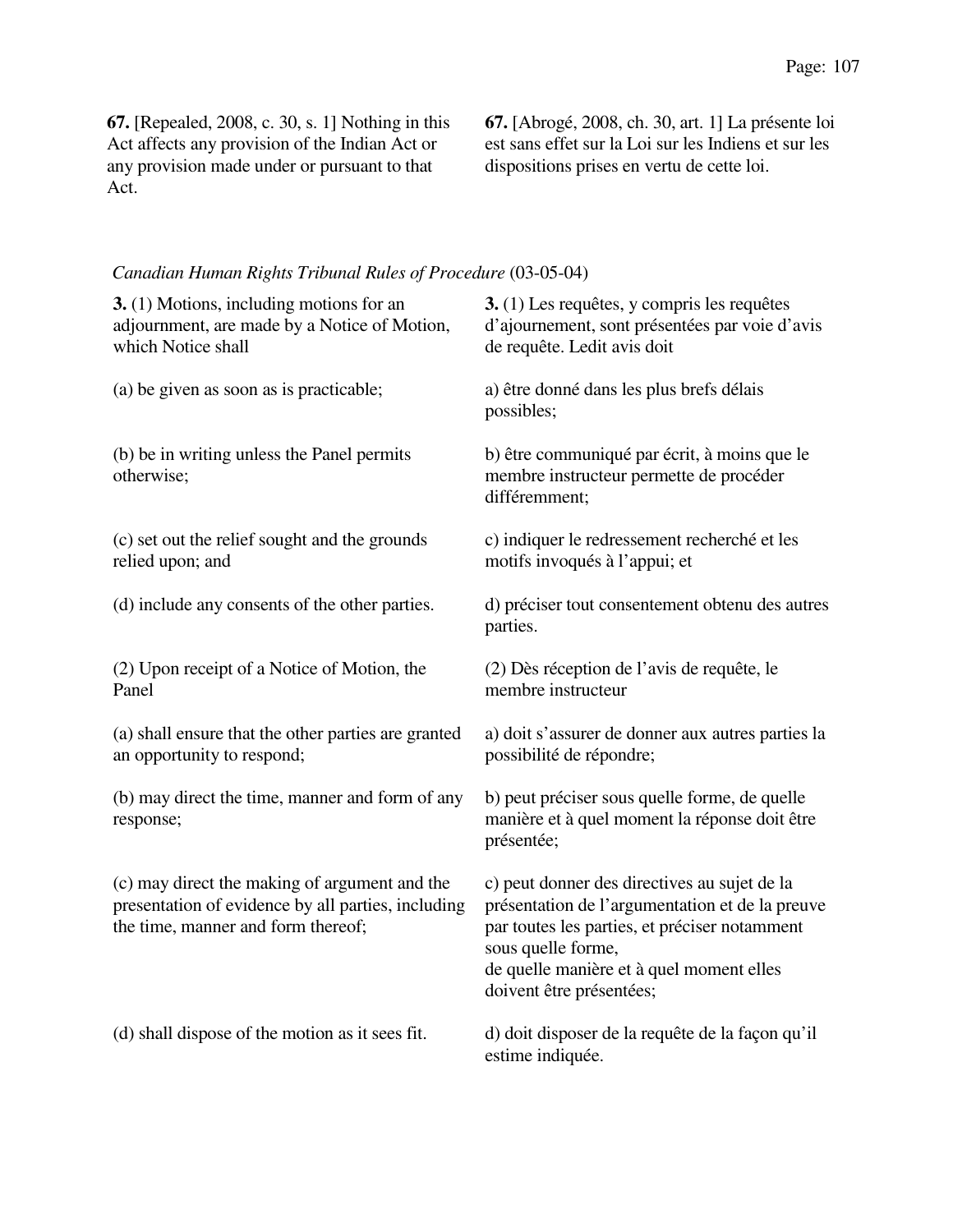## **FEDERAL COURT**

# **SOLICITORS OF RECORD**

| <b>DOCKET:</b>                                      | $T-578-11$                                                                              |
|-----------------------------------------------------|-----------------------------------------------------------------------------------------|
| <b>STYLE OF CAUSE:</b>                              | CANADIAN HUMAN RIGHTS COMMISSION v.<br>ATTORNEY GENERAL OF CANADA ET AL                 |
| <b>DOCKET:</b>                                      | $T-630-11$                                                                              |
| <b>STYLE OF CAUSE:</b>                              | FIRST NATIONS CHILD AND FAMILY CARING<br>SOCIETY v. ATTORNEY GENERAL OF CANADA<br>ET AL |
| <b>DOCKET:</b>                                      | $T-638-11$                                                                              |
| <b>STYLE OF CAUSE:</b>                              | <b>ASSEMBLY OF FIRST NATIONS v.</b><br>ATTORNEY GENERAL OF CANADA ET AL                 |
| <b>PLACE OF HEARING:</b>                            | Ottawa, Ontario                                                                         |
| <b>DATE OF HEARING:</b>                             | February 13, 14 and 15, 2012                                                            |
| <b>REASONS FOR JUDGMENT</b><br><b>AND JUDGMENT:</b> | <b>MACTAVISH J.</b>                                                                     |
| <b>DATED:</b>                                       | April 18, 2012                                                                          |

## **APPEARANCES:**

Mr. Philippe Dufresne Mr. Daniel Poulin Ms. Samar Musallam

FOR THE APPLICANT (CANADIAN HUMAN RIGHTS COMMISSION)

Mr. Nicholas McHaffie Ms. Sarah Clarke

Mr. David Nahwegahbow Ms. Joanne St. Lewis

FOR THE APPLICANT (FIRST NATIONS CHILD AND FAMILY CARING SOCIETY OF CANADA)

> FOR THE APPLICANT (ASSEMBLY OF FIRST NATIONS)